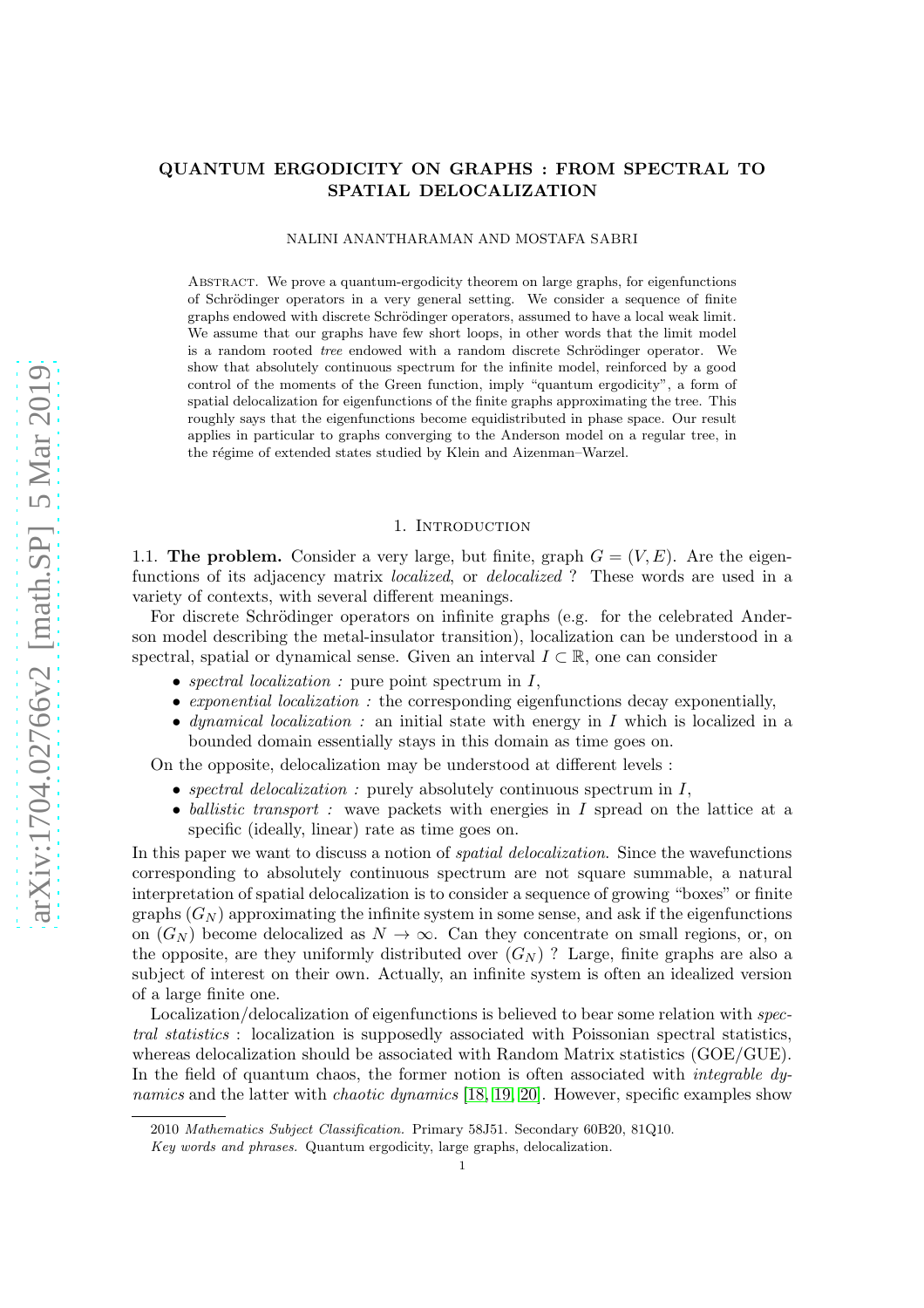that the relation is not so straightforward [\[40,](#page-55-3) [41,](#page-55-4) [35\]](#page-55-5) Understanding how far one can push these ideas is one amongst many reasons for studying models of large graphs [\[32,](#page-55-6) [42,](#page-55-7) [43\]](#page-55-8).

Recently, the question of delocalization of eigenfunctions of large matrices or large graphs has been a subject of intense activity. Let us mention several ways of testing delocalization that have been used. Let  $M_N$  be a large symmetric matrix of size  $N \times N$ , and let  $(\psi_j)_{j=1}^N$  be an orthonormal basis of eigenfunctions. The eigenfunction  $\psi_j$  defines a probability measure  $\sum_{x=1}^{N} |\psi_j(x)|^2 \delta_x$ . The goal is to compare this probability measure with the uniform measure, which puts mass  $1/N$  on each point.

- $\ell^{\infty}$  *norms*: Can we have a pointwise upper bound on  $|\psi_i(x)|$ , in other words, is  $\|\psi_j\|_{\infty}$  small, and how small compared with  $1/\sqrt{N}$ ?
- $\ell^p$  norms: Can we compare  $\|\psi_j\|_p$  with  $N^{1/p-1/2}$  ? In [\[2\]](#page-54-0), a state  $\psi_j$  is called *non-ergodic* (and *multi-fractal*) if  $\|\psi_j\|_p$  behaves like  $N^{f(p)}$  with  $f(p) \neq 1/p - 1/2$ . Related criteria appear in [\[5\]](#page-54-1).
- *Scarring* : Can we have full concentration  $\left(\sum_{x \in \Lambda} |\psi_j(x)|^2 \geq 1 \epsilon\right)$  or partial concentration  $(\sum_{x \in \Lambda} |\psi_j(x)|^2 \geq \epsilon)$  with  $\Lambda$  a set of "small" cardinality ? We borrow the term "scarring" from the term used in the theory of quantum chaos [\[40\]](#page-55-3).
- *Quantum ergodicity :* Given a function  $a: \{1, \ldots, N\} \longrightarrow \mathbb{C}$ , can we compare  $\sum_{x} a(x) |\psi_j(x)|^2$  with  $\frac{1}{N} \sum_{x} a(x)$ ? This criterion, borrowed again from quantum chaos, was applied to discrete regular graphs in [\[9,](#page-54-2) [7\]](#page-54-3). Quantum ergodicity means that the two averages are close for *most* j. If they are close for *all* j, one speaks of *quantum unique ergodicity*.

As was demonstrated in a recent series of papers, adding some randomness may allow to settle the problem completely. For instance *almost sure* optimal  $\ell^{\infty}$ -bounds and quantum unique ergodicity for various models of *random* matrices and *random* graphs, such as Wigner matrices, sparse Erdös-Rényi graphs, random regular graphs of slowly increasing or bounded degrees were obtained in [\[29,](#page-55-9) [30,](#page-55-10) [22,](#page-55-11) [28,](#page-55-12) [13,](#page-54-4) [14,](#page-54-5) [15\]](#page-55-13). The invariance of the probability distribution under certain elementary transformations plays an important role. The completely different point of view that we adopt is to consider deterministic graphs and to prove delocalization as resulting directly from the geometry of the graphs. Up to now, in this deterministic setting, only eigenfunctions of the adjacency matrix of regular graphs have been treated, taking advantage of the completely explicit Fourier analysis on regular trees. The papers [\[9,](#page-54-2) [24,](#page-55-14) [7\]](#page-54-3) give various proofs of quantum ergodicity; the paper [\[23\]](#page-55-15) proves the absence of scarring on sets of cardinality  $N^{1-\epsilon}$  and also contains (although not stated) a logarithmic upper bound on the  $\ell^{\infty}$  norms.

The aim of this paper is to prove a *quantum ergodicity theorem* for eigenfunctions of discrete Schrödinger operators on quite general large graphs. As we will see, a particularly interesting point of our result is that it gives a direct relation between *spectral delocalization* of infinite systems and *spatial delocalization* of large finite system. Our result may be summarized as follows (with proper additional assumptions to be described later) :

*"If a large finite system is close (in the Benjamini-Schramm topology) to an infinite system having purely absolutely continuous spectrum in an interval* I*, then the eigenfunctions (with eigenvalues lying in* I*) of the finite system satisfy quantum ergodicity."*

<span id="page-1-0"></span>1.2. The results. Consider a sequence of connected graphs without self-loops and multiple edges  $(G_N)_{N\in\mathbb{N}}$ . We assume each vertex has at least 3 neighbours. It will be convenient to write  $G_N$  as a quotient of a tree  $\widetilde{G_N}$  by a group of automorphisms  $\Gamma_N$ , that is,  $G_N = \Gamma_N \backslash G_N$ , where  $\Gamma_N$  acts freely on the vertices of  $G_N$ , i.e. given  $v \in G_N$ ,  $\gamma_1 v = \gamma_2 v$ implies  $\gamma_1 = \gamma_2$ . In other words,  $G_N$  is the "universal cover" of  $G_N$ . We will work under the assumption that the degree of  $G_N$  is everywhere smaller than some fixed D.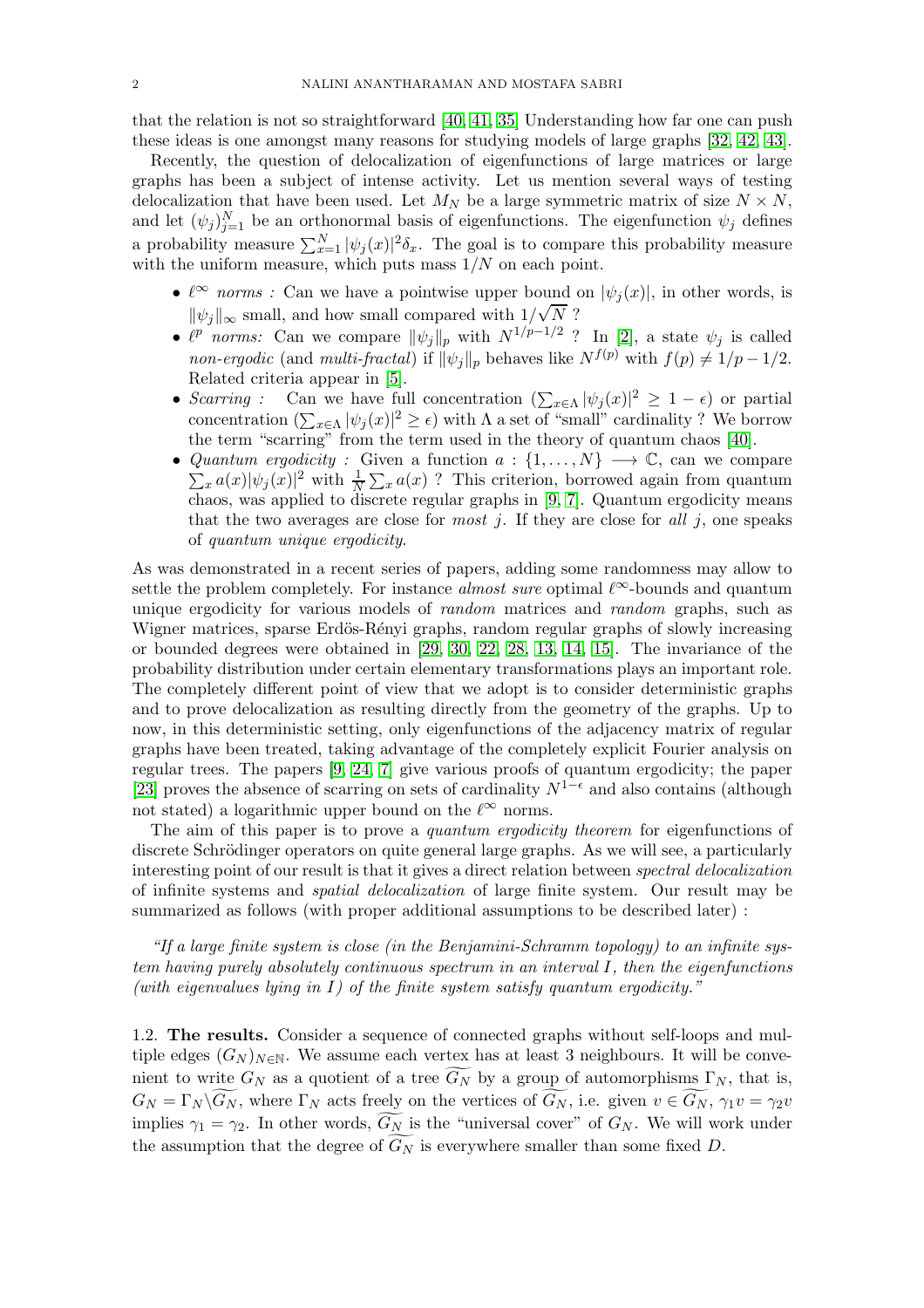We denote by  $\widetilde{V_N}$  and  $\widetilde{E_N}$  the set of vertices and edges of  $\widetilde{G_N}$ , respectively. We denote by  $V_N$  and  $E_N$  the vertices and edges of  $G_N$ , respectively. We assume  $|V_N| = N$  and work in the limit  $N \longrightarrow \infty$ .

Define the adjacency operator  $\widetilde{\mathcal{A}}_N : \mathbb{C}^{G_N} \to \mathbb{C}^{G_N}$  by

$$
(\widetilde{\mathcal{A}}_N f)(v) = \sum_{w \sim v} f(w),
$$

where  $v \sim w$  means v and w are nearest neighbours. The operator  $\mathcal{A}_N$  is bounded on  $\ell^2(\widetilde{G_N})$ . It also preserves the space of  $\Gamma_N$ -invariant functions on  $\widetilde{V_N}$ , in other words it defines an operator on  $\ell^2(V_N)$ , that we denote by  $\mathcal{A}_N$  (we will drop the index N and write  $\widetilde{A}, A$  when no confusion may arise). Consider a bounded function  $\widetilde{W_N} : \widetilde{V_N} \longrightarrow \mathbb{R}$ such that  $W_N(\gamma \cdot v) = W_N(v)$  for all  $\gamma \in \Gamma_N$ . The operator of multiplication by  $W_N$  is bounded on  $\ell^2(\widetilde{G_N})$ ; it also preserves the space of  $\Gamma_N$ -invariant functions on  $\widetilde{V_N}$ , thus it defines an operator on  $\ell^2(V_N)$ , that we denote by  $W_N$ . We define the discrete Schrödinger operators  $H_N = A_N + W_N$  and  $H_N = A_N + W_N$ . The central object of our study are the eigenfunctions of  $H_N$ , and their behaviour (localized/delocalized) as  $N \longrightarrow +\infty$ . The fact that  $\Gamma_N$  acts freely implies that  $H_N$  is symmetric (self-adjoint) on  $\ell^2(V_N)$ .

For comfort, we will always work under the assumption that  $W_N$  takes values in some fixed interval  $[-A, A]$ . This implies that the spectrum of all operators we will encounter is contained in some fixed interval  $I_0 = [-A - D, A + D].$ 

<span id="page-2-0"></span>We define the Laplacian  $P_N : \mathbb{C}^{V_N} \to \mathbb{C}^{V_N}$  by

(1.1) 
$$
(P_N f)(x) = \frac{1}{d_N(x)} \sum_{y \sim x} f(y),
$$

where  $d_N(x)$  stands for the number of neighbours of x. If we introduce the positive measure on  $V_N$  assigning to x the weight  $d_N(x)$ , then  $P_N$  is self-adjoint on  $\ell^2(V_N, d_N)$ .

We shall assume the following conditions on our sequence of graphs:

**(EXP)** The sequence  $(G_N)$  forms an expander family. By this we mean that the Laplacian  $P_N$  has a uniform spectral gap in  $\ell^2(V_N, d_N)$ . More precisely, the eigenvalue 1 of  $P_N$  is simple, and the spectrum of  $P_N$  is contained in  $[-1+\beta, 1-\beta] \cup \{1\}$ , where  $\beta > 0$ is independent of N.

Note that 1 is always an eigenvalue, corresponding to constant functions. Our assumption implies in particular that each  $G_N$  is connected and non-bipartite. It is well-known that a uniform spectral gap for  $P_N$  is equivalent to a Cheeger constant bounded away from 0 (see for instance [\[26\]](#page-55-16),  $\S 3$ ).

Our second assumption is that  $(G_N)$  has few short loops:

(BST) For all  $r > 0$ ,

$$
\lim_{N \to \infty} \frac{|\{x \in V_N : \rho_{G_N}(x) < r\}|}{N} = 0,
$$

where  $\rho_{G_N}(x)$  is the *injectivity radius* at x, i.e. the largest  $\rho$  such that the ball  $B_{G_N}(x,\rho)$ is a tree.

The general theory of Benjamini-Schramm convergence (or local weak convergence), briefly recalled in Appendix [A,](#page-49-0) allows us to assign a limit object to the sequence  $(G_N, W_N)$ , which is a probability distribution carried on *trees*. More precisely, up to passing to a subsequence, assumption (BST) above is equivalent to the following assumption.

(BSCT) The sequence  $(G_N, W_N)$  has a local weak limit P which is concentrated on the set of (isomorphism classes of) coloured rooted *trees*, denoted  $\mathcal{I}_{*}^{D,A}$ .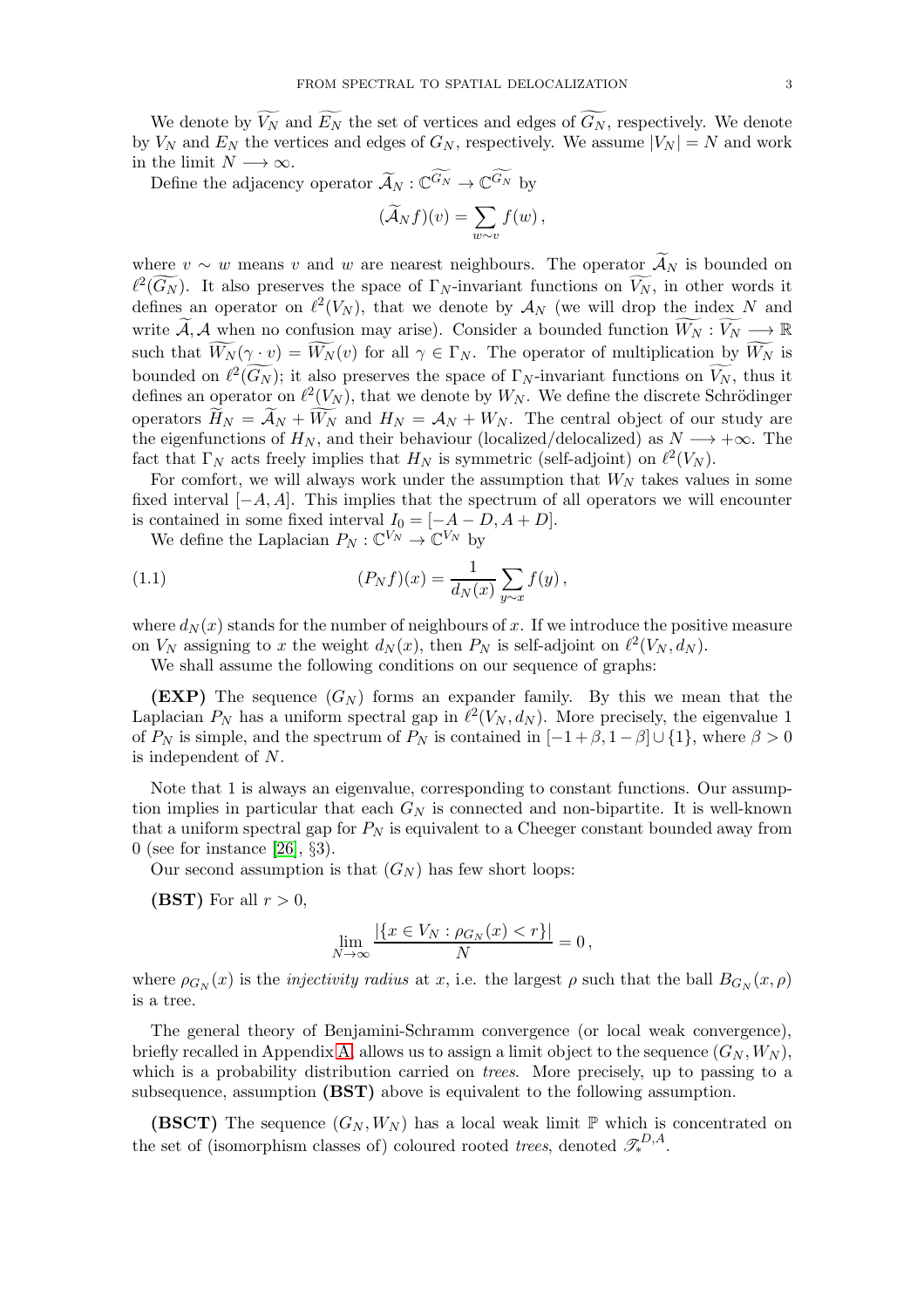Assumption (BSCT) says that  $(G_N, W_N)$  converges in a distributional sense to a random system of rooted trees  $\{[\mathcal{T}, o]\}$ , endowed with a map  $\mathcal{W} : \mathcal{T} \longrightarrow \mathbb{R}$ . More precisely, the empirical measure of  $(G_N, W_N)$ , defined by choosing a root  $x \in V_N$  uniformly at random, converges weakly to a probability measure P concentrated on trees.

If  $[\mathcal{T}, o, \mathcal{W}] \in \mathscr{T}_{*}^{D, A}$  and A is the adjacency matrix of  $\mathcal{T}$ , we denote by  $\mathcal{H} = \mathcal{A} + \mathcal{W}$  the limiting random Schrödinger operator, which is self-adjoint on  $\ell^2(\mathcal{T})$ .

Call  $(\lambda_i^{(N)})$  $j^{(N)}_{j=1}$  the eigenvalues of  $H_N$  on  $\ell^2(V_N)$ . Assumption (BSCT) implies the convergence of the empirical law of eigenvalues : for any continuous  $\chi : \mathbb{R} \longrightarrow \mathbb{R}$ , we have

(1.2) 
$$
\frac{1}{N} \sum_{j=1}^{N} \chi(\lambda_j^{(N)}) \underset{N \to +\infty}{\longrightarrow} \mathbb{E}(\langle \delta_o, \chi(\mathcal{H}) \delta_o \rangle) =: \rho(\chi),
$$

see Remark [A.3.](#page-52-0) Here  $E$  is the expectation with respect to  $\mathbb{P}$ , that is,

<span id="page-3-0"></span>
$$
\mathbb{E}(f) = \int_{\mathscr{T}_{*}^{D,A}} f([\mathcal{T}, o, \mathcal{W}]) \, d \, \mathbb{P}([\mathcal{T}, o, \mathcal{W}]).
$$

The measure  $\rho$  is called the *integrated density of states* in the theory of random Schrödinger operators.

We need some notation for our last assumption. Let  $[\mathcal{T}, o, \mathcal{W}] \in \mathcal{F}_{*}^{D,A}$ . Given  $x, y \in \mathcal{T}$ , and  $\gamma \in \mathbb{C} \setminus \mathbb{R}$ , we introduce the Green function

$$
\mathcal{G}^{\gamma}(x,y) = \langle \delta_x, (\mathcal{H} - \gamma)^{-1} \delta_y \rangle_{\ell^2(\mathcal{T})}.
$$

Given  $v, w \in \mathcal{T}$  with  $v \sim w$ , we denote by  $\mathcal{T}^{(v|w)}$  the tree obtained by removing from the tree  $\mathcal T$  the branch emanating from v that passes through w. We define the restriction  $\mathcal{H}^{(v|w)}(u, u') = \mathcal{H}(u, u')$  if  $u, u' \in \mathcal{T}^{(v|w)}$  and zero otherwise. The corresponding Green function is denoted by  $\mathcal{G}^{(v|w)}(\cdot,\cdot;\gamma)$ . We then put  $\hat{\zeta}_w^{\gamma}(v) := -\mathcal{G}^{(v|w)}(v,v;\gamma)$ .

(Green) There is a non-empty open set  $I_1$ , such that for all  $s > 0$  we have

$$
\sup_{\lambda \in I_1, \eta_0 \in (0,1)} \mathbb{E} \left( \sum_{y: y \sim o} |\operatorname{Im} \hat{\zeta}_o^{\lambda + i\eta_0}(y)|^{-s} \right) < \infty.
$$

To understand (Green), define the (rooted) spectral measure of  $[\mathcal{T}, o, \mathcal{W}] \in \mathcal{F}_{*}^{D,A}$  by

(1.3) 
$$
\mu_o(J) = \langle \delta_o, \chi_J(\mathcal{H}) \delta_o \rangle \quad \text{for Borel } J \subseteq \mathbb{R}.
$$

Assumption (Green) implies that  $\sup_{\lambda \in I_1, \eta_0 > 0} \mathbb{E}(|\mathcal{G}^{\gamma}(o, o)|^2) < \infty$ ; see Remark [A.4.](#page-52-1) As shown in [\[33\]](#page-55-17), this implies that for P-a.e.  $[T, o, W] \in \mathcal{F}_{*}^{D,A}$ , the spectral measure  $\mu_o$  is absolutely continuous in  $I_1$ , with density  $\frac{1}{\pi} \text{Im } \mathcal{G}^{\lambda + i0}(o, o)$ . Hence, (Green) implies that P-a.e. operator  $\mathcal H$  has purely absolutely continuous spectrum in  $I_1$ . This is a natural assumption since our aim is to prove delocalization properties of eigenfunctions.

Now let  $(\psi_i^{(N)})$  $j^{(N)}_{j=1}$  be an orthonormal basis of  $\ell^2(V_N)$  consisting of eigenfunctions of  $H_N$ . Pick  $j \in \{1, \ldots, N\}$ . The problem of quantum ergodicity is to understand if the probability measure  $\sum_{x \in V_N} |\psi_j^{(N)}\>$  $j^{(N)}(x)|^2 \delta_x$  on  $V_N$  is "localized" (essentially carried by  $o(N)$ ) vertices) or "delocalized" (ideally, close to the uniform measure on  $V_N$ , or maybe, to some other natural measure on  $V_N$ , comparable to the uniform measure). More generally, we want to know if the correlations  $\psi_j^{(N)}$  $j^{(N)}(x)\psi_j^{(N)}$  $(y^{(N)}_j(y))$ , for x and  $y \in V_N$  at some fixed distance, approach some limiting object. From a mathematical point of view, the question was addressed in [\[9,](#page-54-2) [24\]](#page-55-14) for eigenfunctions of the adjacency matrix of large deterministic *regular* graphs, and for the adjacency matrix of *random* regular graphs or Erdös-Rényi graphs in the recent works [\[28,](#page-55-12) [13,](#page-54-4) [14,](#page-54-5) [15\]](#page-55-13). The main motivation of our paper is to extend the results of [\[9\]](#page-54-2) to disordered systems, that is, to non-regular graphs, possibly with a potential on the vertices or weights on the edges. This necessarily requires a different method from that of [\[9\]](#page-54-2), that was specific to regular graphs. New methods to prove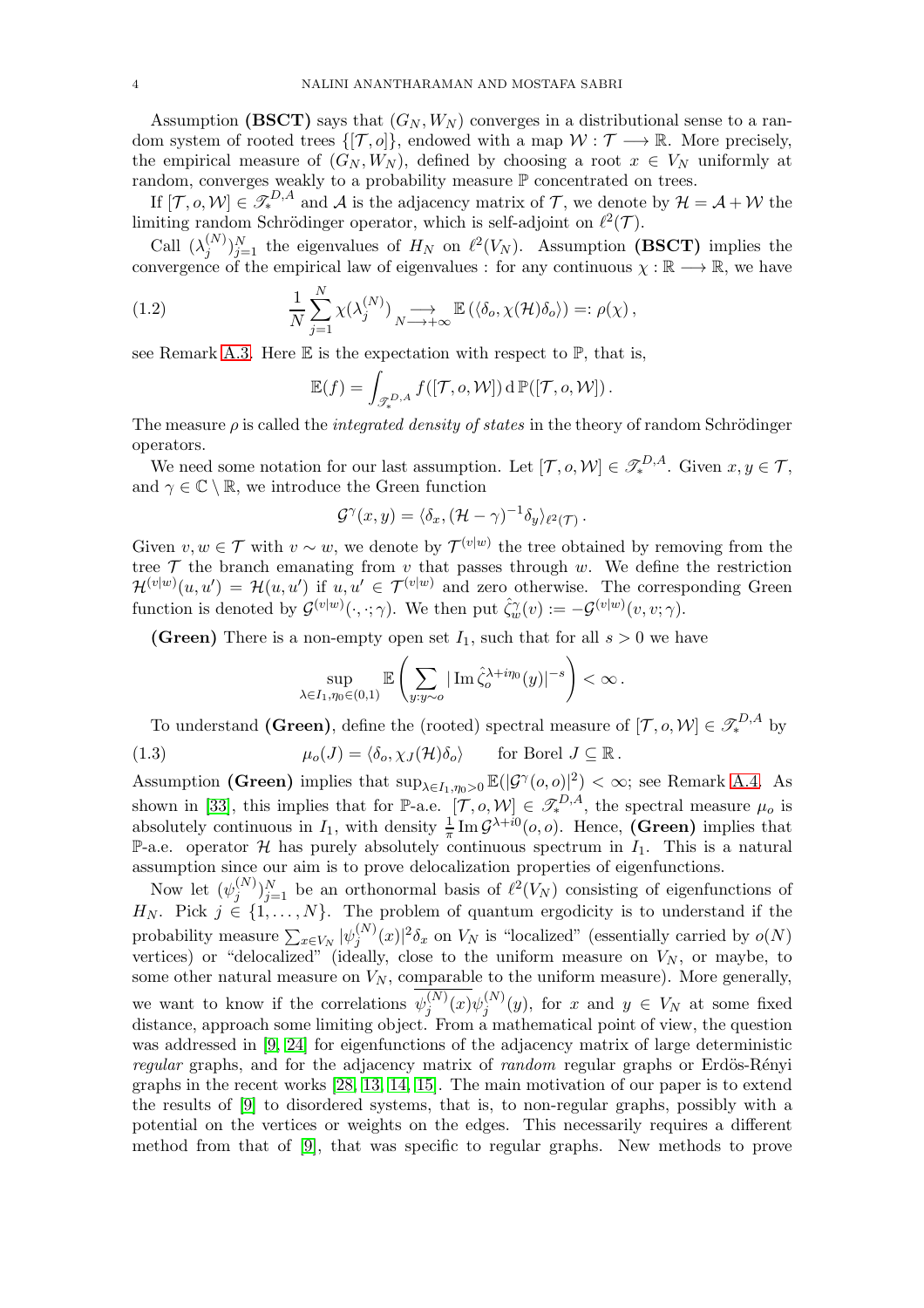quantum ergodicity were already explored in [\[7\]](#page-54-3). We insist on the fact that, contrary to [\[28,](#page-55-12) [13,](#page-54-4) [14,](#page-54-5) [15,](#page-55-13) [31\]](#page-55-18), our sequence of graphs and potentials are deterministic. The results may in particular be applied to random graphs and/or random potentials, provided one knows that Assumptions (EXP), (BSCT) and (Green) hold true for some realizations. We discuss the relation with existing work more extensively in Section [1.5.](#page-7-0)

Let us state the main abstract result; its concrete meaning will be explored afterwards. For  $x, y \in \widetilde{V}_N$ , and  $\gamma \in \mathbb{C} \setminus \mathbb{R}$ , we introduce the lifted Green function

(1.4) 
$$
\tilde{g}_N^{\gamma}(x,y) = \langle \delta_x, (\widetilde{H}_N - \gamma)^{-1} \delta_y \rangle_{\ell^2(\widetilde{V}_N)}.
$$

Recall that we write  $G_N$  as a quotient  $\Gamma_N \backslash G_N$  where  $G_N$  is a tree. We denote by  $\mathcal{D}_N$ a fundamental domain of the action of  $\Gamma_N$  on the vertices of  $G_N$ . Thus  $\mathcal{D}_N$  contains N vertices of  $G_N$ , each of them projecting to a distinct vertex of  $G_N$ .

Let  $I_1$  be the open set of Assumption (Green), and let us fix an interval I (or finite union of intervals) such that  $\overline{I} \subset I_1$ .

<span id="page-4-3"></span>**Theorem 1.1.** Assume that the graphs  $G_N$  and the potentials  $W_N$  satisfy (BSCT), (EXP) *and* (Green)*.*

*Call*  $(\lambda_i^{(N)})$  $j^{(N)}\}_{j=1}^N$  the eigenvalues of the Schrödinger operator  $H_N$  on  $\ell^2(V_N)$ , and let  $(\psi_i^{(N)}$  ${j<sub>j</sub> \choose j}$ <sub>j=1</sub> *be a corresponding orthonormal eigenbasis.* 

*For each* N, let  $a = a_N$  be a function on  $V_N$  with  $\sup_N \sup_{x \in V_N} |a_N(x)| \leq 1$ . For  $\gamma \in \mathbb{C} \setminus \mathbb{R}$ , define  $\langle a \rangle_{\gamma} = \sum_{x \in V_N} a(x) \Phi_{\gamma}^N(\tilde{x}, \tilde{x})$ , where  $\Phi_{\gamma}^N(\tilde{x}, \tilde{x}) = \frac{\lim_{x \to \tilde{g}_N^N(\tilde{x}, \tilde{x})}}{\sum_{\tilde{x} \in \mathcal{D}_N} \lim_{\tilde{g}_N^N(\tilde{x}, \tilde{x})}}$ . Then  $\lim_{\eta_0\downarrow 0} \lim_{N\to+\infty}$ 1 N  $\overline{\phantom{0}}$  $\lambda_j^{(N)} {\in} I$   $\overline{\phantom{0}}$  $x \in V_N$  $a(x)|\psi_j^{(N)}$  $\langle N^{\left(N\right)}_{j}(x)\vert^{2}-\langle a\rangle_{\lambda_{j}^{\left(N\right)}+i\eta_{0}}$   $= 0$ .

Here,  $\tilde{x}$  is a lift of  $x \in V_N$  in the universal cover  $V_N$ .

<span id="page-4-1"></span>**Corollary 1.2.** *Under the same assumptions, for any*  $\epsilon > 0$ *, we have* 

$$
\frac{1}{N} \# \left\{ \lambda_j^{(N)} \in I: \left| \sum_{x \in V_N} a(x) |\psi_j^{(N)}(x)|^2 - \left\langle a \right\rangle_{\lambda_j^{(N)} + i \eta_0} \right| > \epsilon \right\} \underset{N \rightarrow + \infty, \, \eta_0 \downarrow 0}{\longrightarrow} 0 \, .
$$

More generally, we have the following result on eigenfunction correlators, which says that  $\overline{\psi_j(x)}\psi_j(y)$  "approaches" the function  $\Phi^N_{\lambda_j+i0}(\tilde{x},\tilde{y})$  defined in [\(1.5\)](#page-4-0). For technical reasons we have to assume the  $(\psi_i)$  are real-valued. More precisely, we need  $\overline{\psi_i(x)}\psi_i(y)$ to be real for any  $j = 1, ..., N$  and  $x, y \in V_N$  with  $x \sim y$ .

<span id="page-4-2"></span>**Theorem 1.3.** Assume that  $(G_N, W_N)$  satisfies (BSCT), (EXP) and (Green).

*Call*  $(\lambda_i^{(N)})$  $\binom{N}{j}$ ) $_{j=1}^{N}$  the eigenvalues of  $H_N$  on  $\ell^2(V_N),$  and let  $(\psi_j^{(N)})$  $j^{(N)} \choose j=1$  *be a corresponding orthonormal eigenbasis. Assume the*  $(\psi_j)_{j=1}^N$  *are real-valued.* 

*Fix*  $R \in \mathbb{N}$ . For each N, let  $\mathbf{K} = \mathbf{K}_N$  be an operator on  $\ell^2(V_N)$  whose kernel  $K = K_N$ :  $V_N \times V_N \longrightarrow \mathbb{C}$  *is such that*  $K(x, y) = 0$  *for*  $d(x, y) > R$  *(in other words* K *is supported at distance*  $\leq R$  *from the diagonal). Assume that*  $\sup_N \sup_{x,y \in V_N} |K_N(x,y)| \leq 1$ .

<span id="page-4-0"></span>*For*  $\gamma \in \mathbb{C} \setminus \mathbb{R}$ *, define* 

(1.5) 
$$
\langle \mathbf{K} \rangle_{\gamma} = \sum_{\tilde{x} \in \mathcal{D}_N, \tilde{y} \in \widetilde{V}_N} K(\tilde{x}, \tilde{y}) \Phi_{\gamma}^N(\tilde{x}, \tilde{y}) \quad \text{where} \quad \Phi_{\gamma}^N(\tilde{x}, \tilde{y}) = \frac{\text{Im } \tilde{g}_N^{\gamma}(\tilde{x}, \tilde{y})}{\sum_{\tilde{x} \in \mathcal{D}_N} \text{Im } \tilde{g}_N^{\gamma}(\tilde{x}, \tilde{x})}.
$$

*Then*

$$
\lim_{\eta_0\downarrow 0}\lim_{N\to+\infty}\frac{1}{N}\sum_{\lambda_j^{(N)}\in I}\left|\langle \psi_j^{(N)}, {\bf K} \psi_j^{(N)}\rangle_{\ell^2(V_N)}-\langle {\bf K}\rangle_{\lambda_j^{(N)}+i\eta_0}\right|=0\,.
$$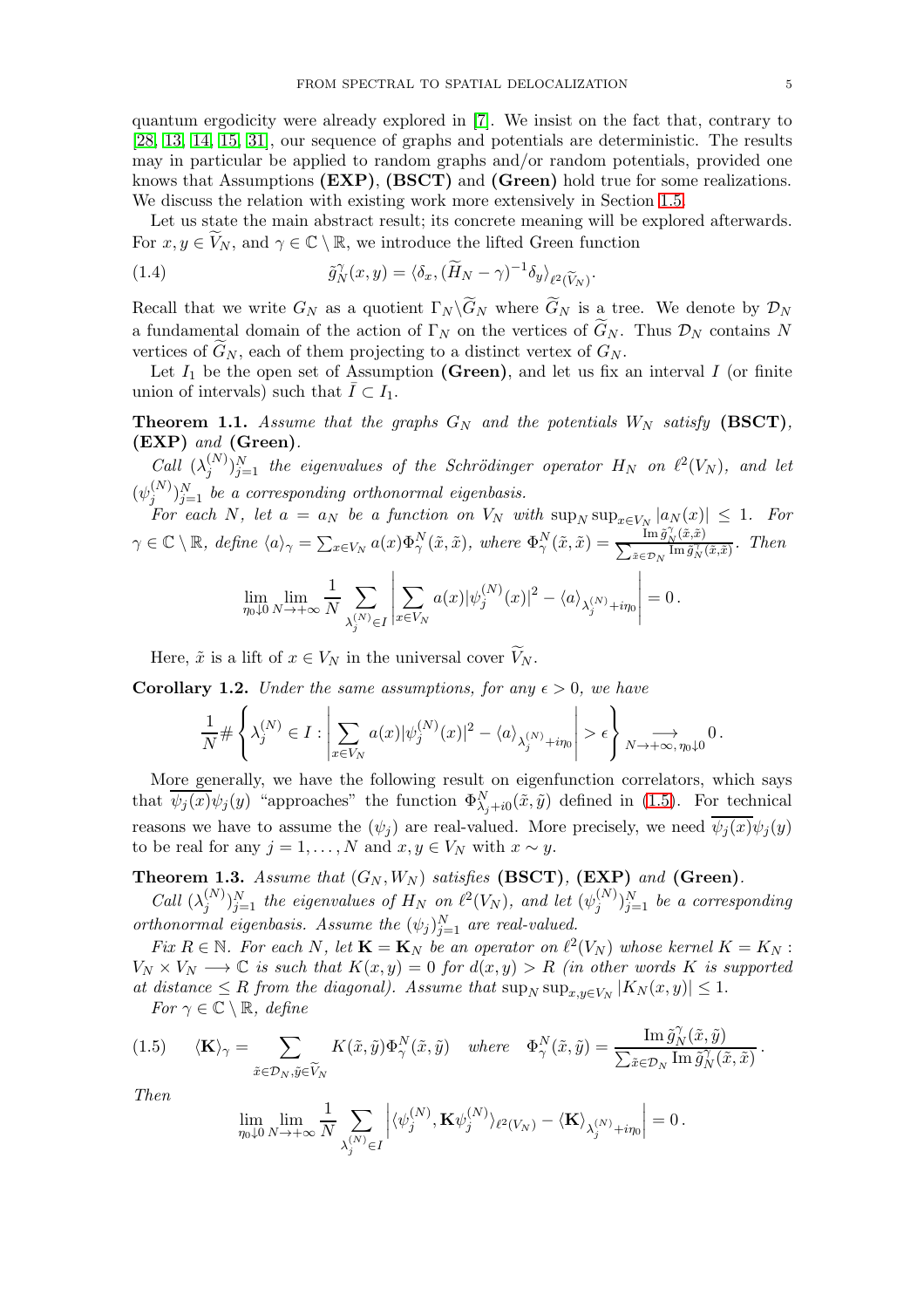The "kernel" above is the matrix of **K** in the basis  $(\delta_x)$ , i.e.  $K(x, y) = \langle \delta_x, \mathbf{K}\delta_y \rangle_{\ell^2(V_N)}$ . To define [\(1.5\)](#page-4-0) properly, we lift K to  $V_N \times V_N$  by letting

<span id="page-5-1"></span>(1.6) 
$$
K(\tilde{x}, \tilde{y}) = K(x, y) 1_{dist_{\widetilde{G}_N}(\tilde{x}, \tilde{y}) \le R}
$$

if  $x, y \in V_N = \Gamma_N \backslash V_N$  are the projections of  $\tilde{x}, \tilde{y} \in V_N$ .

If we know in addition that  $\rho(\partial I_1) = 0$ , where  $\rho$  is the integrated density of states measure [\(1.2\)](#page-3-0), then our main theorems hold with I replaced by  $I_1$ ; see the end of Section [10.](#page-42-0) Note that if (Green) holds on  $\overline{I_1}$ , then  $\rho(\partial I_1) = 0$ .

Although we tend to skip it from the notation, the "observables"  $K$  and  $a$  necessarily depend on  $N$ . On the other hand, they do not depend on  $j$ , the index of the eigenfunction (they are actually allowed to depend on  $\lambda_i^{(N)}$ )  $j^{(N)}$  in the proof, but this dependence cannot be wild, it has to be at least continuous). We interpret Corollary [1.2](#page-4-1) as follows : for a given observable *a*, the average  $\sum_{x \in V_N} a(x) |\psi_j^{(N)}\rangle$  $\langle S_j^{(N)}(x)|^2$  is close to  $\langle a \rangle_{\lambda_j^{(N)}+i\eta_0}$  for most indices j. It follows similarly from Theorem [1.3](#page-4-2) that  $\sum_{x,y\in V_N} K(x,y) \psi_j^{(N)}$  $j^{(N)}(x)\psi_j^{(N)}$  $j^{(N)}(y)$  is close to  $\langle \mathbf{K} \rangle_{\lambda_j^{(N)}+i\eta_0}$  for most j. One of the subtleties of the result is that the indices j for which this holds may *a priori* depend on the observables a, K. If we wanted to have a common set of indices j that do the job for all observables (whose number is exponential in  $N$ ), we would need to have an exponential rate of convergence in Theorems [1.1](#page-4-3) and [1.3.](#page-4-2) As is seen in the case of regular graphs and  $W = 0$  [\[7\]](#page-54-3), our proof gives a rate that is at best a negative power of the girth, which is itself typically of order  $log N$ . So, the result is far from showing that  $|\psi_j^{(N)}\rangle$  $j^{(N)}(x)|^2$  is close to the uniform measure in total variation.

Note the presence of the extra parameter  $\eta_0$ , in comparison with the case of regular graphs [\[9,](#page-54-2) [7\]](#page-54-3). This is due to the fact that, generally speaking, the quantities  $\langle a \rangle_{\lambda_j^{(N)}+i\eta_0}$ and  $\langle K \rangle_{\lambda_j^{(N)}+i\eta_0}$  are not necessarily bounded as  $\eta_0 \downarrow 0$  for fixed N. They will however stay bounded in the limits  $N \to +\infty$  followed by  $\eta_0 \downarrow 0$  (as a result of [\(A.14\)](#page-54-6) and (Green)).

<span id="page-5-0"></span>1.3. Understanding the weighted averages. In order to clarify the relevance of Theo-rems [1.1](#page-4-3) and [1.3,](#page-4-2) we now investigate the meaning of the quantities  $\langle a \rangle_{\lambda+i\eta_0}$  and  $\langle \mathbf{K} \rangle_{\lambda_j+i\eta_0}$ . Let us start with Theorem [1.1.](#page-4-3) A good illustration is to choose  $a_N = \mathbb{1}_{\Lambda_N}$ , the characteristic function of a set  $\Lambda_N \subset V_N$  of size  $\approx \alpha N$  for some  $\alpha \in (0,1)$ , say  $\alpha = \frac{1}{2}$ .

In the special case where  $(G_N)$  is regular and  $H_N = \mathcal{A}_N$ , and also for the anisotropic model treated in [\[7\]](#page-54-3), the Green function  $\tilde{g}_{\Lambda}^{\gamma}$  $N_N(\tilde{x}, \tilde{y})$  does not depend on N, as it coincides with the limiting Green function  $\mathcal{G}^{\gamma}(\tilde{x},\tilde{y})$ . Moreover,  $\mathcal{G}^{\gamma}(\tilde{x},\tilde{x}) = \mathcal{G}^{\gamma}(o,o)$  for all  $\tilde{x} \in \mathcal{D}_N$ . It follows that  $\langle \mathbb{1}_{\Lambda_N} \rangle_{\lambda_j + i\eta_0} = \sum_{x \in \Lambda_N} \frac{\mathcal{G}^{\lambda_j + i\eta_0}(o,o)}{N \mathcal{G}^{\lambda_j + i\eta_0}(o,o)}$  $\frac{g^{(1)}(a, b)}{Ng^{\lambda_j + i\eta_0}(a, b)} = \alpha$ . So Corollary [1.2](#page-4-1) implies that  $\|1\!{\rm l}_{\Lambda_N}\psi_j^{(N)}$  $\|\psi_j^{(N)}\|^2 \approx \alpha$  for most  $\psi_j^{(N)}$  $j^{(N)}$ . This shows that most  $\psi_j^{(N)}$  $j^{(N)}$  are uniformly distributed, in the sense that if we consider any  $\Lambda_N \subset V_N$  containing half the vertices, we find half the mass of  $\|\psi_j^{(N)}\|$  $\|f^{(N)}_{j}\|^{2}$ . As we show in the next subsection, such interpretation is also valid for the Anderson model.

For general models, we cannot assert that  $\langle \mathbb{1}_{\Lambda_N} \rangle_{\lambda + i\eta_0} = \alpha$ . Still, we prove in Section [A.3](#page-53-0) that there exists  $c_{\alpha} > 0$  such that for any  $\Lambda_N \subset V_N$  with  $|\Lambda_N| \ge \alpha N$ , we have

(1.7) 
$$
\inf_{\eta_0 \in (0,1)} \liminf_{N \to \infty} \inf_{\lambda \in I_1} \langle 1 \mathbb{1}_{\Lambda_N} \rangle_{\lambda + i\eta_0} \geq 2c_{\alpha}.
$$

Combined with Corollary [1.2,](#page-4-1) this implies

**Corollary 1.4.** For any  $\alpha \in (0,1)$ , there exists  $c_{\alpha} > 0$  such that for any  $\Lambda_N \subset V_N$  with  $|\Lambda_N| > \alpha N$ , we have

<span id="page-5-2"></span>
$$
\frac{1}{N} \# \left\{ \lambda_j^{(N)} \in I : \left\| 1\!\!1_{\Lambda_N} \psi_j^{(N)} \right\|^2 < c_\alpha \right\} \underset{N \longrightarrow +\infty}{\longrightarrow} 0 \, .
$$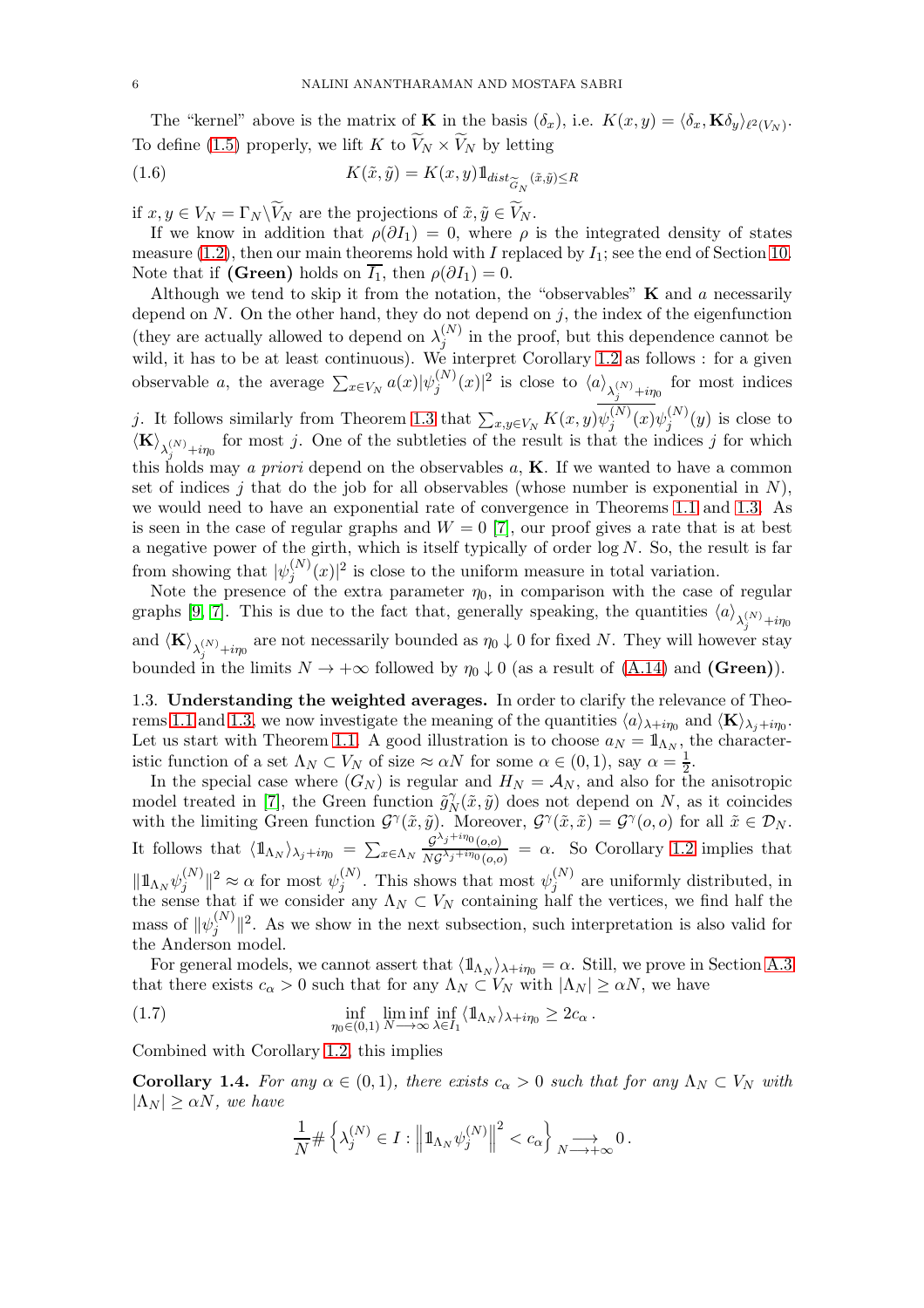Hence, while in the simple case we had  $|| \mathbb{1}_{\Lambda_N} \psi_j^{(N)}$  $\|\psi_j^{(N)}\|^2 \approx \alpha$  for most  $\psi_j^{(N)}$  $j^{(N)}$ , in the general case, we can still assert that  $|| \mathbb{1}_{\Lambda_N} \psi_j^{(N)}$  $\|y_j^{(N)}\|^2 \geq c_{\alpha} > 0$  for most  $\psi_j^{(N)}$  $j^{(N)}$ . This indicates that our theorem can truly be interpreted as a delocalization theorem. The bad indices  $j$  (for which  $\|\mathbb{1}_{\Lambda_N} \psi_j^{(N)}$  $\int_j^{(N)} \|z' < c_\alpha$  will a priori depend on  $\Lambda_N$ .

We now turn to the general averages  $\langle \mathbf{K} \rangle_{\gamma_j}$ . Recall that  $\Phi_{\gamma}^N(\tilde{x}, \tilde{y}) = \frac{\text{Im} \tilde{g}_N^{\gamma}(\tilde{x}, \tilde{y})}{\sum_{\tilde{x} \in \mathcal{D}_N} \text{Im} \tilde{g}_N^{\gamma}}$  $\frac{\lim g_N(x,y)}{\lim \tilde{g}_N^{\gamma}(\tilde{x},\tilde{x})}$ . We will show in Section [A.3](#page-53-0) that under assumption (BSCT), we have

<span id="page-6-1"></span>(1.8) 
$$
\frac{1}{N} \sum_{x \in V_N} \text{Im} \,\tilde{g}_N^{\lambda + i\eta_0}(x, x) \underset{N \longrightarrow +\infty}{\longrightarrow} \mathbb{E} \left( \text{Im} \,\mathcal{G}^{\lambda + i\eta_0}(o, o) \right)
$$

uniformly in  $\lambda \in I_0$ . This already shows that  $\Phi_{\gamma}^N(\tilde{x}, \tilde{y})$  is of order  $1/N$ , since the denominator in its expression is of order  $N$ . We strengthen this observation by proving that for any continuous  $F : \mathbb{R} \to \mathbb{R}$ , we have uniformly in  $\lambda \in I_0$ , (1.9)

<span id="page-6-2"></span>
$$
\frac{1}{N} \sum_{x \in V_N} \sum_{y,d(y,x)=k} F\left(N\Phi_{\lambda+i\eta_0}^N(\tilde{x},\tilde{y})\right) \underset{N \longrightarrow +\infty}{\longrightarrow} \mathbb{E}\left(\sum_{v,d(v,o)=k} F\left(\frac{\operatorname{Im} \mathcal{G}^{\lambda+i\eta_0}(o,v)}{\mathbb{E}\left(\operatorname{Im} \mathcal{G}^{\lambda+i\eta_0}(o,o)\right)}\right)\right).
$$

This says that the empirical distribution of  $(N\Phi_{\gamma}^{N}(\tilde{x},\tilde{y}))$  (when x is chosen uniformly at random in  $V_N$  and y is then chosen uniformly among the points at distance k from x) converges to the law of  $\left(\frac{\text{Im }G^{\gamma}(o,v)}{\mathbb{E}(\text{Im }G^{\gamma}(o,o))}\right)$  (*v* being chosen uniformly among the points at distance k from the root o). This is a second way of saying that  $\Phi_{\gamma}^{N}(\tilde{x}, \tilde{y})$  is of order  $1/N$ : when multiplied by  $N$ , it has a non-trivial limiting distribution.

1.4. Case of the Anderson model. It is important to check that the models covered by the assumptions of our main theorems are not reduced to the case of the laplacian on regular graphs, already treated in [\[9,](#page-54-2) [24,](#page-55-14) [7\]](#page-54-3). Here we consider the important case of the Anderson model on regular graphs, i.e. the laplacian with a random potential. We will show that, if the strength of the disorder is small enough, then the assumptions of Theorem [1.1](#page-4-3) and [1.3](#page-4-2) are satisfied for almost every realization of the potential.

Let  $\mathbb{T}_q$  be the  $(q + 1)$ -regular tree. Let  $\nu$  be a probability measure on R, supported on a compact interval  $[-A, A]$ , and for every  $\epsilon > 0$  let  $\nu_{\epsilon}$  be the image of  $\nu$  under the homothety  $x \mapsto \epsilon x$  ( $\nu_{\epsilon}$  is now supported on  $[-\epsilon A, \epsilon A]$ ). Let  $\Omega = \mathbb{R}^{\mathbb{T}_q}$ , and define  $\mathbf{P}_{\epsilon}$  on  $\Omega$  by  $P_{\epsilon} = \otimes_{v \in \mathbb{T}_q} \nu_{\epsilon}$ . We shall denote by  $\mathbf{E}_{\epsilon}$  the expectation with respect to  $P_{\epsilon}$ . Given  $\omega = (\omega_v) \in \Omega$ , define  $\mathcal{W}^{\omega}(v) = \omega_v$  for  $v \in \mathbb{T}_q$ . Then the  $\{\omega_v\}_{v \in \mathbb{T}_q}$  are i.i.d. random variables with common distribution  $\nu_{\epsilon}$ . Here  $\epsilon \in \mathbb{R}$  is fixed and parametrizes the strength of the disorder.

Let  $G_N = (V_N, E_N)$  be a (deterministic) sequence of  $(q+1)$ -regular graphs with  $|V_N|$ N. This means that  $\widetilde{G}_N = \mathbb{T}_q$  for all N. Let  $\Omega_N = \mathbb{R}^{V_N}$  and  $\mathcal{P}_N^{\epsilon} = \otimes_{x \in V_N} \nu_{\epsilon}$  on  $\Omega_N$ . We denote  $\widetilde{\Omega} = \prod_{N \in \mathbb{N}} \Omega_N$  and let  $\mathcal{P}_{\epsilon}$  be any probability measure on  $\widetilde{\Omega}$  having  $\mathcal{P}_N^{\epsilon}$  as a marginal on the factor  $\Omega_N$ . Given  $(\omega_N)_{N \in \mathbb{N}} \in \Omega$ , so that  $\omega_N = (\omega_x)_{x \in V_N} \in \Omega_N$ , we define  $W^{\omega_N}(x) = \omega_x$  for  $x \in V_N$ .

The results of this section are proved in a companion paper [\[11\]](#page-54-7).

<span id="page-6-0"></span>**Proposition 1.5.** Suppose  $(G_N)$  satisfies (BST). Then (BSCT) holds for  $\mathcal{P}^{\epsilon}$ -almost *every realization of the potential. More precisely, for*  $\mathcal{P}^{\epsilon}$ -*a.e.*  $(\omega_{N}) \in \Omega$ , the sequence  $(G_N, W^{\omega_N})$  has a local weak limit  $\mathbb{P}_{\epsilon}$  which is concentrated on  $\{[\mathbb{T}_q, o, \mathcal{W}^{\omega}] : \omega \in \Omega\},$ where  $o \in \mathbb{T}_q$  *is fixed and arbitrary. The measure*  $\mathbb{P}_{\epsilon}$  *acts by taking the expectation w.r.t.*  $\mathbf{P}_{\epsilon}$ *, that is, if*  $D = q + 1$ *, then* 

$$
\int_{\mathscr{G}_{*}^{D,\epsilon A}}f([G,v,W])\,\mathrm{d}\,\mathbb{P}_{\epsilon}([G,v,W])=\int_{\Omega}f([\mathbb{T}_q,o,\mathcal{W}^{\omega}])\,\mathrm{d}\mathbf{P}_{\epsilon}(\omega)=\mathbf{E}_{\epsilon}[f([\mathbb{T}_q,o,\mathcal{W}^{\omega}])]\,.
$$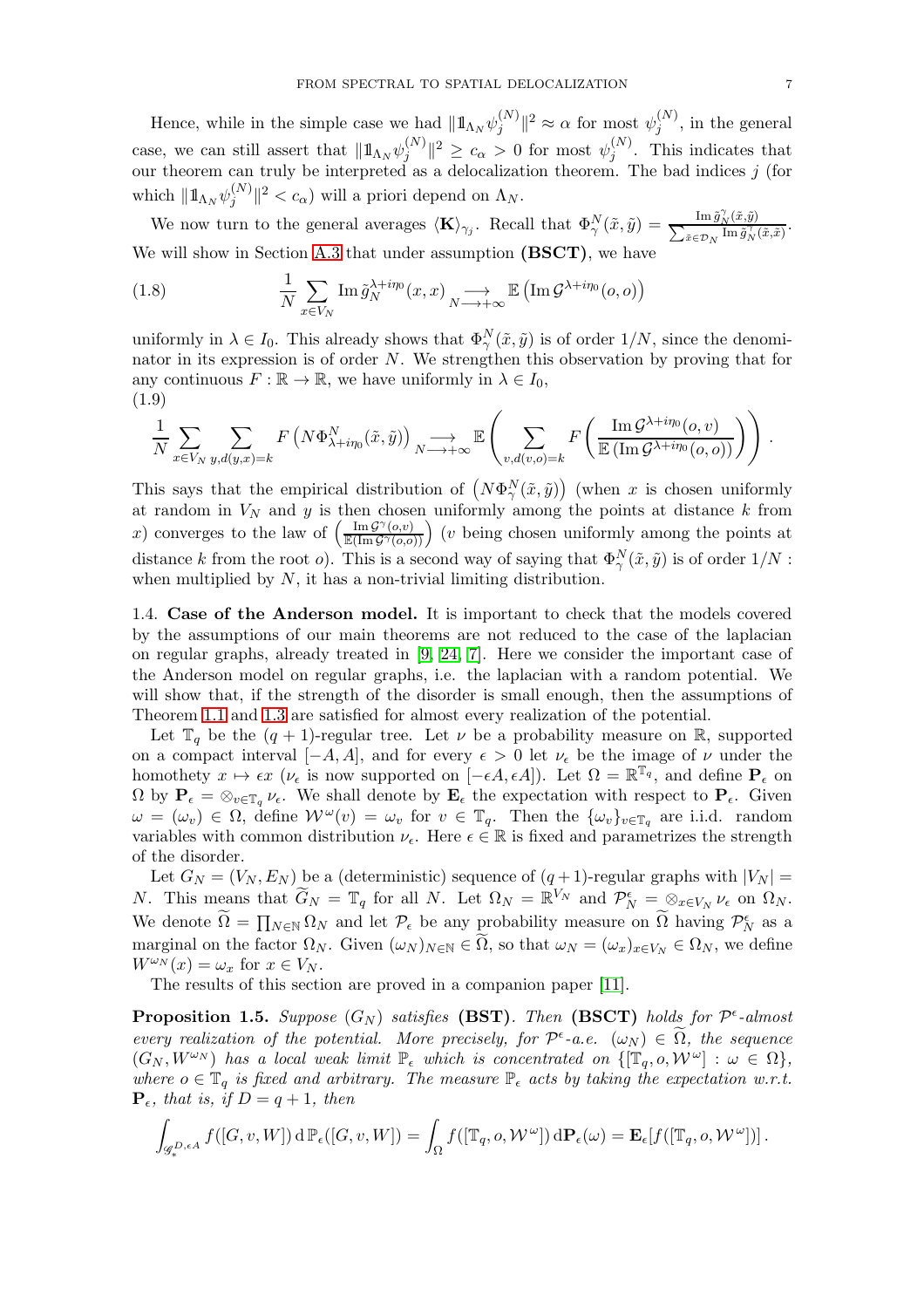We make the following assumption on the random variables:

(POT) The measure  $\nu$  is Hölder continuous, i.e. there exist  $C_{\nu} > 0$  and  $b \in (0,1]$  such that  $\nu(I) \leq C_{\nu} |I|^b$  for all bounded  $I \subset \mathbb{R}$ .

The following proposition is by no means trivial, it comes from the results of [\[33,](#page-55-17) [4\]](#page-54-8).

**Proposition 1.6.** Fix  $0 < \lambda_0 < 2\sqrt{q}$ . There exists  $\epsilon(\lambda_0)$  such that if  $|\epsilon| < \epsilon(\lambda_0)$ , then *assumption* (Green) *holds for the measure*  $\mathbb{P}_{\epsilon}$  *of Proposition* [1.5](#page-6-0) *on*  $I_1 = (-\lambda_0, \lambda_0)$ *.* 

**Corollary 1.7.** If the graphs  $G_N$  form an expander family and satisfy (BST) and if the *disorder*  $\epsilon$  *is small enough, the conclusions of Theorems* [1.1](#page-4-3) *and* [1.3](#page-4-2) *hold true for*  $\mathcal{P}_{\epsilon}$ -*a.e. realization*  $(\omega_N) \in \Omega$ *, with*  $I_1 = (-\lambda_0, \lambda_0)$ *.* 

This gives a rich enough family of examples where the assumptions of Theorems [1.1](#page-4-3) and [1.3](#page-4-2) hold true. Thus the conclusions of the theorems hold for any observables  $a_N, K_N$ . If in addition  $a_N$  or  $K_N$  are independent of the disorder, some extra averaging takes place, and we may replace  $\langle K \rangle_{\lambda+i\eta_0}$  by a simpler average as follows.

<span id="page-7-1"></span>**Theorem 1.8.** *Assume that* (POT), (EXP) *and* (BST) *hold. Given*  $(\omega_N) \in \Omega$ , *let*  $(\psi_i^{\omega_N})_{i=1}^N$  be an orthonormal basis of eigenfunctions of  $H_N^{\omega} = \mathcal{A}_N + W^{\omega_N}$  in  $\ell^2(V_N)$ , with  $corresponding eigenvalues \ (\lambda_i^{\omega_N})_{i=1}^N$ .

*Let*  $K_N : V_N \times V_N \to \mathbb{C}$ ,  $\sup_N \sup_{x,y \in V_N} |K_N(x,y)| \leq 1$ ,  $K_N(x,y) = 0$  *if*  $d(x,y) > R$ , and assume  $K_N$  is independent of  $(\omega_N)$ . Fix  $0 < \lambda_0 < 2\sqrt{q}$ . If  $|\epsilon| < \epsilon(\lambda_0)$ , we have for  $\mathcal{P}_{\epsilon}$ *-a.e.*  $(\omega_N)$ ,

$$
\lim_{\eta_0 \downarrow 0} \lim_{N \to \infty} \frac{1}{N} \sum_{\lambda_i^{\omega} N} \sum_{\in (-\lambda_0, \lambda_0)} \left| \langle \psi_i^{\omega_N}, K_N \psi_i^{\omega_N} \rangle - \langle K_N \rangle_{\lambda_i^{\omega} N}^{\eta_0} \right| = 0,
$$

*where for*  $\gamma \in \mathbb{C} \setminus \mathbb{R}$ 

(1.10) 
$$
\langle K \rangle_{\lambda}^{\eta_0} = \sum_{x,y \in V_N} K(\tilde{x}, \tilde{y}) \widetilde{\Phi}_{\gamma}(\tilde{x}, \tilde{y}) \quad and \quad \widetilde{\Phi}_{\gamma}(\tilde{x}, \tilde{y}) = \frac{1}{N} \cdot \frac{\mathbf{E}_{\epsilon}[\text{Im}\,\mathcal{G}^{\gamma}(\tilde{x}, \tilde{y})]}{\mathbf{E}_{\epsilon}[\text{Im}\,\mathcal{G}^{\gamma}(o, o)]}.
$$

As in the previous theorems, if  $R = 0$ , the  $\psi_i$  are arbitrary, while if  $R > 0$ , we assume the  $\psi_i$  are real-valued.

For the Anderson model,  $\mathbf{E}_{\epsilon}(\text{Im }\mathcal{G}^{\gamma}(v,w))$  depends only on  $d(v,w): \mathbf{E}_{\epsilon}(\text{Im }\mathcal{G}^{\gamma}(v,w)) =$  $\mathbf{E}_{\epsilon}(\text{Im }\mathcal{G}^{\gamma}(o,u))$  where u is any vertex of  $\mathbb{T}_q$  such that  $d(o, u) = d(v, w)$ .

In the special case  $R = 0$ , we have  $\langle a_N \rangle_{\lambda}^{\eta_0} = \frac{1}{N}$  $\frac{1}{N} \sum_{x \in V_N} a(x)$ . So choosing  $a_N = 1\!\Lambda_N}$ , Theorem [1.8](#page-7-1) implies the strong form of delocalization given by the uniform distribution of  $\psi_i^{(N)}$  $j_j^{(N)}$  on  $V_N$ , as explained in Section [1.3.](#page-5-0)

<span id="page-7-0"></span>1.5. Relation with previous work. Our main Theorem [1.3](#page-4-2) holds for *deterministic* sequences of graphs and potentials. For any sequence  $(G_N, W_N)$  satisfying the assumptions of the theorem, the conclusion holds for any observable  $K$ ; in particular,  $K$  may depend on the graphs. As already noted, the result only says something about the delocalization of "most" eigenfunctions, where the "good" eigenfunctions exhibiting delocalization may depend on the choice of the observable K.

In the past years, there has been tremendous interest in spectral statistics and delocalization of eigenfunctions of *random* sequences of graphs and potentials. Many papers consider *random* regular graphs, with degree going slowly to infinity [\[46,](#page-55-19) [27,](#page-55-20) [13,](#page-54-4) [14\]](#page-54-5) or fixed [\[31,](#page-55-18) [15\]](#page-55-13), sometimes adding a random i.i.d potential [\[31\]](#page-55-18). In particular, the recent papers [\[13,](#page-54-4) [14,](#page-54-5) [15\]](#page-55-13) show "quantum unique ergodicity" for the *adjacency matrix* of random regular graphs : given an observable  $a_N : \{1, \ldots, N\} \longrightarrow \mathbb{R}$ , for most  $(q + 1)$ -regular graphs on the vertices  $\{1, \ldots, N\}$  we have that  $\sum_{x=1}^{N} a_N(x) |\psi_j^{(N)}\>$  $j^{(N)}(x)|^2$  is close to  $\langle a_N \rangle$  for *all* indices j. This is a considerable strengthening of Corollary [1.2](#page-4-1) (or of the similar result in [\[9\]](#page-54-2)), that only says something for *most* indices j. This possibility to prove QUE is, of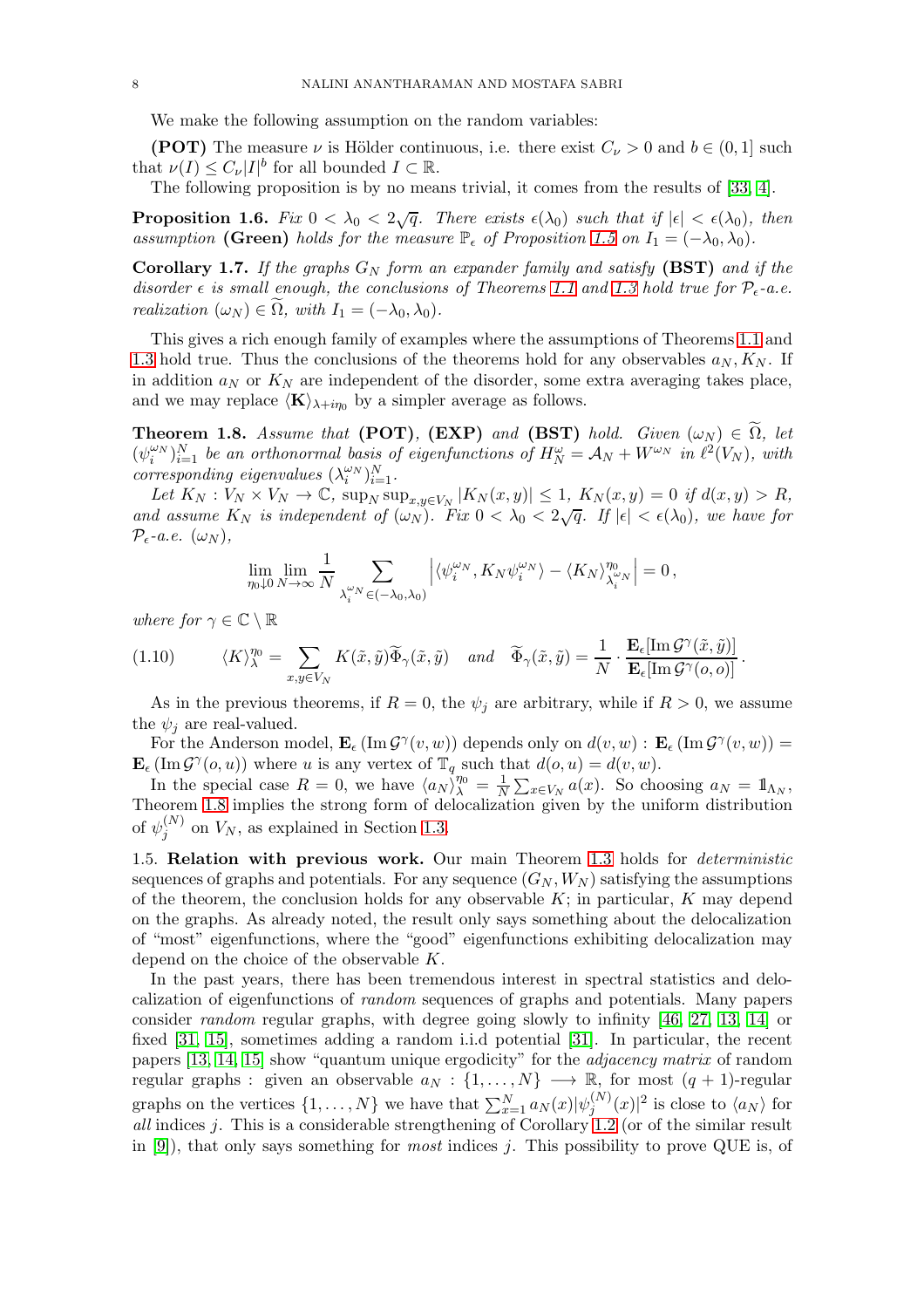course, due to the fact that  $a_N$  has to be independent of the choice of the graph and that results holds for almost all graphs.

When "ergodicity" of eigenfunctions is tested numerically as in the physics papers [\[2,](#page-54-0) [3\]](#page-54-9), it is natural to first pick a realization of the graph and of the potential, and then test the eigenfunctions one by one to determine if they can be localized in small parts of the graph. It is then natural to allow the test-observables to depend on the graph and the potential (which our Theorem [1.3](#page-4-2) does, but not the results of [\[13,](#page-54-4) [15\]](#page-55-13)), but *also* on the index j of the eigenfunction, which neither of the rigourous mathematical results achieves. The numerical results of [\[3\]](#page-54-9) seem to indicate that, as soon as a random disorder is turned on, the eigenfunctions will be localized in small parts of the graph. This is not in contradiction with our results : the region of localization of  $\psi_j^{(N)}$  might depend on j, but our result does not allow to test this. Note also that the results of [\[2,](#page-54-0) [3\]](#page-54-9) were recently questioned in [\[45\]](#page-55-21), where the authors argue that  $N$  has not been taken large enough to see the delocalization take place.

The paper [\[12\]](#page-54-10) proves a very important result, saying that if  $\psi_j$  is an "almost eigenvector" of the adjacency matrix on a random regular graph  $G$ , then for almost all  $G$  and all j, the value distribution of  $\psi_j(x)$  as x runs over  $\{1, \ldots, N\}$  is close to a Gaussian  $\mathcal{N}(0, \sigma_j^2)$  with  $\sigma_j \leq 1$ . Proving that  $\sigma_j = 1$  is a challenge; it would amount to proving that eigenfunctions cannot be localized in small parts of the graph. Our result does not say this, again because we can only test one observable  $a$  at a time. The indices  $j$  for which Corollary [1.2](#page-4-1) proves delocalization depend on a. If we wanted to have a common set of indices j that do the job for all observables (whose number is exponential in  $N$ ), we would need to have an exponential rate of convergence in Theorems [1.1,](#page-4-3) [1.3.](#page-4-2) Our proof gives a rate that is at best a negative power of the girth (itself typically of order  $\log N$ ).

Finally we would also like to mention the paper [\[21\]](#page-55-22), where existence of absolutely continuous spectrum for percolation graphs on the  $(q + 1)$ -regular tree is proven, if the percolation parameter is close enough to 1. Since the absolutely continuous spectrum is mixed with purely discrete spectrum, one cannot expect a quantum ergodicity result that claims delocalization of most eigenfunctions, but only a "partial delocalization" result for a *positive proportion* of eigenfunctions. These are the contents of [\[21,](#page-55-22) Theorem 9]. It would be nice to investigate what the methods of our paper would give for that model.

<span id="page-8-0"></span>1.6. Outline of the proof. We borrowed the name "Quantum Ergodicity" from a result about laplacian eigenfunctions on Riemannian manifolds [\[44,](#page-55-23) [47,](#page-55-24) [25,](#page-55-25) [48\]](#page-55-26). The proof in the setting of laplacian eigenfunctions on manifolds is made of 4 steps, of unequal difficulty . These 4 steps are also present in our proof :

**Step 0.** Define the quantum variance. The goal is to show that this goes to 0 as  $N \to \infty$ . A novelty of our proof is that we replace the usual quantum variance [\(10.1\)](#page-42-1) by a "non-backtracking" one [\(3.3\)](#page-13-0), where we replace the eigenfunctions  $\psi_j$  by eigenfunctions  $f_j, f_j^*$  of a non-backtracking random walk (Section [3\)](#page-12-0). These new  $f_j, f_j^*$  are thus eigenfunctions of a non-selfadjoint problem. This causes new difficulties, that however will be compensated by the fact that the non-backtracking random walk has simpler trajectories than the "simple" random walk generated by the adjacency matrix A.

Step 1. Show that the quantum variance is controlled by the Hilbert-Schmidt norm of K. Although this is obvious for the original quantum variance, this will be much harder for the "non-backtracking quantum variance" (Section [4\)](#page-14-0). This uses  $(BSCT)$  and  $(Green)$ .

**Step 2.** Due to the fact that  $f_j, f_j^*$  satisfy an eigenfunction problem, the quantum variance is invariant under certain transformations (Section [5\)](#page-20-0).

Step 3. One should see behind these transformations the emergence of a "classical dynamical system". In the setting of laplacian eigenfunctions on manifolds, this is the geodesic flow. Here, what we get is a family of stationary Markov chains on the set of infinite non-backtracking paths (Section [6,](#page-22-0) Remark [6.1\)](#page-24-0). This step has been called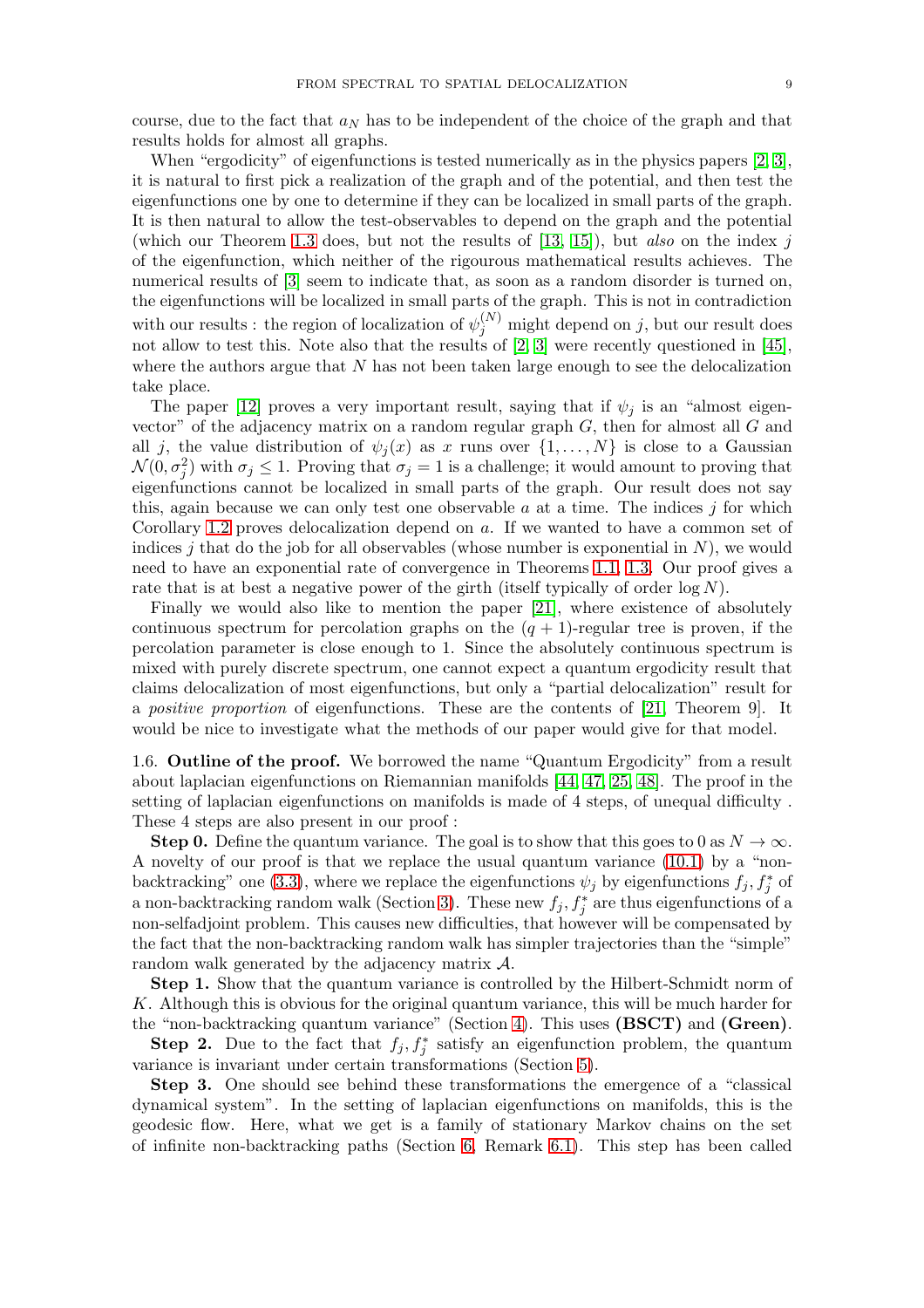"classicalization" by U. Smilansky in a private conversation; this is supposed to mean the opposite of "quantization".

Step 4. Iterate the classical dynamical system, use its ergodicity to show that the quantum variance is small (Section [9\)](#page-34-0). Here, the ergodicity of our Markov chains (more precisely, the fact that the mixing rate is independent on  $N$ ) comes from the  $(EXP)$ condition. Assumption (Green) is also used to control the probability transitions.

There is an additional step that does not exist in the traditional setting :

Step 5. Translate the result for the "non-backtracking quantum variance" (involving  $f_j, f_j^*$  into a result for the original one, involving the  $\psi_j$  (Section [10\)](#page-42-0). Assumptions (EXP), (BSCT) and (Green) are used here again to show that the transformation sending  $\psi_j$  to  $f_j, f_j^*$  is well-behaved in the limit  $N \longrightarrow +\infty$ .

### 2. Basic identities

<span id="page-9-1"></span>2.1. "Quantization procedure" on trees and their quotients. Let  $G = G_N$ ,  $G = G_N$  $(V, E)$ . Most of the time we will drop the subscript N in the notation. As in Section [1.2,](#page-1-0) we regard G as a quotient:  $G = \Gamma \backslash G$ , and let  $\pi : V \to V$  denote the projection. Fix a fundamental domain  $D \subset V$  for the action of  $\Gamma$  on V. Then  $|\mathcal{D}| = |V|$ .

Each edge  $\{x_0, x_1\} \in E$ , gives rise to two oriented edges  $e = (x_0, x_1)$  and  $\hat{e} = (x_1, x_0)$ in the reverse direction. We let  $o_e$  and  $t_e$  be the origin and terminus of e, respectively. We then let  $B_1$ , or simply B, be the set of all such oriented edges of G. More generally, let  $B_k$  be the set of non-backtracking paths of length k in G. By convention,  $B_0 := V$ . If  $\omega = (x_0, \ldots, x_k)$  and  $\omega' = (x'_0, \ldots, x'_k) \in \widetilde{B}_k$ , we write  $\omega \leadsto \omega'$  if  $x'_0 = x_1, \ldots, x'_{k-1} = x_k$ and  $(x_0, \ldots, x_k, x'_k) \in \widetilde{B}_{k+1}$ . We also denote  $o_\omega = x_0, t_\omega = x_k$ .

These notions descend to the quotient. We denote by  $B_k := \Gamma \backslash B_k$  the set of nonbacktracking paths of length k in G. By convention,  $B_0 := V$ . For  $k = 1$  we let  $B = B_1$ . The set  $B_k$  is in bijection with the subset  $\mathcal{D}^{(k)} \subset \overline{B}_k$  of elements having their origin in  $\mathcal{D}$ .

Let  $\mathscr{H}_k = \mathbb{C}^{B_k}$  (the complex-valued functions on  $B_k$ ),  $\mathscr{H} = \bigoplus_{k=0}^{\infty} \mathscr{H}_k$  and  $\mathscr{H}_{\leq k} :=$  $\oplus_{\ell=0}^k\mathscr{H}_{\ell}.$ 

It will be convenient to identify  $\mathbb{C}^{B_k}$  with the Γ-invariant elements of  $\mathbb{C}^{B_k}$  or with  $\mathbb{C}^{\mathcal{D}^{(k)}}$ . For  $K \in \mathscr{H}_k$  and  $(x_0, \ldots, x_k) \in \widetilde{B}_k$ , we will sometimes use the short-hand notation  $K(x_0; x_k)$  for  $K(x_0, \ldots, x_k)$ . This is justified by the fact than on G, the endpoints  $(x_0; x_k)$ determine the path  $(x_0, \ldots, x_k)$  uniquely. We will also use this short-hand notation on  $B_k$ , although in that case one should keep in mind that  $K(x_0; x_k)$  actually depends on the full path  $(x_0, \ldots, x_k)$ .

Any  $K \in \mathscr{H}_k$  (regarded as a Γ-invariant element of  $\mathbb{C}^{B_k}$ ) may be used to define an operator K on the space of finitely supported functions on V, with kernel  $\langle \delta_v, K \delta_w \rangle_{\ell^2(\widetilde{V})} =$  $K(v; w)$ . It also defines an operator  $\widehat{K}_G$  on  $\mathbb{C}^V$ , with kernel

$$
K_G(x, y) = \sum_{\gamma \in \Gamma} K(\tilde{x}; \gamma \cdot \tilde{y}),
$$

where  $\tilde{x}, \tilde{y} \in \widetilde{V}$  are representatives of  $x, y \in V$ . The map  $K \in \mathcal{H}_k \mapsto K_G$  is a priori not one-to-one. However, if  $\rho_G(x) \geq k$ , then  $K_G(x, \cdot)$  determines  $K(\tilde{x}, \cdot)$  uniquely. To see that  $K \in \mathcal{H}_k \mapsto K_G$  is surjective, consider  $\mathbf{k} : V \times V \longrightarrow \mathbb{R}$  supported at distance k from the diagonal, and let  $K(\tilde{x}, \tilde{y}) = \mathbf{k}(\pi(\tilde{x}), \pi(\tilde{y})) 1_{dist(\tilde{x}, \tilde{y}) \le k} (\sharp{\gamma \in \Gamma}, dist(\tilde{x}, \gamma \cdot \tilde{y}) \le k)^{-1}$ . Then  $K_G = \mathbf{k}$  and this coincides with the lift [\(1.6\)](#page-5-1) except at the few points where  $\rho_G(x) \leq k$ .

<span id="page-9-0"></span>Define the non-backtracking adjacency operator  $\mathcal{B}: \mathbb{C}^B \to \mathbb{C}^B$  by

(2.1) 
$$
(\mathcal{B}f)(x_0, x_1) = \sum_{x_2 \in \mathcal{N}_{x_1} \backslash \{x_0\}} f(x_1, x_2)
$$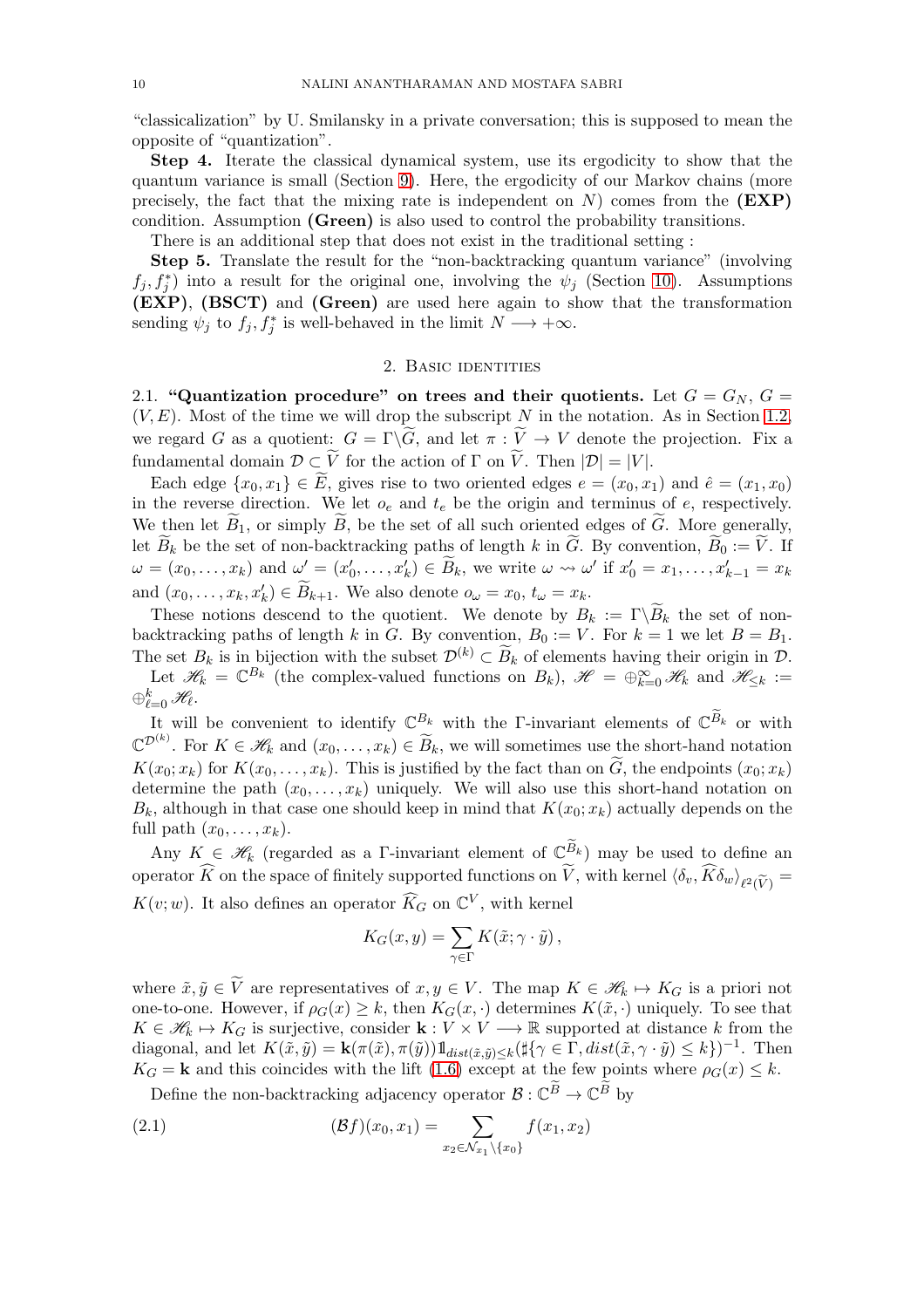where  $\mathcal{N}_x$  means the set of neighbours of x. Then an element  $K \in \mathcal{H}_k$  may also be used to define an operator  $\widehat{K}_{\widetilde{B}}$  on  $\ell^2(\widetilde{B})$ , with kernel

$$
\langle \delta_{b_1}, \widehat{K}_{\widetilde{B}} \delta_{b_2} \rangle_{\ell^2(\widetilde{B})} = \begin{cases} K(o_{b_1}; t_{b_2}) & \text{if } \mathcal{B}^{k-1}(b_1, b_2) \neq 0, \\ 0 & \text{otherwise.} \end{cases}
$$

Thus  $\langle \delta_{b_1}, K_{\tilde{B}} \delta_{b_2} \rangle_{\ell^2(\tilde{B})} \neq 0$  only if there is a non-backtracking path of length k in G, starting with the oriented edge  $b_1$  and ending with  $b_2$ .

Finally,  $K \in \mathcal{H}_k$  also defines an operator  $\widehat{K}_B$  on  $\mathbb{C}^B$ , with matrix  $K_B : B \times B \to \mathbb{C}$ given by

$$
K_B(b_1, b_2) = \sum_{\gamma \in \Gamma} K(\tilde{b}_1; \gamma \cdot \tilde{b}_2),
$$

where  $\tilde{b}_1, \tilde{b}_2 \in \widetilde{B}$  are lifts of  $b_1, b_2 \in B$ . By linearity, this extends to  $K \in \mathcal{H}_{\leq k}$ .

Note that if  $K \in \mathscr{H}_k$ , then  $\langle \psi, K_G \phi \rangle_{\ell^2(V)} = \sum_{(x_0, ..., x_k) \in B_k} \overline{\psi(x_0)} K(x_0; x_k) \phi(x_k)$  for any  $\psi, \phi \in \ell^2(V)$ . Similarly, if  $f, g \in \ell^2(B)$ , we have

<span id="page-10-1"></span>(2.2) 
$$
\langle f, K_B g \rangle_{\ell^2(B)} = \sum_{(x_0, ..., x_k) \in B_k} \overline{f(x_0, x_1)} K(x_0; x_k) g(x_{k-1}, x_k),
$$

<span id="page-10-2"></span>(2.3) 
$$
||K_Bf||_{\ell^2(B)}^2 = \sum_{(x_0,x_1)\in B} \left|\sum_{x_{0,1}(x_2;x_k)} K(x_0;x_k)f(x_{k-1},x_k)\right|^2,
$$

where  $\sum_{x_0,1}(x_2;x_k)$  sums over all  $(x_2;x_k) \in B_{k-2}$  such that  $x_2 \in \mathcal{N}_{x_1} \setminus \{x_0\}$ . Alternatively, we may simply sum over  $(x_2; x_k) \in B_{k-2}$  but decide that  $K(x_0; x_k) = 0$  if the path  $(x_0, \ldots, x_k)$  back-tracks.

**Remark 2.1.** The maps  $K \to K$ ,  $K \to K_G$ ,  $K \to K_{\widetilde{B}}$  and  $K \to K_B$  associate an operator to a function on the set of paths. It is tempting to view this as a form of "quantization" procedure" as those used for quantum ergodicity on manifolds.

<span id="page-10-0"></span>2.2. Green functions on trees. Assumption (BST) says that our graphs have few short loops, in other words, that most balls of a given radius look like *trees*. One of the ingredients of our proof is that the Green function on trees satisfies certain algebraic relations, that follow from the fact that removing a vertex (or cutting an edge) from a tree suffices to disconnect it.

Here we recall some standard facts that hold for an arbitrary *tree*  $T = (V(T), E(T))$ , endowed with a discrete Schrödinger of the form  $H = A + W$  acting on  $\ell^2(V(T))$ , where A is the adjacency matrix and  $W: V(T) \longrightarrow \mathbb{R}$  is a bounded function. Given  $\gamma \in \mathbb{C} \setminus \mathbb{R}$ and  $v, w \in T$ , the Green function is denoted in this section by

$$
G(v, w; \gamma) = \langle \delta_v, (H - \gamma)^{-1} \delta_w \rangle_{\ell^2(V(T))}.
$$

If  $v \sim w$ , we denote by  $T^{(v|w)}$  the tree obtained by removing from T the branch emanating from v that passes through w. We define the restriction  $H^{(v|w)}(u, u') = H(u, u')$ if  $u, u' \in T^{(v|w)}$  and zero otherwise. The corresponding Green function is denoted by  $\tilde{g}^{(v|w)}(\cdot,\cdot;\gamma)$ . We finally denote

$$
\frac{-1}{2m_v^{\gamma}} = G(v, v; \gamma) \text{ and } \zeta_w^{\gamma}(v) = -\tilde{g}^{(v|w)}(v, v; \gamma).
$$

Later on, we will apply these results for  $(T, W) = (G_N, W_N)$ . In this case the (full) Green function will be denoted by  $\tilde{g}_N^{\gamma}(x, y)$ , and the restricted one by  $\zeta_x^{\gamma}(y)$ . In the case  $(T, W) = (T, W)$  (the random coloured rooted trees of assumption (BSCT)), the Green function will be denoted by  $\mathcal{G}^{\gamma}(v, w)$ , and the restricted one by  $\hat{\zeta}_w^{\gamma}(v)$ . As a general rule,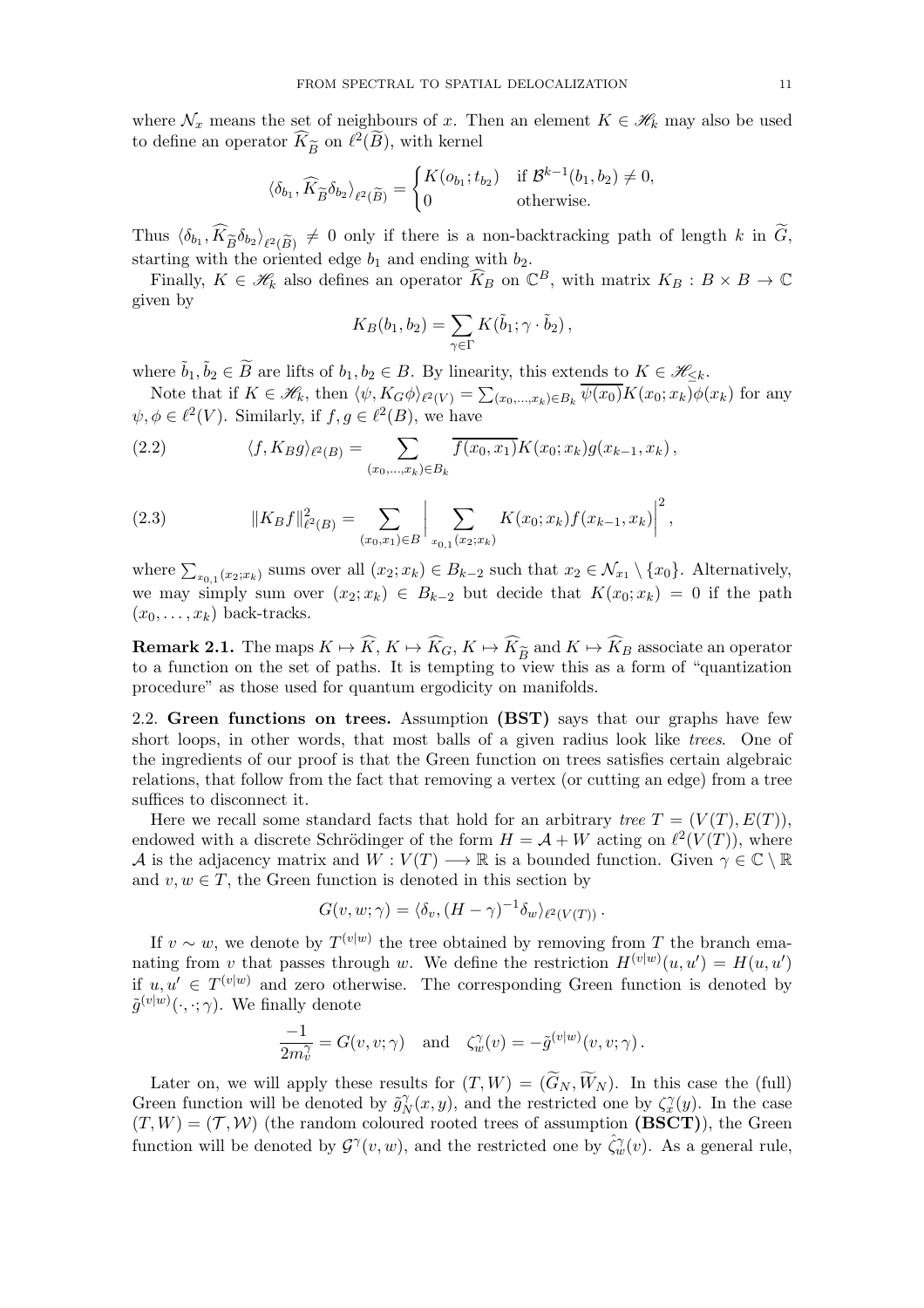the objects defined on the limit  $(\mathcal{T}, \mathcal{W})$  will wear a hat  $\hat{\cdot}$  to distinguish them from similar objects defined on  $(G_N, W_N)$  (see also Remark [A.3\)](#page-52-0).

The Green functions on trees satisfy some classical recursive relations; the following lemma is proved for instance in [\[10\]](#page-54-11). Given  $v \in V(T)$ , we denote by  $\mathcal{N}_v$  its set of nearest neighbours.

**Lemma 2.2.** *For any*  $v \in T$  *and*  $\gamma \in \mathbb{C} \setminus \mathbb{R}$ *, we have* 

<span id="page-11-10"></span>(2.4a) 
$$
\gamma = W(v) + \sum_{u \sim v} \zeta_v^{\gamma}(u) + 2m_v^{\gamma},
$$

<span id="page-11-0"></span>(2.4b) 
$$
\gamma = W(v) + \sum_{u \in \mathcal{N}_v \backslash \{w\}} \zeta_v^{\gamma}(u) + \frac{1}{\zeta_w^{\gamma}(v)}.
$$

*For any non-backtracking path*  $(v_0; v_k)$  *in*  $T$ *,* 

(2.5) 
$$
G(v_0, v_k; \gamma) = \frac{-\prod_{j=0}^{k-1} \zeta_{v_{j+1}}^{\gamma}(v_j)}{2m_{v_k}^{\gamma}},
$$

<span id="page-11-2"></span>(2.6) 
$$
G(v_0, v_k; \gamma) = \zeta_{v_1}^{\gamma}(v_0)G(v_1, v_k; \gamma) = \zeta_{v_{k-1}}^{\gamma}(v_k)G(v_0, v_{k-1}; \gamma).
$$

*Also, for any* w ∼ v*, we have*

<span id="page-11-9"></span>(2.7) 
$$
\zeta_w^{\gamma}(v) = \frac{m_w^{\gamma}}{m_v^{\gamma}} \zeta_v^{\gamma}(w) \quad and \quad \frac{1}{\zeta_w^{\gamma}(v)} - \zeta_v^{\gamma}(w) = 2m_v^{\gamma}.
$$

*For any*  $v, w \in T$ *, we have* 

<span id="page-11-11"></span>(2.8)  $G(v, w; \gamma) = G(w, v; \gamma)$ .

*Next, if*  $\gamma = \lambda \pm i\eta$  *with*  $\lambda \in \mathbb{R}, \eta > 0$ *, then* 

<span id="page-11-8"></span>(2.9) 
$$
\sum_{u \in \mathcal{N}_v \backslash \{w\}} |\operatorname{Im} \zeta_v^{\gamma}(u)| = \frac{|\operatorname{Im} \zeta_w^{\gamma}(v)|}{|\zeta_w^{\gamma}(v)|^2} - \eta.
$$

*Finally, if*  $\Psi_{\gamma,v}(w) = \text{Im } G(v, w; \gamma)$ *, then for any path*  $(v_0, \ldots, v_k)$  *in*  $T, k \ge 1$ *,* 

<span id="page-11-1"></span>
$$
(2.10) \t\t \Psi_{\gamma,v_0}(v_k) - \zeta_{v_{k-1}}^{\gamma}(v_k)\Psi_{\gamma,v_0}(v_{k-1}) = \text{Im}\,\zeta_{v_{k-1}}^{\gamma}(v_k) \cdot \overline{G(v_0,v_{k-1};\gamma)}.
$$

Note that  $|\zeta_v^{\lambda+i\eta}(u)| \leq \eta^{-1}$ . It follows from [\(2.4b\)](#page-11-0) that for any  $\lambda \in [-(A+D), A+D]$ and  $\eta \in (0,1)$ ,

<span id="page-11-5"></span>(2.11) 
$$
\left|\frac{1}{\zeta_w^{\lambda+i\eta}(v)}\right| \leq c_{D,A} \eta^{-1},
$$

where  $c_{D,A} = 2(A+D) + 1$ .

<span id="page-11-7"></span>**Corollary 2.3.** *Given*  $\gamma \in \mathbb{C} \setminus \mathbb{R}$ *, for any*  $v_0, v_1 \in T$ *,*  $v_0 \sim v_1$ *, we have* (2.12)  $\Psi_{\gamma,v_1}(v_1) - \overline{\zeta_{v_0}^{\gamma}(v_1)} \Psi_{\gamma,v_1}(v_0) - \zeta_{v_0}^{\gamma}(v_1) \Psi_{\gamma,v_0}(v_1) + |\zeta_{v_0}^{\gamma}(v_1)|^2 \Psi_{\gamma,v_0}(v_0) = |\operatorname{Im} \zeta_{v_0}^{\gamma}(v_1)|.$ *Also, for any non-backtracking path*  $(v_0; v_k)$  *in*  $T$ *, k*  $\geq$  1*, we have* (2.13)  $\Psi_{\gamma,v_0}(v_k)-\overline{\zeta_{v_1}^{\gamma}(v_0)}\Psi_{\gamma,v_1}(v_k)-\zeta_{v_{k-1}}^{\gamma}(v_k)\Psi_{\gamma,v_0}(v_{k-1})+\overline{\zeta_{v_1}^{\gamma}(v_0)}\zeta_{v_{k-1}}^{\gamma}(v_k)\Psi_{\gamma,v_1}(v_{k-1})=0.$ 

<span id="page-11-6"></span>*Proof.* By (2.10), 
$$
\Psi_{\gamma,v_0}(v_1) - \zeta_{v_0}^{\gamma}(v_1)\Psi_{\gamma,v_0}(v_0) = \text{Im}\,\zeta_{v_0}^{\gamma}(v_1)\overline{G(v_0,v_0;\gamma)}
$$
. As  $\Psi_{\gamma,v_1}(v_0) = \Psi_{\gamma,v_0}(v_1)$ , we thus get using (2.6),

<span id="page-11-3"></span>
$$
(2.14) \qquad \overline{\zeta_{v_0}^{\gamma}(v_1)} \Psi_{\gamma, v_1}(v_0) - |\zeta_{v_0}^{\gamma}(v_1)|^2 \Psi_{\gamma, v_0}(v_0) = \text{Im}\,\zeta_{v_0}^{\gamma}(v_1) \cdot \overline{G(v_0, v_1; \gamma)}.
$$

<span id="page-11-4"></span>Next, since 
$$
G(v_1, v_1; \gamma) = \frac{G(v_0, v_1; \gamma)}{\zeta_{v_1}^{\gamma}(v_0)}
$$
 and  $\frac{1}{\zeta_{v_1}^{\gamma}(v_0)} = \zeta_{v_0}^{\gamma}(v_1) + 2m_{v_0}^{\gamma}$ , we have  
(2.15)  $G(v_1, v_1; \gamma) = \zeta_{v_0}^{\gamma}(v_1)G(v_0, v_1; \gamma) + 2m_{v_0}^{\gamma}G(v_0, v_1; \gamma) = \zeta_{v_0}^{\gamma}(v_1)G(v_0, v_1; \gamma) - \zeta_{v_0}^{\gamma}(v_1)$ ,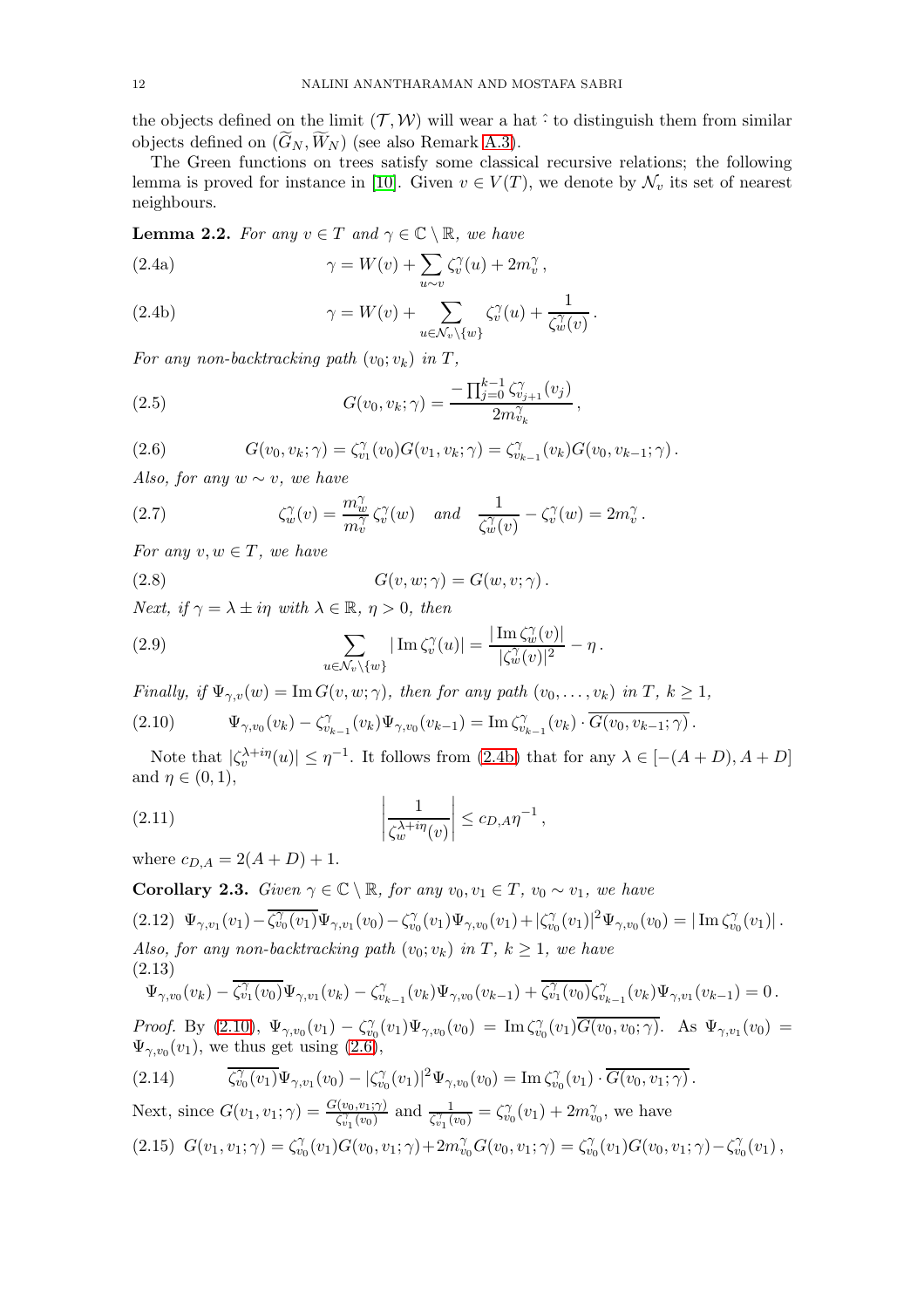so

$$
\Psi_{\gamma,v_1}(v_1) = \text{Im}\,\zeta_{v_0}^{\gamma}(v_1)[\text{Re}\,G(v_0,v_1;\gamma) - 1] + \text{Re}\,\zeta_{v_0}^{\gamma}(v_1)\Psi_{\gamma,v_0}(v_1),
$$

and thus

<span id="page-12-1"></span>
$$
\Psi_{\gamma,v_1}(v_1) - \zeta_{v_0}^{\gamma}(v_1)\Psi_{\gamma,v_0}(v_1) = \text{Im}\,\zeta_{v_0}^{\gamma}(v_1)[\text{Re}\,G(v_0,v_1;\gamma) - 1] - i\,\text{Im}\,\zeta_{v_0}^{\gamma}(v_1)\Psi_{\gamma,v_0}(v_1) \n= \text{Im}\,\zeta_{v_0}^{\gamma}(v_1)\overline{G(v_0,v_1;\gamma)} - \text{Im}\,\zeta_{v_0}^{\gamma}(v_1).
$$
\n(2.16)

This completes the proof of the first claim, by [\(2.14\)](#page-11-3). Next, we use again that  $\Psi_{\gamma,v_0}(v_1)$  –  $\zeta_{v_0}^{\gamma}(v_1)\Psi_{\gamma,v_0}(v_0) = \text{Im}\,\zeta_{v_0}^{\gamma}(v_1)\overline{G(v_0,v_0;\gamma)}$ . In addition, by [\(2.16\)](#page-12-1),

$$
\overline{\zeta_{v_1}^{\gamma}(v_0)}[\Psi_{\gamma,v_1}(v_1)-\zeta_{v_0}^{\gamma}(v_1)\Psi_{v_1}(v_0)]=\operatorname{Im}\zeta_{v_0}^{\gamma}(v_1)[\overline{\zeta_{v_1}^{\gamma}(v_0)G(v_0,v_1;\gamma)}-\overline{\zeta_{v_1}^{\gamma}(v_0)}]
$$
\n
$$
=\operatorname{Im}\zeta_{v_0}^{\gamma}(v_1)\overline{G(v_0,v_0;\gamma)},
$$

where the last equality is proved as in  $(2.15)$ . This proves the second claim for  $k = 1$ . Now let  $k \geq 2$ . If we apply [\(2.10\)](#page-11-1) with  $v_1$  instead of  $v_0$  and use [\(2.6\)](#page-11-2), we get

$$
\overline{\zeta_{v_1}^{\gamma}(v_0)}\Psi_{\gamma,v_1}(v_k)-\overline{\zeta_{v_1}^{\gamma}(v_0)}\zeta_{v_{k-1}}^{\gamma}(v_k)\Psi_{\gamma,v_1}(v_{k-1})=\mathrm{Im}\,\zeta_{v_{k-1}}^{\gamma}(v_k)\cdot\overline{G(v_0,v_{k-1};\gamma)}.
$$

The second claim for  $k \ge 2$  now follows by [\(2.10\)](#page-11-1).

We conclude by recalling the fact that for Lebesgue a.e.  $\lambda \in \mathbb{R}$ , the Green function has a finite limit on the real axis almost surely. Remember that  $\mathscr{T}_{*}^{D,A}$  us the set of coloured rooted trees, and that  $\mathbb P$  is the probability measure on  $\mathscr{T}_{*}^{D,A}$  appearing in (BSCT).

<span id="page-12-2"></span>**Proposition 2.4.** *There exists a Lebesgue-null set*  $\mathfrak{A} \subset \mathbb{R}$  *such that, to each*  $\lambda \in \mathfrak{S}$  :=  $\mathbb{R}\setminus\mathfrak{A}$ *, there is*  $\Omega_{\lambda} \subseteq \mathscr{T}_{*}^{D,A}$  with  $\mathbb{P}(\Omega_{\lambda}) = 1$ *, such that if*  $[\mathcal{T}, o, \mathcal{W}] \in \Omega_{\lambda}$ *, then the limit*  $G(v, w; \lambda + i0) := \lim_{\eta \downarrow 0} G(v, w; \lambda + i\eta)$  *exists for any*  $v, w \in \mathcal{T}$ *.* 

*Proof.* Fix [ $\mathcal{T}, o, \mathcal{W}$ ]. By [\[10,](#page-54-11) Lemma 3.3], there is a Lebesgue-null set  $\mathfrak{A}_{[\mathcal{T}, o, \mathcal{W}]} \subset \mathbb{R}$  such that for any  $\lambda \in \mathfrak{S}_{[\mathcal{T},o,\mathcal{W}]} := \mathbb{R} \setminus \mathfrak{A}_{[\mathcal{T},o,\mathcal{W}]}, G(v,w;\lambda + i0)$  exists for all  $v, w \in \mathcal{T}$ . Let  $\mathfrak{D} = \{([\mathcal{T}, o, \mathcal{W}], \lambda) : \text{ the limit does not exist}\}.$  Then

$$
(\mathbb{P}\otimes Leb)(\mathfrak{D})=\int_{\mathscr{T}_{*}^{D,A}} Leb(\mathfrak{D}_{[\mathcal{T},o,\mathcal{W}]})\,d\,\mathbb{P}([\mathcal{T},o,\mathcal{W}])\,,
$$

where  $\mathfrak{D}_{[\mathcal{T},o,\mathcal{W}]} = {\lambda \in \mathbb{R} : ([\mathcal{T},o,\mathcal{W}],\lambda) \in \mathfrak{D}}$ . Since  $\mathfrak{D}_{[\mathcal{T},o,\mathcal{W}]} \subseteq \mathfrak{A}_{[\mathcal{T},o,\mathcal{W}]}$ , we have  $Leb(\mathfrak{D}_{[\mathcal{T},o,\mathcal{W}]}) = 0$  for all  $[\mathcal{T},o,\mathcal{W}]$ . Hence,

$$
0 = (\mathbb{P} \otimes \mathit{Leb})(\mathfrak{D}) = \int_{\mathbb{R}} \mathbb{P}(\mathfrak{D}_{\lambda}) d\lambda,
$$

where  $\mathfrak{D}_{\lambda} = \{ [\mathcal{T}, o, \mathcal{W}] \in \mathscr{T}_{*}^{D, A} : ([\mathcal{T}, o, \mathcal{W}], \lambda) \in \mathfrak{D} \}.$  It follows that  $\mathbb{P}(\mathfrak{D}_{\lambda}) = 0$  on a Lebesgue-full set  $\mathfrak{A}$ . Taking  $\Omega_{\lambda} = \mathfrak{D}_{\lambda}^{c}$  completes the proof.

#### 3. The non-backtracking quantum variance

<span id="page-12-0"></span>Our strategy follows the one discovered in [\[7\]](#page-54-3). We find a transformation turning the eigenfunctions of  $\mathcal{A} + W$  on  $G = \Gamma \backslash G$  into eigenfunctions of a "non-backtracking" random walk. The new operator is not self-adjoint, but this difficulty is superseded by the fact that the trajectories of non-backtracking random walks (on a tree) are much simpler than those of usual random walks.

The notation is the same as in the introduction except that we drop the subscript  $N$ . Suppose  $(\psi_j)$  is an orthonormal basis of eigenfunctions for  $H = \mathcal{A} + W$ , say  $H\psi_j = \lambda_j \psi_j$ .

Fix  $\eta_0 \in (0,1)$ , let  $\gamma_j = \lambda_j + i\eta_0$  and let

$$
f_j(x_0, x_1) = \zeta_{x_0}^{\gamma_j}(x_1)^{-1} \psi_j(x_1) - \psi_j(x_0),
$$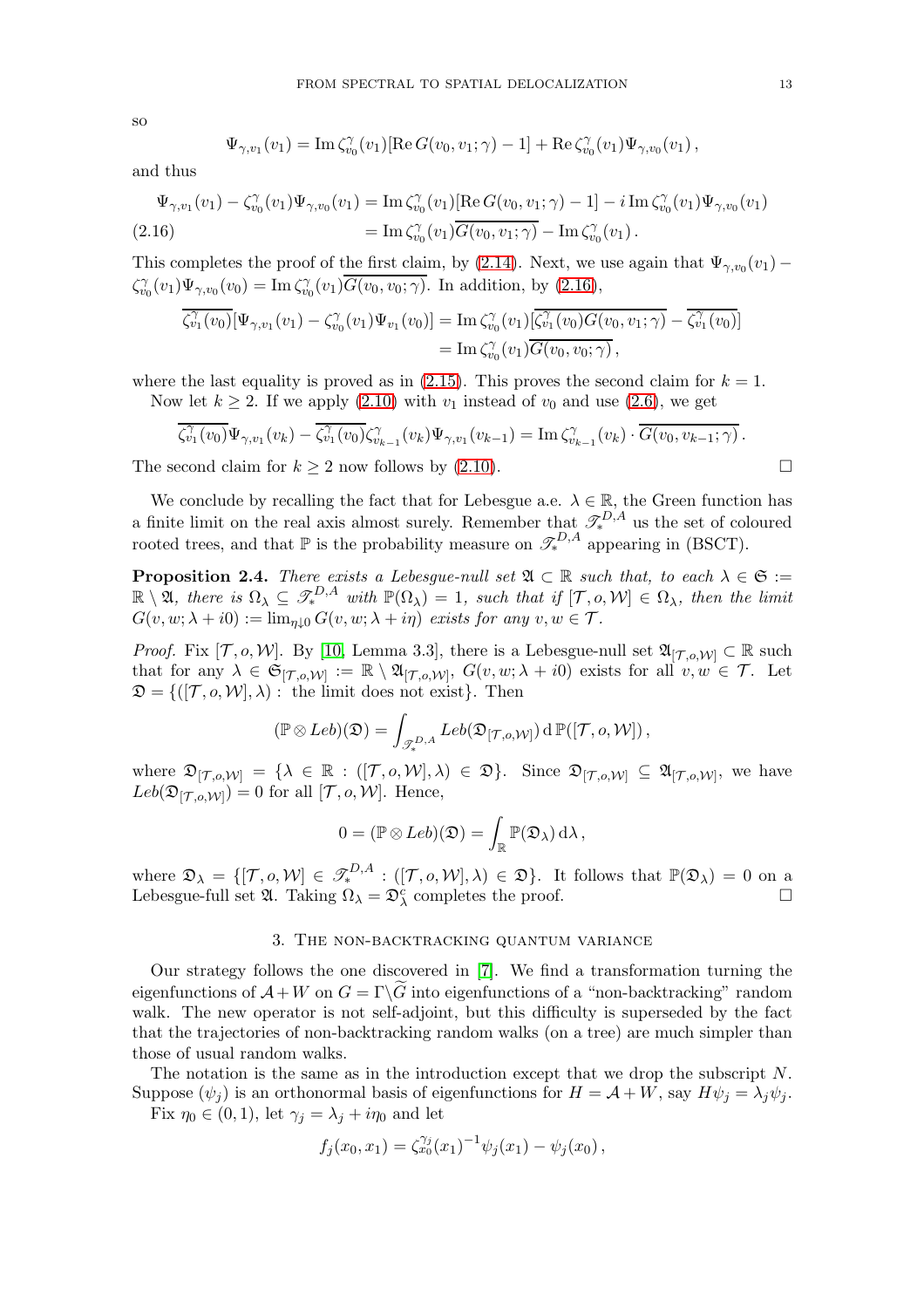where  $\zeta_{x}^{\gamma}(y) = -\tilde{g}_{N}^{(y|x)}$  $N(N(y|x)(y, y; \gamma))$  (see notation in §[2.2\)](#page-10-0). If B is the non-backtracking operator  $(2.1)$ , we have

$$
\begin{aligned} (\mathcal{B}\zeta^{\gamma_j}f_j)(x_0, x_1) &= \sum_{x_2 \in \mathcal{N}_{x_1} \setminus \{x_0\}} [\psi_j(x_2) - \zeta_{x_1}^{\gamma_j}(x_2)\psi_j(x_1)] \\ &= [\lambda_j \psi_j(x_1) - W(x_1)\psi_j(x_1) - \psi_j(x_0)] - \psi_j(x_1) \left[ \gamma_j - W(x_1) - \frac{1}{\zeta_{x_0}^{\gamma_j}(x_1)} \right] \\ &= f_j(x_0, x_1) - i\eta_0 \psi_j(x_1), \end{aligned}
$$

where we used [\(2.4b\)](#page-11-0). Hence we get

(3.1) 
$$
\mathcal{B}(\zeta^{\gamma_j}f_j) = f_j - i\eta_0 \tau_+ \psi_j
$$

where  $\tau_{\pm} : \ell^2(V) \to \ell^2(B)$  are defined by

<span id="page-13-1"></span>
$$
(\tau_{-}\psi)(x_0, x_1) = \psi(x_0)
$$
 and  $(\tau_{+}\psi)(x_0, x_1) = \psi(x_1)$ .

In [\[7\]](#page-54-3) it was possible to set  $\eta_0 = 0$ , and [\(3.1\)](#page-13-1) said exactly that  $f_i$  was an eigenfunction of the weighted non-backtracking operator  $\mathcal{B}\zeta^{\gamma_j}$  for the eigenvalue 1. At our level of generality, we do not know if  $\zeta^{\lambda_j+i0}$  is well-defined on  $\widetilde{G}_N$ . We have to work with  $\eta_0 > 0$  and let  $\eta_0$ tend to 0 only at the end of the proof, after N has gone to  $\infty$ . Hence,  $f_i$  is not exactly an eigenfunction, and our formulas will contain error terms of size  $\eta_0$  that we will need to estimate precisely, to show that they disappear as  $N \to +\infty$ , followed by  $\eta_0 \downarrow 0$ .

Similarly, if we put

<span id="page-13-2"></span><span id="page-13-0"></span>
$$
f_j^*(x_0, x_1) = \zeta_{x_1}^{\gamma_j}(x_0)^{-1} \psi_j(x_0) - \psi_j(x_1),
$$

we note that  $f_j^* = \iota f_j$  where  $\iota$  is the edge reversal involution, and we get

(3.2) 
$$
\mathcal{B}^*(\iota \zeta^{\gamma_j} f_j^*) = f_j^* - i \eta_0 \tau_- \psi_j.
$$

Let I be an open interval such that  $\overline{I} \subset I_1$ . We define for  $K \in \mathcal{H}_k$ ,

(3.3) 
$$
\text{Var}_{\text{nb},\eta_0}^{\text{I}}(K) = \frac{1}{N} \sum_{\lambda_j \in I} \left| \left\langle f_j^*, K_B f_j \right\rangle \right|.
$$

The dependence of this quantity on  $\eta_0$  is hidden in the definition of  $f_j, f_j^*$ . The scalar product  $\langle \cdot, \cdot \rangle$  is on  $\ell^2(B)$  endowed with the uniform measure; cf. [\(2.2\)](#page-10-1).

Remark 3.1. We call [\(3.3\)](#page-13-0) "quantum variance", in analogy to the quantity bearing this name in quantum chaos. However, there are some significant differences :

- we use the functions  $f_j$  and  $f_j^*$  instead of the original  $\psi_j$ . They are (quasi)eigenfunctions, respectively of the non-selfadjoint operators  $\mathcal{B}\zeta^{\gamma_j}$  and  $\mathcal{B}^*\iota\zeta^{\gamma_j}$ .
- if K is the identity operator Id, we do not have the normalization  $Var^I_{\text{nb},\eta_0}(Id) = 1$ .
- $\bullet$  we did not take the square of  $\big|$  $\langle f_j^*, K_B f_j \rangle$  in the definition. This is purely for technical convenience, the square will appear later when we apply the Cauchy-Schwarz inequality.

We will need to extend [\(3.3\)](#page-13-0) to operators K that depend on the eigenvalue  $\lambda_j$  in a holomorphic fashion, as spelled out in the following definition. Note that  $K$  also depends on N, also this tends to be implicit in our notation. We let  $\mathbb{C}^+ = \{ \gamma \in \mathbb{C}, \text{Im } \gamma > 0 \}.$ 

# <span id="page-13-3"></span>Definition 3.2. Assumptions (Hol).

We assume that  $\gamma \mapsto K^{\gamma} = K_N^{\gamma}$  is a map from  $\gamma \in \mathbb{C}^+$  to  $\mathcal{H}_k$  such that :

• For  $\eta_0 > 0$ , for each N and  $(x_0; x_k)$ , the function  $\lambda \mapsto K^{\lambda + i\eta_0}(x_0; x_k)$  from  $\mathbb{R} \to \mathbb{C}$ has an analytic extension  $K_{\eta_0}$  to the strip  $\{z: |\text{Im } z| < \eta_0/2\}.$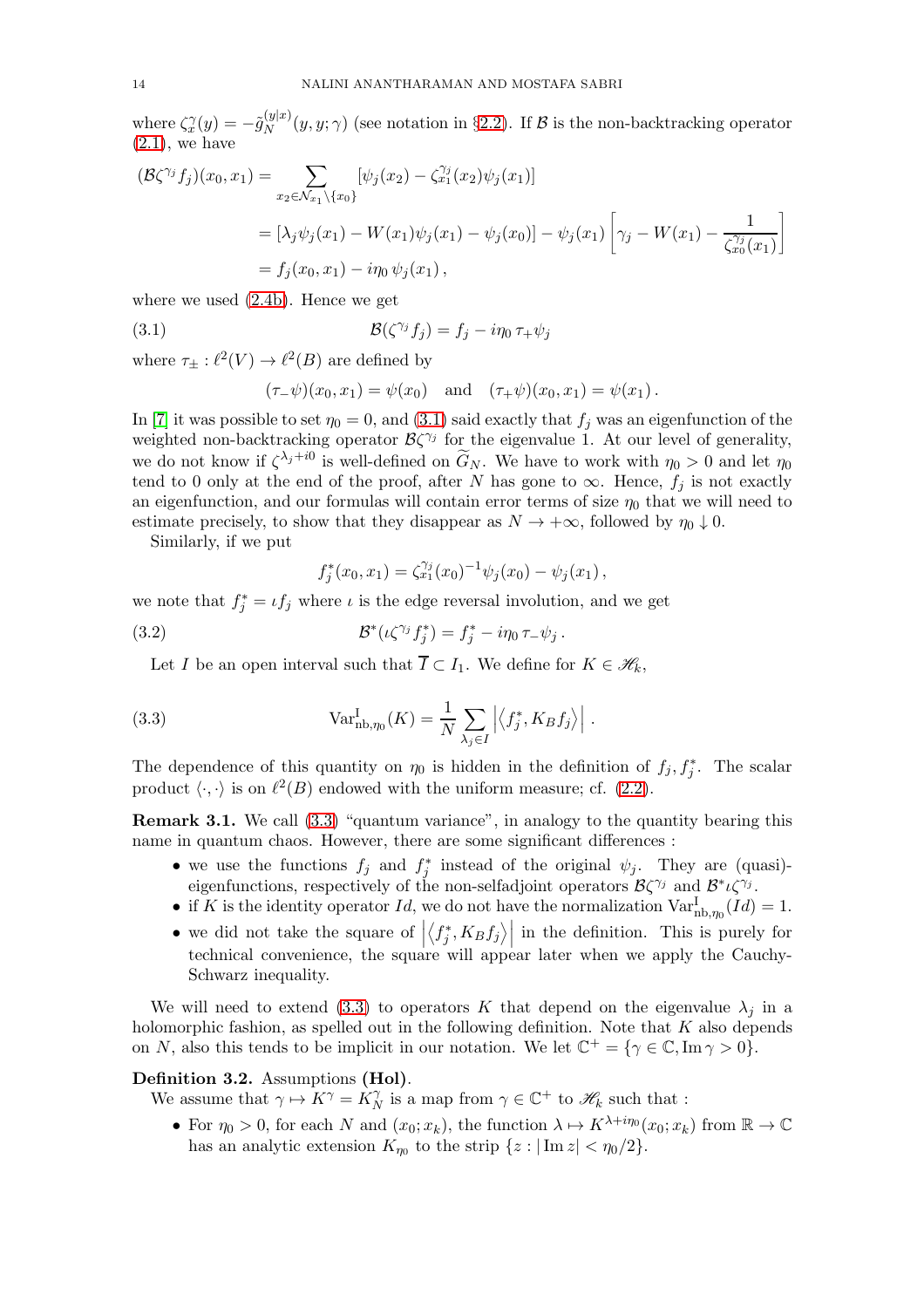- Given  $\eta_0 > 0$ , we have  $\sup_N \sup_{\text{Re } z \in I_1, |\text{Im } z| < \eta_0/2} \sup_{(x_0, x_k)} |K^z_{N, \eta_0}(x_0; x_k)| < +\infty$  $\text{and } \sup_N \sup_{\text{Re } z \in I_1, |\text{Im } z| < \eta_0/2} \sup_{(x_0, x_k)} |\partial_z K^z_{N, \eta_0}(x_0; x_k)| < +\infty.$  We write  $\|K\|_{\eta_0}$ for the maximum of these two quantities.
- For all  $s > 0$ ,

(3.4) 
$$
\sup_{\eta_1 \in (0,1)} \limsup_{N \to +\infty} \sup_{\lambda \in I_1} \frac{1}{N} \sum_{(x_0; x_k) \in B_k} |K_N^{\lambda + i\eta_1}(x_0; x_k)|^s < +\infty.
$$

If  $\gamma \mapsto K^{\gamma}$  is holomorphic on  $\mathbb{C}^{+}$ , then it obviously satisfies the first point of the definition with  $K_{\eta_0}(z) = K^{z+i\eta_0}$ . For instance, if  $K^{\gamma}(x_0; x_k)$  has the form  $\sum_{n\geq 0} a_{(x_0)}^{(n)}$  $\binom{n}{(x_0;x_k)} \gamma^n,$ then we see that  $\lambda \mapsto K^{\lambda + i\eta_0}(x_0; x_k)$  extends to  $K_{\eta_0}(z) = \sum_{n \geq 0} a_{(x_0)}^{(n)}$  $\binom{n}{(x_0;x_k)}(z+i\eta_0)^n$ . Note that, although  $\gamma \mapsto \overline{K^{\gamma}}$  is not holomorphic, its restriction to an horizontal line is still a real-analytic map  $\mathbb{R} \ni \lambda \mapsto \overline{K^{\lambda + i\eta_0}(x_0; x_k)}$ , as it possesses an analytic extension given by  $z \mapsto \sum_{n\geq 0} a_{(x_0)}^{(n)}$  $\sum_{(x_0,x_k)}^{(n)} (z - i\eta_0)^n$ . So  $\overline{K^{\gamma}}$  will satisfy (Hol) if  $K^{\gamma}$  does.

Conditions (Hol) are stable under the sum and composition of operators.

We extend [\(3.3\)](#page-13-0) to this setting, by letting

(3.5) 
$$
\text{Var}_{\text{nb},\eta_0}^{\text{I}}(K^{\gamma}) = \frac{1}{N} \sum_{\lambda_j \in I} \left| \left\langle f_j^*, K_B^{\lambda_j + i\eta_0} f_j \right\rangle \right|.
$$

Most of the paper is devoted to showing :

<span id="page-14-1"></span>**Theorem 3.3.** *Under assumptions* (EXP), (BSCT), (Green), if  $K^{\gamma} \in \mathcal{H}_k$  has the *form*  $K^{\gamma} = \mathcal{F}_{\gamma} K$  *for the operators*  $\mathcal{F}_{\gamma}$  *in Corollary [10.3,](#page-46-0) then* 

<span id="page-14-3"></span>
$$
\lim_{\eta_0 \downarrow 0} \lim_{N \to +\infty} \text{Var}_{\text{nb}, \eta_0}^{\text{I}}(K^{\gamma}) = 0.
$$

<span id="page-14-0"></span>These  $\gamma \mapsto \mathcal{F}_{\gamma}K$  satisfy (Hol). The fact that this implies Theorem [1.3](#page-4-2) is proven in Section [10,](#page-42-0) that may be read independently of the proof of Theorem [3.3.](#page-14-1)

<span id="page-14-4"></span>4. Step 1 : Bound on the non-backtracking quantum variance

Given  $\gamma \in \mathbb{C}^+$ , we introduce a norm on each  $\mathcal{H}_k$ ,  $k \geq 1$ , defined by

(4.1) 
$$
||K||_{\gamma}^{2} = \frac{1}{N} \sum_{(x_{0};x_{k}) \in B_{k}} \frac{|\operatorname{Im} \zeta_{x_{1}}^{\gamma}(x_{0})|}{|\zeta_{x_{1}}^{\gamma}(x_{0})|^{2}} \cdot |K(x_{0};x_{k})|^{2} \cdot \frac{|\operatorname{Im} \zeta_{x_{k-1}}^{\gamma}(x_{k})|}{|\zeta_{x_{k-1}}^{\gamma}(x_{k})|^{2}}.
$$

We denote by  $\langle \cdot, \cdot \rangle_{\gamma}$  the associated scalar product. The reason for introducing the weight  $|\operatorname{Im} \zeta_x^{\gamma}(y)|$  $\frac{\text{Im } \zeta_x(y)}{|\zeta_x^{\gamma}(y)|^2}$  will be apparent in Section [6.](#page-22-0) The aim of this section is to prove Theorem [4.1.](#page-14-2) Here, we assume that  $I = (a, b)$ , with  $[a, b] \subset I_1$ . This implies that there is  $\eta_{a,b}$  such that  $(a - 2\eta, b + 2\eta) \subset I_1$  for all  $\eta \leq \eta_{a,b}$ . We then assume that  $\eta \leq \min(\eta_0/2, \eta_{a,b})$ .

<span id="page-14-2"></span>**Theorem 4.1.** *Under assumptions* (**BSCT**), (Green), if  $K^{\gamma} \in \mathcal{H}_k$  *satisfies the set of assumptions* (Hol), then for any interval  $I = (a, b)$  as above,

$$
\lim_{\eta_0 \downarrow 0} \limsup_{N \to +\infty} \text{Var}_{\text{nb}, \eta_0}^{\text{I}} (K^{\gamma})^2 \le D |I| \lim_{\eta_0 \downarrow 0} \lim_{\eta \downarrow 0} \limsup_{N \to \infty} \int_{a-2\eta}^{b+2\eta} ||K^{\lambda + i(\eta^4 + \eta_0)}||_{\lambda + i(\eta^4 + \eta_0)}^2 d\lambda.
$$

In the scheme of §[1.6,](#page-8-0) this corresponds to Step 1. This is more complicated than usual, due to the fact that we have replaced the orthonormal family  $(\psi_i)$  by non-orthogonal functions  $(f_j)$ ,  $(f_j^*)$ , and also because K "depends on  $\lambda_j$ " in [\(3.5\)](#page-14-3).

Recall that D above is the maximal degree and we assumed  $|W_N(x)| \leq A$ . In particular, any eigenvalue  $\lambda_j \in I_0 := [-(A+D), A+D]$ . For  $\lambda \in \mathbb{R}$  and  $\eta_0 \in (0,1)$ , let

$$
\alpha_{\lambda+i\eta_0}(x_0, x_1) = \frac{|\operatorname{Im} \zeta_{x_1}^{\lambda+i\eta_0}(x_0)|^{1/2}}{\zeta_{x_1}^{\lambda+i\eta_0}(x_0)}.
$$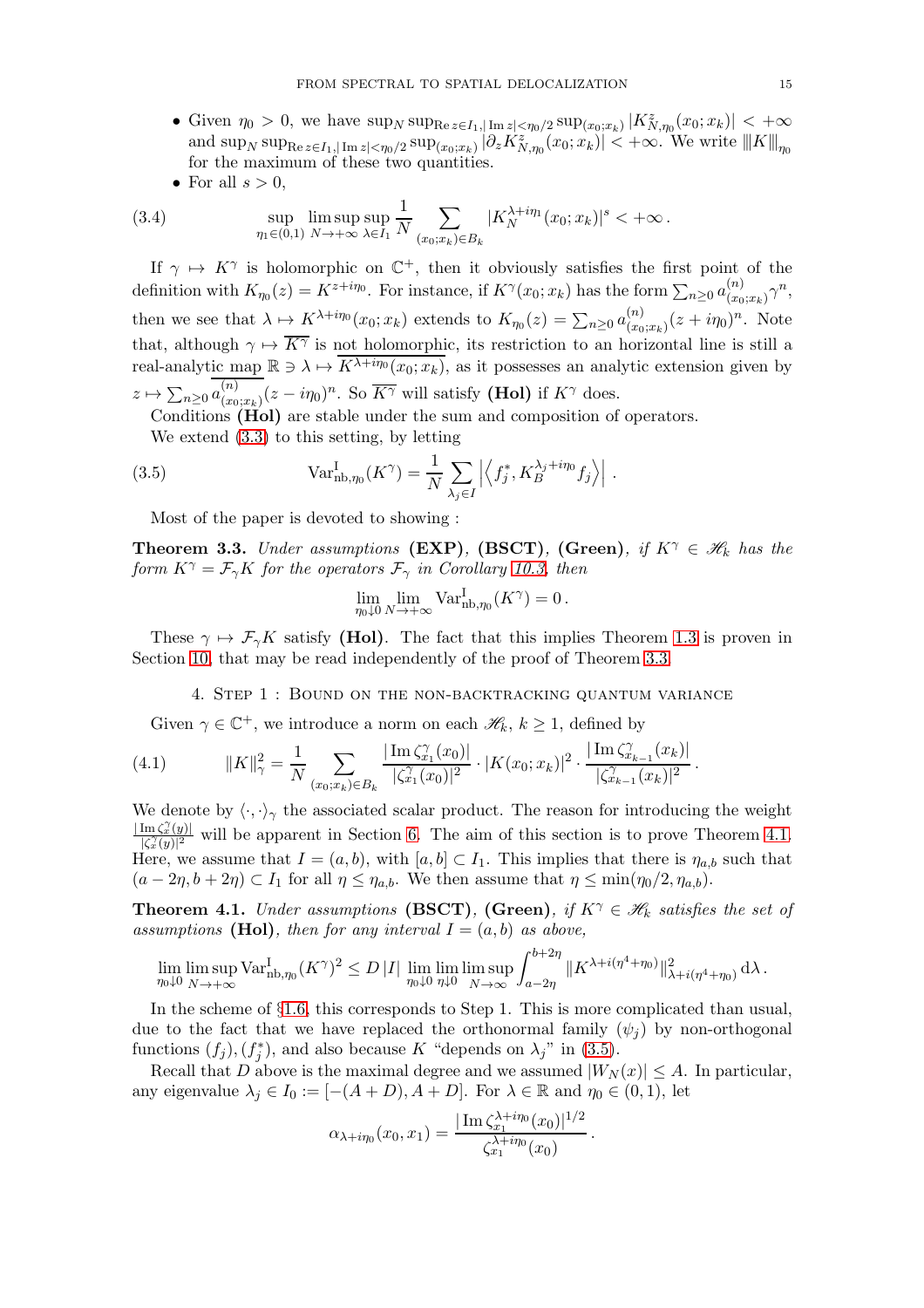Denoting  $\gamma_j = \lambda_j + i\eta_0$ , we have (by a double application of the Cauchy-Schwarz inequality)

<span id="page-15-0"></span>(4.2) 
$$
\operatorname{Var}_{\text{nb},\eta_0}^{\text{I}}(K^{\gamma}) \leq \frac{1}{N} \sum_{\lambda_j \in I} \left\| \overline{\alpha_{\gamma_j}}^{-1} f_j^* \right\| \left\| \alpha_{\gamma_j} K_B^{\gamma_j} f_j \right\|
$$

$$
\leq \frac{1}{N} \Big( \sum_{\lambda_j \in I} \left\| \overline{\alpha_{\gamma_j}}^{-1} f_j^* \right\|^2 \Big)^{1/2} \Big( \sum_{\lambda_j \in I} \left\| \alpha_{\gamma_j} K_B^{\gamma_j} f_j \right\|^2 \Big)^{1/2}.
$$

We check at the end of the section that

<span id="page-15-1"></span>(4.3) 
$$
\lim_{\eta \downarrow 0} \lim_{N \to +\infty} \frac{1}{N} \sum_{\lambda_j \in I} \left\| \overline{\alpha_{\gamma_j}}^{-1} f_j^* \right\|^2 \leq D \cdot |I|.
$$

We now introduce an approximation  $\chi$  of  $\mathbb{1}_I$  by an entire function, by the standard convolution procedure :

Fix  $0 < \eta \leq \eta_0/2$ . Let  $\phi(x) = \frac{1}{\pi^{1/2}} e^{-x^2}$  and denote  $\phi_{\epsilon}(x) = \epsilon^{-1} \phi(x/\epsilon)$ . Let  $\chi$  be the convolution  $\chi = \phi_{\eta^{3/2}} * 1\!\!1$  on R. Then  $\chi$  extends to an entire function on C given by

(4.4) 
$$
\chi(z) = \frac{1}{\eta^{3/2} \pi^{1/2}} \int_{I} e^{-(z-y)^2/\eta^3} dy.
$$

Note that  $0 \leq \chi(x) \leq 1$  for  $x \in \mathbb{R}$ , and  $|\chi(z)| \leq e^{\eta^5}$  for  $|\operatorname{Im} z| \leq \eta^4$ . We assume  $\eta$  is small enough so that  $\chi \geq \frac{1}{3}$  $\frac{1}{3}$ ll<sub>I</sub> and  $|\chi(z)| \le e^{-1/\eta}$  on  $\{z \in \mathbb{C} : |\operatorname{Im} z| \le \eta^4, d(\operatorname{Re} z, I) \ge 2\eta\}$ . We finally note that  $\frac{\partial \chi}{\partial t_2}$  $\frac{\partial \chi}{\partial t_2}(t_1 + it_2) \le C\eta^{-3} e^{\eta^5}$  for any  $z = t_1 + it_2$  with  $t_1 \in I_0$  and  $|t_2| \le \eta^4$ .

<span id="page-15-2"></span>By  $(4.2)$  and  $(4.3)$  we have

(4.5) 
$$
\limsup_{N \to \infty} \text{Var}_{\text{nb}, \eta_0}^{\text{I}} (K^{\gamma})^2 \leq \limsup_{N \to \infty} \frac{3D |I|}{N} \sum_{j=1}^N \chi(\lambda_j) \| \alpha_{\gamma_j} K_B^{\gamma_j} f_j \|^2.
$$

Now by  $(2.3)$ , we have

$$
\|\alpha_{\gamma_j} K_B^{\gamma_j} f_j\|^2 = \sum_{(x_0, x_1) \in B} \sum_{(x_2, x_k), (y_2, y_k)} |\alpha_{\gamma_j}(x_0, x_1)|^2 K^{\gamma_j}(x_0; x_k) \overline{K^{\gamma_j}(x_0; y_k)} \cdot [\zeta_{x_{k-1}}^{\gamma_j}(x_k)^{-1} \psi_j(x_k) - \psi_j(x_{k-1})] [\overline{\zeta_{y_{k-1}}^{\gamma_j}(y_k)^{-1} \psi_j(y_k) - \psi_j(y_{k-1})}],
$$

where  $(x_0; x_k) = (x_0, x_1, x_2, \ldots, x_k), (x_0; y_k) = (x_0, x_1, y_2, \ldots, y_k)$  and with the convention that  $K^{\gamma_j}(x_0; x_k) = 0$  if the path  $(x_0, x_1, x_2, \ldots, x_k)$  backtracks. The function  $\lambda \mapsto$  $|\alpha_{\lambda+i\eta_0}(x_0, x_1)|^2 = \frac{-\text{Im}\,\zeta_{x_1}^{\lambda+i\eta_0}(x_0)}{|\zeta_{x_1}^{\lambda+i\eta_0}(x_0)|^2}$  $\frac{\lim_{x_1} \cos(x_0)}{|\zeta_{x_1}^{\lambda+i\eta_0}(x_0)|^2}$  extends analytically to the rectangle  $\mathscr{R} = \{z \in \mathbb{C} : \text{Re } z \in \mathbb{R} \}$  $[-(A + D + \eta), (A + D + \eta)], \text{Im } z \in [-\eta^4, \eta^4]$  through the formula  $\frac{\zeta_{x_1}^{z - i\eta_0}(x_0) - \zeta_{x_1}^{z + i\eta_0}(x_0)}{2i\zeta_{x_1}^{z + i\eta_0}(x_0)\zeta_{x_1}^{z - i\eta_0}(x_0)}$  $\frac{z_{x_1} (x_0) - z_{x_1} (x_0)}{2i \zeta_{x_1}^{z+i\eta_0}(x_0) \zeta_{x_1}^{z-i\eta_0}(x_0)}$ . We denote this by  $\alpha_{\eta_0}^z(x_0, x_1)$  (which is not the same as  $|\alpha_{z+i\eta_0}(x_0, x_1)|^2$ ). The same is true for the other  $\zeta$  terms. We denote the extension of  $\lambda \mapsto K^{\lambda+i\eta_0}(x_0; x_k)\overline{K^{\lambda+i\eta_0}(x_0; y_k)}$ by  $K_{\eta_0}^z(x_0; x_k, y_k)$ . Again, if  $(x_0; y_k) = (x_0; x_k)$ , this is not the same as  $|K^{z+i\eta_0}(x_0; x_k)|^2$ . However, see Lemma [4.4](#page-17-0) to compare both.

Given  $x, y \in V$  and  $z \in \mathbb{C} \setminus \mathbb{R}$ , let

$$
g^{z}(x, y) = \langle \delta_x, (H - z)^{-1} \delta_y \rangle_{\ell^2(V)} = \sum_{j=1}^{N} \frac{\psi_j(x) \overline{\psi_j(y)}}{\lambda_j - z}
$$

be the Green function of  $H$  on the finite graph  $G$ . Then by Cauchy's integral formula,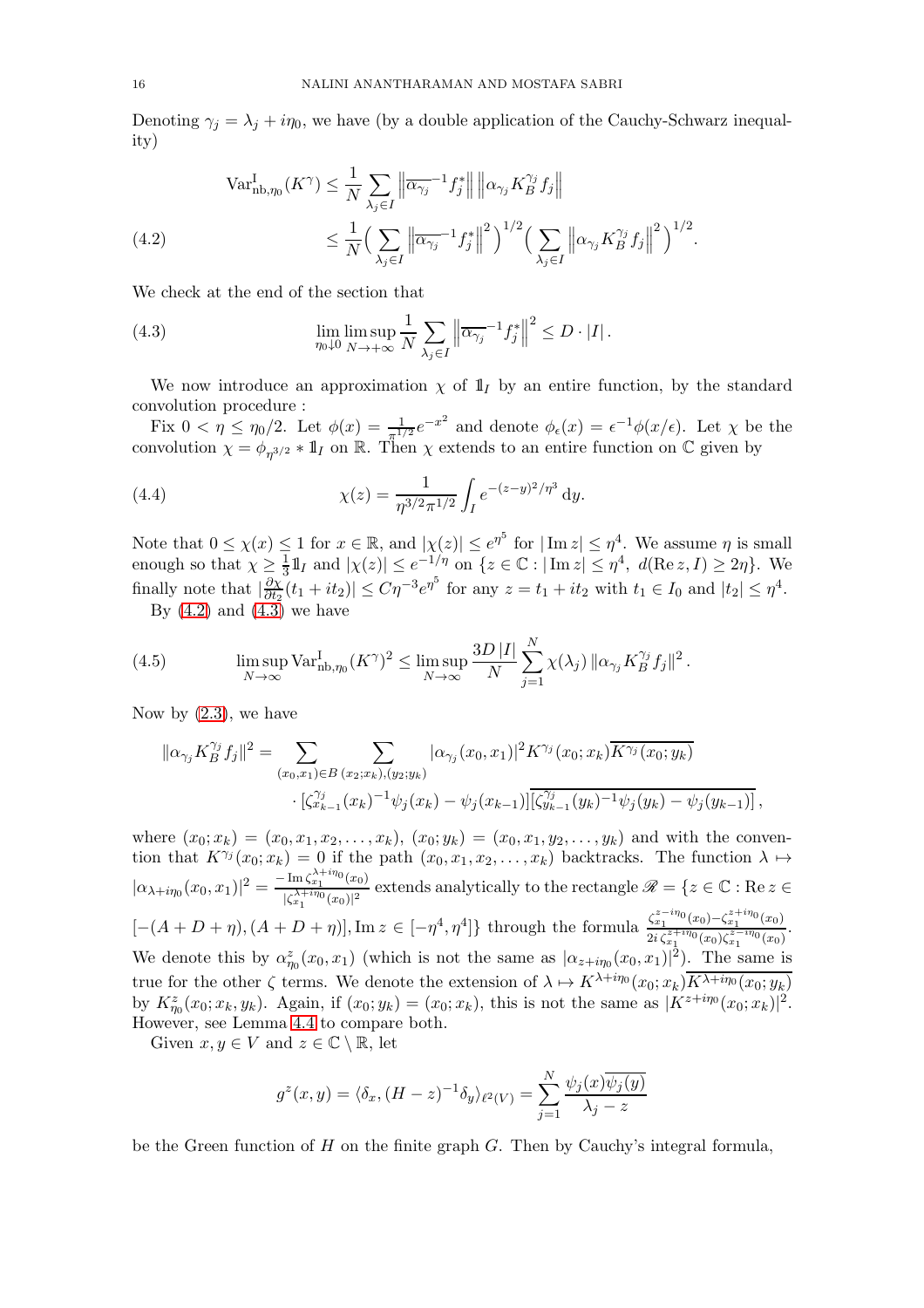<span id="page-16-0"></span>
$$
\frac{1}{N} \sum_{j=1}^{N} \chi(\lambda_j) \| \alpha_{\gamma_j} K_B^{\gamma_j} f_j \|^2 = \frac{-1}{2i\pi N} \int_{z \in \partial \mathcal{R}} \sum_{(x_0, x_1) \in B} \sum_{(x_2; x_k), (y_2; y_k)} \chi(z) \alpha_{\eta_0}^z(x_0, x_1)
$$
\n
$$
(4.6) \qquad K_{\eta_0}^z(x_0; x_k, y_k) \cdot \left[ \frac{g^z(x_k, y_k)}{\zeta_{x_{k-1}}^{z + i\eta_0}(x_k) \zeta_{y_{k-1}}^{z - i\eta_0}(y_k)} - \frac{g^z(x_k, y_{k-1})}{\zeta_{x_{k-1}}^{z + i\eta_0}(x_k)} - \frac{g^z(x_{k-1}, y_k)}{\zeta_{y_{k-1}}^{z - i\eta_0}(y_k)} + g^z(x_{k-1}, y_{k-1}) \right] dz.
$$

We now observe that the integral over the vertical segments of the contour do not contribute as  $\eta, \eta_0 \downarrow 0$ . More precisely,

<span id="page-16-1"></span>**Lemma 4.2.** *The integral*  $\frac{-1}{2i\pi N}\int_{z\in\partial\mathscr{R}} F(z) dz$  *in* [\(4.6\)](#page-16-0) *may be replaced by*  $\frac{1}{2i\pi N}(\int_{a-2\eta}^{b+2\eta} F(\lambda +$  $i\eta^4$ ) d $\lambda - \int_{a-2\eta}^{b+2\eta} F(\lambda - i\eta^4) d\lambda$ , up to an error term at most  $C_{k,D,A} \eta_0^{-3} \eta^{-4} ||K||_{\eta_0}^2 e^{-1/\eta}$ . *Proof.* The error is the integral of  $F(z)$  on the two vertical paths {Re  $z = -A-D-\eta$ , Im  $z \in$ 

 $[-\eta^4, \eta^4]$ ,  $\{ \text{Re } z = A + D + \eta, \text{Im } z \in [-\eta^4, \eta^4] \}$ , and the four connected components of the set  $\{\text{Im } z = \pm \eta^4, \text{Re } z \in [-A - D - \eta, A + D + \eta] \setminus (a - 2\eta, b + 2\eta)\}.$  On these pieces, we know that  $|\chi(z)| \leq e^{-1/\eta}$ . Moreover,  $|K^z_{\eta_0}(x_0; x_k, y_k)| \leq ||K||_{\eta_0}^2$ . Next,  $|\alpha_{\eta_0}^z| =$ 1 2 1  $\frac{1}{\zeta_{x_1}^{z+i\eta_0}(x_0)} - \frac{1}{\zeta_{x_1}^{z-i\eta_0}}$  $\zeta_{x_1}^{z-i\eta_0}(x_0)$  $\left| \leq c_{D,A}\left( \frac{1}{\eta _{0}+}\right.$  $\frac{1}{\eta_0 + \eta^4} + \frac{1}{\eta_0 - \eta}$  $\frac{1}{\eta_0 - \eta^4}$  by [\(2.11\)](#page-11-5). Since  $\eta \le \eta_0/2$  by assumtpion, this yields  $|\alpha_{\eta_0}^z| \leq C_{D,A} \eta_0^{-1}$ . The Green functions and  $\zeta$  terms may be bounded similarly by  $4c_{D,A}\eta_0^{-2}\eta^{-4}$ . A factor  $C_{k,D}$  comes from the number of paths, divided by N.

Our next aim is to lift this expression to the universal cover  $G$ . In other words, we wish to replace  $g^z$  by  $\tilde{g}^z$  everywhere, to be able to use the identities of §[2.2.](#page-10-0)

<span id="page-16-2"></span>**Lemma 4.3.** Denote  $z = \lambda + i\eta^4$ . Given  $R \in \mathbb{N}^*$ , there is  $d_{R,k,\eta} > 0$  such that the integral 1  $\frac{1}{2i\pi N}\int_{a-2\eta}^{b+2\eta} F(z) d\lambda$  *in Lemma [4.2](#page-16-1) may be replaced by* 

$$
\frac{1}{2i\pi N} \int_{a-2\eta}^{b+2\eta} \sum_{\rho_G(x_0)\geq d_{R,k,\eta}} \sum_{x_1 \sim x_0} \sum_{(x_2;x_k),(y_2;y_k)} \chi(z) \alpha_{\eta_0}^z(x_0,x_1)
$$
\n
$$
K_{\eta_0}^z(x_0;x_k,y_k) \cdot \left[ \frac{\tilde{g}^z(\tilde{x}_k,\tilde{y}_k)}{\zeta_{e_k}^{z+i\eta_0}\zeta_{e'_k}^{z-i\eta_0}} - \frac{\tilde{g}^z(\tilde{x}_k,\tilde{y}_{k-1})}{\zeta_{e_k}^{z+i\eta_0}} - \frac{\tilde{g}^z(\tilde{x}_{k-1},\tilde{y}_k)}{\zeta_{e'_k}^{z-i\eta_0}} + \tilde{g}^z(\tilde{x}_{k-1},\tilde{y}_{k-1}) \right] d\lambda,
$$

*where*  $\zeta_{e_k}^{\gamma} = \zeta_{x_{k-1}}^{\gamma}(x_k)$  *and*  $\zeta_{e_k}^{\gamma}$  $\hat{C}_{k}^{\gamma} = \hat{\zeta}_{y_{k-1}}^{\gamma}(y_k)$ , up to an error term  $(\frac{\#\{\rho_G(x_0)\leq d_{R,k,\eta}\}}{N})$  $\frac{N}{N} \eta^{-4} +$ 1  $\frac{1}{R}$ ) $C_{k,D,A} \eta_0^{-3}$  || $K$  || $\frac{2}{\eta_0} e^{\eta^5}$ .

 $Similarly, \frac{1}{2i\pi N}\int_{a-2\eta}^{b+2\eta} F(\bar{z}) d\lambda$  *in Lemma [4.2](#page-16-1) may be replaced by* 

$$
\frac{1}{2i\pi N} \int_{a-2\eta}^{b+2\eta} \sum_{\rho_G(x_0) \ge d_{R,k,\eta}} \sum_{x_1 \sim x_0} \sum_{(x_2; x_k), (y_2; y_k)} \chi(\bar{z}) \alpha_{\eta_0}^{\bar{z}}(x_0, x_1) K_{\eta_0}^{\bar{z}}(x_0; x_k, y_k)
$$

$$
\cdot \left[ \frac{\tilde{g}^{\bar{z}}(\tilde{x}_k, \tilde{y}_k)}{\zeta_{e_k}^{\bar{z}+i\eta_0} \zeta_{e'_k}^{\bar{z}-i\eta_0}} - \frac{\tilde{g}^{\bar{z}}(\tilde{x}_k, \tilde{y}_{k-1})}{\zeta_{e_k}^{\bar{z}+i\eta_0}} - \frac{\tilde{g}^{\bar{z}}(\tilde{x}_{k-1}, \tilde{y}_k)}{\zeta_{e'_k}^{\bar{z}-i\eta_0}} + \tilde{g}^{\bar{z}}(\tilde{x}_{k-1}, \tilde{y}_{k-1}) \right] d\lambda
$$

*up to an error term* (  $\frac{v}{N}$  $\eta^{-4} + \frac{1}{6}$  $\frac{1}{R}$ ) $C_{k,D,A} \eta_0^{-3}$  ||| $K$  ||| $_{\eta_0}^2 e^{\eta^5}$ .

*Proof.* We first approximate  $\lambda \mapsto g^{\lambda+i\eta^4}(x, y)$  by a polynomial on the compact interval I<sub>0</sub>. Let  $h_{\eta}(t) = -(t - i\eta^{4})^{-1}$  and choose a polynomial  $q_{\eta}$  with  $||h_{\eta} - q_{\eta}||_{\infty} < \frac{1}{R}$  $\frac{1}{R}$ . Then  $\|h_\eta(H-\lambda)-q_\eta(H-\lambda)\|<\frac{1}{R}$  $\frac{1}{R}$ , so  $|g^{\lambda+i\eta}(x,y) - q_{\eta}(H - \lambda)(x,y)| < \frac{1}{R}$  $\frac{1}{R}$  for any  $x, y$  and λ. So replacing each  $g^{\lambda+i\eta^4}(x, y)$  by  $q_\eta(H - \lambda)(x, y)$  in the sums gives an error term  $C_{k,D,A} \eta_0^{-3}$   $\|K\|_{\eta_0}^2 e^{\eta^5}$  $\frac{m+1}{R}$  as in Lemma [4.2.](#page-16-1)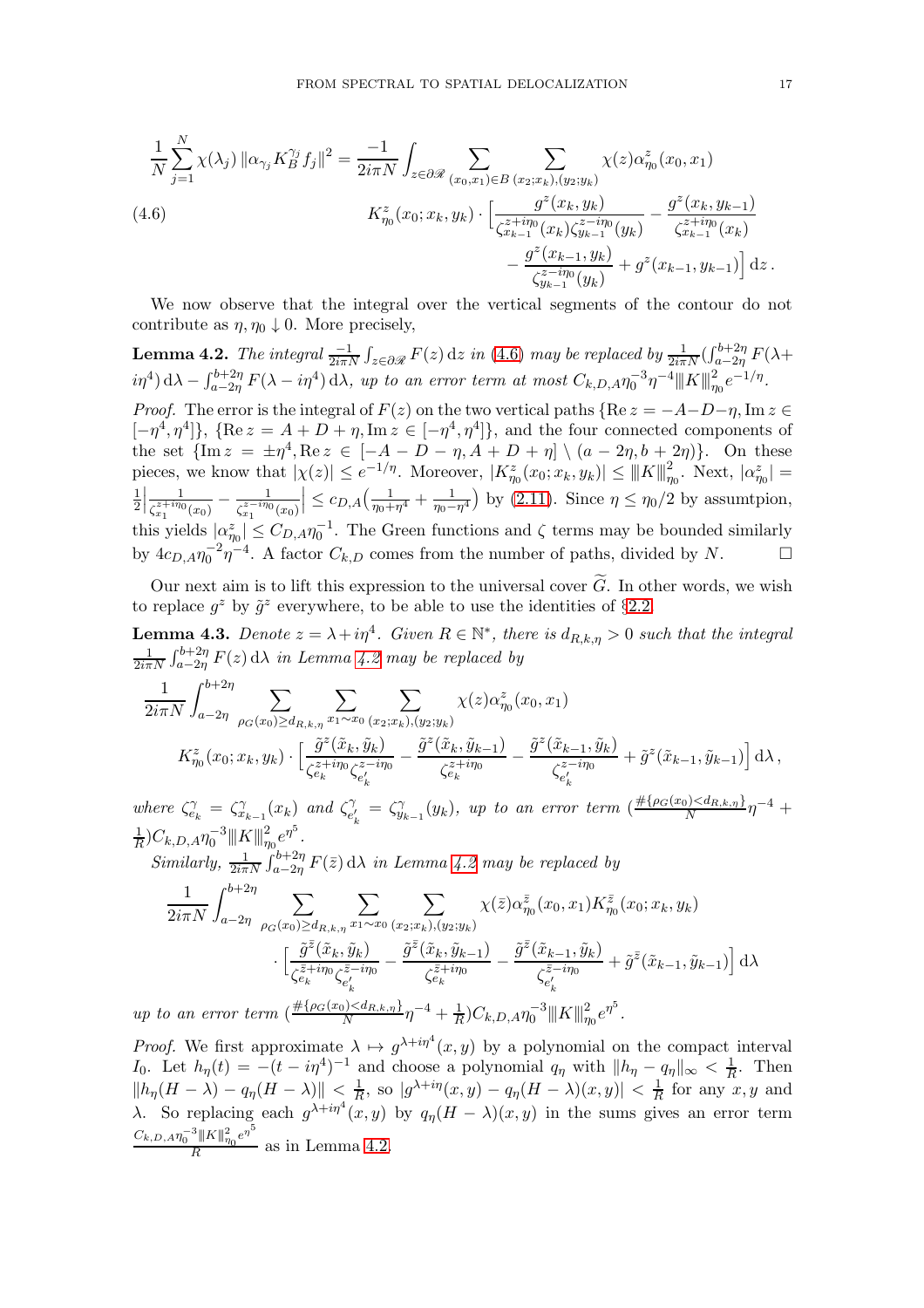Denote  $C_{k,D,A,\eta_0} = C_{k,D,A} \eta_0^{-3} ||K||_{\eta_0}^2$ .

Let  $d_{R,\eta}$  be the degree of  $q_{\eta}$ . Suppose  $\rho_G(x_0) \geq d_{R,\eta} + k =: d_{R,k,\eta}$ . Then it is easy to see that  $q_{\eta}(H - \lambda)(x_k, y_k) = q_{\eta}(H - \lambda)(\tilde{x}_k, \tilde{y}_k)$ , c.f. Lemma [A.1.](#page-50-0) The same holds for the other edges  $(x_k, y_{k-1})$  and so on. The terms with  $\rho_G(x_0) < d_{R,k,\eta}$  bring an error term  $\#\{\rho_G(x_0)\leq d_{R,k,\eta}\}\$  $\frac{N}{N} \eta^{-4} C_{k,D,A,\eta_0}$ . Finally, we replace the  $q_{\eta}(\widetilde{H}-\lambda)(\tilde{x},\tilde{y})$  by  $\tilde{g}^{\lambda+i\eta^4}(\tilde{x},\tilde{y})$  which yields again an error of the form  $\frac{C_{k,D,A,\eta_0}}{R}$ .

This proves the first statement, and the second one is proven similarly.  $\Box$ 

We continue to simplify the expression and record the following.

<span id="page-17-0"></span>**Lemma 4.4.** If we replace  $\alpha_{\eta_0}^z(x_0, x_1) K_{\eta_0}^z(x_0; x_k, y_k)$  and  $\alpha_{\eta_0}^{\bar{z}}(x_0, x_1) K_{\eta_0}^{\bar{z}}(x_0; x_k, y_k)$  in Lemma [4.3](#page-16-2) by  $|\alpha_{z+i\eta_0}(x_0, x_1)|^2 K^{z+i\eta_0}(x_0; x_k) \overline{K^{z+i\eta_0}(x_0; y_k)}$ , then as  $N \to \infty$ , the error *we get is at most*  $C_{k,D,A} \eta_0^{-6} ||K||_{\eta_0}^2 e^{\eta^5} \eta^4$ . We may also replace  $\chi(\lambda \pm i\eta^4)$  by  $\chi(\lambda)$ , modulo  $\hat{L}_{k}$  *the asymptotic error*  $C_{k,D,A} \eta_0^{-3}$   $\Vert K \Vert_{\eta_0}^2 e^{\eta^5} \eta$ . Finally, we may replace each  $\zeta_{e_k}^{\bar{z}+i\eta_0}$  by  $\zeta_{e_k}^{z+i\eta_0}$ and  $\zeta_{e'}^{z-i\eta_0}$  $e'_k$ <sup> $z-i\eta_0$ </sup> by  $\zeta_{e'_k}$ <sup> $\bar{z}-i\eta_0$ </sup>  $\frac{\bar{z}-i\eta_0}{e'_k}$ , modulo an asymptotic error  $C_{k,D,A} \eta_0^{-6}$   $\|K\|_{\eta_0}^2 e^{\eta^5} \eta^4$ .

*Proof.* We start with  $\alpha_{\eta_0}^z(x_0, x_1) K_{\eta_0}^z(x_0; x_k, y_k)$ . Denote  $e = (x_0, x_1)$  and  $\zeta_e^{\gamma} = \zeta_{x_1}^{\gamma}(x_0)$ . We note that

$$
\left| \alpha_{\eta_0}^z(x_0, x_1) - |\alpha^{z+i\eta_0}(x_0, x_1)|^2 \right| = \left| \frac{\zeta_e^{z-i\eta_0} - \zeta_e^{z+i\eta_0}}{2i\zeta_e^{z+i\eta_0}\zeta_e^{z-i\eta_0}} - \frac{\zeta_e^{\overline{z}-i\eta_0} - \zeta_e^{z+i\eta_0}}{2i\zeta_e^{z-i\eta_0}\zeta_e^{\overline{z}-i\eta_0}} \right|
$$
  

$$
= \frac{1}{2} \left| \frac{1}{\zeta_e^{\overline{z}-i\eta_0}} - \frac{1}{\zeta_e^{z-i\eta_0}} \right| \le C_{D,A} \eta_0^{-2} \left| \zeta_e^{z-i\eta_0} - \zeta_e^{\overline{z}-i\eta_0} \right|
$$
  

$$
\le C_{D,A} \eta_0^{-4} |z - \overline{z}| = 2C_{D,A} \eta_0^{-4} \eta^4 ,
$$

where we used  $(2.11)$  in the first inequality and the resolvent identity in the second one. Similarly,  $K^{z+i\eta_0}(x_0; x_k)$  $\overline{K^{z+i\eta_0}(x_0; y_k)}$  is the same as  $K^z_{\eta_0}(x_0; x_k, y_k)$ , but with each  $z-i\eta_0$ replaced by  $\bar{z} - i\eta_0$ . It follows that  $|K^z_{\eta_0}(x_0; x_k, y_k) - K^{z+i\eta_0}(x_0; x_k)K^{z+i\eta_0}(x_0; y_k)| \leq$  $2 \sup |\partial_z K(v_0; v_k)| \sup |K(v_0; v_k)| \cdot |z - \bar{z}| \le 4 ||K||_{\eta_0}^2 \eta^4$ . Hence,  $\alpha_{\eta_0}^z(x_0, x_1) K_{\eta_0}^z(x_0; x_k, y_k)$ is the same as  $|\alpha_{z+i\eta_0}(x_0, x_1)|^2 K^{z+i\eta_0}(x_0; x_k) \overline{K^{z+i\eta_0}(x_0; y_k)}$ , modulo  $C_{D,A} \eta_0^{-4} ||K||_{\eta_0}^2 \eta^4$ . This error is further multiplied by the function  $\chi$ . Bounding the  $\zeta$  terms by some  $c_{D,A}\eta_0^{-2}$ and  $|\chi(z)|$  by  $e^{\eta^5}$ , we end up with an error term at most

$$
\int_{a-2\eta}^{b+2\eta} \frac{C_{D,A} \eta_0^{-6} ||K||_{\eta_0}^2 e^{\eta^5} \eta^4}{N} \sum_{(x_0,x_1)} \sum_{(x_2;x_k),(y_2;y_k)} |\tilde{g}^{\lambda \pm i\eta^4}(\tilde{x}_k,\tilde{y}_k)| d\lambda
$$

and a similar upper bound for each term involving  $\tilde{g}^{\lambda \pm i\eta^4}$ . Since  $I_{\eta} = (a - 2\eta, b + 2\eta) \subset I_1$ , we may use Remark [A.5](#page-53-1) to deduce that the integrand is uniformly bounded over  $\lambda \in I_{\eta}$ by  $C_{k,D,A} \eta_0^{-6} ||K||_{\eta_0}^2 e^{\eta^5} \eta^4$  as  $N \to \infty$ . Note that  $|I_{\eta}| \leq |I_0| = 2(D+A)$ .

This proves the first claim. The second claim is similar, for example  $|\alpha_{\eta_0}^{\bar{z}}(x_0, x_1) |\alpha^{z+i\eta_0}(x_0, x_1)|^2| \leq C_{D,A} \eta_0^{-2} |\zeta_e^{z+i\eta_0} - \zeta_e^{\bar{z}+i\eta_0}| \leq 2C_{D,A} \eta_0^{-4} \eta^4$ . Moreover,  $K^{\bar{z}}_{\eta_0}(x_0; x_k, y_k)$  is the same as  $K^{z+i\eta_0}(x_0; x_k)$  $\overline{K^{z+i\eta_0}(x_0; y_k)}$  with each  $z+i\eta_0$  replaced by  $\overline{z}+i\eta_0$ , so the proof carries on. For the third claim, note that  $|\chi(\lambda \pm i\eta^4) - \chi(\lambda)| \le \sup_{z \in \mathscr{R}} |\frac{\partial \chi}{\partial x_z}$  $\frac{\partial \chi}{\partial x_2}(z)| \cdot \eta^4 \leq Ce^{\eta^5} \eta.$ For the last claim,  $|(\zeta_e^{z\pm i\eta_0})^{-1} - (\zeta_e^{\bar{z}\pm i\eta_0})^{-1}| \leq 2C_{D,A}\eta_0^{-4}\eta^4$  as we previously saw when analyzing  $\alpha_{\eta_0}^z$ , so we get a similar error.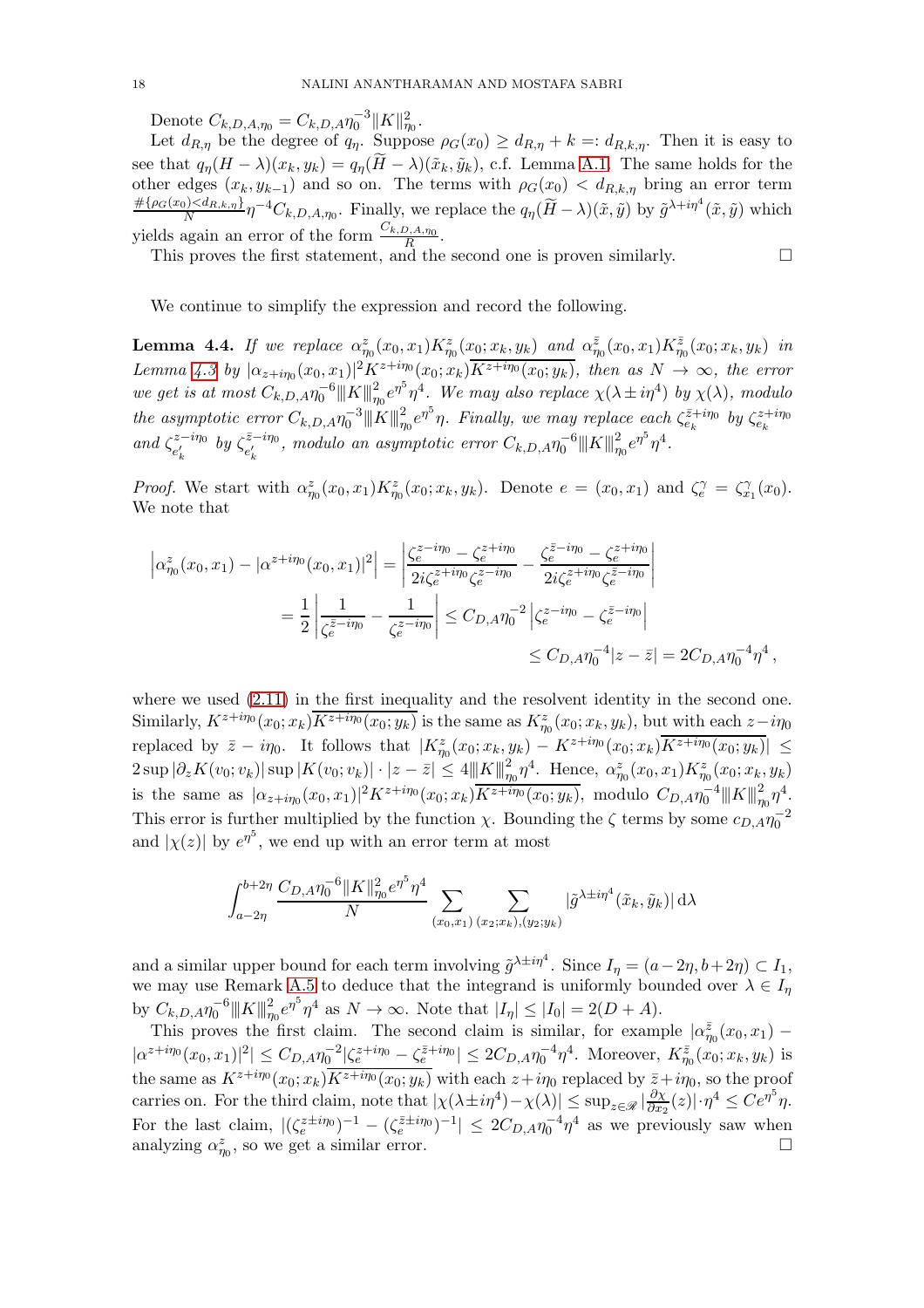By virtue of Lemma [4.3](#page-16-2) and [4.4,](#page-17-0) denoting  $z = \lambda + i\eta^4$ , we know at this stage that modulo some error terms, the expression [\(4.6\)](#page-16-0) may be replaced by

<span id="page-18-0"></span>
$$
(4.7) \frac{1}{\pi N} \int_{a-2\eta}^{b+2\eta} \sum_{\rho_G(x_0) \ge d_{R,k,\eta}} \sum_{x_1 \sim x_0} \sum_{(x_2; x_k), (y_2; y_k)} \chi(\lambda) |\alpha_{z+i\eta_0}(x_0, x_1)|^2
$$

$$
\cdot K^{z+i\eta_0}(x_0; x_k) \overline{K^{z+i\eta_0}(x_0; y_k)}
$$

$$
\cdot \left( \frac{\operatorname{Im} \tilde{g}^z(\tilde{x}_k, \tilde{y}_k)}{\zeta_{e_k}^{z+i\eta_0} \zeta_{e'_k}^{z-i\eta_0}} - \frac{\operatorname{Im} \tilde{g}^z(\tilde{x}_k, \tilde{y}_{k-1})}{\zeta_{e'_k}^{z+i\eta_0}} - \frac{\operatorname{Im} \tilde{g}^z(\tilde{x}_{k-1}, \tilde{y}_k)}{\zeta_{e'_k}^{z-i\eta_0}} + \operatorname{Im} \tilde{g}^z(\tilde{x}_{k-1}, \tilde{y}_{k-1}) \right) d\lambda.
$$

We now make the expression more homogeneous as follows:

<span id="page-18-1"></span>Lemma 4.5. *Assume we have made all the replacements in Lemma [4.4.](#page-17-0) If we finally replace each of the four*  $\text{Im } \tilde{g}^z(\tilde{x}, \tilde{y})$  *by*  $\text{Im } \tilde{g}^{z+i\eta_0}(\tilde{x}, \tilde{y})$  *in* [\(4.7\)](#page-18-0)*, then the error term vanishes as*  $N \to \infty$ *, followed by*  $\eta \downarrow 0$ *, followed by*  $\eta_0 \downarrow 0$ *.* 

*Proof.* We only analyze the first error term, the other three are similar.

Choose  $p, q, r$  such that  $\frac{1}{p} + \frac{1}{q} + \frac{1}{r} = 1$ , and use the Hölder's inequality,

$$
\left| \frac{1}{\pi N} \int_{a-2\eta}^{b+2\eta} \sum_{\rho_G(x_0) \ge d_{R,k,\eta}} \sum_{x_1 \sim x_0} \sum_{(x_2; x_k), (y_2; y_k)} \chi(\lambda) K^{z+i\eta_0}(x_0; x_k) \overline{K^{z+i\eta_0}(x_0; y_k)} \right|
$$
  

$$
\frac{|\alpha_{z+i\eta_0}(x_0, x_1)|^2}{\zeta_{\epsilon_k}^{z+i\eta_0} \zeta_{\epsilon'_k}^{z-i\eta_0}} \Big( \operatorname{Im} \tilde{g}^z(\tilde{x}_k, \tilde{y}_k) - \operatorname{Im} \tilde{g}^{z+i\eta_0}(\tilde{x}_k, \tilde{y}_k) \Big) d\lambda \right|
$$
  

$$
\le \frac{e^{\eta^5}}{\pi N} \left( \int \sum_{(x_0, x_1) \in B} \sum_{(x_2; x_k), (y_2; y_k)} \left| K^{z+i\eta_0}(x_0; x_k) K^{z+i\eta_0}(x_0; y_k) \right|^p d\lambda \right)^{1/p}
$$
  

$$
\times \left( \int \sum_{(x_0, x_1) \in B} \sum_{(x_2; x_k), (y_2; y_k)} \left| \frac{|\alpha_{z+i\eta_0}(x_0, x_1)|^2}{\zeta_{\epsilon_k}^{z+i\eta_0} \zeta_{\epsilon'_k}^{z-i\eta_0}} \right|^q d\lambda \right)^{1/q}
$$
  

$$
\times \left( \int \sum_{(x_0, x_1) \in B} \sum_{(x_2; x_k), (y_2; y_k)} \left| \operatorname{Im} \tilde{g}^z(\tilde{x}_k, \tilde{y}_k) - \operatorname{Im} \tilde{g}^{z+i\eta_0}(\tilde{x}_k, \tilde{y}_k) \right|^r d\lambda \right)^{1/r}.
$$

Here  $\int_{a}^{b+2\eta} f(x) dx$  and first sum is bounded by  $D^{k-1} \sum_{(x_0; x_k) \in B_k} |K^{z+i\eta_0}(x_0; x_k)|^{2p}$ . Assumption  $(Hol)$  on K implies that

$$
\sup_{\eta_0,\eta}\limsup_{N\to\infty}\frac{1}{N}\int\sum_{(x_0;x_k)\in B_k}|K^{\lambda+i\eta^4+i\eta_0}(x_0;x_k))|^{2p}\,\mathrm{d}\lambda<+\infty\,.
$$

Next, by Remark [A.3,](#page-52-0)

$$
\lim_{N \to \infty} \frac{1}{N} \int \sum_{(x_0, x_1) \in B} \sum_{(x_2; x_k), (y_2; y_k)} \left| \frac{|\alpha_{z+i\eta_0}(x_0, x_1)|^2}{\zeta_{e_k}^{z+i\eta_0} \zeta_{e'_k}^{z-i\eta_0}} \right|^q d\lambda
$$
\n
$$
= \int \mathbb{E} \left( \sum_{(x_0; x_k), (y_0; y_k), x_0 = y_0 = o} \left| \frac{|\hat{\alpha}_{z+i\eta_0}(x_0, x_1)|^2}{\zeta_{e_k}^{z+i\eta_0} \zeta_{e'_k}^{z-i\eta_0}} \right|^q \right) d\lambda
$$

and the RHS is uniformly bounded in  $\eta, \eta_0 \in (0, 1)$  by Remark [A.4.](#page-52-1) Remember the convention that objects wearing a hat  $\hat{\cdot}$  are defined on the limit  $(\mathcal{T}, \mathcal{W})$ , by similar formulas to those on  $G_N$ . We also refer to §[2.2](#page-10-0) for notation related to Green functions.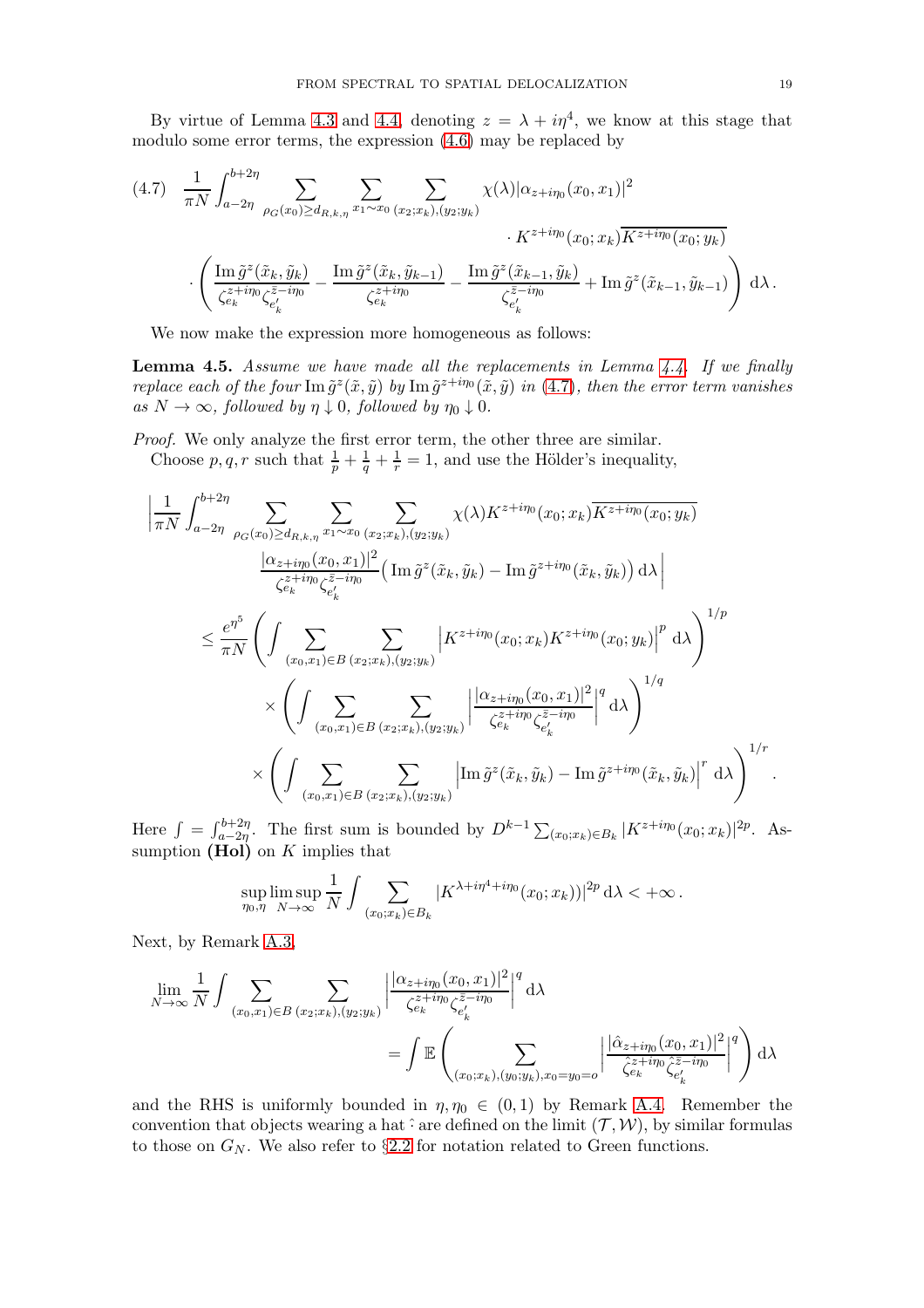Finally, again by Remark [A.3](#page-52-0) we have

$$
\lim_{N \to \infty} \frac{1}{N} \int \sum_{(x_0, x_1) \in B} \sum_{(x_2; x_k), (y_2; y_k)} \left| \operatorname{Im} \tilde{g}^z(\tilde{x}_k, \tilde{y}_k) - \operatorname{Im} \tilde{g}^{z+i\eta_0}(\tilde{x}_k, \tilde{y}_k) \right|^r d\lambda
$$
\n
$$
= \int \mathbb{E} \left( \sum_{(v_0; v_k), (w_0; w_k), v_0 = w_0 = o} \left| \operatorname{Im} \mathcal{G}^z(v_k, w_k) - \operatorname{Im} \mathcal{G}^{z+i\eta_0}(v_k, w_k) \right|^r \right) d\lambda.
$$

We check that the RHS vanishes as  $\eta, \eta_0 \downarrow 0$ . Let  $X_{\eta}^{\eta_0} = \text{Im} \mathcal{G}^{\lambda + i(\eta^4 + \eta_0)}(v_k, w_k)$  –  $\mathrm{Im}\,\mathcal{G}^{\lambda+i\eta^4}(v_k,w_k),\;X^{\eta_0}\;=\;\mathrm{Im}\,\mathcal{G}^{\lambda+i\eta_0}(v_k,w_k)\,-\,\mathrm{Im}\,\mathcal{G}^{\lambda+i0}(v_k,w_k)\;\text{ and }\;Y^{\eta_0}_\eta\;=\;X^{\eta_0}_\eta\,-\,X^{\eta_0}.$ Denote  $\sum_{v_k,w_k} = \sum_{(v_0; v_k),(w_0; w_k),v_0=w_0=o}$ . For any  $M > 0$ , we have  $\int \mathbb{E} \sum_{v_k,w_k} |Y_{\eta}^{n_0}|^r =$  $\int \mathbb{E} \sum_{v_k,w_k} \left| Y_{\eta}^{\eta_0} \right|^{r} 1_{|Y_{\eta}^{\eta_0}| \leq M} + \int \mathbb{E} \sum_{v_k,w_k} |Y_{\eta}^{\eta_0}|^{r} 1_{|Y_{\eta}^{\eta_0}| > M}.$ 

By Proposition [2.4,](#page-12-2)  $\sum_{v_k,w_k} |Y_{\eta}^{\eta_0}|^r \to 0$  for Lebesgue-a.e.  $\lambda \in \mathbb{R}$  and  $\mathbb{P}$ -a.e.  $[\mathcal{T}, o, \mathcal{W}] \in$  $\mathcal{I}_{*}^{D,A}$  as  $\eta \downarrow 0$ . So the first term tends to 0 by dominated convergence. For the second, for any  $s > r$ ,  $\int \mathbb{E} \sum_{v_k, w_k} |Y_{\eta}^{\eta_0}|^r 1_{|Y_{\eta}^{\eta_0}| > M} \le \frac{1}{M^{s-r}} \int \mathbb{E} \sum_{v_k, w_k} |Y_{\eta}^{\eta_0}|^s \le \frac{C_s}{M^{s-r}}$  by (Green). This vanishes as  $M \to \infty$ . Thus,  $\int \mathbb{E} \sum_{v_k,w_k} |Y_{\eta}^{\eta_0}|^r \to 0$  as  $\eta \downarrow 0$ . Similarly,  $\int \mathbb{E} \sum_{v_k,w_k} |X^{\eta_0}|^r \to$ 0 as  $\eta_0 \downarrow$  0. Since  $|X_{\eta}^{\eta_0}|^r \leq 2^{r-1}(|Y_{\eta}^{\eta_0}|^r + |X^{\eta_0}|^r)$ , it follows that  $\int \mathbb{E} \sum_{v_k,w_k} |X_{\eta}^{\eta_0}|^r \to 0$  as  $\eta \downarrow 0$  followed by  $\eta_0 \downarrow 0$ .

By virtue of Lemma [4.5,](#page-18-1) denoting  $\Psi_{\gamma,v}(w) = \text{Im } \tilde{g}^{\gamma}(v, w)$ , the term in parentheses [\(4.7\)](#page-18-0) may be replaced by

<span id="page-19-0"></span>
$$
(4.8) \qquad \left(\frac{\Psi_{z+i\eta_0,\tilde{x}_k}(\tilde{y}_k)}{\zeta_{e'_k}^{z+i\eta_0}\zeta_{e'_k}^{\bar{z}-i\eta_0}} - \frac{\Psi_{z+i\eta_0,\tilde{x}_k}(\tilde{y}_{k-1})}{\zeta_{e'_k}^{z+i\eta_0}} - \frac{\Psi_{z+i\eta_0,\tilde{x}_{k-1}}(\tilde{y}_k)}{\zeta_{e'_k}^{\bar{z}-i\eta_0}} + \Psi_{z+i\eta_0,\tilde{x}_{k-1}}(\tilde{y}_{k-1})\right).
$$

Recall that  $e_k = (x_{k-1}, x_k)$ ,  $e'_k = (y_{k-1}, y_k)$  and that there are non-backtracking paths  $(x_0, x_1, \ldots, x_{k-1}, x_k)$  and  $(x_0, x_1, \ldots, y_{k-1}, y_k)$ . Moreover,  $\rho_G(x_0) \geq d_{R,\eta,k} \geq k$ .

Suppose  $e'_k \neq e_k$ . Then there is a path  $(v_0, \ldots, v_s)$  with  $v_0 = \tilde{x}_k$ ,  $v_1 = \tilde{x}_{k-1}$ ,  $v_{s-1} = \tilde{y}_{k-1}$ and  $v_s = \tilde{y}_k$ . Taking the complex conjugate in identity [\(2.13\)](#page-11-6), noting that  $\Psi_{z+i\eta_0,v}(w)$  is real, we see that [\(4.8\)](#page-19-0) is zero. If  $e_k = e'_k$ , [\(2.12\)](#page-11-7) tells us (4.8) equals  $\frac{|\text{Im }\zeta_{x_{k-1}}^{z+i\eta_0}(x_k)|}{|z|^{z+i\eta_0}(x_k)|^2}$  $|\zeta_{x_{k-1}}^{z+i\eta_0}(x_k)|^2$ .

Since  $\rho_G(x_0) \geq k$  in Lemma [4.3,](#page-16-2) the paths  $(x_0, x_1, x_2, \dots, x_k)$  and  $(x_0, x_1, y_2, \dots, y_k)$ are determined by  $e_k$  and  $e'_k$ , respectively. So the terms in the sum are only nonzero if  $(x_0, x_1, x_2, \dots, x_k) = (x_0, x_1, y_2, \dots, y_k)$ . Hence, if we make all replacements in Lemmas [4.4](#page-17-0) and [4.5,](#page-18-1) modulo the errors appearing in these lemmas, the expression [\(4.6\)](#page-16-0) finally takes the form

$$
\frac{1}{\pi N} \int_{a-2\eta}^{b+2\eta} \sum_{\rho_G(x_0) \ge d_{R,k,\eta}} \sum_{x_1 \sim x_0} \sum_{(x_2; x_k)} \chi(\lambda) |\alpha_{z+i\eta_0}(x_0, x_1)|^2 |K^{z+i\eta_0}(x_0; x_k)|^2
$$

$$
\cdot \frac{|\operatorname{Im} \zeta_{x_{k-1}}^{z+i\eta_0}(x_k)|}{|\zeta_{x_{k-1}}^{z+i\eta_0}(x_k)|^2} d\lambda \le \frac{1}{\pi} \int_{a-2\eta}^{b+2\eta} \|K^{z+i\eta_0}\|_{z+i\eta_0}^2 d\lambda,
$$

where we used that  $\chi(\lambda) \leq 1$  on R. Collecting all estimates on the error terms, taking  $N \to \infty$ , then  $\eta \downarrow 0$ , then  $\eta_0 \downarrow 0$ , then  $R \to \infty$ , we finally get  $\frac{1}{N} \sum_{j=1}^N \chi(\lambda_j) ||\alpha_{\gamma_j} K_B^{\gamma_j}$  $\int_B^{\gamma_j} f_j \Vert^2 \lesssim$ 1  $\frac{1}{\pi}\int_{a-2\eta}^{b+\eta} \|K^{z+i\eta_0}\|_{z+i\eta_0}^2 d\lambda$ . Recalling [\(4.5\)](#page-15-2), if we prove [\(4.3\)](#page-15-1), then this will complete the proof of Theorem [4.1.](#page-14-2)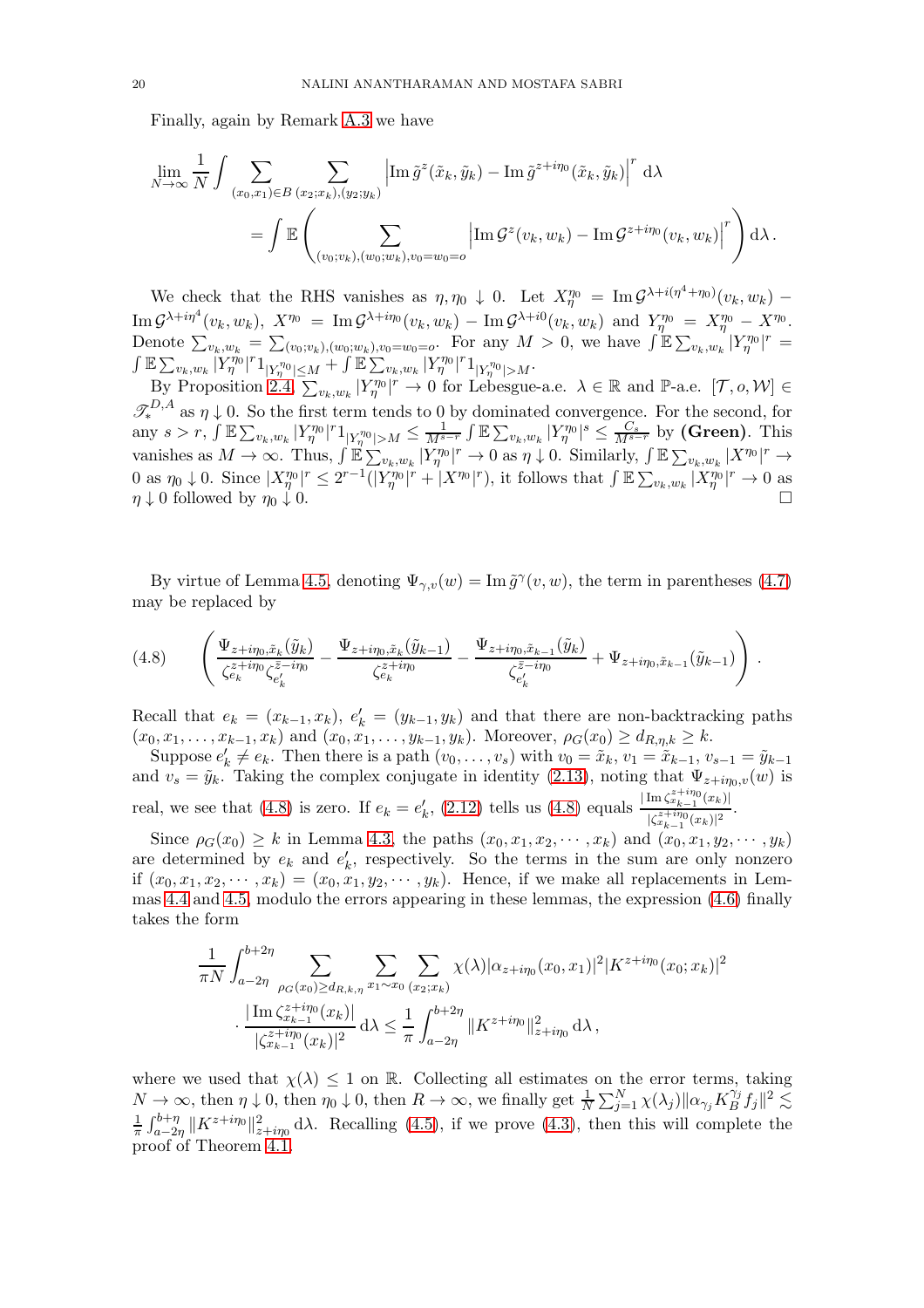We have  $\|\overline{\alpha_{\gamma_j}}^{-1}f_j^*\|^2 = \sum_{(x_0,x_1)\in B} \frac{1}{\|\text{Im}\,\overline{\zeta_j}\|^2}$  $\frac{1}{|\text{Im}\,\zeta_{x_1}^{\gamma_j}(x_0)|}|\psi_j(x_0)-\zeta_{x_1}^{\gamma_j}(x_0)\psi_j(x_1)|^2$ . Repeating the same arguments, we see that modulo asymptotically vanishing error terms, we have

$$
\frac{1}{N} \sum_{\lambda_j \in I} \|\overline{\alpha_{\gamma_j}}^{-1} f_j^*\|^2 \lesssim \frac{3}{\pi N} \int_{a-2\eta}^{b+2\eta} \sum_{\rho_G(x_0) \ge d_{R,\eta}} \sum_{x_1 \sim x_0} \frac{\chi(\lambda)}{|\operatorname{Im} \zeta_{x_1}^{z+i\eta_0}(x_0)|} \cdot [\Psi_{z+i\eta_0,\tilde{x}_0}(\tilde{x}_0) - \zeta_{x_1}^{z+i\eta_0}(x_0) \Psi_{z+i\eta_0,\tilde{x}_1}(\tilde{x}_0) - \zeta_{x_1}^{z+i\eta_0}(x_0) \Psi_{z+i\eta_0,\tilde{x}_0}(\tilde{x}_1) + |\zeta_{x_1}^{z+i\eta_0}(x_0)|^2 \Psi_{z+i\eta_0,\tilde{x}_1}(\tilde{x}_1) d\lambda.
$$

The term in square brackets is just  $|\text{Im }\zeta_{x_1}^{z+i\eta_0}(x_0)|$  by [\(2.12\)](#page-11-7). Hence, using  $\chi(\lambda) \leq 1$  we get  $\frac{1}{N}\sum_{\lambda_j\in I}\|\overline{\alpha_{\gamma_j}}^{-1}f_j^*\|^2\lesssim \frac{3(|I|+4\eta)D}{\pi}$  $\frac{f(4\eta)D}{\pi}$  for any small  $\eta > 0$ , and [\(4.3\)](#page-15-1) follows.

# 5. Step 2 : Invariance property of the quantum variance

<span id="page-20-0"></span>In the scheme of  $\S1.6$ , we are now in Step 2 : using the functional equations  $(3.1)$ and [\(3.2\)](#page-13-2) satisfied by  $f_j, f_j^*$ , we show that there are certain transformations  $\mathcal{R}_{n,r}^{\gamma}$  :  $\mathscr{H}_k$  =  $\mathbb{C}^{B_k} \to \mathscr{H}_{n+k} = \mathbb{C}^{B_{n+k}}$  that leave the quantum variance [\(3.3\)](#page-13-0) unchanged.

Recall from Section [3](#page-12-0) that  $\mathcal{B}(\zeta^{\gamma_j} f_j) = f_j - i\eta_0 \tau_+ \psi_j$  and  $\mathcal{B}^*(\iota \zeta^{\gamma_j} f_j^*) = f_j^* - i\eta_0 \tau_- \psi_j$  if  $\gamma_i = \lambda_i + i\eta_0$ . So

$$
(\mathcal{B}\zeta^{\gamma_j})^2f_j=\mathcal{B}\zeta^{\gamma_j}f_j-i\eta_0\mathcal{B}\zeta^{\gamma_j}\tau_+\psi_j=f_j-i\eta_0(I+\mathcal{B}\zeta^{\gamma_j})\tau_+\psi_j.
$$

Iterating  $r$  times,

$$
(\mathcal{B}\zeta^{\gamma_j})^r f_j = f_j - i\eta_0 \sum_{t=0}^{r-1} (\mathcal{B}\zeta^{\gamma_j})^t \tau_+ \psi_j.
$$

Similarly

$$
(\mathcal{B}^*\iota\zeta^{\gamma_j})^{n-r}f_j^* = f_j^* - i\eta_0 \sum_{t'=0}^{n-r-1} (\mathcal{B}^*\iota\zeta^{\gamma_j})^{t'}\tau_{-}\psi_j.
$$

If we define for  $r \leq n$  and  $\gamma \in \mathbb{C} \setminus \mathbb{R}$  the operator  $\mathcal{R}_{n,r}^{\gamma} : \mathscr{H}_k \to \mathscr{H}_{n+k}$  by

$$
(\mathcal{R}_{n,r}^{\gamma} K)(x_0; x_{n+k}) = \overline{\zeta_{x_1}^{\gamma}(x_0)\zeta_{x_2}^{\gamma}(x_1)\cdots\zeta_{x_{n-r}}^{\gamma}(x_{n-r-1})}K(x_{n-r}; x_{n-r+k})
$$
  

$$
\zeta_{x_{n-r+k}}^{\gamma}(x_{n-r+k+1})\zeta_{x_{n-r+k+1}}^{\gamma}(x_{n-r+k+2})\cdots\zeta_{x_{n+k-1}}^{\gamma}(x_{n+k}),
$$

we thus get

$$
\langle f_j^*, (\mathcal{R}_{n,r}^{\gamma_j} K) g f_j \rangle = \sum_{(x_{n-r}; x_{n-r+k})} \overline{\left[ (\mathcal{B}^* \iota \zeta^{\gamma_j})^{n-r} f_j^* \right] (x_{n-r}, x_{n-r+1})} K(x_{n-r}; x_{n-r+k})
$$

$$
\cdot \left[ (\mathcal{B} \zeta^{\gamma_j})^r f_j \right] (x_{n-r+k-1}, x_{n-r+k})
$$

$$
= \langle (\mathcal{B}^* \iota \zeta^{\gamma_j})^{n-r} f_j^*, K_B (\mathcal{B} \zeta^{\gamma_j})^r f_j \rangle = \langle f_j^*, K_B f_j \rangle - \mathcal{E}_{n,r,j}(\eta_0, K),
$$

where the  $\mathcal E$  stands for an "error term" that should vanish as  $\eta_0 \downarrow 0$ :

$$
\mathcal{E}_{n,r,j}(\eta_0, K) = i\eta_0 \sum_{t=0}^{r-1} \langle f_j^*, K_B(\mathcal{B}\zeta^{\gamma_j})^t \tau_+ \psi_j \rangle + i\eta_0 \sum_{t'=0}^{n-r-1} \langle (\mathcal{B}^* \iota \zeta^{\gamma_j})^{t'} \tau_- \psi_j, K_B f_j \rangle
$$
  
+ 
$$
\eta_0^2 \sum_{t=0}^{r-1} \sum_{t'=0}^{n-r-1} \langle (\mathcal{B}^* \iota \zeta^{\gamma_j})^{t'} \tau_- \psi_j, K_B(\mathcal{B}\zeta^{\gamma_j})^t \tau_+ \psi_j \rangle.
$$

<span id="page-20-1"></span>Since this holds for each  $1 \le r \le n$  and  $K = K^{\gamma}$ , we get by the triangle inequality

(5.1) 
$$
\text{Var}_{\text{nb},\eta_0}^{\text{I}}(K^{\gamma}) \leq \text{Var}_{\text{nb},\eta_0}^{\text{I}}\left(\frac{1}{n}\sum_{r=1}^{n} \mathcal{R}_{n,r}^{\gamma} K^{\gamma}\right) + \frac{1}{N} \sum_{\lambda_j \in I} \left|\frac{1}{n}\sum_{r=1}^{n} \mathcal{E}_{n,r,j}(\eta_0, K^{\gamma})\right|.
$$

We first show that the latter term may be neglected.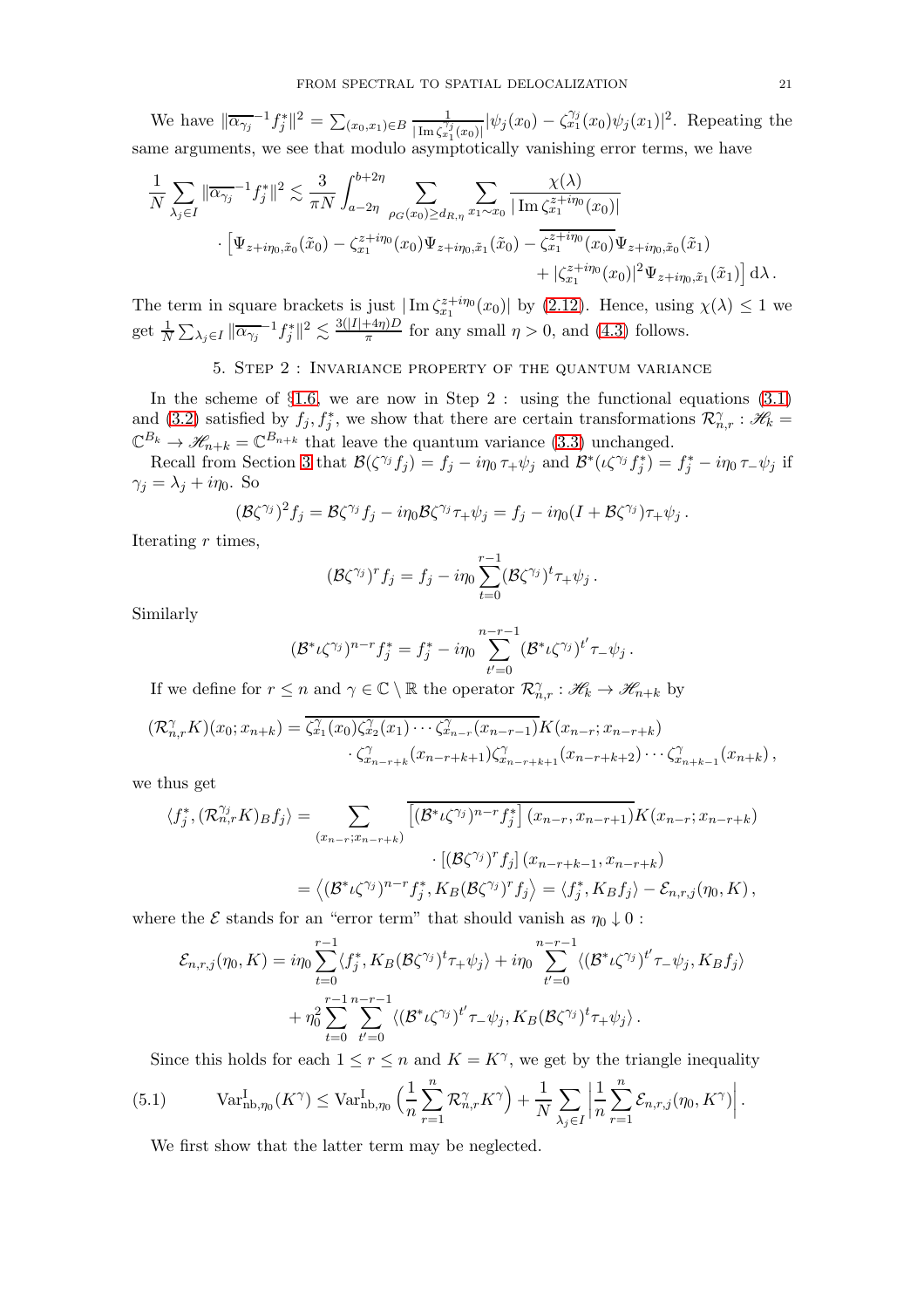<span id="page-21-0"></span>**Lemma 5.1.** *Suppose*  $K^{\gamma} \in \mathcal{H}_k$  *satisfies assumptions* (Hol) *and let*  $\overline{I} \subseteq I_1$ *. Then for all*  $n \in \mathbb{N}$ ,

$$
\lim_{\eta_0 \downarrow 0} \limsup_{N \to \infty} \left( \frac{1}{N} \sum_{\lambda_j \in I} \left| \frac{1}{n} \sum_{r=1}^n \mathcal{E}_{n,r,j}(\eta_0, K^{\gamma}) \right| \right)^2 = 0.
$$

*Proof.* We have  $\left(\frac{1}{N}\right)$  $\frac{1}{N}\sum_{\lambda_j\in I}\big|\frac{1}{n}$  $\frac{1}{n}\sum_{r=1}^n\mathcal{E}_{n,r,j} |$  $\setminus^2$  $\leq \frac{1}{n}$  $\frac{1}{n} \sum_{r=1}^{n} \left( \frac{1}{N} \right)$  $\frac{1}{N}\sum_{\lambda_j\in I}\left|\mathcal{E}_{n,r,j}\right|$  $\int^2$ . Now, letting as above  $\gamma_i = \lambda_i + i\eta_0$ ,

$$
\left(\sum_{\lambda_j\in I}|\mathcal{E}_{n,r,j}|\right)^2 \leq \eta_0^2 c_{n,r} \bigg\{\sum_{t=0}^{r-1} \Big(\sum_{\lambda_j\in I} \Big|\big\langle f_j^*, K_B^{\gamma_j}(\mathcal{B}\zeta^{\gamma_j})^t\tau_+\psi_j\big\rangle\Big|\Big)^2 + \sum_{t'=0}^{n-r-1} \Big(\sum_{\lambda_j\in I} \Big|\big\langle(\mathcal{B}^*\iota\zeta^{\gamma_j})^{t'}\tau_-\psi_j, K_B^{\gamma_j}f_j\big\rangle\Big|\Big)^2 + \eta_0^2 \sum_{t,t'} \Big(\sum_{\lambda_j\in I} \Big|\big\langle(\mathcal{B}^*\iota\zeta^{\gamma_j})^{t'}\tau_-\psi_j, K_B^{\gamma_j}(\mathcal{B}\zeta^{\gamma_j})^t\tau_+\psi_j\big\rangle\Big|\Big)^2\bigg\},
$$

where  $c_{n,r} = n+r(n-r)$ . So it suffices to show that  $\limsup_{N} \left(\frac{1}{N}\right)$  $\frac{1}{N}\sum_{\lambda_j\in I}\left|\left\langle \cdot,\cdot\right\rangle \right|\right)^2$  is uniformly bounded in  $\eta_0$  for each  $t, t'$ . For the first term, we have

$$
\left(\frac{1}{N}\sum_{\lambda_j\in I}|\langle f_j^*,K_B^{\gamma_j}(\mathcal{B}\zeta^{\gamma_j})^t\tau_+\psi_j\rangle|\right)^2\leq \frac{1}{N}\sum_{\lambda_j\in I}\|\overline{\alpha_{\gamma_j}}^{-1}f_j^*\|^2\cdot \frac{1}{N}\sum_{\lambda_j\in I}\|\alpha_{\gamma_j}K_B^{\gamma_j}(\mathcal{B}\zeta^{\gamma_j})^t\tau_+\psi_j\|^2\,.
$$

The first sum is uniformly bounded as  $\eta_0 \downarrow 0$ , by [\(4.3\)](#page-15-1). Next, by [\(2.3\)](#page-10-2), we have

$$
\|\alpha_{\gamma_j} K_B^{\gamma_j}(\mathcal{B}\zeta^{\gamma_j})^t \tau_+ \psi_j\|^2 = \sum_{(x_0, x_1) \in B} \sum_{(x_2, x_k), (y_2, y_k)} |\alpha_{\gamma_j}(x_0, x_1)|^2 K^{\gamma_j}(x_0; x_k) \cdot \overline{K^{\gamma_j}(x_0; y_k)} \cdot [(\mathcal{B}\zeta^{\gamma_j})^t \tau_+ \psi_j](x_{k-1}, x_k) \overline{[(\mathcal{B}\zeta^{\gamma_j})^t \tau_+ \psi_j](y_{k-1}, y_k)}.
$$

Arguing as in Section [4,](#page-14-0) applying Lemmas [4.2](#page-16-1) to [4.4,](#page-17-0) we get for  $z = \lambda + i\eta^4$ ,

$$
\frac{1}{N} \sum_{\lambda_j \in I} \|\alpha_{\gamma_j} K_B^{\gamma_j}(\mathcal{B}\zeta^{\gamma_j})^t \tau_+ \psi_j\|^2 \lesssim \frac{3}{\pi N} \int_{a-2\eta}^{b+2\eta} \sum_{\rho_G(x_0) \ge d_{R,k,t,\eta}} \sum_{x_1 \sim x_0} \sum_{(x_2; x_{k+t}), (y_2; y_{k+t})} \chi(\lambda) |\alpha_{z+ i\eta_0}(x_0, x_1)|^2 K^{z+i\eta_0}(x_0; x_k) K^{z+i\eta_0}(x_0; y_k)
$$

$$
\zeta_{x_k}^{z+i\eta_0}(x_{k+1}) \cdots \zeta_{x_{k+t-1}}^{z+i\eta_0}(x_{k+t}) \overline{\zeta_{y_k}^{z+i\eta_0}(y_{k+1}) \cdots \zeta_{y_{k+t-1}}^{z+i\eta_0}(y_{k+t})} \Psi_{z, \tilde{x}_{k+t}}(\tilde{y}_{k+t}) d\lambda.
$$

Using Hölder's inequality as in Lemma [4.5,](#page-18-1) we see that as  $N \to \infty$ , this quantity is uniformly bounded in  $\eta$ ,  $\eta_0$  by (Hol) and (Green). One bounds  $\frac{1}{N} \sum_{\lambda_j} ||K_B^{\gamma_j}||$  $\int_B^{\gamma_j} f_j \|^2$  similarly. Finally,

$$
\frac{1}{N} \sum_{\lambda_j \in I} \| (\mathcal{B}^* \iota \zeta^{\gamma_j})^{t'} \tau_{-} \psi_j \|^2 = \frac{1}{N} \sum_{\lambda_j \in I} \sum_{(x_0; x_{t'+1})} |\psi_j(x_0)|^2 |\zeta_{x_1}^{\gamma_j}(x_0) \dots \zeta_{x_{t'-1}}^{\gamma_j}(x_{t'})|^2 \n\lesssim \frac{3}{\pi N} \int_{a-2\eta}^{b+2\eta} \sum_{(x_0; x_{t'+1}), \rho \in (x_0) \ge d_{R,\eta,t'}} \chi(\lambda) \Psi_{z,\tilde{x}_0}(\tilde{x}_0) |\zeta_{x_1}^{z+i\eta_0}(x_0) \dots \zeta_{x_{t'-1}}^{z+i\eta_0}(x_{t'})|^2 d\lambda,
$$

which is asymptotically bounded using Hölder's inequality again as in Lemma [4.5.](#page-18-1)  $\Box$ 

Using the invariance law [\(5.1\)](#page-20-1), Theorem [4.1](#page-14-2) with  $\tilde{K}^{\gamma} = \frac{1}{n}$  $\frac{1}{n} \sum_{r=1}^{n} \mathcal{R}_{n,r}^{\gamma} K^{\gamma}$ , and Lemma [5.1,](#page-21-0) we deduce the following statement :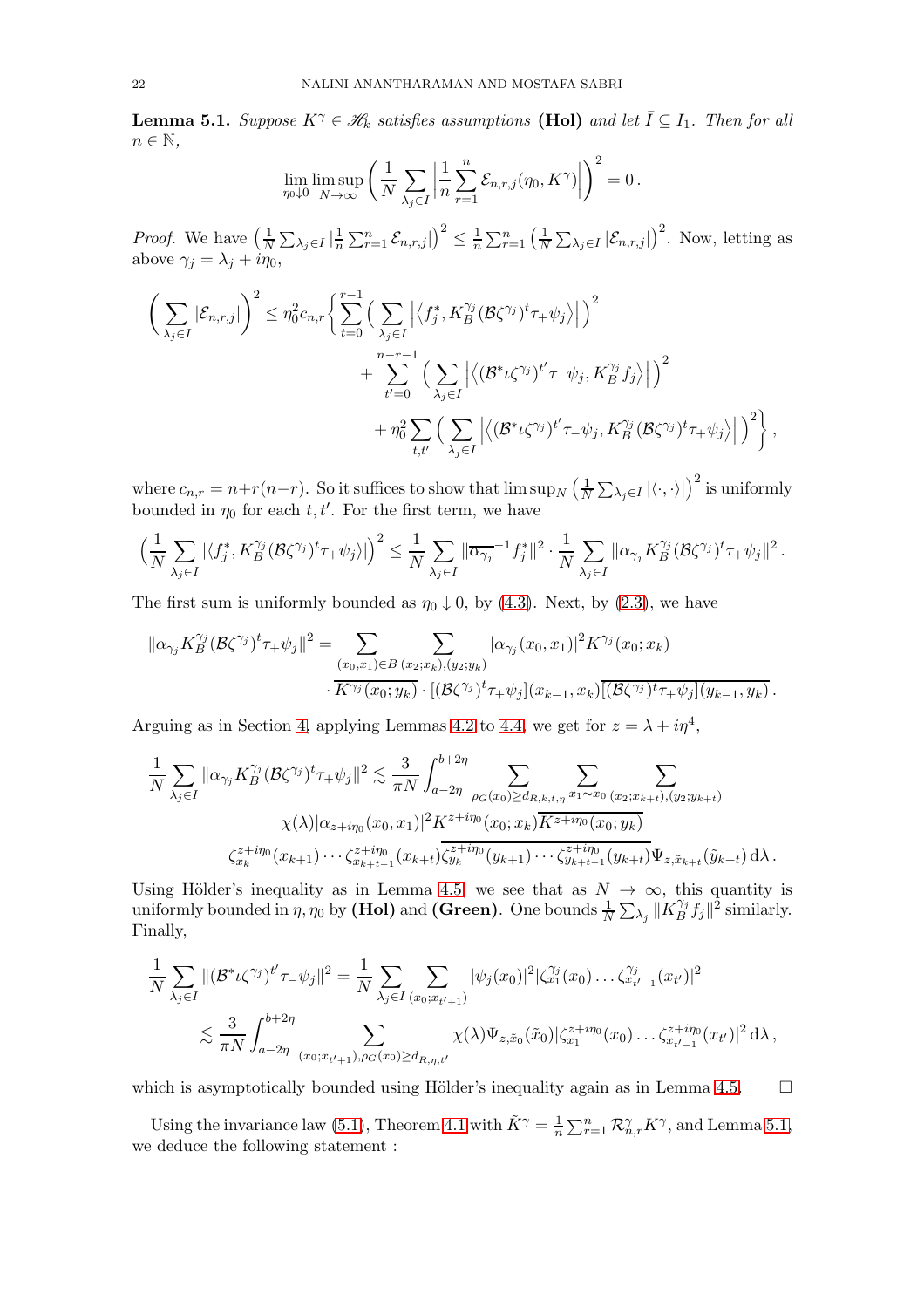<span id="page-22-1"></span>Proposition 5.2. *Under the assumptions of Theorem [4.1,](#page-14-2)*

$$
\lim_{\eta_0 \downarrow 0} \limsup_{N \to +\infty} \text{Var}_{\text{nb}, \eta_0}^{\text{I}} (K^{\gamma})^2
$$
\n
$$
\leq D |I| \lim_{\eta_0 \downarrow 0} \lim_{\eta_1 \downarrow 0} \limsup_{N \to \infty} \int_{a-2\eta}^{b+2\eta} \left\| \frac{1}{n} \sum_{r=1}^n \mathcal{R}_{n,r}^{\lambda + i(\eta^4 + \eta_0)} K^{\lambda + i(\eta^4 + \eta_0)} \right\|_{\lambda + i(\eta^4 + \eta_0)}^2 d\lambda.
$$

# <span id="page-22-2"></span>6. Step 3 : A stationary Markov chain appears

<span id="page-22-0"></span>Denoting  $\gamma = \lambda + i(\eta^4 + \eta_0)$  in Proposition [5.2,](#page-22-1) we are now concerned with estimating

(6.1) 
$$
\left\| \frac{1}{n} \sum_{r=1}^{n} \mathcal{R}_{n,r}^{\gamma} K^{\gamma} \right\|_{\gamma}^{2} = \frac{1}{n^{2}} \sum_{r,r'=1}^{n} \left\langle \mathcal{R}_{n,r}^{\gamma} K^{\gamma}, \mathcal{R}_{n,r'}^{\gamma} K^{\gamma} \right\rangle_{\gamma}.
$$

Suppose  $r \ge r'$ , so that  $n - r \le n - r'$ . Then

$$
\langle \mathcal{R}_{n,r}^{\gamma} K, \mathcal{R}_{n,r'}^{\gamma} K \rangle_{\gamma} = \frac{1}{N} \sum_{(x_0; x_{n+k}) \in B_{n+k}} \frac{|\operatorname{Im} \zeta_{x_1}^{\gamma}(x_0)|}{|\zeta_{x_1}^{\gamma}(x_0)|^2} \cdot |\zeta_{x_1}^{\gamma}(x_0) \cdots \zeta_{x_{n-r}}^{\gamma}(x_{n-r-1})|^2
$$

$$
\cdot |\zeta_{x_{n-r'+k}}^{\gamma}(x_{n-r'+k+1}) \cdots \zeta_{x_{n+k-1}}^{\gamma}(x_{n+k})|^2
$$

$$
\cdot \overline{K(x_{n-r}; x_{n-r+k})} \zeta_{x_{n-r+k}}^{\gamma}(x_{n-r+k+1}) \cdots \zeta_{x_{n-r'+k-1}}^{\gamma}(x_{n-r'+k})
$$

$$
\cdot \frac{|\operatorname{Im} \zeta_{x_{n+k-1}}^{\gamma}(x_{n+k})|}{|\zeta_{x_{n+k-1}}^{\gamma}(x_{n+k})|^2}.
$$

Letting  $\eta_1 = \text{Im }\gamma$ , [\(2.9\)](#page-11-8) tells us that  $\sum_{x_0 \in \mathcal{N}_{x_1} \setminus \{x_2\}} |\text{Im }\zeta_{x_1}^{\gamma}(x_0)| = \frac{|\text{Im }\zeta_{x_2}^{\gamma}(x_1)|}{|\zeta_{x_2}^{\gamma}(x_1)|^2}$  $\frac{\lim_{x_2}(x_1)}{|\zeta_{x_2}^{\gamma}(x_1)|^2} - \eta_1$ . Similarly, we have  $\sum_{x_{n+k} \in \mathcal{N}_{x_{n+k-1}} \backslash \{x_{n+k-2}\}} |\operatorname{Im} \zeta_{x_{n+k-1}}^{\gamma}(x_{n+k})| = \frac{|\operatorname{Im} \zeta_{x_{n+k-2}}^{\gamma}(x_{n+k-1})|}{|\zeta_{x_{n+k-2}}^{\gamma}(x_{n+k-1})|^2}$  $\frac{|\zeta_{n+k-2}^{\gamma}(x_{n+k-1})|^2}{|\zeta_{n+k-2}^{\gamma}(x_{n+k-1})|^2} - \eta_1$ . By iteration, this induces some simplifications :

$$
(6.2) \quad \langle \mathcal{R}_{n,r}^{\gamma} K, \mathcal{R}_{n,r'}^{\gamma} K \rangle_{\gamma} = \frac{1}{N} \sum_{(x_{n-r}; x_{n-r'+k}) \in B_{k+r-r'}} \frac{|\operatorname{Im} \zeta_{x_{n-r+1}}^{\gamma}(x_{n-r})|}{|\zeta_{x_{n-r+1}}^{\gamma}(x_{n-r})|^2} \overline{K(x_{n-r}; x_{n-r+k})} \n\cdot K(x_{n-r'}; x_{n-r'+k}) \cdot \overline{\zeta_{x_{n-r+k}}^{\gamma}(x_{n-r+k+1}) \cdots \zeta_{x_{n-r'+k-1}}^{\gamma}(x_{n-r'+k})} \n\cdot \overline{\zeta_{x_{n-r+1}}^{\gamma}(x_{n-r}) \cdots \zeta_{x_{n-r'}}} (x_{n-r'-1}) \cdot \frac{|\operatorname{Im} \zeta_{x_{n-r'+k-1}}^{\gamma}(x_{n-r'+k})|}{|\zeta_{x_{n-r'+k-1}}^{\gamma}(x_{n-r'+k})|^2} - \mathbf{E}_{n,r,r'}(\eta_1, K),
$$

with the error term

$$
\mathbf{E}_{n,r,r'}(\eta_1, K) = \frac{\eta_1}{N} \sum_{s=1}^{n-r} \sum_{(x_s; x_{n+k})} |\zeta_{x_{s+1}}^{\gamma}(x_s) \cdots \zeta_{x_{n-r}}^{\gamma}(x_{n-r-1})|^2
$$
\n
$$
\cdot \frac{|\zeta_{x_{n-r'+k}}^{\gamma}(x_{n-r'+k+1}) \cdots \zeta_{x_{n+k-2}}^{\gamma}(x_{n+k-1})|^2 \cdot |\operatorname{Im} \zeta_{x_{n+k-1}}^{\gamma}(x_{n+k})|}{\cdot K(x_{n-r}; x_{n-r+k}) \zeta_{x_{n-r+k}}^{\gamma}(x_{n-r+k+1}) \cdots \zeta_{x_{n-r'+k-1}}^{\gamma}(x_{n-r'+k})}
$$
\n
$$
\cdot \frac{\zeta_{x_{n-r+1}}^{\gamma}(x_{n-r}) \cdots \zeta_{x_{n-r'}}^{\gamma}(x_{n-r'-1}) K(x_{n-r'}; x_{n-r'+k})}{|\zeta_{x_{n-r+1}}^{\gamma}(x_{n-r})|^2}
$$
\n
$$
\cdot \frac{\eta_1}{\zeta_{x_{n-r'+k}}^{\gamma}(x_{n-r'+k+1}) \cdots \zeta_{x_{s'-1}}^{\gamma}(x_{s'})|^2}{|\zeta_{x_{n-r+1}}^{\gamma}(x_{n-r})|^2}
$$
\n
$$
\cdot \frac{|\zeta_{x_{n-r'+k}}^{\gamma}(x_{n-r'+k+1}) \cdots \zeta_{x_{s'-1}}^{\gamma}(x_{s'})|^2}{\cdot \zeta_{x_{n-r'+k}}^{\gamma}(x_{n-r+k}) \zeta_{x_{n-r+k}}^{\gamma}(x_{n-r+k+1}) \cdots \zeta_{x_{n-r'+k-1}}^{\gamma}(x_{n-r'+k})}
$$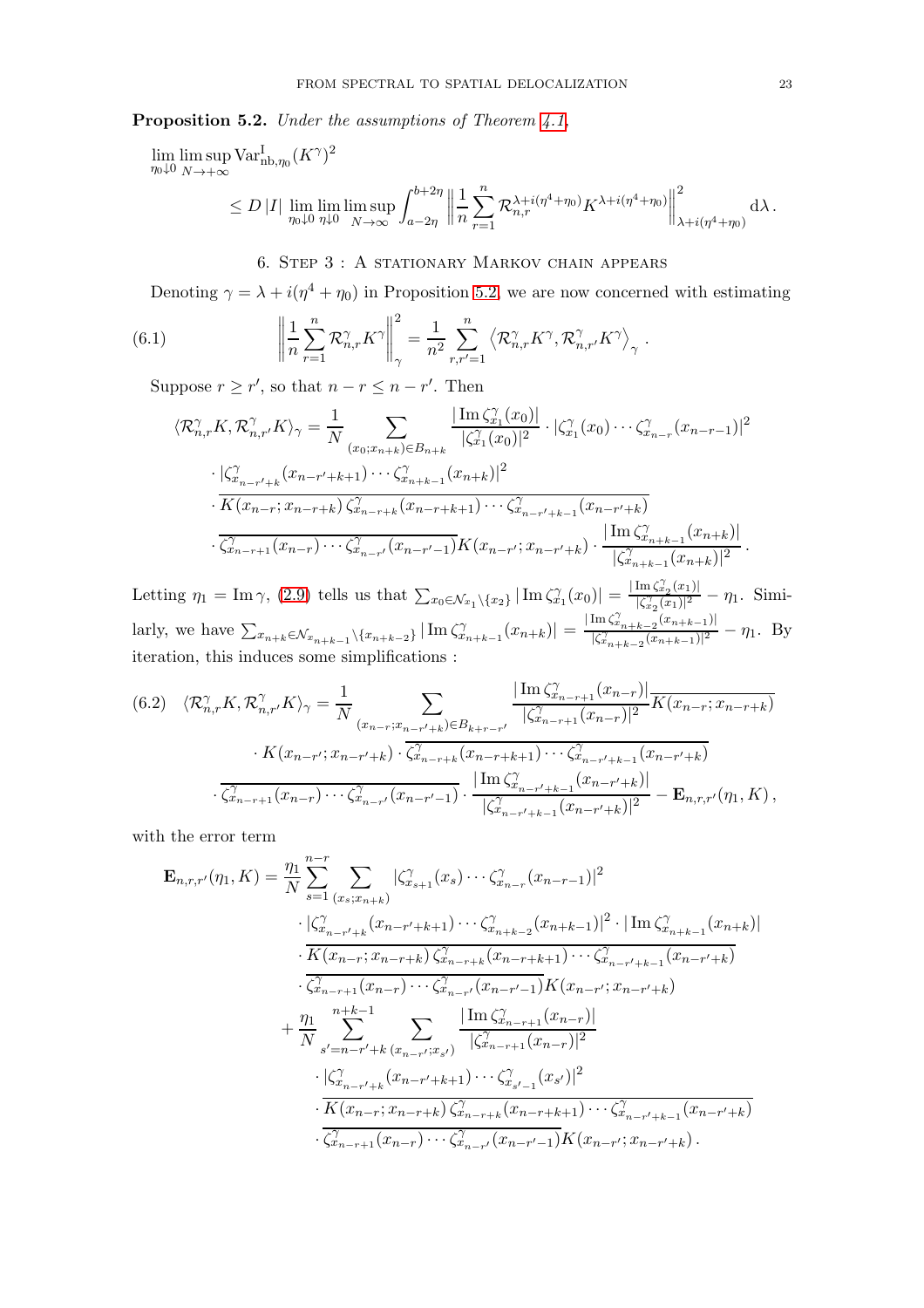<span id="page-23-8"></span>The expression is slightly nicer if we replace K by  $Z_{\gamma}K$  defined by

(6.3) 
$$
(Z_{\gamma}K)(x_0; x_k) = \zeta_{x_0}^{\gamma}(x_1) \cdots \zeta_{x_{k-1}}^{\gamma}(x_k) K(x_0; x_k).
$$

If  $\gamma \mapsto K^{\gamma}$  satisfies (Hol) then so does  $\gamma \mapsto Z_{\gamma} K^{\gamma}$ . Using [\(2.7\)](#page-11-9), we get in that case

<span id="page-23-0"></span>
$$
(6.4) \langle \mathcal{R}_{n,r}^{\gamma} Z_{\gamma} K^{\gamma}, \mathcal{R}_{n,r'}^{\gamma} Z_{\gamma} K^{\gamma} \rangle_{\gamma} = \frac{1}{N} \sum_{(x_{n-r}; x_{n-r'+k}) \in B_{k+r-r'}} \frac{|\operatorname{Im} \zeta_{x_{n-r+1}}^{\gamma}(x_{n-r})|}{|m_{x_{n-r+1}}^{\gamma}|^{2} |\zeta_{x_{n-r}}^{\gamma}(x_{n-r+1})|^{2}} \cdot |\zeta_{x_{n-r}}(x_{n-r+1}) \cdots \zeta_{x_{n-r'+k-1}}(x_{n-r'+k})|^{2} \frac{m_{x_{n-r}}^{\gamma} K^{\gamma}(x_{n-r}; x_{n-r+k})}{|m_{x_{n-r+1}}^{\gamma}(x_{n-r}) \cdots m_{x_{n-r'}}^{\gamma}(x_{n-r'-1})} \cdot \frac{|\operatorname{Im} \zeta_{x_{n-r'+k-1}}^{\gamma}(x_{n-r'}) \cdots w_{x_{n-r'}}^{\gamma}(x_{n-r'-1})|}{|\zeta_{x_{n-r'+k-1}}^{\gamma}(x_{n-r'+k})|^{2}} - \mathbf{E}_{n,r,r'}(\eta_{1}, Z_{\gamma} K^{\gamma}),
$$

where  $u_x^{\gamma}(y)$  is the complex number of modulus 1 given by

(6.5) 
$$
u_x^{\gamma}(y) = \overline{\zeta_x^{\gamma}(y)} \zeta_x^{\gamma}(y)^{-1}
$$

Let us define a positive measure  $\mu_k^{\gamma}$  $\chi_k^{\gamma}$  on the set  $B_k$  of non-backtracking paths of length  $k$ , by putting

<span id="page-23-6"></span>.

<span id="page-23-1"></span>
$$
(6.6) \qquad \mu_k^{\gamma}[(x_0;x_k)] = \frac{|\operatorname{Im} \zeta_{x_1}^{\gamma}(x_0)|}{|m_{x_1}^{\gamma}\zeta_{x_0}^{\gamma}(x_1)|^2} \cdot |\zeta_{x_0}(x_1)\cdots\zeta_{x_{k-1}}(x_k)|^2 \cdot \frac{|\operatorname{Im} \zeta_{x_{k-1}}^{\gamma}(x_k)|}{|\zeta_{x_{k-1}}^{\gamma}(x_k)|^2}.
$$

Let us also introduce the operator

<span id="page-23-4"></span>
$$
(6.7) \quad (\mathcal{S}_{u} \wedge K)(x_0; x_k) = \frac{|\zeta_{x_1}^{\gamma}(x_0)|^2}{|\operatorname{Im} \zeta_{x_1}^{\gamma}(x_0)|} \sum_{x_{-1} \in \mathcal{N}_{x_0} \setminus \{x_1\}} |\operatorname{Im} \zeta_{x_0}^{\gamma}(x_{-1})| \overline{u_{x_0}^{\gamma}(x_{-1})} K(x_{-1}; x_{k-1}).
$$

Then, using [\(2.7\)](#page-11-9) again, we see that [\(6.4\)](#page-23-0) takes the nicer form

<span id="page-23-2"></span>(6.8) 
$$
\langle \mathcal{R}_{n,r}^{\gamma} Z_{\gamma} K^{\gamma}, \mathcal{R}_{n,r'}^{\gamma} Z_{\gamma} K^{\gamma} \rangle_{\gamma} = \frac{1}{N} \langle \mathcal{S}_{u\gamma}^{r-r'} m^{\gamma} K^{\gamma}, m^{\gamma} K^{\gamma} \rangle_{\ell^{2}(\mu_{k}^{\gamma})} - \mathbf{E}_{n,r,r'}(\eta_{1}, Z_{\gamma} K^{\gamma}),
$$

where we let  $(m^{\gamma} K)(x; y) = m_x^{\gamma} K(x; y)$ . Let us also define

<span id="page-23-5"></span>(6.9) 
$$
(\mathcal{S}_{\gamma}K)(x_0;x_k) = \frac{|\zeta_{x_1}^{\gamma}(x_0)|^2}{|\operatorname{Im}\zeta_{x_1}^{\gamma}(x_0)|}\sum_{x_{-1}\in\mathcal{N}_{x_0}\backslash\{x_1\}}|\operatorname{Im}\zeta_{x_0}^{\gamma}(x_{-1})|K(x_{-1};x_{k-1}).
$$

Such operators would be called "transfer operators" in ergodic theory, or "transition matrices" in the theory of Markov chains. Note that  $S_{\gamma}$  has non-negative coefficients and that  $S_{u}$  just differs from  $S_{\gamma}$  by the "phases"  $\overline{u_{x_0}^{\gamma}(x_{-1})}$ . The effect of adding a phase to a stochastic operator is a much studied subject in the theory of Markov chains, or more generally in ergodic theory (see Wielandt's theorem [\[36,](#page-55-27) Chapter 8], or in the context of hyperbolic dynamical systems [\[37,](#page-55-28) Chapter 4]).

<span id="page-23-3"></span>The matrix elements of  $S_{\gamma}$  are given by

(6.10) 
$$
\mathcal{S}_{\gamma}(\omega, \omega') = \frac{|\zeta_{x_1}^{\gamma}(x_0)|^2}{|\operatorname{Im}\zeta_{x_1}^{\gamma}(x_0)|} |\operatorname{Im}\zeta_{x_0}^{\gamma}(x_{-1})|
$$

if  $\omega = (x_0; x_k)$ ,  $\omega' = (x_{-1}; x_{k-1})$  and  $\omega' \leadsto \omega$ , and  $\mathcal{S}_{\gamma}(\omega, \omega') = 0$  otherwise. Recall from §[2.1](#page-9-1) that if  $\omega = (x_0; x_k)$ , we write  $\omega' \leadsto \omega$  if  $\omega' = (x_{-1}, x_0, \ldots, x_{k-1})$  for some  $x_{-1} \in \mathcal{N}_{x_0} \setminus \{x_1\}$ .

Note that  $S_\gamma$  is substochastic :  $\sum_{\omega' \in B_k} S_\gamma(\omega, \omega') \le 1$  for any  $\omega \in B_k$ , by [\(2.9\)](#page-11-8). More precisely, if  $\omega = (x_0; x_k)$  and  $\eta_1 = \text{Im } \gamma > 0$ , then

<span id="page-23-7"></span>(6.11) 
$$
\sum_{\omega' \in B_k} S_{\gamma}(\omega, \omega') = 1 - \eta_1 \frac{|\zeta_{x_1}^{\gamma}(x_0)|^2}{|\operatorname{Im} \zeta_{x_1}^{\gamma}(x_0)|}.
$$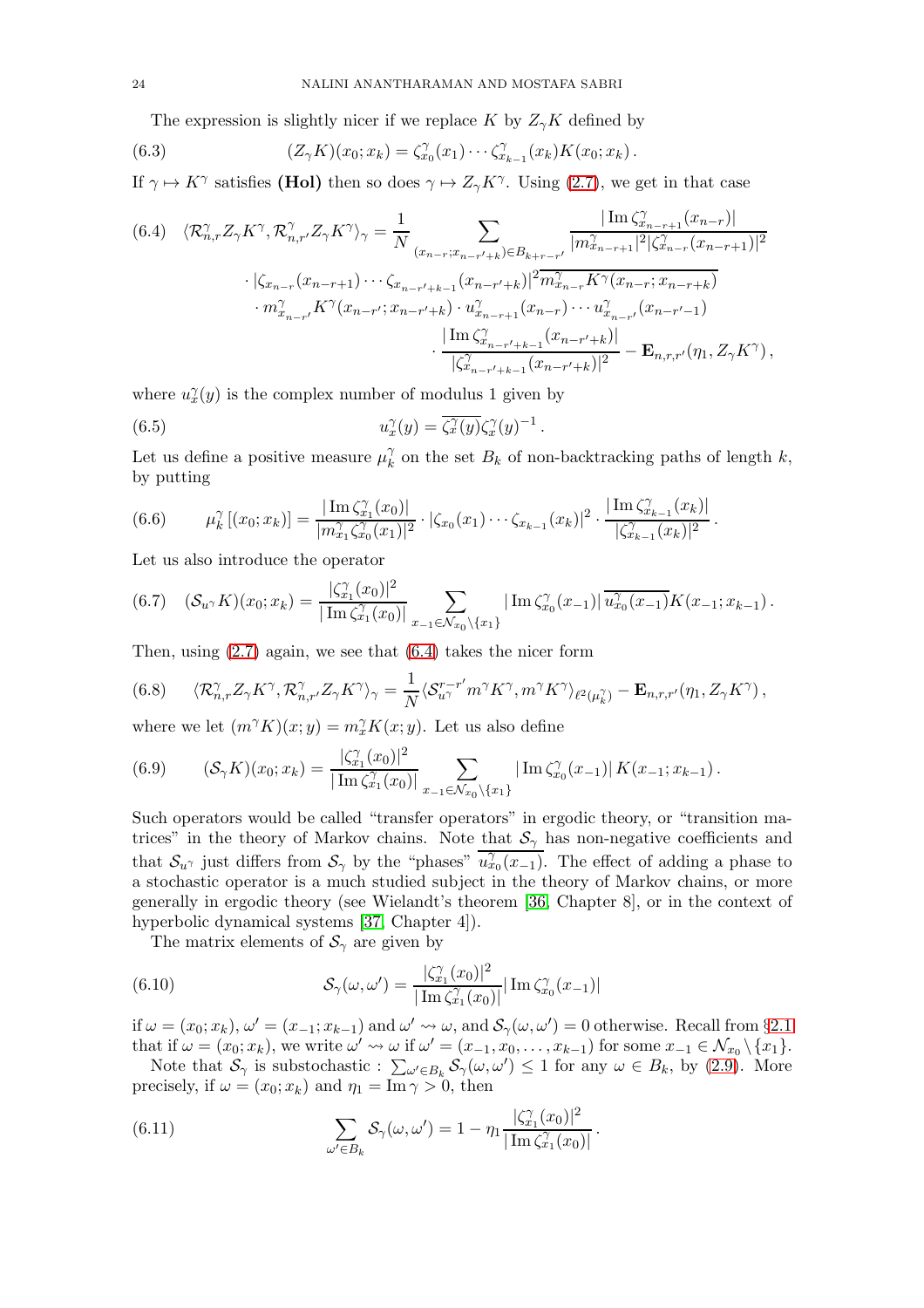Taking the adjoint in  $\ell^2(\mu_k^{\gamma})$  $\binom{\gamma}{k}$ , a direct calculation gives

<span id="page-24-3"></span>
$$
(\mathcal{S}_{\gamma}^* K)(x_0; x_k) = \frac{|\zeta_{x_{k-1}}^{\gamma}(x_k)|^2}{|\operatorname{Im} \zeta_{x_{k-1}}^{\gamma}(x_k)|} \sum_{x_{k+1} \in \mathcal{N}_{x_k} \setminus \{x_{k-1}\}} |\operatorname{Im} \zeta_{x_k}^{\gamma}(x_{k+1})| K(x_1; x_{k+1}).
$$

The adjoint  $\mathcal{S}_{\gamma}^*$  is also substochastic, with

(6.12) 
$$
\sum_{\omega' \in B_k} S_{\gamma}^*(\omega, \omega') = 1 - \eta_1 \frac{|\zeta_{x_{k-1}}^{\gamma}(x_k)|^2}{|\operatorname{Im} \zeta_{x_{k-1}}^{\gamma}(x_k)|}.
$$

<span id="page-24-0"></span>**Remark 6.1.** By [\(2.9\)](#page-11-8), for any  $(x_0; x_{k-1}) \in B_{k-1}$ , we have

<span id="page-24-1"></span>(6.13) 
$$
\sum_{x_k \in \mathcal{N}_{x_{k-1}} \setminus \{x_{k-2}\}} \mu_k^{\gamma} [(x_0; x_k)] \leq \mu_{k-1}^{\gamma} [(x_0; x_{k-1})]
$$

and for any  $(x_1; x_k) \in B_{k-1}$ ,

<span id="page-24-2"></span>(6.14) 
$$
\sum_{x_0 \in \mathcal{N}_{x_1} \backslash \{x_2\}} \mu_k^{\gamma} [(x_0; x_k)] \le \mu_{k-1}^{\gamma} [(x_1; x_k)]
$$

In [\(6.1\)](#page-22-2) we take  $\gamma = \lambda + i(\eta^4 + \eta_0)$  (c.f. Proposition [5.2\)](#page-22-1), and thus  $\eta_1 = \text{Im } \gamma = \eta^4 + \eta_0$ . In the limiting case  $\eta_1 = 0$ , [\(6.13\)](#page-24-1) and [\(6.14\)](#page-24-2) turn into equalities. Equation (6.13) is then the Kolmogorov compatibility condition : it tells us that the family of measures  $(\mu_k^{\gamma})$  $\binom{\gamma}{k}$  may be extended to a positive measure (actually, a Markov measure) on the set  $B_{\infty}$  of infinite non-backtracking paths. Equality in condition [\(6.14\)](#page-24-2) means that this Markov chain is stationary. This stationarity is the property that makes the measures  $\mu_k^{\gamma}$  $\chi$ <sup>7</sup> nice, and this is the reason for introducing (somewhat artificially) the weight  $\frac{\text{Im}\zeta_x^{\gamma}(y)}{|z^{\gamma}(y)|^2}$  $\frac{\lim (x, (y))}{(x, (y))^{2}}$  in  $(4.1)$ .

This family of stationary Markov chains (indexed by  $\gamma$ ) is in some sense the "classical dynamical system" that we were seeking in §[1.6.](#page-8-0)

<span id="page-24-4"></span>Since  $\eta_1 = \eta^4 + \eta_0$  is non-zero (but small), we do not actually have exact equality in [\(6.13\)](#page-24-1) and [\(6.14\)](#page-24-2). This causes some error terms that we need to control as  $\eta, \eta_0 \longrightarrow 0$ .

### <span id="page-24-5"></span>7. Spectral gap and mixing

In this section, we convert the expanding assumption  $(EXP)$  into an estimate on the rate of mixing of the "Markov chains"  $(\mu_k^{\gamma})$  $\chi_{k}^{\gamma}$  defined in [\(6.6\)](#page-23-1). Every transitive Markov chain is mixing, but here we need estimates that are uniform both as  $N \longrightarrow +\infty$  and as  $\gamma$  approaches the real axis.

A technical difficulty is that the measures  $(\mu_k^{\gamma})$  $\binom{\gamma}{k}$  are not *a priori* bounded from above, and the transition probabilities are not bounded from below as  $\gamma$  approaches the real axis. Peaks of  $(\mu_k^{\gamma})$  $\chi$ ), as well as small transition probabilities, tend to "disconnect" the graph and are bad for mixing. So we will need to show that there are few peaks and few small transitions (Proposition [7.6\)](#page-28-0).

Let

(7.1) 
$$
\nu_k^{\gamma} = \frac{1}{\mu_k^{\gamma}(B_k)} \mu_k^{\gamma}
$$

be the normalized measure. We denote by  $\ell^2(\nu_k^{\gamma})$  $\binom{\gamma}{k}$  the set  $\ell^2(B_k)$  endowed with the scalar product  $\langle f, g \rangle_{\nu_k^{\gamma}} = \sum_{\omega \in B_k} \nu_k^{\gamma}$  $g_k^\gamma(\omega) f(\omega) g(\omega).$ 

We anticipate the calculations of Section [10,](#page-42-0) where we will need to consider the nonbacktracking quantum variance of operators  $K_{\gamma}$  of the form  $K_{\gamma} = \mathcal{F}_{\gamma}K$  where K is independent of  $\gamma$ , and  $\mathcal{F}_{\gamma}$  :  $\mathcal{H}_m \to \mathcal{H}_k$  is a  $\gamma$ -dependent operator for some  $1 \leq k \leq$  $m + 1$ , having the form  $\mathcal{F}_{\gamma} = \mathcal{L}^{\gamma} d^{-1} \mathcal{S}_{T,\gamma}, \ \mathcal{T}^{\gamma}, \ \mathcal{O}_{1}^{\gamma}$  $\stackrel{\gamma}{_{1}},\stackrel{\tau}{\mathcal{U}_{j}}$  $\hat{j}$ ,  $\mathcal{O}_j^{\gamma}$  $\stackrel{\gamma}{j},\stackrel{\tau}{\mathcal{P}_j^\gamma}$  $j^{\gamma}, j \geq 2$ , or a polynomial combination thereof. See [\(10.3,](#page-42-2) [10.4,](#page-43-0) [10.6,](#page-44-0) [10.8,](#page-44-1) [10.9,](#page-44-2) [10.10\)](#page-44-3) for the definitions. In the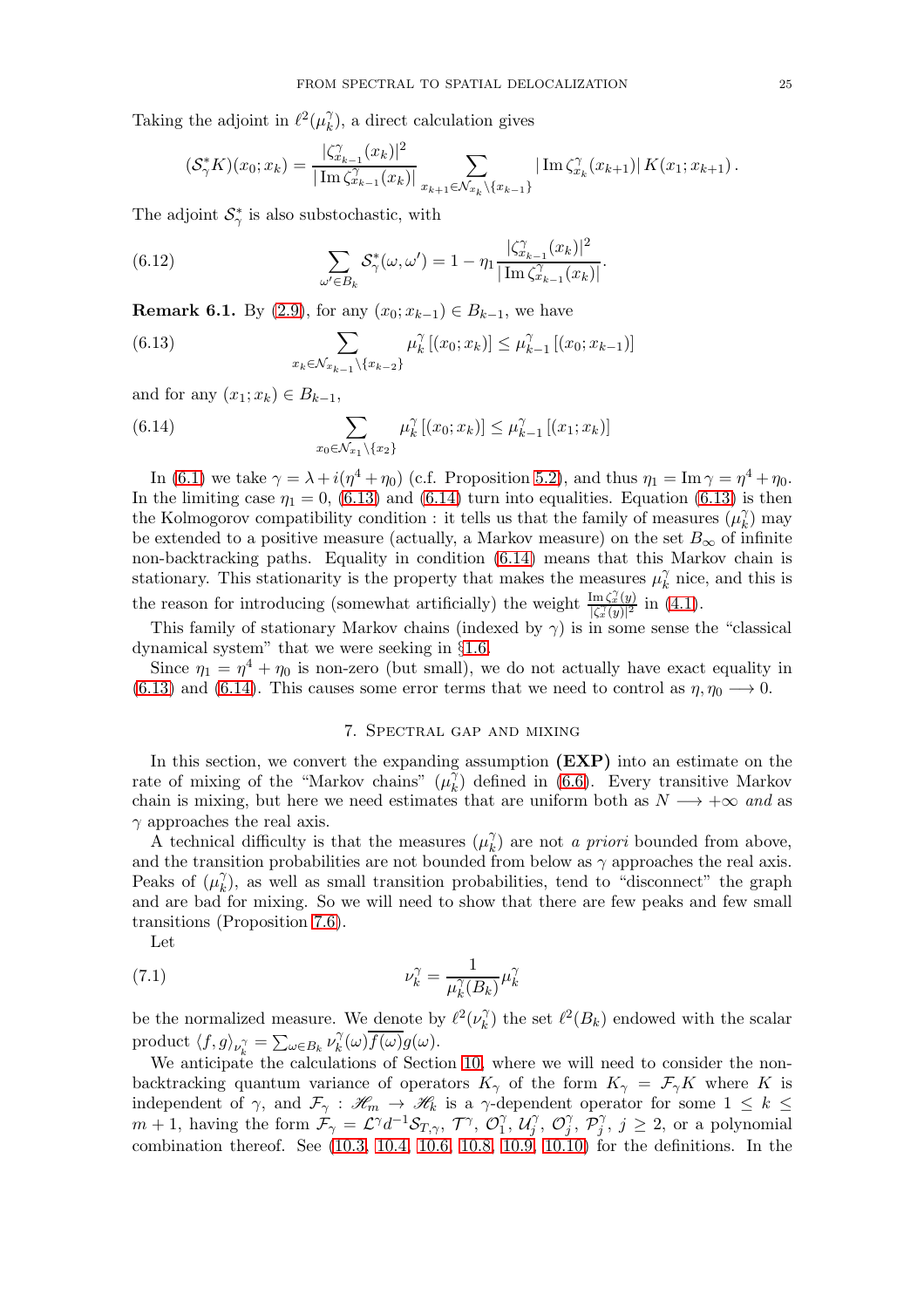case  $\mathcal{F}_{\gamma} = \mathcal{L}^{\gamma} d^{-1} \mathcal{S}_{T,\gamma}$ , the operator depends on an additional parameter  $T \in \mathbb{N}^*$ , that has to be taken arbitrarily large in Corollary [10.3.](#page-46-0)

Comparing with [\(6.8\)](#page-23-2), this means that we will need to deal with  $\langle S^{r-r'}_{u\gamma} K^{\gamma}, K^{\gamma} \rangle_{\mu_k^{\gamma}}$  where now  $K^{\gamma} = B_{\gamma} K$ , K is  $\gamma$ -independent, and  $B_{\gamma} : \mathscr{H}_{m} \to \mathscr{H}_{k}$  is defined by

$$
B_{\gamma} = m^{\gamma} Z_{\gamma}^{-1} \mathcal{F}_{\gamma}.
$$

For simplicity, the calculations below are written for  $k = 1$ . This suffices for our purposes, as we shall see in Section [9.](#page-34-0) Like in the statement of Theorem [1.3,](#page-4-2) we will always assume that the  $\gamma$ -independent operator K satisfies  $||K||_{\infty} := \sup_{x,y \in V} |K(x,y)| \leq 1$ .

The main results of this section are the two following propositions, that estimate the norm of the transfer operator  $S_\gamma$  [\(6.10\)](#page-23-3) on proper subspaces. We call F the space of functions f on B such that  $f(e)$  "depends only on the terminus", that is,  $f(e) = f(e')$  if  $t_e = t_{e'}$ . The first proposition estimates the norm of  $S_\gamma$  on the orthogonal of F, and the second one estimates the norm of  $S^2_\gamma$  on the orthogonal of constant functions.

We denote by  $\ell^2(B_1, U)$  the set  $\ell^2(B_1)$  endowed with the scalar product  $\langle f, g \rangle_U =$ 1  $\frac{1}{N}\sum_{e\in B_1} \overline{f(e)}g(e)$ . Let  $P_{F,U}$  be the orthogonal projector on F in  $\ell^2(B_1, U)$ :

(7.2) 
$$
P_{F,U}K(e) = \frac{1}{d(t_e)} \sum_{e': t_{e'} = t_e} K(e').
$$

We use as a "reference operator" the transfer operator  $S$  defined by

$$
\begin{array}{rcl}\n\mathcal{S}: \ell^2(B, U) & \longrightarrow & \ell^2(B, U) \\
\mathcal{S}f(e) & = & \frac{1}{q(o_e)} \sum_{e' \sim e} f(e')\n\end{array}
$$

where  $q(x) = d(x) - 1$ . Both S and S<sup>\*</sup> are stochastic, if the adjoint of S is taken in  $\ell^2(B_1, U)$ . The influence of the spectral gap assumption (EXP) on the spectrum of S is studied in [\[8\]](#page-54-12) and we will use these results below.

We denote  $\mathcal{Q} = \mathcal{S}^* \mathcal{S}$  and  $\mathcal{Q}_2 = \mathcal{S}^{2*} \mathcal{S}^2$ . Note that  $\mathcal{Q}(e, e') = 0$  unless there exists  $e''$ such that  $e \leadsto e''$  and  $e' \leadsto e''$ . In this case, we say that  $[e, e']$  is a *pair*;  $[e, e']$  form a pair iff they share the same terminus. The set of pairs is denoted by  $P(B_1)$ .

<span id="page-25-0"></span>**Proposition 7.1.** Let  $B_{\gamma}K \in \mathcal{H}_1$ . Let  $w = P_{F^{\perp}\nu}B_{\gamma}K$  be the orthogonal projection of  $B_{\gamma}K$  on  $F^{\perp}$  in  $\ell^2(\nu_1^{\gamma})$  $\binom{1}{1}$ . Then for any  $M > 0$  we have

$$
\|\mathcal{S}_{\gamma}w\|_{\nu_1^{\gamma}}^2 \le (1 - \frac{3}{4}M^{-2}) \cdot \|w\|_{\nu_1^{\gamma}}^2 + C_{N,M}(B_{\gamma}) \cdot \|K\|_{\infty}^2,
$$

*where*

<span id="page-25-2"></span>
$$
(7.3) \quad C_{N,M}(B_{\gamma}) = \sup_{\|K\|_{\infty}=1} \frac{M^{-1}}{2N} \sum_{[e,e'] \in Badp(M)} \mathcal{Q}(e,e') |B_{\gamma}K(e) - B_{\gamma}K(e')|^2 + M^{-2} \sum_{e \in Bad(M)} \nu_1^{\gamma}(e) |B_{\gamma}K(e) - P_{F,U}B_{\gamma}K(e)|^2.
$$

The sets  $Bad(M)$  of bad edges and  $Badp(M)$  of bad pairs of edges will be defined in the course of the proof. They correspond to the aforementioned peaks of  $\mu_1^{\gamma}$  $\gamma_1^{\gamma}$  and problems of small transition probabilities. If there were no bad edges and bad pairs, Proposition [7.1](#page-25-0) would be a genuine spectral gap estimate.

<span id="page-25-1"></span>**Proposition 7.2.** Let  $B_{\gamma}K \in \mathcal{H}_1$ . Let  $f = P_{1^{\perp},\nu}B_{\gamma}K$  be the orthogonal projection of  $B_{\gamma} K$  on  $\mathbf{1}^{\perp}$  in  $\ell^2(\nu_1^{\gamma})$  $\binom{\gamma}{1}$ . Then for any  $M > 0$  we have

$$
\|\mathcal{S}_{\gamma}^2 f\|_{\nu_1^{\gamma}}^2 \le (1 - M^{-2}c(D, \beta)) \cdot \|f\|_{\nu_1^{\gamma}}^2 + C_{N,M,2}(B_{\gamma}) \cdot \|K\|_{\infty}^2,
$$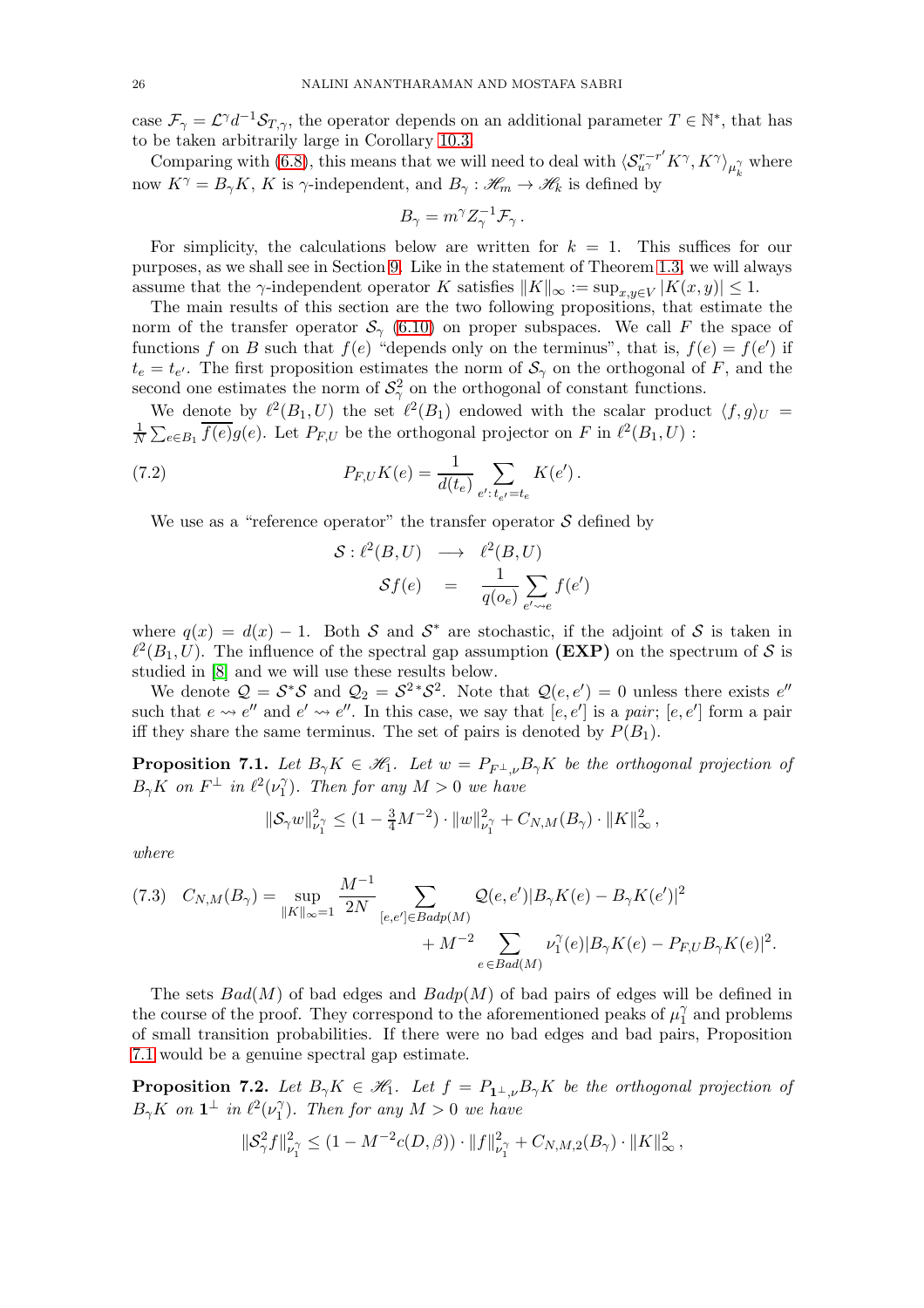*where*  $c(D, \beta) > 0$  *is explicit and depends only on* D *(upper bound on the degree) and the spectral gap*  $\beta$  *of* (**EXP**)*, and* 

$$
C_{N,M,2}(B_{\gamma}) = \sup_{\|K\|_{\infty}=1} \frac{M^{-1}}{2N} \sum_{[e,e'] \in Badp(2,M)} \mathcal{Q}_{2}(e,e') |B_{\gamma}K(e) - B_{\gamma}K(e')|^{2} + M^{-2} \sum_{e \in Bad(M)} \nu_{1}^{\gamma}(e) |B_{\gamma}K(e) - P_{1,U}B_{\gamma}K(e)|^{2},
$$

*where*  $P_{1,U}$  *is the orthogonal projector on* 1 *in*  $\ell^2(B_1, U)$ *.* 

Here,  $Badp(2, M)$  is another set of bad edge-couples defined in the proof. The quantities  $C_{N,M}(B_{\gamma}), C_{N,M,2}(B_{\gamma})$  are estimated in Proposition [7.7.](#page-28-1)

*Proof of Proposition [7.1.](#page-25-0)* Let  $\mathcal{Q}^{\gamma} = \mathcal{S}_{\gamma}^* \mathcal{S}_{\gamma}$  (where now the adjoint is considered in  $\ell^2(\nu_1^{\gamma})$  $_1^{\gamma}$ )). The operator  $\mathcal{Q}^{\gamma}$  being self-adjoint on  $\ell^2(\nu_1^{\gamma})$  $\binom{1}{1}$  is equivalent to the relation

(7.4) 
$$
\nu_1^{\gamma}(e) \mathcal{Q}^{\gamma}(e, e') = \nu_1^{\gamma}(e') \mathcal{Q}^{\gamma}(e', e)
$$

for all  $e, e' \in B_1$ . Note that  $\mathcal{Q}^{\gamma}(e, e') = 0$  unless  $[e, e']$  is a pair.

<span id="page-26-0"></span>Define  $D^{\gamma}(e) = \sum_{e'} Q^{\gamma}(e, e') \leq 1$  and  $\mathcal{M}^{\gamma}(e, e') = D^{\gamma}(e) \delta_{e=e'} - \mathcal{Q}^{\gamma}(e, e').$ Then using [\(7.4\)](#page-26-0), we have the *Dirichlet identity*

(7.5) 
$$
\frac{1}{2} \sum_{e,e'} \nu_1^{\gamma}(e) \mathcal{Q}^{\gamma}(e,e') |K(e) - K(e')|^2 = \langle K, \mathcal{M}^{\gamma} K \rangle_{\nu_1^{\gamma}}.
$$

<span id="page-26-1"></span>We observe that for any  $K \in \ell^2(\nu_1^{\gamma})$  $\binom{\gamma}{1},$ 

(7.6) 
$$
\|\mathcal{S}_{\gamma} K\|_{\nu_1^{\gamma}} \le \|K\|_{\nu_1^{\gamma}}.
$$

Indeed, denoting  $\langle \cdot, \cdot \rangle_{\nu} := \langle \cdot, \cdot \rangle_{\nu_1^{\gamma}}$ , we have  $\|\mathcal{S}_{\gamma}K\|_{\nu}^2 = \langle K, \mathcal{Q}^{\gamma}K \rangle_{\nu}$  and  $\langle K, \mathcal{M}^{\gamma}K \rangle_{\nu} \ge 0$  by Dirichlet, so  $||K||_{\nu}^2 \ge \langle K, D^{\gamma} K \rangle_{\nu} \ge \langle K, \mathcal{Q}^{\gamma} K \rangle_{\nu}$  as claimed.

<span id="page-26-5"></span>Remark 7.3. The Dirichlet identity shows that

<span id="page-26-4"></span>
$$
F = \{ K \in \mathbb{C}^{B} : \mathcal{M}^{\gamma} K = 0 \} = \{ K \in \mathbb{C}^{B} : (I - \mathcal{Q}) K = 0 \}.
$$

<span id="page-26-2"></span>**Remark 7.4.** If  $J \perp F$  in  $\ell^2(B_1, U)$ , then  $\langle J, (I - Q)J \rangle_U \geq \frac{3}{4} ||J||_U^2$ .

Indeed,  $\langle \tau_+\delta_y, J \rangle_U = 0$  for all  $y \in V$ , so  $\sum_{x \sim y} J(x, y) = 0$  for all  $y \in V$  and thus  $(QJ)(x_0, x_1) = (S^*SJ)(x_0, x_1) = \frac{J(x_0, x_1)}{q(x_1)^2}$  (recall that  $q(x) = d(x) - 1$  where  $d(x)$  is the degree of x). As  $\min q(x) \geq 2$ , we get  $||\mathcal{Q}J||_U \leq \frac{1}{4}$  $\frac{1}{4}||J||_U$  and the claim follows.

Fix a large  $M > 0$ . We call  $e \in B_1$  *bad* if  $\nu_1^{\gamma}$  $\frac{\gamma}{1}(e) > \frac{M}{N}$  $\frac{M}{N}$ . We call a pair  $[e, e'] \in P(B_1)$ *bad* if  $\nu_1^{\gamma}$  $C_1^{\gamma}(e) \mathcal{Q}^{\gamma}(e, e') < \frac{M^{-1}}{N}$  $\frac{M^{-1}}{N}$ . We call  $Bad(M)$  and  $Badp(M)$  the sets of bad e and  $[e, e'],$ respectively.

To prove Proposition [7.1,](#page-25-0) we first note that by [\(7.5\)](#page-26-1), and letting  $K_{\gamma} = B_{\gamma}K$ ,

<span id="page-26-3"></span>
$$
(7.7) \quad ||w||_{\nu}^{2} - ||\mathcal{S}_{\gamma}w||_{\nu}^{2} \geq \langle w, \mathcal{M}^{\gamma}w \rangle_{\nu} = \langle K_{\gamma}, \mathcal{M}^{\gamma}K_{\gamma} \rangle_{\nu}
$$
  
\n
$$
= \frac{1}{2} \sum_{[e,e'] \in P(B_{1})} \nu_{1}^{\gamma}(e) \mathcal{Q}^{\gamma}(e,e') |K_{\gamma}(e) - K_{\gamma}(e')|^{2}
$$
  
\n
$$
\geq \frac{M^{-1}}{2N} \sum_{[e,e'] \notin Badp(M)} \mathcal{Q}(e,e') |K_{\gamma}(e) - K_{\gamma}(e')|^{2}
$$
  
\n
$$
= M^{-1} \langle K_{\gamma}, (I - \mathcal{Q})K_{\gamma} \rangle_{U} - \frac{M^{-1}}{2N} \sum_{[e,e'] \in Badp(M)} \mathcal{Q}(e,e') |K_{\gamma}(e) - K_{\gamma}(e')|^{2},
$$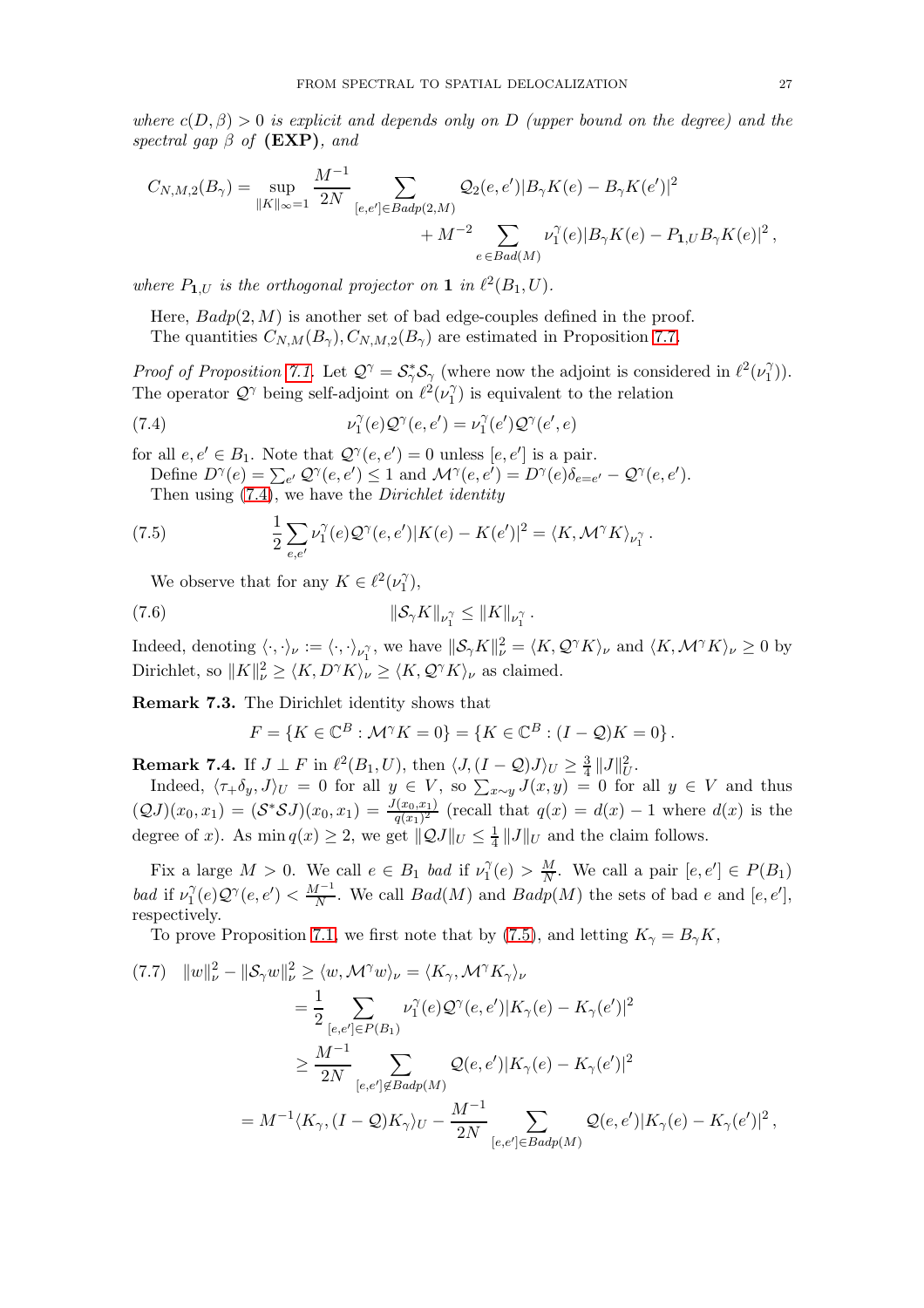where we used  $Q(e, e') \leq 1$ . By Remark [7.4,](#page-26-2)

$$
\langle K_{\gamma}, (I - \mathcal{Q}) K_{\gamma} \rangle_{U} = \langle K_{\gamma} - P_{F,U} K_{\gamma}, (I - \mathcal{Q})(K_{\gamma} - P_{F,U} K_{\gamma}) \rangle_{U}
$$
  

$$
\geq \frac{3}{4} \cdot ||K_{\gamma} - P_{F,U} K_{\gamma}||_{U}^{2}.
$$

Now

<span id="page-27-0"></span>
$$
(7.8) \quad ||K_{\gamma} - P_{F,U}K_{\gamma}||_{U}^{2} \geq M^{-1} \sum_{e \notin Bad(M)} \nu_{1}^{\gamma}(e)|K_{\gamma}(e) - P_{F,U}K_{\gamma}(e)|^{2}
$$
  

$$
= M^{-1}||K_{\gamma} - P_{F,U}K_{\gamma}||_{\nu}^{2} - M^{-1} \sum_{e \in Bad(M)} \nu_{1}^{\gamma}(e)|K_{\gamma}(e) - P_{F,U}K_{\gamma}(e)|^{2}
$$
  

$$
\geq M^{-1}||w||_{\nu}^{2} - M^{-1} \sum_{e \in Bad(M)} \nu_{1}^{\gamma}(e)|K_{\gamma}(e) - P_{F,U}K_{\gamma}(e)|^{2}.
$$

We used that  $||K_{\gamma} - P_{F,U}K_{\gamma}||_{\nu}^2 \ge ||w||_{\nu}^2$  since  $w = P_{F^{\perp},\nu}(K_{\gamma} - P_{F,U}K_{\gamma})$ . The result is obtained by putting together [\(7.7\)](#page-26-3) and [\(7.8\)](#page-27-0).

*Proof of Proposition [7.2.](#page-25-1)* We now let  $\mathcal{Q}_2^{\gamma} = \mathcal{S}_{\gamma}^2 \cdot \mathcal{S}_{\gamma}^2$  (where the adjoint is taken in  $\ell^2(\nu_1^2)$  $_1^{\gamma}$ )). Then  $\mathcal{Q}_2^{\gamma}$  $\frac{\gamma}{2}(e,e') \neq 0$  iff there exists  $e'', e_1, e'_1$  such that  $e \leadsto e_1 \leadsto e''$  and  $e' \leadsto e'_1 \leadsto e''$ . We denote the set of such couples  $[e, e']$  by  $P_2(B_1)$  and let  $\mathcal{M}_2^{\gamma}(e, e') = D_2 \delta_{e=e'} - \mathcal{Q}_2(e, e'),$ where  $D_2(e) = \sum_{e'} Q_2^{\gamma}$  $_{2}^{\gamma}(e,e')\leq1.$ 

Fix  $M > 0$ . We say that  $[e, e'] \in P_2(B_1)$  is *bad* if  $\nu_1^{\gamma}$  $\lambda_1^{\gamma}(e) \mathcal{Q}_2(e,e') \ < \frac{M^{-1}}{N}$  $\frac{1}{N}$ . We call  $Badp(2, M)$  the set of bad couples in  $P_2(B_1)$ .

The proof is then similar to Proposition [7.1,](#page-25-0) replacing the space  $F$  by the space of constant functions and using [\[8,](#page-54-12) Theorem 1.1] instead of Remark [7.4.](#page-26-2) In particular, the quantity  $c(\beta, D)$  is the one appearing in [\[8,](#page-54-12) Theorem 1.1].

Later on, we will need to iterate the result of Proposition [7.2,](#page-25-1) considering  $\mathcal{S}^{2r}_{\gamma}$  instead of  $S^2_\gamma$ . Since  $S^*_\gamma$  is not exactly stochastic,  $S_\gamma$  does not preserve the orthogonal of constants. Still, we can iterate [\(6.12\)](#page-24-3) to get  $S_\gamma^{*l} \mathbf{1} = 1 - \eta_1 \sum_{s=0}^{l-1} S_\gamma^{*s} \xi^\gamma$ , where  $\xi^\gamma(x_0, x_1) = \frac{|\zeta_{x_0}^\gamma(x_1)|^2}{|\operatorname{Im} \zeta_{x_0}^\gamma(x_1)|}$  $\frac{|\Im x_0(x_1)|}{|\operatorname{Im} \zeta_{x_0}^{\gamma}(x_1)|}.$ Hence, for any K we have  $\langle 1, \mathcal{S}_{\gamma}^{l} K \rangle_{\nu} = \langle 1, K \rangle_{\nu} - \eta_1 \langle \sum_{s=0}^{l-1} \mathcal{S}_{\gamma}^{*s} \xi^{\gamma}, K \rangle_{\nu}$ . Denoting

$$
\mathcal{Z}_l K := \xi^\gamma \sum_{s=0}^{2l-1} \mathcal{S}^s_\gamma K \,, \qquad \mathcal{Z}_0 K := 0 \,,
$$

we see that if  $K \perp \mathbf{1}$ , then  $(\mathcal{S}^{2l}_\gamma K + \eta_1 \mathcal{Z}_l K) \perp \mathbf{1}$ .

<span id="page-27-1"></span>**Proposition 7.5.** Let  $K \in \mathcal{H}_m$ . Let  $f = P_{1\perp,\nu} B_\gamma K$  be the orthogonal projection of  $B_\gamma K$ *on*  $\mathbf{1}^{\perp}$  *in*  $\ell^2(\nu_1^{\gamma})$  $\binom{\gamma}{1}$ . Then for any  $M > 0$  we have

$$
\|\mathcal{S}_{\gamma}^{2r}f\|_{\nu} \leq \left(1-M^{-2}c(D,\beta)\right)^{r/2} \|f\|_{\nu} + \sum_{l=0}^{r-1} C_{N,M,l,2}(B_{\gamma})^{1/2} \|K\|_{\infty} + 2\eta_1 \sum_{l=1}^{r-1} \|\mathcal{Z}_{l}f\|_{\nu}.
$$

*where*  $C_{N,M,l,2}(B_{\gamma}) = C_{N,M,2}((\mathcal{S}_{\gamma}^{2l} + \eta_1 \mathcal{Z}_l) P_{\mathbf{1}^{\perp},\nu} B_{\gamma}).$ 

*Proof.* The proof is by induction on r. This holds for  $r = 1$  by Proposition [7.2.](#page-25-1) Assume the result holds for r. If  $f \perp \mathbf{1}$ , we have just seen that  $(\mathcal{S}_{\gamma}^{2r} + \eta_1 \mathcal{Z}_r)f \perp \mathbf{1}$  in  $\ell^2(\nu_1^{\gamma})$  $\binom{1}{1}$ . So using Proposition [7.2](#page-25-1) and [\(7.6\)](#page-26-4),

$$
\begin{aligned} \|\mathcal{S}^{2(r+1)}_{\gamma}f\|_{\nu} &\leq \|\mathcal{S}^{2}_{\gamma}(\mathcal{S}^{2r}_{\gamma}+\eta_{1}\mathcal{Z}_{r})f\|_{\nu}+\eta_{1}\|\mathcal{Z}_{r}w\|_{\nu} \\ &\leq \left(1-M^{-2}c(D,\beta)\right)^{1/2}\|(\mathcal{S}^{2r}_{\gamma}+\eta_{1}\mathcal{Z}_{r})f\|_{\nu}+C_{N,M,r,2}(B_{\gamma})^{1/2}\|K\|_{\infty}+\eta_{1}\|\mathcal{Z}_{r}f\|_{\nu} \,. \end{aligned}
$$

Since  $\|(\mathcal{S}_{\gamma}^{2r} + \eta_1 \mathcal{Z}_r)f\| \leq \|\mathcal{S}_{\gamma}^{2r}f\| + \eta_1 \|\mathcal{Z}_r f\|$ , the claim follows.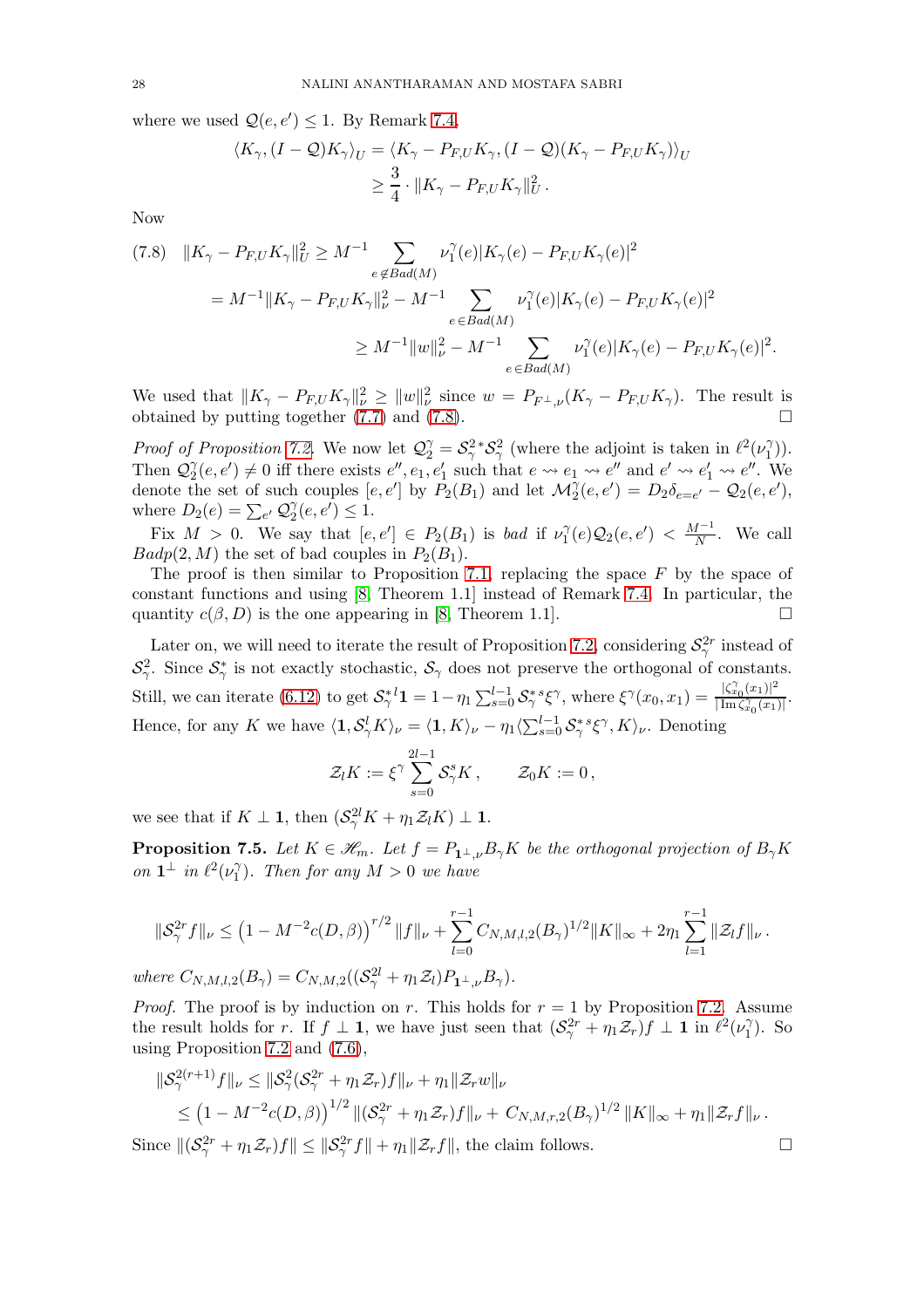The rest of this section is devoted to estimating the "bad" quantities.

<span id="page-28-0"></span>Proposition 7.6. *Under assumptions* (BSCT) *and* (Green)*, for any* s ≥ 1*, there exists*  $C_s$  *such that for all*  $M > 1$  *we have* 

$$
\sup_{\eta_1 \in (0,1)} \limsup_{N \to \infty} \sup_{\mathrm{Re}\gamma \in I_1, \mathrm{Im}\gamma = \eta_1} \nu_1^{\gamma} (Bad(M)) \leq C_s M^{-s} \quad \text{and} \quad \limsup_{N \to \infty} \frac{\#Badp(M)}{N} \leq C_s M^{-s} \, .
$$

*Proof.* We have  $\nu_1^{\gamma}$  $\chi_1^{\gamma}(Bad) = \nu_1^{\gamma}$  $\gamma_1^{\gamma} \{e : \nu_1^{\gamma}$  $C_1^{\gamma}(e) > \frac{M}{N}$  $\frac{M}{N}\},$  so

$$
\nu_1^{\gamma}(Bad) \le M^{-s} N^s \sum_{e \in B_1} \nu_1^{\gamma}(e) \nu_1^{\gamma}(e)^s = M^{-s} \Big(\frac{N}{\mu_1^{\gamma}(B_1)}\Big)^{s+1} \frac{1}{N} \sum_{e \in B_1} \mu_1^{\gamma}(e)^{s+1}
$$

Recalling the definition of  $\mu_1^{\gamma}$  $\int_{1}^{\gamma}$  [\(6.6\)](#page-23-1), and using Remark [A.3,](#page-52-0) we get

$$
\Big(\frac{N}{\mu_1^\gamma(B_k)}\Big)^{s+1}\frac{1}{N}\sum_{e\in B_1}\mu_1^\gamma(e)^{s+1}\underset{N\longrightarrow +\infty}{\longrightarrow}\frac{1}{\mathbb{E}[\sum_{o'\sim o}\hat{\mu}_1^\gamma(o,o')]^{s+1}}\,\mathbb{E}\left[\sum_{o'\sim o}\hat{\mu}_1^\gamma(o,o')^{s+1}\right]
$$

uniformly in Re  $\gamma \in I_1$ , for any fixed Im  $\gamma = \eta_1$ . By Remark [A.4,](#page-52-1) this is bounded by some constant  $C_s$ . The second assertion is proved similarly. constant  $C_s$ . The second assertion is proved similarly.

<span id="page-28-1"></span>**Proposition 7.7.** *For all*  $t \in \mathbb{N}$ *,* 

$$
C_{N,M}(S_{u}^{t},B_{\gamma}) \leq \frac{2M^{-1}}{N} \# Badp(M)^{1/3} \left(\sum_{e} \frac{1}{\nu_{1}^{\gamma}(e)}\right)^{1/3} \left(\sum_{e} \nu_{1}^{\gamma}(e) \left(\sum_{w} |B_{\gamma}(e,w)|\right)^{6}\right)^{1/3}
$$
  
+ 
$$
2M^{-2}\nu_{1}^{\gamma}(Bad(M))^{1/2} \left(\sum_{e} \nu_{1}^{\gamma}(e) \left(\sum_{w} |B_{\gamma}(e,w)|\right)^{4}\right)^{1/2}
$$
  
+ 
$$
2M^{-2}\nu_{1}^{\gamma}(Bad(M))^{1/2} \left(\sum_{e} \frac{\left[(P_{F,U}\nu_{1}^{\gamma})(e)\right]^{2}}{\nu_{1}^{\gamma}(e)}\right)^{1/4} \left(\sum_{e} \nu_{1}^{\gamma}(e) \left(\sum_{w} |B_{\gamma}(e,w)|\right)^{8}\right)^{1/4},
$$
  
where  $(P_{FUV}^{\gamma})(e) = \frac{1}{N^{2}} \sum_{e} \frac{1}{N^{2}} \left(\nu_{1}^{\gamma}(e) \left(\frac{1}{2} \pi \nu_{1}^{\gamma}(e) \left(\frac{1}{2} \nu_{1}^{\gamma}(e) \left(\frac{1}{2} \nu_{1}^{\gamma}(e) \left(\frac{1}{2} \nu_{1}^{\gamma}(e) \left(\frac{1}{2} \nu_{1}^{\gamma}(e) \left(\frac{1}{2} \nu_{1}^{\gamma}(e) \left(\frac{1}{2} \nu_{1}^{\gamma}(e) \left(\frac{1}{2} \nu_{1}^{\gamma}(e) \left(\frac{1}{2} \nu_{1}^{\gamma}(e) \left(\frac{1}{2} \nu_{1}^{\gamma}(e) \left(\frac{1}{2} \nu_{1}^{\gamma}(e) \left(\frac{1}{2} \nu_{1}^{\gamma}(e) \left(\frac{1}{2} \nu_{1}^{\gamma}(e) \left(\frac{1}{2} \nu_{1}^{\gamma}(e) \left(\frac{1}{2} \nu_{1}^{\gamma}(e) \left(\frac{1}{2} \nu_{1}^{\gamma}(e) \left(\frac{1}{2} \nu_{1}^{\gamma}(e) \left(\frac{1}{2} \nu_{1}^{\gamma}(e) \left(\frac{1}{2} \nu_{1$ 

*where*  $(P_{F,U} \nu_1^{\gamma})$  $\binom{\gamma}{1}(e) = \frac{1}{d(t_e)} \sum_{t_{e'}} = t_e \nu_1^{\gamma}$  $i_1^{\gamma}(e'),$  and

$$
(7.9) \quad C_{N,M,2}(S_{u\gamma}^{t}B_{\gamma})
$$
\n
$$
\leq \frac{2M^{-1}}{N} \# Badp(2,M)^{1/3} \left( \sum_{e} \frac{1}{\nu_{1}^{\gamma}(e)} \right)^{1/3} \left( \sum_{e} \nu_{1}^{\gamma}(e) \left( \sum_{w} |B_{\gamma}(e,w)| \right)^{6} \right)^{1/3}
$$
\n
$$
+ 2M^{-2} \nu_{1}^{\gamma} (Bad(M))^{1/2} \left( \sum_{e} \nu_{1}^{\gamma}(e) \left( \sum_{w} |B_{\gamma}(e,w)| \right)^{4} \right)^{1/2}
$$
\n
$$
+ 2M^{-2} \nu_{1}^{\gamma} (Bad(M))^{1/2} \left( \frac{1}{N^{2}} \sum_{e} \frac{1}{\nu_{1}^{\gamma}(e)} \right)^{1/4} \left( \sum_{e} \nu_{1}^{\gamma}(e) \left( \sum_{w} |B_{\gamma}(e,w)| \right)^{8} \right)^{1/4}.
$$

*Similar estimates hold if*  $B_{\gamma}$  *is replaced by*  $P_{1^{\perp},\nu}B_{\gamma}$ *, where*  $P_{1^{\perp},\nu}$  *is the projection on the orthogonal of constants in*  $\ell^2(\nu_1^{\gamma})$  $\binom{\gamma}{1}$ .

We first deduce the following corollary. Recall that the operators  $\mathcal{F}_{\gamma}$  from Corollary [10.3](#page-46-0) depend on a parameter  $T \in \mathbb{N}^*$ , and  $B_\gamma = m^\gamma Z_\gamma^{-1} \mathcal{F}_\gamma$ . In this section, T is fixed, but will be taken to  $+\infty$  in Section [10.](#page-42-0)

<span id="page-28-2"></span>**Corollary 7.8.** For any  $s > 0$ , there exists  $C_{s,T}$  such that, for all M,

$$
\sup_{\eta_1 \in (0,1)} \limsup_{N \to \infty} \sup_{\text{Re}\gamma \in I_1, \text{Im}\gamma = \eta_1} \sup_{t \in \mathbb{N}} C_{N,M}(\mathcal{S}_{u}^t \circ B_{\gamma}) \leq C_{s,T} M^{-s}
$$

*and*

$$
\sup_{\eta_1 \in (0,1)} \limsup_{N \to \infty} \sup_{\text{Re}\gamma \in I_1, \text{Im}\gamma = \eta_1} \sup_{t \in \mathbb{N}} C_{N,M,2}(\mathcal{S}_{u\gamma}^t B_{\gamma}) \leq C_{s,T} M^{-s}.
$$

*Similar estimates hold if*  $B_{\gamma}$  *is replaced by*  $P_{1^{\perp} \nu} B_{\gamma}$ .

.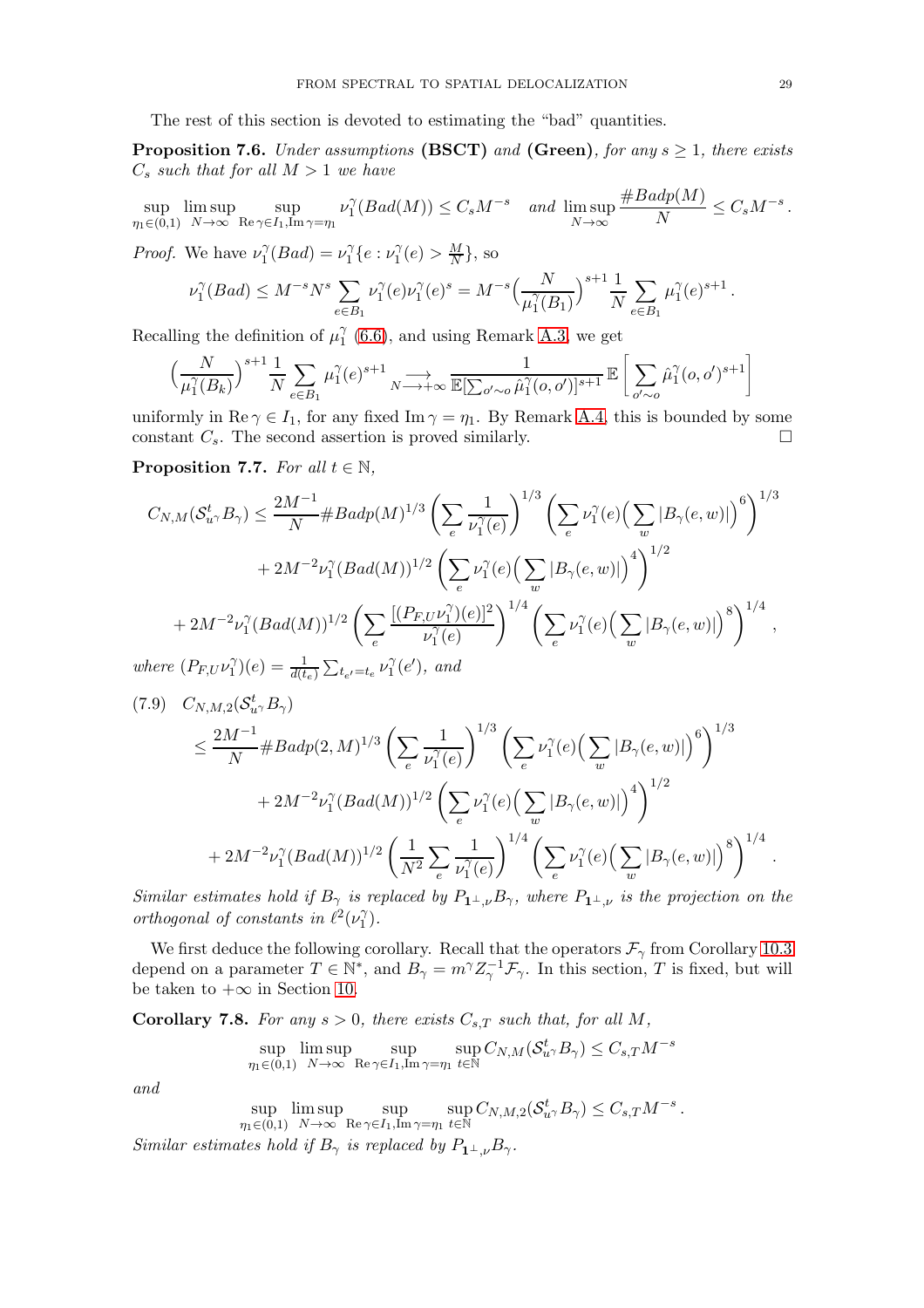*Proof of Corollary [7.8.](#page-28-2)* This will follow from Propositions [7.6](#page-28-0) and [7.7](#page-28-1) if we show that

<span id="page-29-0"></span>(7.10) 
$$
\sup_{\eta_1 \in (0,1)} \limsup_{N \to \infty} \sup_{\text{Re } \gamma \in I_1, \text{Im } \gamma = \eta_1} N^{-2} \sum_{e} \frac{1}{\nu_1^{\gamma}(e)} < +\infty
$$

<span id="page-29-2"></span>(7.11) 
$$
\sup_{\eta_1 \in (0,1)} \limsup_{N \to \infty} \sup_{\text{Re } \gamma \in I_1, \text{Im } \gamma = \eta_1} \sum_{e} \nu_1^{\gamma}(e) \Big( \sum_{w} |B_{\gamma}(e,w)| \Big)^{\alpha} < +\infty
$$

 $(\alpha = 4, 6, 8)$  and

<span id="page-29-1"></span>(7.12) 
$$
\sup_{\eta_1 \in (0,1)} \limsup_{N \to \infty} \sup_{\text{Re}\gamma \in I_1, \text{Im}\gamma = \eta_1} \sum_{e} \frac{1}{\nu_1^{\gamma}(e)} \frac{1}{d(t_e)^2} \Big(\sum_{t_{e'}=t_e} \nu_1^{\gamma}(e')\Big)^2 < +\infty.
$$

For [\(7.10\)](#page-29-0), we have by Remark [A.3](#page-52-0) that

$$
N^{-2} \sum_{e} \frac{1}{\nu_1^{\gamma}(e)} = \frac{\sum_{e} \mu_1^{\gamma}(e)}{N} \cdot \frac{1}{N} \sum_{e} \frac{1}{\mu_1^{\gamma}(e)} \sum_{N \to \infty} \mathbb{E}\left(\sum_{o' \sim o} \hat{\mu}_1^{\gamma}(o, o')\right) \cdot \mathbb{E}\left(\sum_{o' \sim o} \frac{1}{\hat{\mu}_1^{\gamma}(o, o')}\right)
$$

uniformly in Re  $\gamma \in I_1$ , for any fixed Im  $\gamma = \eta_1$ . So the claim follows Remark [A.4.](#page-52-1)

For [\(7.12\)](#page-29-1), we have  $\frac{1}{d(t_e)^2} (\sum_{t_{e'}}=t_e \nu_1^{\gamma})$  $\sum_{i=1}^{\gamma} (e^t)^2 \leq \sum_{t_{e'}=t_e} \nu_1^{\gamma}$  $\int_{1}^{\gamma}(e')^{2}$ , so we deduce the upper bound  $D(\sum_e \frac{1}{\nu^{\gamma}(e))}$  $\frac{1}{\nu_1^{\gamma}(e)^2})^{1/2} (\sum_e \nu_1^{\gamma}$  $\int_1^{\gamma} (e)^4$ , which is uniformly bounded by

$$
\frac{D}{\mathbb{E}\left(\sum_{o'\sim o}\hat{\mu}_1^{\gamma}(o,o')\right)}\,\mathbb{E}\left(\sum_{o'\sim o}\frac{1}{\hat{\mu}_1^{\gamma}(o,o')^2}\right)^{1/2}\,\mathbb{E}\left(\sum_{o'\sim o}\hat{\mu}_1^{\gamma}(o,o')^4\right)^{1/2}.
$$

Finally, for [\(7.11\)](#page-29-2), we write

$$
\begin{split} \sum_{e} \nu_1^{\gamma}(e) \Big(&\sum_w |B_{\gamma}(e,w)|\Big)^{\alpha}\\ &\leq \frac{N}{\sum_{e} \mu_1^{\gamma}(e)} \left(\frac{1}{N} \sum_{e} \frac{\mu_1^{\gamma}(e)^2 (m_{\partial_e}^{\gamma})^{2\alpha}}{\zeta_{\partial_e}^{\gamma}(t_e)^{2\alpha}}\right)^{1/2} \left(\frac{1}{N} \sum_{e} \left(\sum_w \mathcal{F}_{\gamma}(e,w)|\right)^{2\alpha}\right)^{1/2}. \end{split}
$$

The first two terms are bounded by  $\frac{1}{\mathbb{E}(\sum_{o'\sim o} \hat{\mu}_1^{\gamma}(o,o'))} (\mathbb{E} \sum_{o'\sim o} \frac{\hat{\mu}_1^{\gamma}(o,o')^2(\hat{m}_o^{\gamma})^{2\alpha}}{\hat{\zeta}_o^{\gamma}(o')^{2\alpha}})$  $(\frac{\hat{\zeta}_0^{\gamma}(\sigma')^{2\alpha}}{\hat{\zeta}_0^{\gamma}(\sigma')^{2\alpha}})^{1/2}$  and the last term is shown to be uniformly bounded in Remark [10.4.](#page-46-1) This completes the proof.  $\Box$ 

*Proof of Proposition [7.7.](#page-28-1)* An important point here is to obtain a bound that does not depend on  $t$ . Recalling  $(7.3)$ , we first estimate

<span id="page-29-3"></span>
$$
(7.13) \sum_{[e,e'] \in Badp(M)} \mathcal{Q}(e,e')|\mathcal{S}_{u\gamma}^t B_{\gamma}K(e) - \mathcal{S}_{u\gamma}^t B_{\gamma}K(e')|^2
$$
  

$$
\leq 4 \sum_{[e,e'] \in Badp(M)} \mathcal{Q}(e,e')|\mathcal{S}_{u\gamma}^t B_{\gamma}K(e)|^2 = 4 \sum_{e} n(e)|\mathcal{S}_{u\gamma}^t B_{\gamma}K(e)|^2,
$$

where  $n(e) = \sum_{e': [e,e'] \in Badp(M)} \mathcal{Q}(e,e')$ . Using Hölder, this is less than

$$
4\left(\sum_{e} n^3(e)\right)^{1/3}\left(\sum_{e} \frac{1}{\nu_1^{\gamma}(e)}\right)^{1/3}\left(\sum_{e} \nu_1^{\gamma}(e)|\mathcal{S}_{u^{\gamma}}^t B_{\gamma} K(e)|^6\right)^{1/3}.
$$

But again by Hölder and the fact that  $Q$  is stochastic, we have

$$
\sum_{e} n^3(e) \leq \sum_{e} \Big( \sum_{e'} \mathbb{1}_{[e,e'] \in Badp(M)} \Big) \Big( \sum_{e'} \mathcal{Q}(e,e')^{3/2} \Big)^2 \leq \# Badp(M) .
$$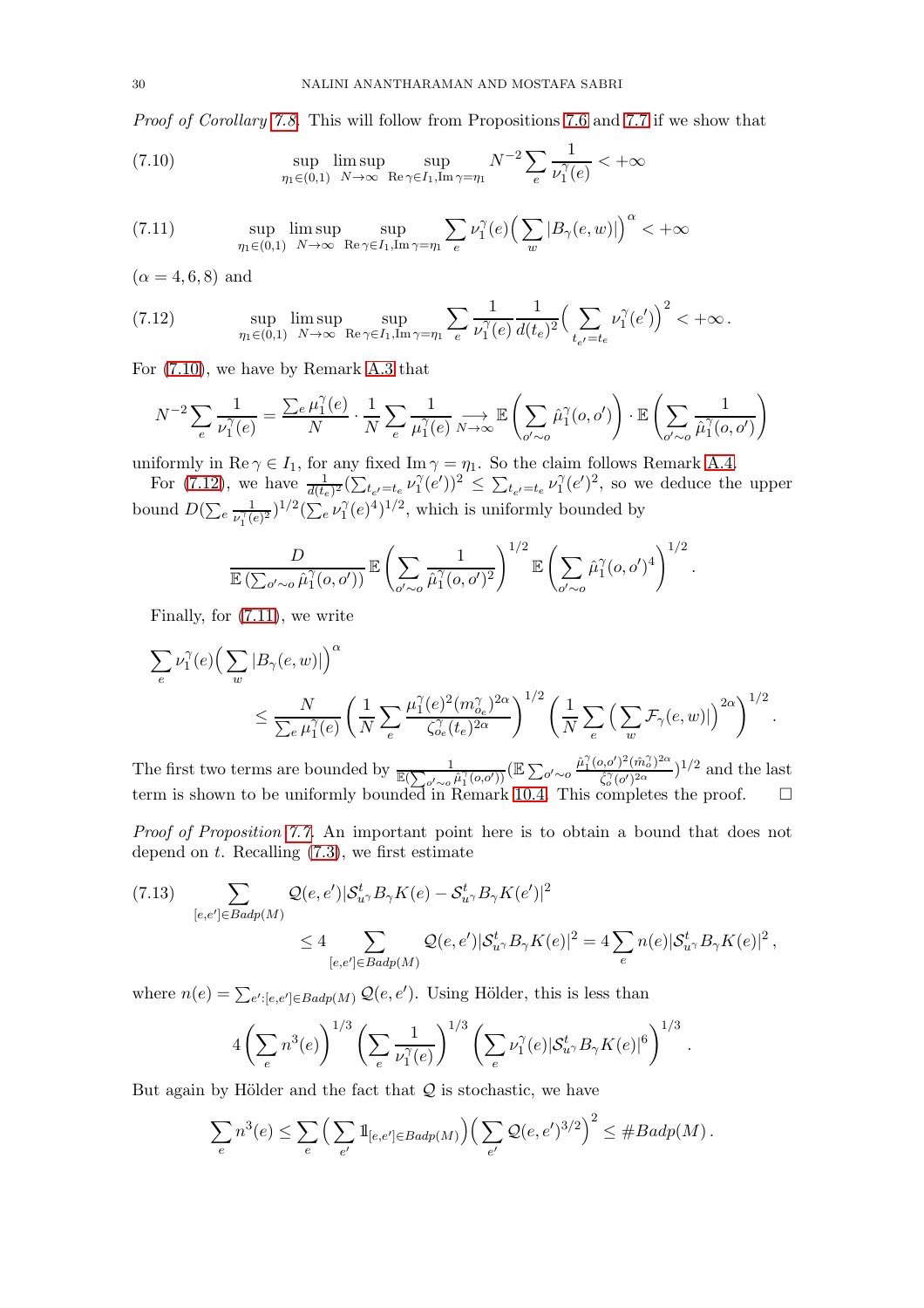Next, recalling [\(6.7\)](#page-23-4), [\(6.9\)](#page-23-5), we have  $|S_{u\gamma}^t B_{\gamma} K(e)| \leq (S_{\gamma}^t |B_{\gamma} K|)(e)$ . As  $S_{\gamma}^t$  and  $S_{\gamma}^{*t}$  are substochastic, and  $\nu_1^{\gamma}$  $\mathcal{S}_1^t(e)\mathcal{S}_2^t(e,e')=\nu_1^\gamma$  $\int_1^{\gamma}(e')\mathcal{S}_{\gamma}^{*t}(e',e)$ , we have

$$
\sum_{e} \nu_1^{\gamma}(e) [\mathcal{S}_{\gamma}^t | B_{\gamma} K](e)]^6 \leq \sum_{e} \nu_1^{\gamma}(e) \Big( \sum_{e'} \mathcal{S}_{\gamma}^t(e, e') \Big)^5 \Big( \sum_{e'} \mathcal{S}_{\gamma}^t(e, e') [|B_{\gamma} K|(e')]^6 \Big) \leq \sum_{e, e'} \nu_1^{\gamma}(e') \mathcal{S}_{\gamma}^*{}^t(e, e') [|B_{\gamma} K|(e')]^6 \leq \sum_{e'} \nu_1^{\gamma}(e') [|B_{\gamma} K|(e')]^6.
$$

Collecting the estimates, we showed that [\(7.13\)](#page-29-3) is bounded by

$$
4 (\# Badp(M))^{1/3} \left( \sum_{e} \frac{1}{\nu_1^{\gamma}(e)} \right)^{1/3} \left( \sum_{e} \nu_1^{\gamma}(e) \left[ |B_{\gamma} K|(e) \right]^6 \right)^{1/3}
$$

For the second term in [\(7.3\)](#page-25-2), we have

$$
(7.14) \quad \sum_{e \in Bad(M)} \nu_1^{\gamma}(e) | \mathcal{S}_{u^{\gamma}}^t B_{\gamma} K(e) - P_{F,U} \mathcal{S}_{u^{\gamma}}^t B_{\gamma} K(e) |^2
$$
  

$$
\leq 2 \sum_{e \in Bad(M)} \nu_1^{\gamma}(e) \left( \left[ \mathcal{S}_{\gamma}^t | B_{\gamma} K|(e) \right]^2 + \left[ P_{F,U} \mathcal{S}_{\gamma}^t | B_{\gamma} K|(e) \right]^2 \right)
$$

and again, as  $\mathcal{S}_{\gamma}^{t}$  and  $\mathcal{S}_{\gamma}^{*t}$  are substochastic,

$$
\sum_{e \in Bad(M)} \nu_1^{\gamma}(e) \left[\mathcal{S}_{\gamma}^t \, |B_{\gamma}K|(e)\right]^2 \leq \nu_1^{\gamma}(Bad(M))^{1/2} \left(\sum_{e} \nu_1^{\gamma}(e) \, [|B_{\gamma}K|(e)|^4 \right)^{1/2}
$$

Also,

$$
\sum_{e \in Bad(M)} \nu_1^{\gamma}(e) \left[ P_{F,U} \mathcal{S}_{\gamma}^t | B_{\gamma} K|(e) \right]^2
$$
  

$$
\leq \nu_1^{\gamma} (Bad(M))^{1/2} \left( \sum_{e} \nu_1^{\gamma}(e) \left[ P_{F,U} \mathcal{S}_{\gamma}^t | B_{\gamma} K|(e) \right]^4 \right)^{1/2}.
$$

Using that  $P_{F,U}$  is stochastic and  $\mathcal{S}_{\gamma}^{t}$  is substochastic, we have

$$
\sum_{e} \nu_1^{\gamma}(e) \left[ P_{F,U} \mathcal{S}_{\gamma}^t | B_{\gamma} K | (e) \right]^4 \leq \sum_{e,e'} \nu_1^{\gamma}(e) P_{F,U}(e,e') \left[ \mathcal{S}_{\gamma}^t | B_{\gamma} K | (e') \right]^4
$$
  

$$
\leq \left( \sum_{e'} \frac{[(P_{F,U} \nu_1^{\gamma})(e')]^2}{\nu_1^{\gamma}(e')} \right)^{1/2} \left( \sum_{e'} \nu_1^{\gamma}(e') \left[ \mathcal{S}_{\gamma}^t | B_{\gamma} K | (e') \right]^8 \right)^{1/2}
$$
  

$$
\leq \left( \sum_{e} \frac{[(P_{F,U} \nu_1^{\gamma})(e)]^2}{\nu_1^{\gamma}(e)} \right)^{1/2} \left( \sum_{e} \nu_1^{\gamma}(e) \left[ |B_{\gamma} K | (e) \right]^8 \right)^{1/2}.
$$

This yields the first inequality. The second one is proven similarly.

<span id="page-30-0"></span>**Remark 7.9.** Note that if  $||K||_{\infty} \leq 1$ , then

(7.15) 
$$
||B_{\gamma}K||_{\nu_1^{\gamma}}^2 = \sum_{e \in B} \nu_1^{\gamma}(e) |B_{\gamma}K(e)|^2 \leq \sum_e \nu_1^{\gamma}(e) \Big(\sum_w |B_{\gamma}(e,w)|\Big)^2,
$$

so sup $_{\eta_1>0}$  lim sup $_{N\to\infty}$  sup $_{\mathrm{Re}\,\gamma\in I_1,\mathrm{Im}\,\gamma=\eta_1}$   $\|B_{\gamma}K\|_{\nu}^2$  $v_1^2 \leq C_T$  by the proof in Corollary [7.8,](#page-28-2) see also Remark [10.4.](#page-46-1)

For a quantity  $A(N, \gamma, \kappa)$  depending on  $N, \gamma$  (and possibly on an additional parameter κ), we will write  $A(N, \gamma, \kappa) = O_{\kappa}(1)_{N \to +\infty,\gamma}$  to mean that, for any given  $\kappa$ ,

$$
\sup_{\eta_1 \in (0,1)} \limsup_{N \to \infty} \sup_{\mathrm{Re}\gamma \in I_1, \mathrm{Im}\gamma = \eta_1} A(N, \gamma, \kappa) < +\infty.
$$

.

.

$$
\Box
$$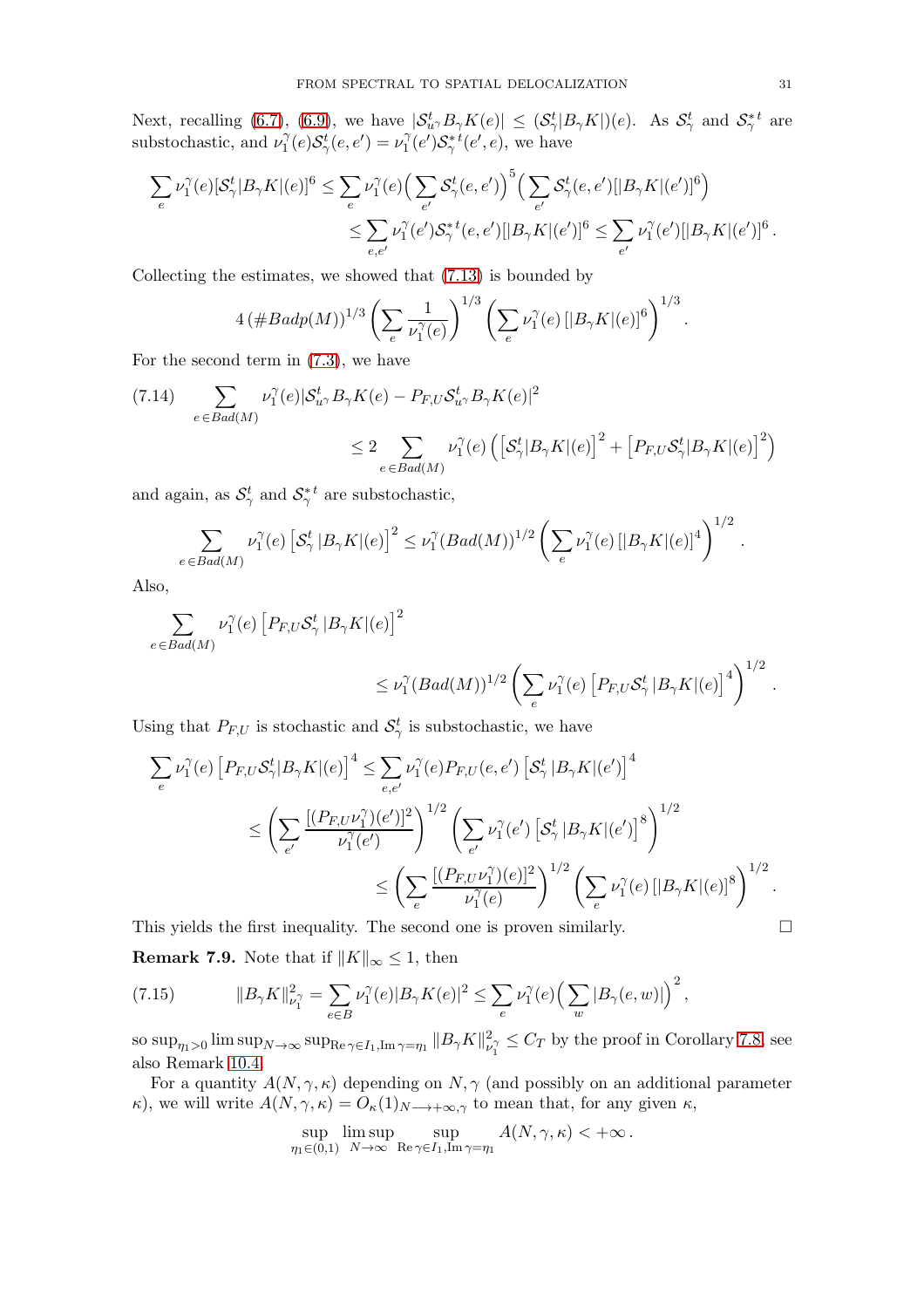For instance, if  $||K||_{\infty} \leq 1$ , then  $||B_{\gamma}K||_{\nu}^{2}$  $v_{\nu_1}^2 = O_T(1)_{N \longrightarrow +\infty,\gamma}$ . This is true more generally for  $||B_{\gamma}K||_{\nu}^2$  $\mathcal{L}^2_{\nu_k^{\gamma}}$ , with  $B_{\gamma} = \frac{m^{\gamma}}{Z_{\gamma}} \mathcal{F}_{\gamma} : \mathscr{H}_m \to \mathscr{H}_k$ , and  $\mathcal{F}_{\gamma}$  as in Corollary [10.3.](#page-46-0)

Similarly, for the operator  $\mathcal{Z}_l$  appearing in Proposition [7.5,](#page-27-1) the arguments in Corol-lary [7.8](#page-28-2) and Remark [10.4](#page-46-1) show that  $\|\mathcal{Z}_l f\|_{\nu_1} = O_{l,T}(1)_{N\to+\infty,\gamma}$ .

Finally, by Corollary [7.8,](#page-28-2)  $\sup_t C_{N,M,2}(\mathcal{S}_{u}^t, B_\gamma)$  is uniformly bounded by  $C_{s,T}M^{-s}$  for any M and s, as  $N \to +\infty$ . We use the notation  $O_T(M^{-\infty})_{N\to+\infty,\gamma}$  to express this.

## 8. Transition matrices with phases

<span id="page-31-2"></span>We now consider the operator  $S_{u^{\gamma}}$  given in [\(6.7\)](#page-23-4). If we denote by  $M_{u^{\gamma}}$  the multiplication operator  $(M_{u\gamma}K)(x_0;x_k) = \overline{u_{x_1}^{\gamma}(x_0)}K(x_0;x_k)$ , where  $u_{x_1}^{\gamma}(x_0)$  is the function of modulus 1 defined in [\(6.5\)](#page-23-6), then  $S_{u^{\gamma}} = S_{\gamma} M_{u^{\gamma}}$ .

It is well known that putting phases into a matrix with positive entries will strictly diminish its spectral radius, unless the phases satisfy very special relations : this is the contents of Wielandt's theorem [\[36,](#page-55-27) Chapter 8]. This is reflected in Proposition [8.1](#page-31-0) below. Without the error term, part (i) says that the norm of  $S_{u}^4$  is strictly smaller than one, in contrast to  $S^4_\gamma$  (the latter only contracts the norm on proper subspaces, see Section [7\)](#page-24-4). The contraction property of  $S_{u}^4$  holds true except in special cases, described in part (ii) of Proposition [8.1.](#page-31-0)

Note that we are not using Wielandt's theorem directly, as we want some information on the norm of the operator  $\mathcal{S}_{u}^4$  instead of its spectral radius. In addition, as in Section [7,](#page-24-4) we need estimates that are uniform both as  $N \to \infty$  and as  $\gamma$  approaches the real axis.

Recall from Section [7](#page-24-4) that  $B_{\gamma}$  is an operator  $\mathscr{H}_m \to \mathscr{H}_k$  with  $1 \leq k \leq m$ . As in Section [7,](#page-24-4) the case  $k = 1$  suffices for our purposes, but we need more general operators  $A_{\gamma} : \mathscr{H}_{m} \to \mathscr{H}_{1}$  defined in terms of  $B_{\gamma}$ . The quantities  $C_{N,M}(A_{\gamma}), C_{N,M,2}(A_{\gamma})$  were introduced in Propositions [7.1](#page-25-0) and [7.2.](#page-25-1) In particular,  $C_{N,M,2}(I)$  corresponds to the case where  $A_{\gamma}$  is the identity operator. The measure  $\nu_1^{\gamma}$  $\hat{C}_1^{\gamma}$  is defined in [\(6.6\)](#page-23-1) and [\(7.1\)](#page-24-5).

<span id="page-31-0"></span>**Proposition 8.1.** *Fix*  $\gamma \in \mathbb{C}^+$ *,*  $A_{\gamma}K \in \mathcal{H}_1$ *,*  $\varepsilon \in (0,1)$ *,*  $M > 0$  *and a graph*  $G = G_N$ *. Denote*  $\eta_1 = \text{Im } \gamma$ *. Then* 

(i) *Either we have*

(8.1) 
$$
\|\mathcal{S}_{u^{\gamma}}^4 A_{\gamma} K\|_{\nu_1^{\gamma}}^2 \le (1-\varepsilon)^2 \|A_{\gamma} K\|_{\nu_1^{\gamma}}^2 + \tilde{C}_{N,M,2}(A_{\gamma}) \cdot \|K\|_{\infty}^2
$$

<span id="page-31-3"></span>*with*

$$
\tilde{C}_{N,M,2}(A_{\gamma})=\max\{C_{N,M}(A_{\gamma}),C_{N,M,2}(A_{\gamma}),C_{N,M}(\mathcal{S}_{u^{\gamma}}A_{\gamma}),C_{N,M,2}(\mathcal{S}_{u^{\gamma}}^2A_{\gamma})\},\,
$$

(ii) *or there exist*  $\theta: V \to \mathbb{R}$  *and constants*  $s_j$  *with*  $|s_j| \leq 1$ ,  $j = 1, 2$ , such that

$$
\left\|u_{x_1}^{\gamma}(x_0)-s_2\frac{e^{-i[\theta(x_0)+\theta(x_1)]}}{n_{x_0}^{\gamma}}\right\|_{\nu_1^{\gamma}}^2\leq c_{M,\beta}\left[\varepsilon^{1/2}+\eta_1\left\|\xi^{\gamma}\right\|_{\nu_1^{\gamma}}+\eta_1^{2}\left\|\xi^{\gamma}\right\|_{\nu_1^{\gamma}}^2\right]+C'_{N,M},
$$

*and*

$$
||u_{x_1}^{\gamma}(x_0) - s_1 n_{x_1}^{\gamma} e^{i[\theta(x_0) + \theta(x_1)]}||_{\nu_1^{\gamma}}^2 \leq c_{M,\beta} \left[\varepsilon^{1/2} + \eta_1 ||\xi^{\gamma}||_{\nu_1^{\gamma}} + \eta_1^2 ||\xi^{\gamma}||_{\nu_1^{\gamma}}^2\right] + C'_{N,M},
$$
  
where  $\xi^{\gamma}(x_0, x_1) = \frac{|\zeta_{x_0}^{\gamma}(x_1)|^2}{|\operatorname{Im} \zeta_{x_0}^{\gamma}(x_1)|}, n_x^{\gamma} = (\overline{m_x^{\gamma}})(m_x^{\gamma})^{-1}$  and  $C'_{N,M} = \frac{8M^2 C_{N,M,2}(I)}{c(D,\beta)}$ .

*Moreover, there is an explicit*  $f(\beta, D)$ *, depending only on the spectral gap*  $\beta$  *and on the degree, such that*  $c_{M,\beta} \leq f(\beta, D)M^3$  *as*  $M \to +\infty$ *.* 

*In particular, in case* (ii)*,*

<span id="page-31-1"></span>
$$
(8.2) \qquad \|u_{x_0}^{\gamma}(x_1)u_{x_1}^{\gamma}(x_0) - s_1s_2\|_{\nu_1^{\gamma}}^2 \leq 4c_{M,\beta} \left[\varepsilon^{1/2} + \eta_1 \|\xi^{\gamma}\|_{\nu_1^{\gamma}} + \eta_1^2 \|\xi^{\gamma}\|_{\nu_1^{\gamma}}^2\right] + 4C'_{N,M}.
$$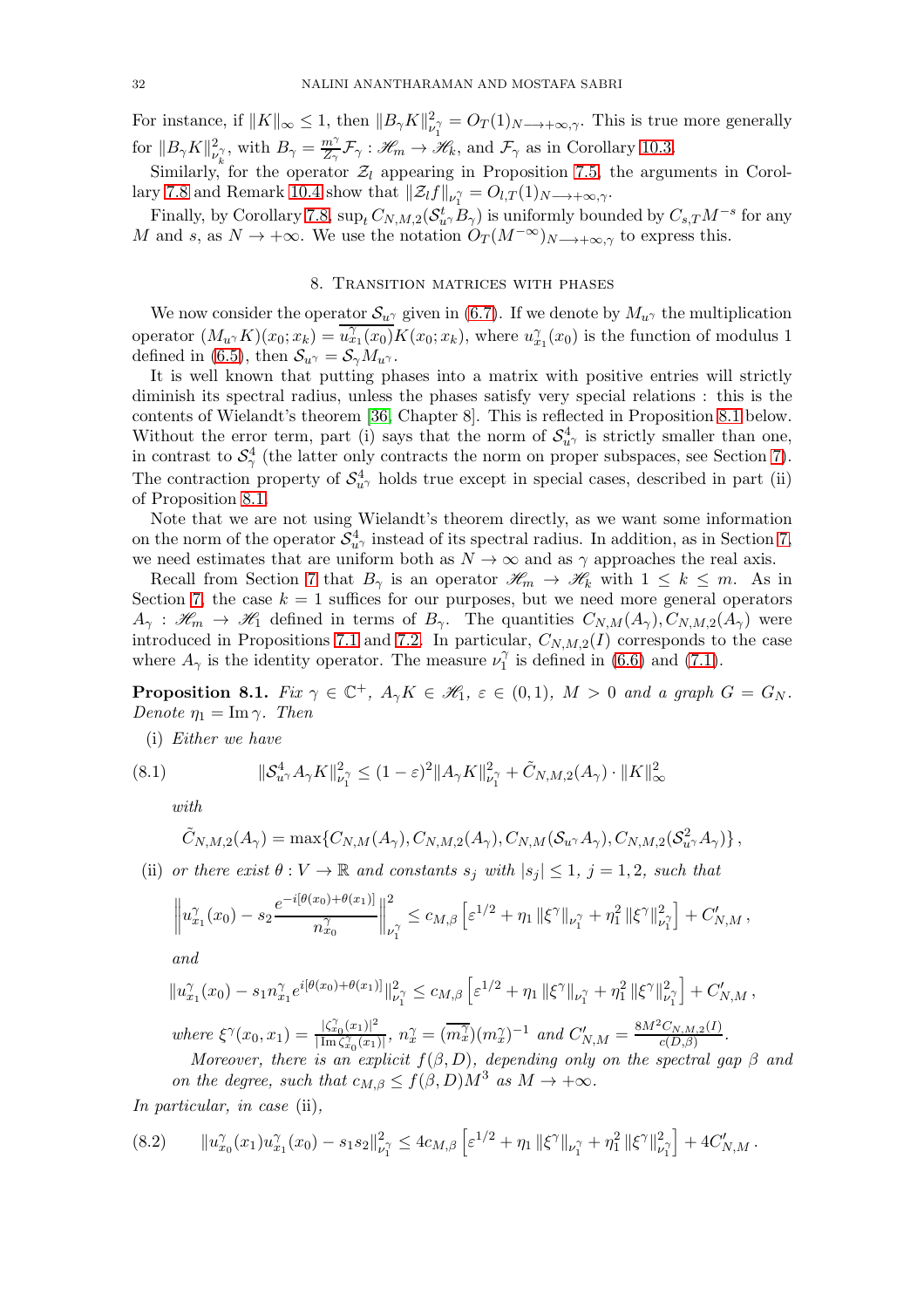*Proof.* (a) We start with some preliminary inequalities. Denote  $\langle \cdot, \cdot \rangle_{\nu} = \langle \cdot, \cdot \rangle_{\nu_1^{\gamma}}$ .

Recall that we denote by  $F$  the space of functions on  $B$  which depend only on the terminus.

Let  $\delta_1 = \frac{3}{4}M^{-2}$ ,  $K_{\gamma} = A_{\gamma}K$  and let  $w = P_{F^{\perp}}K_{\gamma}$  be the orthogonal projection of  $K_{\gamma}$  on  $F^{\perp}$  in  $\ell^2(\nu_1^{\gamma})$  $1)$ . By the proof of Proposition [7.1,](#page-25-0)

$$
\langle w, \mathcal{M}^{\gamma} w \rangle_{\nu} \ge \delta_1 \|w\|_{\nu}^2 - C_{N,M}(A_{\gamma}) \|K\|_{\infty}^2.
$$

By Remark [7.3](#page-26-5) and the fact that  $\mathcal{M}^{\gamma*} = \mathcal{M}^{\gamma}$ , we have

<span id="page-32-0"></span>
$$
\langle w, \mathcal{M}^{\gamma} w \rangle_{\nu} = \langle K_{\gamma}, \mathcal{M}^{\gamma} K_{\gamma} \rangle_{\nu} \leq ||K_{\gamma}||_{\nu}^{2} - ||\mathcal{S}_{\gamma} K_{\gamma}||_{\nu}^{2}.
$$

So if  $f = P_F K_\gamma = K_\gamma - w \in F$  is the projection of  $K_\gamma$  on F, we have

(8.3) 
$$
||K_{\gamma} - f||_{\nu}^{2} \leq \delta_{1}^{-1} (||K_{\gamma}||_{\nu}^{2} - ||\mathcal{S}_{\gamma}K_{\gamma}||_{\nu}^{2} + C_{N,M}(A_{\gamma})||K||_{\infty}^{2})
$$

Similarly, if  $\delta_2 = M^{-2}c(D, \beta)$  and  $C \mathbf{1} = P_1|K_\gamma|$  is the projection of  $|K_\gamma|$  on **1**, then using Proposition [7.2,](#page-25-1) we get

(8.4) 
$$
\| |K_{\gamma}| - C \mathbf{1} \|_{\nu}^{2} \leq \delta_{2}^{-1} \left( \| K_{\gamma} \|_{\nu}^{2} - \| \mathcal{S}_{\gamma}^{2} | K_{\gamma} | \|_{\nu}^{2} + C_{N,M,2}(A_{\gamma}) \| K \|_{\infty}^{2} \right).
$$

Now

<span id="page-32-1"></span>
$$
\left\| K_{\gamma} - \|K_{\gamma}\|_{\nu} \frac{f}{|f|} \right\|_{\nu} \le \|K_{\gamma} - f\|_{\nu} + \left\| f - \|K_{\gamma}\|_{\nu} \frac{f}{|f|} \right\|_{\nu}
$$

and

$$
\left\|f - \|K_{\gamma}\|_{\nu}\frac{f}{|f|}\right\|_{\nu} = \| |f| - \|K_{\gamma}\|_{\nu} \mathbf{1}\|_{\nu}
$$

(this is true even if f vanishes, if we give an arbitrary value of modulus 1 to  $\frac{f}{|f|}$  in this case). Also,

$$
\| |f| - \|K_{\gamma}\|_{\nu} \mathbf{1}\|_{\nu} \le \| |K_{\gamma}| - |f| \|_{\nu} + \| |K_{\gamma}| - \|K_{\gamma}\|_{\nu} \mathbf{1}\|_{\nu}
$$

and

<span id="page-32-2"></span>
$$
\| |K_{\gamma}| - |f| \|_{\nu} \le \| K_{\gamma} - f \|_{\nu}.
$$

Finally,  $\| |K_{\gamma}| - \|K_{\gamma}\|_{\nu} \mathbf{1} \|_{\nu} \le \| |K_{\gamma}| - C \mathbf{1} \|_{\nu} + | \|K_{\gamma}\|_{\nu} - C | \le 2 \| |K_{\gamma}| - C \mathbf{1} \|_{\nu}$ . Putting all these inequalities together, we obtain

(8.5) 
$$
\left\| K_{\gamma} - \|K_{\gamma}\|_{\nu} \frac{f}{|f|} \right\|_{\nu} \leq 2 \|K_{\gamma} - f\|_{\nu} + 2 \| |K_{\gamma}| - C \mathbf{1}\|_{\nu}.
$$

Comparing with [\(8.3\)](#page-32-0) and [\(8.4\)](#page-32-1), this says the following : if  $\|\mathcal{S}_{\gamma}^2 |K_{\gamma}|\|_{\nu}$  is close to  $\|K_{\gamma}\|_{\nu}$ and if  $\|\mathcal{S}_\gamma K_\gamma\|_\nu$  is close to  $\|K_\gamma\|_\nu$ , then  $K_\gamma$  must be close to  $\|K_\gamma\|_\nu\frac{f}{|f|}$  $\frac{J}{|f|}$ , where f is a function that depends only on the terminus.

Repeating the arguments of [\(8.3\)](#page-32-0) with  $M_u \gamma S_u \gamma K_\gamma$  instead of  $K_\gamma$ , then taking  $\tilde{f}$  =  $P_F M_{u\gamma} \mathcal{S}_{u\gamma} K_{\gamma} \in F$ , we get

<span id="page-32-3"></span>
$$
(8.6) \qquad \|M_{u\gamma}S_{u\gamma}K_{\gamma}-\tilde{f}\|_{\nu}^{2}\leq \delta_{1}^{-1}\left(\|\mathcal{S}_{u\gamma}K_{\gamma}\|_{\nu}^{2}-\|\mathcal{S}_{u\gamma}^{2}K_{\gamma}\|_{\nu}^{2}+C_{N,M}(\mathcal{S}_{u\gamma}A_{\gamma})\|K\|_{\infty}^{2}\right).
$$

Similarly to [\(8.4\)](#page-32-1), if  $C\mathbf{1} = P_1|\mathcal{S}_{u\gamma}K_{\gamma}|$ , we get

<span id="page-32-4"></span>
$$
(8.7) \quad \left\| \left| \mathcal{S}_{u\gamma} K_{\gamma} \right| - \tilde{C} \mathbf{1} \right\|_{\nu}^{2} \leq \delta_{2}^{-1} \left( \left\| \mathcal{S}_{u\gamma} K_{\gamma} \right\|_{\nu}^{2} - \left\| \mathcal{S}_{\gamma}^{2} \left| \mathcal{S}_{u\gamma} K_{\gamma} \right| \right\|_{\nu}^{2} + C_{N,M,2}(\mathcal{S}_{u\gamma} A_{\gamma}) \| K \|_{\infty}^{2} \right) .
$$

Finally, arguing as in [\(8.5\)](#page-32-2), we have

<span id="page-32-5"></span>
$$
(8.8) \quad \left\| M_{u\gamma} S_{u\gamma} K_{\gamma} - \|K_{\gamma}\|_{\nu} \frac{\tilde{f}}{|\tilde{f}|} \right\|_{\nu}
$$
  

$$
\leq 2 \left\| M_{u\gamma} S_{u\gamma} K_{\gamma} - \tilde{f} \right\|_{\nu} + 2 \left\| |S_{u\gamma} K_{\gamma}| - \tilde{C} \mathbf{1} \right\|_{\nu} + \|K_{\gamma}\|_{\nu} - \|S_{u\gamma} K_{\gamma}\|_{\nu}.
$$

.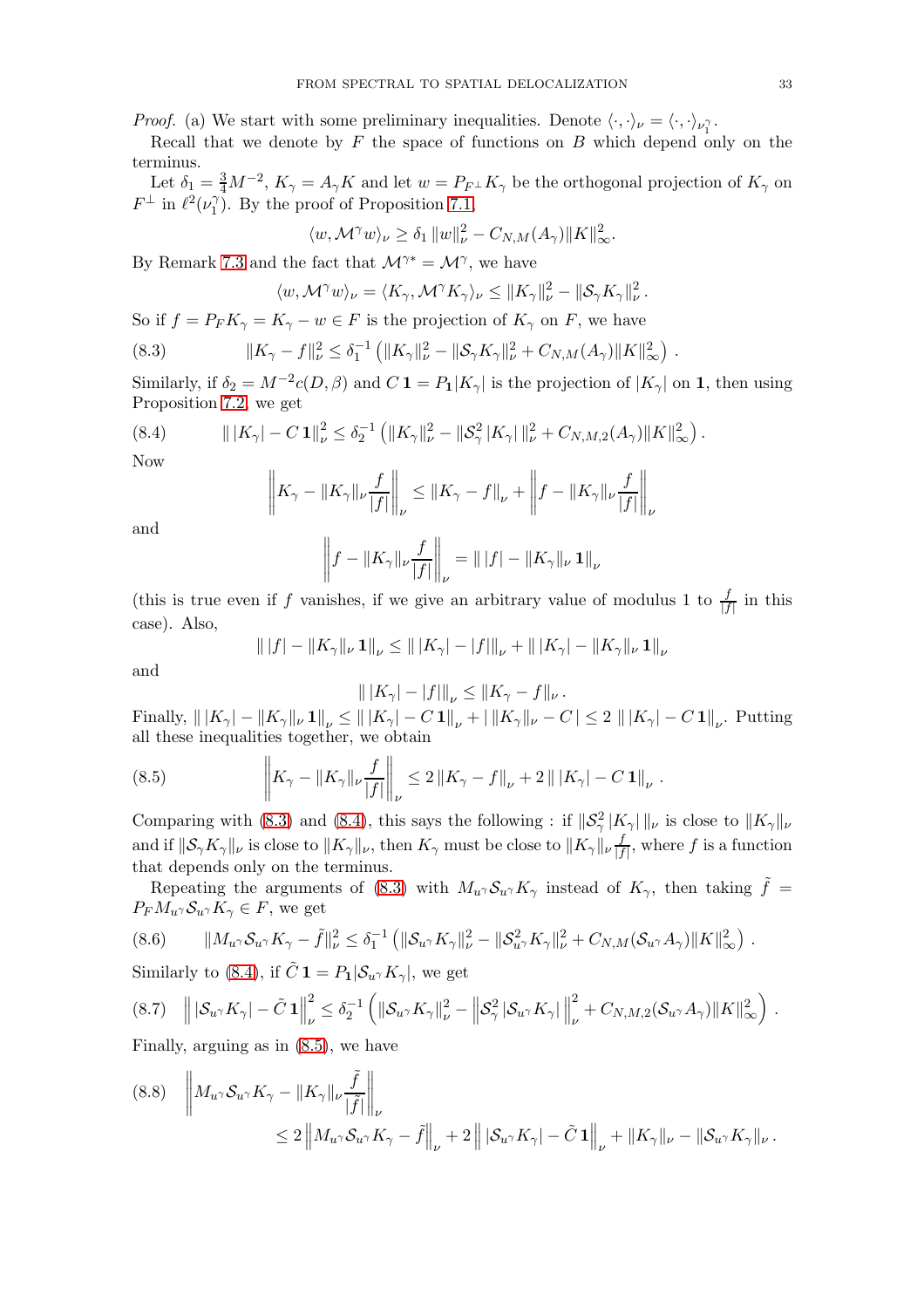(b) We can now start the proof itself. Suppose (i) is not true :

$$
\|\mathcal{S}_{u^{\gamma}}^4 K_{\gamma}\|_{\nu}^2 > (1-\varepsilon)^2 \|K_{\gamma}\|_{\nu}^2 + \tilde{C}_{N,M,2}(A_{\gamma}) \cdot \|K\|_{\infty}^2.
$$

Using  $\|\mathcal{S}_{u\gamma}^4 K_{\gamma}\|_{\nu} \leq \|\mathcal{S}_{u\gamma} K_{\gamma}\|_{\nu} = \|\mathcal{S}_{\gamma} M_{u\gamma} K_{\gamma}\|_{\nu}, \|\mathcal{S}_{u\gamma}^4 K_{\gamma}\|_{\nu} \leq \|\mathcal{S}_{\gamma}^2 |K_{\gamma}|\|_{\nu} = \|\mathcal{S}_{\gamma}^2 |M_{u\gamma} K_{\gamma}|\|_{\nu},$  $||S_{u\gamma}^4 K_{\gamma}||_{\nu} \le ||S_{\gamma}^2 |\mathcal{S}_{u\gamma} K_{\gamma}||_{\nu}$  and  $||K_{\gamma}||_{\nu} \ge ||\mathcal{S}_{u\gamma} K_{\gamma}||_{\nu}$ , we see that we must also have

$$
||K_{\gamma}||_{\nu}^{2} - ||S_{\gamma}M_{u^{\gamma}}K_{\gamma}||_{\nu}^{2} < 2\varepsilon ||K_{\gamma}||_{\nu}^{2} - \tilde{C}_{N,M,2}(A_{\gamma}) \cdot ||K||_{\infty}^{2},
$$
  

$$
||K_{\gamma}||_{\nu}^{2} - ||S_{\gamma}^{2} |M_{u^{\gamma}}K_{\gamma}||_{\nu}^{2} < 2\varepsilon ||K_{\gamma}||_{\nu}^{2} - \tilde{C}_{N,M,2}(A_{\gamma}) \cdot ||K||_{\infty}^{2}
$$
  

$$
||S_{u^{\gamma}}K_{\gamma}||_{\nu}^{2} - ||S_{\gamma}^{2} |S_{u^{\gamma}}K_{\gamma}||_{\nu}^{2} < 2\varepsilon ||S_{u^{\gamma}}K_{\gamma}||_{\nu}^{2} - \tilde{C}_{N,M,2}(A_{\gamma}) \cdot ||K||_{\infty}^{2}
$$

as well as

<span id="page-33-0"></span>
$$
\|\mathcal{S}_{u\gamma}K_{\gamma}\|_{\nu}^2-\|\mathcal{S}_{u\gamma}^2K_{\gamma}\|_{\nu}^2<2\varepsilon\|\mathcal{S}_{u\gamma}K_{\gamma}\|_{\nu}^2-\tilde{C}_{N,M,2}(A_{\gamma})\cdot\|K\|_{\infty}^2.
$$

Applying [\(8.3\)](#page-32-0), [\(8.4\)](#page-32-1) and [\(8.5\)](#page-32-2) to  $M_{u\gamma}K_{\gamma}$  instead of  $K_{\gamma}$ , and  $f = P_F M_{u\gamma}K_{\gamma}$ , it follows that

(8.9) 
$$
\left\| M_{u^{\gamma}} K_{\gamma} - \| K_{\gamma} \|_{\nu} \frac{f}{|f|} \right\|_{\nu}^{2} \leq 16 (\delta_{1}^{-1} + \delta_{2}^{-1}) \varepsilon \cdot \| K_{\gamma} \|_{\nu}^{2}.
$$

Applying [\(8.6\)](#page-32-3), [\(8.7\)](#page-32-4) and [\(8.8\)](#page-32-5) yields

<span id="page-33-1"></span>
$$
(8.10) \t\t \t\t \left\| M_{u\gamma} \mathcal{S}_{u\gamma} K_{\gamma} - \|K_{\gamma}\|_{\nu} \frac{\tilde{f}}{|\tilde{f}|} \right\|_{\nu}^{2} \leq 24(\delta_{1}^{-1} + \delta_{2}^{-1}) \varepsilon \cdot \|K_{\gamma}\|_{\nu}^{2} + 3\varepsilon \cdot \|K_{\gamma}\|_{\nu}^{2}.
$$

As  $f, \tilde{f} \in F$ , we have  $\frac{f}{|f|}(x_0, x_1) = e^{i\theta(x_1)}$  and  $\frac{\tilde{f}}{|\tilde{f}|}(x_0, x_1) = e^{i\theta'(x_1)}$  for some  $\theta, \theta' : V \to \mathbb{R}$ . Note that in this case,  $(\mathcal{S}_{\gamma})^f_{\mid f}$  $\frac{f}{|f|}(x_0, x_1) = e^{i\theta(x_0)} - \eta_1 \xi^{\gamma}(x_1, x_0) e^{i\theta(x_0)},$  where  $\xi^{\gamma}(x_0, x_1) =$  $|\zeta_{x_0}^{\gamma}(x_1)|^2$  $\frac{|S_{x_0}(x_1)|}{|\text{Im}\zeta_{x_0}^2(x_1)|}$ , using [\(6.11\)](#page-23-7). Applying  $S_\gamma$  to [\(8.9\)](#page-33-0), we thus get

$$
\begin{aligned} \left\| \mathcal{S}_{u^\gamma} K_\gamma - \| K_\gamma \|_\nu e^{i \theta(x_0)} \right\|_\nu^2 &\leq 2 \left\| \mathcal{S}_\gamma M_{u^\gamma} K_\gamma - \| K_\gamma \|_\nu \mathcal{S}_\gamma \frac{f}{|f|} \right\|_\nu^2 + 2 \eta_1^2 \left\| \xi^\gamma \right\|_\nu^2 \cdot \| K_\gamma \|_\nu^2 \\ &\leq 32 (\delta_1^{-1} + \delta_2^{-1}) \, \varepsilon \cdot \| K_\gamma \|_\nu^2 + 2 \eta_1^2 \left\| \xi^\gamma \right\|_\nu^2 \cdot \| K_\gamma \|_\nu^2, \end{aligned}
$$

Applying  $M_{u\gamma}$  and comparing with [\(8.10\)](#page-33-1), it follows that

<span id="page-33-4"></span>
$$
(8.11) \quad \left\|\overline{u_{x_1}^{\gamma}(x_0)}e^{i\theta(x_0)} - e^{i\theta'(x_1)}\right\|_{\nu}^2 \leq (2 \times 32 + 2 \times 24)(\delta_1^{-1} + \delta_2^{-1}) \cdot \varepsilon + 4\eta_1^2 \left\|\xi^{\gamma}\right\|_{\nu}^2 + 6\varepsilon.
$$

Repeating the procedure with  $K_{\gamma}$  replaced by  $\mathcal{S}_{u} \gamma K_{\gamma}$ , and f replaced by  $\tilde{f}$ , the same arguments show that there exists  $\theta'' : V \to \mathbb{R}$  such that

<span id="page-33-3"></span>
$$
(8.12) \qquad \left\|\overline{u_{x_1}^{\gamma}(x_0)}e^{i\theta'(x_0)} - e^{i\theta''(x_1)}\right\|_{\nu}^2 \leq (112\delta_1^{-1} + 112\delta_2^{-1} + 6) \cdot \varepsilon + 4\eta_1^2 \|\xi^{\gamma}\|_{\nu}^2.
$$

Hence we have proved that  $u_{x_1}^{\gamma}(x_0)$  is close to both  $e^{i(\theta(x_0)-\theta'(x_1))}$  and  $e^{i(\theta'(x_0)-\theta''(x_1))}$ .

(c) Because of relation [\(2.7\)](#page-11-9), the function u satisfies  $u_{x_1}^{\gamma}(x_0) = u_{x_0}^{\gamma}(x_1) \frac{n_{x_1}^{\gamma}}{n_{x_0}^{\gamma}}$ , where  $n_x^{\gamma} =$  $\left(\overline{m_x^{\gamma}}\right)(m_x^{\gamma})^{-1}.$  $\dot{x}$ 

To conclude the proof, we show : if  $e^{i(\theta(x_0)-\theta'(x_1))}$  and  $e^{i(\theta'(x_0)-\theta''(x_1))}$  are close to  $u^{\gamma}$ , and if the function  $u_{x_1}^{\gamma}(x_0)$  satisfies the relation above, then this gives constraints on  $\theta, \theta', \theta''$ that imply part  $(i)$  of the proposition.

Let  $g(x_0, x_1) = e^{i(\theta(x_0) - \hat{\theta}'(x_1))}$  and  $\mathbf{c} = (112\delta_1^{-1} + 112\delta_2^{-1} + 6)$ . We have shown in (b) that  $||u_{x_1}^{\gamma}(x_0) - g||_{\nu}^2 \leq c\varepsilon + 4\eta_1^2 ||\xi^{\gamma}||_{\nu}^2$ . Recall that we denote by  $\iota$  the involution of edge reversal. Hence, if we define  $\tilde{g}(x_0, x_1) = g(x_1, x_0) \frac{n_{x_1}^{\gamma}}{n_{x_0}^{\gamma}}$ , we get

<span id="page-33-2"></span>(8.13) 
$$
\|\tilde{g} - u_{x_1}^{\gamma}(x_0)\|_{\nu}^2 = \| \iota g - u_{x_0}^{\gamma}(x_1) \|_{\nu}^2 \leq c\varepsilon + 4\eta_1^2 \| \xi^{\gamma} \|_{\nu}^2.
$$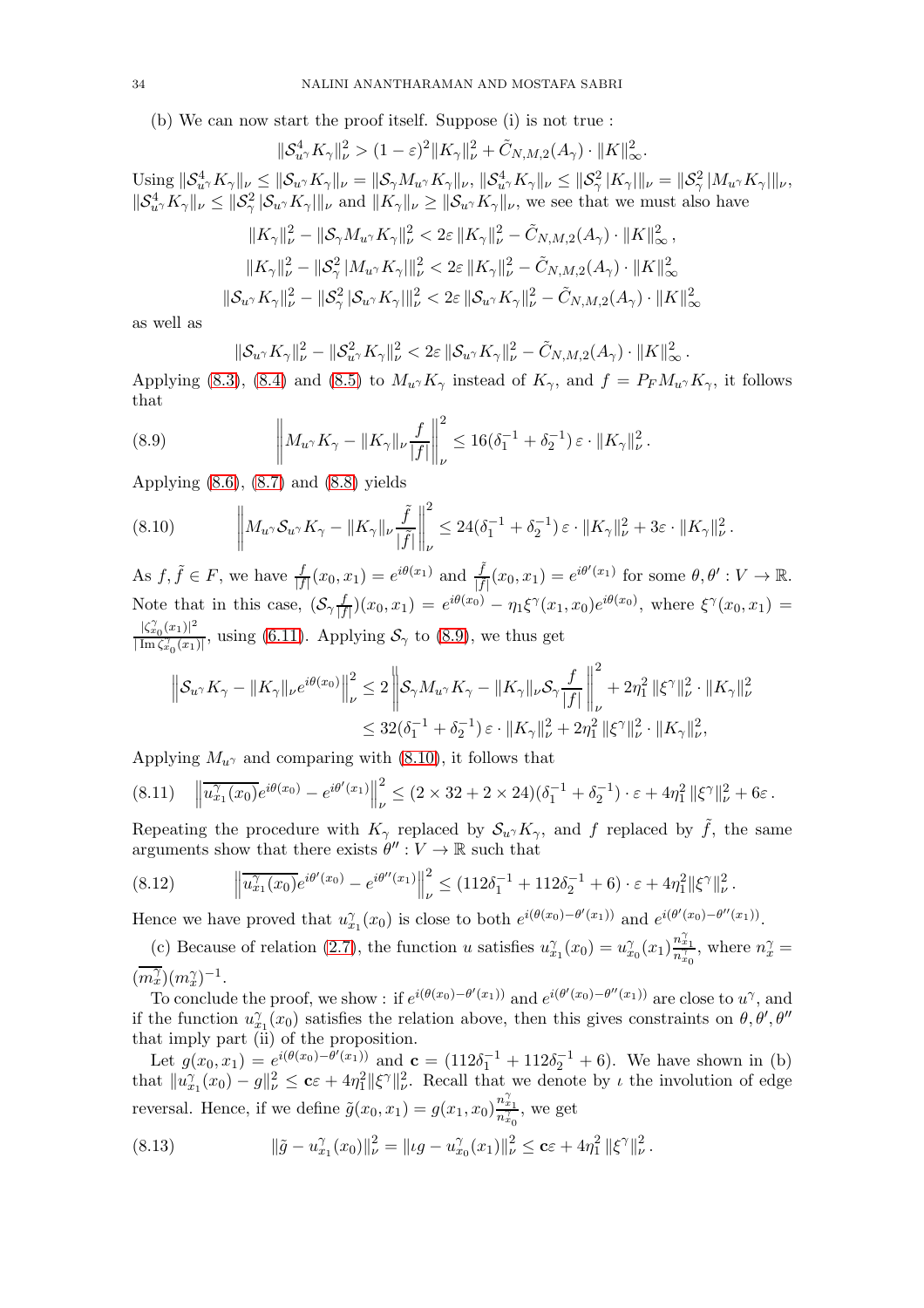Thus,  $\|\tilde{g} - g\|_{\nu}^2 \le 4c\varepsilon + 16\eta_1^2 \|\xi^{\gamma}\|_{\nu}^2$ . Hence, defining

$$
h_1(x_0, x_1) = n_{x_1}^{\gamma} e^{i[\theta(x_1) + \theta'(x_1)]}
$$
 and  $h_2(x_0, x_1) = n_{x_0}^{\gamma} e^{i[\theta(x_0) + \theta'(x_0)]}$ ,

we get

$$
||h_1 - h_2||_{\nu}^2 = ||\tilde{g} - g||_{\nu}^2 \le 4c\varepsilon + 16\eta_1^2 ||\xi^{\gamma}||_{\nu}^2.
$$

Note that the functions  $h_1, h_2$  have modulus 1, and  $S_\gamma h_1 = h_2 - \eta_1 \iota \xi^\gamma h_2$ , so

$$
\|\mathcal{S}_{\gamma}^2 h_1 - h_1\|_{\nu} \leq 2 \|\mathcal{S}_{\gamma} h_1 - h_1\|_{\nu} \leq 2 \left( \|h_2 - h_1\|_{\nu} + \eta_1 \|\xi^{\gamma}\|_{\nu} \right) \leq 4c^{1/2} \varepsilon^{1/2} + 8\eta_1 \|\xi^{\gamma}\|_{\nu}.
$$

Consider  $P_{1,\nu}h_1 = s\mathbf{1}$ , the projection of  $h_1$  to the space of constant functions. Arguing as in [\(8.4\)](#page-32-1), we can write  $||h_1 - s \mathbf{1}||_\nu^2 \leq \delta_2^{-1}(||h_1||_\nu^2 - ||\mathcal{S}^2_\gamma h_1||_\nu^2 + 4C_{N,M,2}(I))$ . But  $||h_1||^2 ||S_{\gamma}^2 h_1||^2 = (||h_1|| + ||S_{\gamma}^2 h_1||)(||h_1|| - ||S_{\gamma}^2 h_1||) \leq 2||S_{\gamma}^2 h_1 - h_1||.$  Hence,

$$
||h_1 - s \mathbf{1}||_{\nu}^2 \le 8\delta_2^{-1} \mathbf{c}^{1/2} \varepsilon^{1/2} + 16\eta_1 \delta_2^{-1} ||\xi^{\gamma}||_{\nu} + 4\delta_2^{-1} C_{N,M,2}(I)
$$

We observe that  $||h_1 - s \mathbf{1}|| = ||n_{x_1}^{\gamma} e^{i(\theta(x_1) + \theta'(x_1))} - s \mathbf{1}|| = ||\tilde{g}n_{x_0}^{\gamma} e^{i(\theta'(x_0) + \theta'(x_1))} - s \mathbf{1}|| =$  $\|\tilde{g} - \frac{e^{-i(\theta'(x_0)+\theta'(x_1))}}{n_{x_0}^{\gamma}}$  $\frac{n_{0}^{(1)} \cdot (x_{1})^{(1)}}{n_{x_{0}}^{(2)}} s$ . Thus, comparing with  $(8.13)$ ,

$$
\left\|u_{x_1}^{\gamma}(x_0) - s \frac{e^{-i(\theta'(x_0) + \theta'(x_1))}}{n_{x_0}^{\gamma}}\right\|_{\nu}^2 \le 16\delta_2^{-1} \mathbf{c}^{1/2} \varepsilon^{1/2} + 32\eta_1 \delta_2^{-1} \|\xi^{\gamma}\|_{\nu} + 8\delta_2^{-1} C_{N,M,2}(I) + 2\mathbf{c}\varepsilon + 8\eta_1^2 \|\xi^{\gamma}\|_{\nu}^2
$$

This is the first half of (ii) with

(8.14) 
$$
c_{M,\beta} = \max\{16\delta_2^{-1} \mathbf{c}^{1/2}, 2\mathbf{c}, 32\delta_2^{-1}, 8\}.
$$

Remembering that  $\delta_1 = \frac{3}{4}M^{-2}$ ,  $\delta_2 = M^{-2}c(D, \beta)$  and  $\mathbf{c} = (112\delta_1^{-1} + 112\delta_2^{-1} + 6)$ , we see that there is an explicit  $f(\beta, D)$  such that  $c_{M, \beta} \leq f(\beta, D)M^3$  as  $M \to +\infty$ . Note that  $|s| \leq 1$  since  $||h_1||_{\nu} = 1$ .

The second half of (ii) is proven similarly, using [\(8.12\)](#page-33-3) instead of [\(8.11\)](#page-33-4). Here we take  $g'(x_0, x_1) = e^{i(\theta'(x_0) - \theta''(x_1))}, h'_1(x_0, x_1) = \frac{1}{n_{x_1}^2} e^{-i[\theta'(x_1) + \theta''(x_1)]}, s' \mathbf{1} = P_1 h'_1 \text{ and } h'_2(x_0, x_1) =$ 1  $\frac{1}{n_{x_0}^{\gamma}}e^{-i[\theta'(x_0)+\theta''(x_0)]}.$ 

To prove [\(8.2\)](#page-31-1), we write  $||u_{x_1}^{\gamma}(x_0)^2 - ss'\frac{n_{x_1}^{\gamma}}{n_{x_0}^{\gamma}}$  $\biggl\} \biggl[$  $\leq 2 \left\| u_{x_1}^{\gamma}(x_0)[u_{x_1}^{\gamma}(x_0)-s \frac{e^{-i \widetilde{\theta}(x_0,x_1)}}{n_{x_0}^{\gamma}}] \right\|$  $2$ <sup>+</sup>  $2\left\Vert s\frac{e^{-i\theta(x_{0},x_{1})}}{n_{x_{0}}^{\gamma}}[u_{x_{1}}^{\gamma}(x_{0})-s^{\prime}e^{i\widetilde{\theta}(x_{0},x_{1})}n_{x_{1}}^{\gamma}]\right\Vert$ <sup>2</sup>, where we put  $\widetilde{\theta}(x_0, x_1) = \theta'(x_0) + \theta'(x_1)$ . Since  $u_{x_1}^{\gamma}(x_0)^2 \frac{n_{x_0}^{\gamma}}{n_{x_1}^{\gamma}} = u_{x_1}^{\gamma}(x_0) u_{x_0}^{\gamma}(x_1)$ , the proof is complete. γ

### 9. Step 4 : End of the proof of Theorem [3.3](#page-14-1)

<span id="page-34-0"></span>Our aim is to show that  $\lim_{\eta_0 \downarrow 0} \lim_{N \to +\infty} \text{Var}_{\text{nb},\eta_0}^{\text{I}}(\mathcal{F}_\gamma K) = 0$ , for the operators  $\mathcal{F}_\gamma$  that appear in Corollary [10.3.](#page-46-0) A main step was carried out in Proposition [5.2,](#page-22-1) and the upper bound was put in a convenient form in [\(6.8\)](#page-23-2). We now use the estimates of Sections [7](#page-24-4) and [8](#page-31-2) to complete the proof. We denote  $B_{\gamma} = \frac{m\gamma}{Z_{\gamma}}$  $\frac{m\gamma}{Z_{\gamma}}\mathcal{F}_{\gamma}:\mathscr{H}_{m}\to\mathscr{H}_{k}$  as in Section [7,](#page-24-4) where  $Z_{\gamma}$  is defined in [\(6.3\)](#page-23-8). It should be kept in mind that  $\mathcal{F}_{\gamma}$  may depend on a parameter T that is fixed in this section, but will be taken arbitrarily large in the next one.

Recall that we take  $\gamma = \lambda + i(\eta^4 + \eta_0)$ , where  $\lambda, \eta, \eta_0$  come from Proposition [5.2.](#page-22-1) In other words,  $\gamma = \lambda + i\eta_1 \in \mathbb{C}^+$  with  $\lambda \in I_1$  and  $\eta_1 = \eta^4 + \eta_0$ . Let  $K \in \mathcal{H}_m$  so that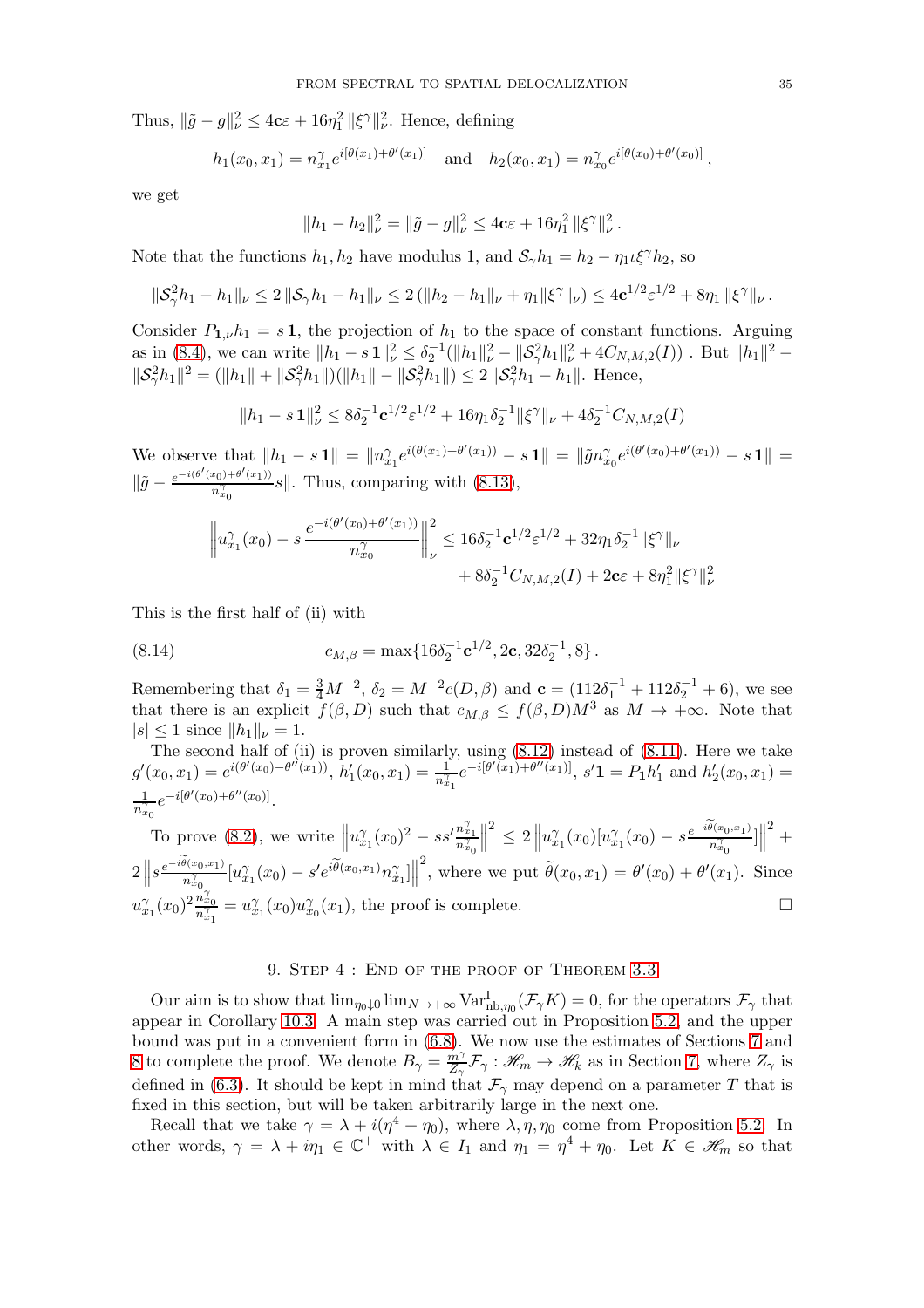$B_{\gamma}K \in \mathscr{H}_k$ . Applying [\(6.8\)](#page-23-2), recalling that  $\nu_k^{\gamma} = \frac{1}{\mu_k^{\gamma}(l)}$  $\frac{1}{\mu_k^{\gamma}(B_k)}\mu_k^{\gamma}$  $\chi^{\gamma}$ , we obtain

<span id="page-35-1"></span>
$$
(9.1) \frac{1}{n^2} \sum_{r,r'=1}^n \langle \mathcal{R}_{n,r}^{\gamma} \mathcal{F}_{\gamma} K, \mathcal{R}_{n,r'}^{\gamma} \mathcal{F}_{\gamma} K \rangle_{\gamma} = \frac{\mu_k^{\gamma} (B_k)}{N n^2} \sum_{r' \le r \le n} \langle \mathcal{S}_{u\gamma}^{r-r'} B_{\gamma} K, B_{\gamma} K \rangle_{\nu_k^{\gamma}} + \frac{\mu_k^{\gamma} (B_k)}{N n^2} \sum_{r < r' \le n} \langle B_{\gamma} K, \mathcal{S}_{u\gamma}^{r'-r} B_{\gamma} K \rangle_{\nu_k^{\gamma}} + \frac{1}{n^2} \sum_{r,r'=1}^n \mathbf{E}_{n,r,r'}(\eta_1, \mathcal{F}_{\gamma} K).
$$

Fix M very large and take  $n = M^9$ . We apply Proposition [8.1](#page-31-0) with  $\varepsilon = M^{-8}$  to the family of operators  $\{S_{u\gamma}^{4j}B_{\gamma}K\}_{j=1}^{M^9}$ . Call  $\tilde{C}_{N,M}(B_{\gamma}) = \max_{j=1}^{M^9} \tilde{C}_{N,M,2}(S_{u\gamma}^{4j+k-1}B_{\gamma})^{1/2}$ .  $\mu_1^{\gamma}(B)$  $\frac{\mu_1(D)}{\mu_k^2(B_k)}$ . We use the notation in Remark [7.9](#page-30-0) throughout the section. In particular,  $\tilde{\tilde{C}}_{N,M}(B_\gamma) = O_T(M^{-\infty})_{N\longrightarrow+\infty,\gamma}$  thanks to Corollary [7.8.](#page-28-2)

<span id="page-35-0"></span>**Remark 9.1.** It is useful to note that the norm  $\|\mathcal{S}_{u}^j\|_{\nu_k^{\gamma}\to\nu_k^{\gamma}}$  for  $k>1$  is controlled by the same norm for  $k = 1$ . To see this, note that for  $K \in \ell^2(\nu_k^{\gamma})$  $\chi_k^{\gamma}$ , we have  $(\mathcal{S}_{u^{\gamma}}^{k-1}K)(x_0; x_k) =$  $\sum_{(x_{-k+1};x_{-1})_{x_{0,1}}} \Lambda(x_{-k+1};x_1)K(x_{-k+1};x_1)$  for some function  $\Lambda(x_{-k+1};x_1)$ . Here the sum is over those  $(x_{-k+1}, x_{-1})$  for which the path  $(x_{-k+1}, x_{-k+2}, \ldots, x_{-1}, x_0, x_1)$  does not backtrack, cf. [\(2.3\)](#page-10-2). So  $(\mathcal{S}_{u}^{k-1}K)(x_0;x_k)$  only depends on  $(x_0,x_1)$  : we may define  $\phi_K \in \ell^2(\nu_1^{\gamma})$  $\hat{C}_1^{\gamma}$ ) by  $\phi_K(x_0, x_1) = (S_{u\gamma}^{k-1}K)(x_0; x_k)$ . If  $\mathscr{I} : \ell^2(\nu_1^{\gamma})$  $\ell_1^{\gamma}$   $\rightarrow$   $\ell^2(\nu_k^{\gamma})$  $\binom{\gamma}{k}$  is the map  $(\mathscr{I}\phi)(x_0; x_k) = \phi(x_0, x_1)$ , we have for any  $j \geq k$ ,  $[\mathcal{S}_{u\gamma}^{j-k+1} \mathscr{I} \phi_K](x_0; x_k) = (\mathcal{S}_{u\gamma}^j K)(x_0; x_k)$ . Moreover,  $[\mathcal{S}_{u}, \mathcal{I}_{\phi}](x_0; x_k) = [\mathcal{I}(\mathcal{S}_{u}, \phi)](x_0; x_k)$ . Thus,

$$
\|\mathcal{S}_{u^{\gamma}}^j K\|_{\nu_k}^2 = \|\mathcal{S}_{u^{\gamma}}^{j-k+1} \mathscr{I} \phi_K\|_{\nu_k}^2 = \|\mathscr{I}(\mathcal{S}_{u^{\gamma}}^{j-k+1} \phi_K)\|_{\nu_k}^2 \leq \frac{\mu_1^{\gamma}(B)}{\mu_k^{\gamma}(B_k)} \|\mathcal{S}_{u^{\gamma}}^{j-k+1} \phi_K\|_{\nu_1}^2,
$$

where we used that  $\sum_{x_{0,1}(x_2;x_k)} \mu_k(x_0;x_k) \leq \mu_1(x_0,x_1)$  by [\(6.13\)](#page-24-1). Hence,

$$
\|\mathcal{S}_{u^{\gamma}}^j K\|_{\nu_k}^2 \leq \frac{\mu_1^{\gamma}(B)}{\mu_k^{\gamma}(B_k)} \, \|\mathcal{S}_{u^{\gamma}}^{j-k+1}\|_{\nu_1 \to \nu_1}^2 \cdot \|\phi_K\|_{\nu_1}^2 \,.
$$

But using [\(2.9\)](#page-11-8) repeatedly we have

$$
\sum_{(x_{-k+1};x_{-1})_{x_{0,1}}} |\Lambda(x_{-k+1};x_1)|
$$
\n
$$
= \sum_{(x_{-k+1};x_{-1})_{x_{0,1}}} \frac{|\zeta_{x_1}^{\gamma}(x_0)\zeta_{x_0}^{\gamma}(x_{-1})\cdots\zeta_{x_{-k+3}}^{\gamma}(x_{-k+2})|^2|\operatorname{Im}\zeta_{x_{-k+2}}^{\gamma}(x_{-k+1})|}{|\operatorname{Im}\zeta_{x_1}^{\gamma}(x_0)|} \le 1,
$$

and  $\mu_1^{\gamma}$  $\int_{1}^{\gamma}(x_0, x_1)|\Lambda(x_{-k+1}; x_1)| = \mu_k^{\gamma}$  $\chi_k^{\gamma}(x_{-k+1};x_1)$  by [\(6.6\)](#page-23-1) and [\(2.7\)](#page-11-9). Hence,

$$
\|\phi_K\|_{\mu_1}^2 = \sum_{(x_0, x_1)} \mu_1^{\gamma}(x_0, x_1) \Big| \sum_{(x_{-k+1}; x_{-1})_{x_{0,1}}} \Lambda(x_{-k+1}; x_1) K(x_{-k+1}; x_1) \Big|^2
$$
  
\n
$$
\leq \sum_{(x_0, x_1)} \mu_1^{\gamma}(x_0, x_1) \sum_{(x_{-k+1}; x_{-1})_{x_{0,1}}} |\Lambda(x_{-k+1}; x_1)| \cdot |K(x_{-k+1}; x_1)|^2
$$
  
\n
$$
= \sum_{(x_{-k+1}; x_1)} \mu_k^{\gamma}(x_{-k+1}; x_1) \cdot |K(x_{-k+1}; x_1)|^2 = ||K||_{\mu_k}^2.
$$

So  $\|\phi_K\|_{\nu_1}^2 \leq \frac{\mu_k^{\gamma}(B_k)}{\mu_1^{\gamma}(B)}$  $\frac{\mu_k^{\prime}(B_k)}{\mu_1^{\gamma}(B)}$   $\|K\|_{\nu}^2$  $v_k^2$ . Summarizing, we have shown that for any  $j \geq k$ , we have  $\|\mathcal{S}_{u^{\gamma}}^{j}\|_{\nu_{k}\to\nu_{k}} \leq \|\mathcal{S}_{u^{\gamma}}^{j-k+1}\|_{\nu_{1}\to\nu_{1}}$ .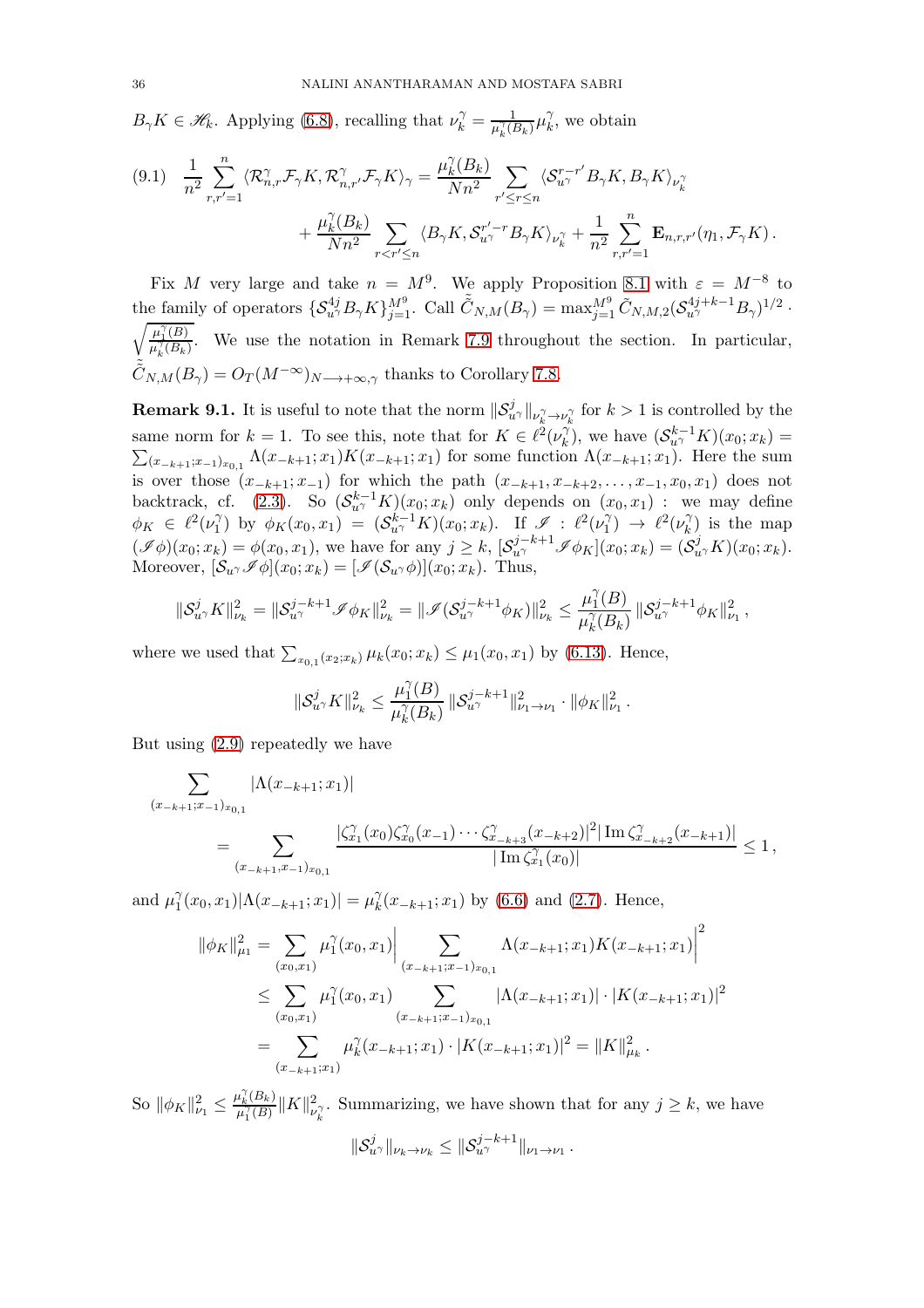**First alternative :** For  $\gamma$ ,  $\varepsilon$  as above, assume that case (i) of Proposition [8.1](#page-31-0) is satisfied for all the operators  $\{S_{u\gamma}^{4j}B_{\gamma}K\}_{j=1}^{M^9}$ . Applying [\(8.1\)](#page-31-3) for  $S_{u\gamma}^{4t}B_{\gamma}K$ ,  $t \leq j$ , we obtain if  $k = 1$ ,

<span id="page-36-0"></span>
$$
(9.2) \qquad \|\mathcal{S}_{u^{\gamma}}^{4j}B_{\gamma}K\|_{\nu_1^{\gamma}} \le (1-\varepsilon)^j \|B_{\gamma}K\|_{\nu_1^{\gamma}} + j \max_{1 \le t \le j} \{\tilde{C}_{N,M,2}(\mathcal{S}_{u^{\gamma}}^{4t}B_{\gamma})^{1/2}\} \cdot \|K\|_{\infty}.
$$

For higher k, we apply [\(9.2\)](#page-36-0) to  $\phi_{B_{\gamma}K}(x_0, x_1) = (S_{u^{\gamma}}^{k-1} B_{\gamma}K)(x_0, x_k) = (A_{\gamma}K)(x_0, x_1),$ where  $A_{\gamma} = \mathcal{S}_{u^{\gamma}}^{k-1} B_{\gamma}$ , instead of  $B_{\gamma} K$ . We get by Remark [9.1,](#page-35-0)

$$
\|\mathcal{S}_{u^{\gamma}}^{4j+k-1}B_{\gamma}K\|_{\nu_{k}^{\gamma}} \leq (1-\varepsilon)^{j} \|B_{\gamma}K\|_{\nu_{k}^{\gamma}} + j\tilde{\tilde{C}}_{N,M}(B_{\gamma}) \cdot \|K\|_{\infty}.
$$

Using the euclidean division  $r' - r - k + 1 = 4m_{r,r'} + n_{r,r'}$  with  $n_{r,r'} < 4$ , we see that for  $r'-r \geq 4+k-1,$ 

$$
|\langle B_{\gamma}K, \mathcal{S}_{u^{\gamma}}^{r'-r}B_{\gamma}K\rangle_{\nu_k^{\gamma}}|\leq c_k(1-\varepsilon)^{(r'-r)/4}\|B_{\gamma}K\|_{\nu_k^{\gamma}}^2+n\tilde{\tilde{C}}_{N,M}(B_{\gamma})\cdot \|K\|_{\infty}\|B_{\gamma}K\|_{\nu_k^{\gamma}},
$$

where  $c_k = \frac{1}{(1-\lambda)(k-1)}$  $\frac{1}{(1-\varepsilon)^{(k-1+n_{r,r'})/4}} \leq 2^{\frac{k+2}{4}}$  if  $\varepsilon \leq \frac{1}{2}$  $\frac{1}{2}$ . Note that  $(1 - \varepsilon)^{1/4} \leq (1 - \frac{\varepsilon}{5})$  $\frac{\varepsilon}{5}$ ). Hence, since  $4 + k - 1 \leq 4k$ , we have

$$
\begin{split} \Big|\sum_{r'\leq n}\sum_{r
$$

Recall that  $\varepsilon = M^{-8}$  and  $n = M^9$ . Comparing with [\(9.1\)](#page-35-1), we get

<span id="page-36-1"></span>
$$
(9.3) \quad \left\|\frac{1}{n}\sum_{r=1}^{n}\mathcal{R}_{n,r}^{\gamma}\mathcal{F}_{\gamma}K\right\|_{\gamma}^{2} \leq \frac{\mu_{k}^{\gamma}(B_{k})}{N}\Big(\frac{c'_{k}}{M}\|B_{\gamma}K\|_{\nu_{k}^{\gamma}}^{2} + M^{9}\tilde{\tilde{C}}_{N,M}(B_{\gamma})\cdot\|K\|_{\infty}\|B_{\gamma}K\|_{\nu_{k}^{\gamma}}\Big) +\frac{1}{n^{2}}\sum_{r,r'=1}^{n}\mathbf{E}_{n,r,r'}(\eta_{1},\mathcal{F}_{\gamma}K).
$$

Second alternative : Now assume case (ii) of Proposition [8.1](#page-31-0) is satisfied; with some complex numbers  $s_j = s_j(N)$  and some function  $\theta$ . We denote  $\| \ \|_{\nu} = \| \ \|_{\ell^2(\nu_k^{\gamma})}$ ,  $\theta_0(x_0; x_k) =$  $\theta(x_0), \, \theta_1(x_0; x_k) = \theta(x_1), \, n_0^{\gamma}(x_0; x_k) = n_{x_0}^{\gamma} \text{ and } n_1^{\gamma}(x_0; x_k) = n_{x_1}^{\gamma}$ . Then we  $\gamma_0^{\gamma}(x_0; x_k) = n_{x_0}^{\gamma}$  and  $n_1^{\gamma}$  $j_1^{\gamma}(x_0; x_k) = n_{x_1}^{\gamma}$ . Then we have

**Proposition 9.2.** Let  $||K||_{\infty} \leq 1$ . For  $A_{\gamma}K = \mathcal{S}_{u^{\gamma}}^{\ell}B_{\gamma}K$ , we have for any  $t \in \mathbb{N}^*$ ,

$$
\left| \langle B_{\gamma} K, \mathcal{S}_{u^{\gamma}}^{2t} A_{\gamma} K \rangle_{\nu} - (\overline{s_1 s_2})^t \langle B_{\gamma} K, e^{i\theta_0} \mathcal{S}_{\gamma}^{2t} e^{-i\theta_0} A_{\gamma} K \rangle_{\nu} \right|
$$
  

$$
\leq t \left( c_{M,\beta} \left[ \varepsilon^{1/2} + \eta_1 O(1) N \longrightarrow +\infty, \gamma \right] + C'_{N,M} \right)^{1/4} O_T(1) N \longrightarrow +\infty, \gamma.
$$

*Proof.* Recall that  $S_{u\gamma} = S_{\gamma} M_{u\gamma}$  with  $M_{u\gamma}$  the multiplication by  $\overline{u_{x_1}^{\gamma}(x_0)}$ . We have

$$
\begin{split} \left\| \mathcal{S}_{u^{\gamma}}^{2} A_{\gamma} K - \overline{s_{1} s_{2}} e^{i \theta_{0}} \mathcal{S}_{\gamma}^{2} e^{-i \theta_{0}} A_{\gamma} K \right\|_{\nu} & = \left\| \mathcal{S}_{u^{\gamma}}^{2} A_{\gamma} K - \overline{s_{1} s_{2}} \mathcal{S}_{\gamma} n_{0}^{\gamma} e^{i [\theta_{0} + \theta_{1}]} \mathcal{S}_{\gamma} \frac{e^{-i [\theta_{0} + \theta_{1}]} }{n_{1}^{\gamma}} A_{\gamma} K \right\|_{\nu} \\ & \leq \left\| \mathcal{S}_{\gamma} M_{u^{\gamma}} \mathcal{S}_{\gamma} M_{u^{\gamma}} A_{\gamma} K - \overline{s_{2}} \mathcal{S}_{\gamma} n_{0}^{\gamma} e^{i [\theta_{0} + \theta_{1}]} \mathcal{S}_{\gamma} M_{u^{\gamma}} A_{\gamma} K \right\|_{\nu} \\ & + \left\| \overline{s_{2}} \mathcal{S}_{\gamma} n_{0}^{\gamma} e^{i [\theta_{0} + \theta_{1}]} \mathcal{S}_{\gamma} M_{u^{\gamma}} A_{\gamma} K - \overline{s_{1} s_{2}} \mathcal{S}_{\gamma} n_{0}^{\gamma} e^{i [\theta_{0} + \theta_{1}]} \mathcal{S}_{\gamma} \frac{e^{-i [\theta_{0} + \theta_{1}]} }{n_{1}^{\gamma}} A_{\gamma} K \right\|_{\nu} . \end{split}
$$

Using [\(7.6\)](#page-26-4) and Cauchy-Schwarz, the first term is bounded by

$$
\left\|\overline{u_{x_1}^{\gamma}(x_0)}-\overline{s_2}n_0^{\gamma}e^{i[\theta_0+\theta_1]}\right\|_{\ell^4(\nu_k^{\gamma})}\left\|\mathcal{S}_{\gamma}M_{u^{\gamma}}A_{\gamma}K\right\|_{\ell^4(\nu_k^{\gamma})}.
$$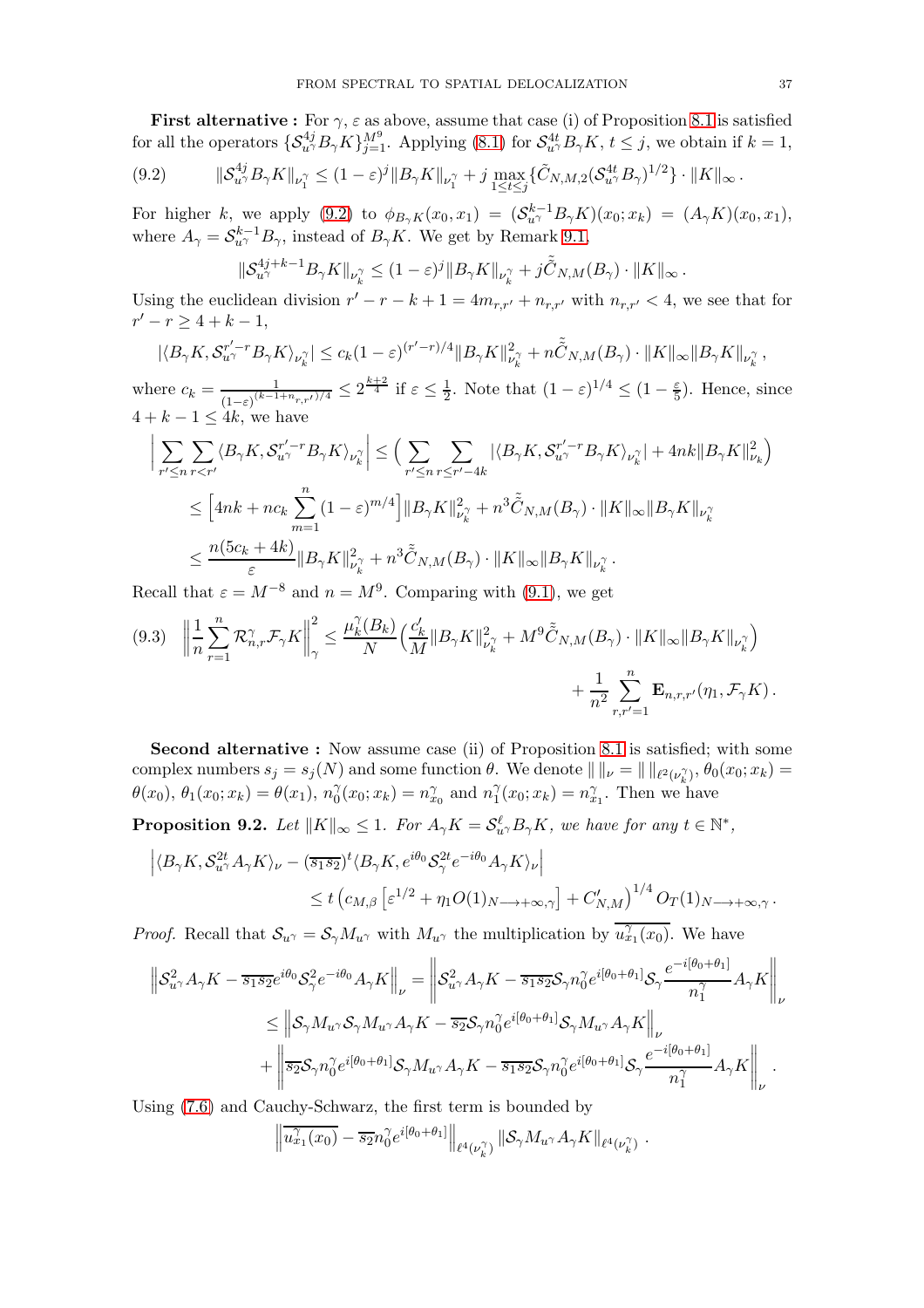But  $u^{\gamma}, s_2, n_0^{\gamma}$  $\frac{\gamma}{\alpha}$  all have modulus bounded by 1, so  $\overline{u_{x_1}^{\gamma}(x_0)} - \overline{s_2}n_0^{\gamma}$  $\int_{0}^{\gamma} e^{i[\theta_0 + \theta_1]} |^{4} \leq 4 \left| \overline{u_{x_1}^{\gamma}(x_0)} \right|$  $\overline{s_2}n_0^\gamma$  $\int_0^\gamma e^{i[\theta_0+\theta_1]}|^2$ . Hence,  $\|\overline{u_{x_1}^\gamma(x_0)}-\overline{s_2}n_0^\gamma$  $\int_0^{\gamma} e^{i[\theta_0 + \theta_1]} \|\ell^4(\nu_1^{\gamma})} \leq (4c_{M,\beta} \left[ \varepsilon^{1/2} + \eta_1 O(1)_{N \longrightarrow +\infty, \gamma} \right] +$  $4C'_{N,M}$ <sup>1/4</sup> by the first part of (ii). For higher k, using  $\sum_{x_{0,1}(x_2,x_k)} \mu_k(x_0;x_k) \leq \mu_1(x_0,x_1)$ by [\(6.13\)](#page-24-1), we get  $\|\overline{u_{x_1}^{\gamma}(x_0)} - \overline{s_2}n_0^{\gamma}$  $\gamma e^{i[\theta_0 + \theta_1]} \|_{\ell^4(\nu_k^{\gamma})} \leq (\frac{\mu_1^{\gamma}(B)}{\mu_k^{\gamma}(B_k)}$  $\frac{\mu_1(B)}{\mu_k^{\gamma}(B_k)}$ <sup>1/4</sup> $\|\overline{u_{x_1}^{\gamma}(x_0)} - \overline{s_2}n_0^{\gamma}$  $_0^\gamma e^{i[\theta_0+\theta_1]}\|_{\ell^4(\nu_1^\gamma)}.$ Next,  $\|\mathcal{S}_{\gamma}M_{u^{\gamma}}A_{\gamma}K\|_{\ell^{4}(\nu_{k}^{\gamma})}=\|\mathcal{S}_{u^{\gamma}}^{\ell+1}B_{\gamma}K\|_{\ell^{4}(\nu_{k}^{\gamma})}$ . Arguing as in Proposition [7.7](#page-28-1) and Corol-

lary [7.8,](#page-28-2) we see this is  $O_T(1)_{N\to+\infty,\gamma}$ . Bounding the second term similarly, we get  $\left\| \mathcal{S}_{u^{\gamma}}^2 A_{\gamma} K - \overline{s_1 s_2} e^{i \theta_0} \mathcal{S}_{\gamma}^2 e^{-i \theta_0} A_{\gamma} K \right\|$ 

$$
\leq (c_{M,\beta} \left[ \varepsilon^{1/2} + \eta_1 O(1)_{N \longrightarrow +\infty,\gamma} \right] + C'_{N,M})^{1/4} O_T(1)_{N \longrightarrow +\infty,\gamma}.
$$

Since  $||B_{\gamma}K||_{\nu} = O_T(1)_{N\rightarrow+\infty,\gamma}$  (see Remark [7.9\)](#page-30-0), this proves the result for  $t = 1$ . For higher t, let  $X = \overline{s_1 s_2} e^{i\theta_0} S_{\gamma}^2 e^{-i\theta_0}$  and  $Y = S_{u^{\gamma}}^2$ . Then  $\|(X^t - Y^t)A_{\gamma}K\|$  =

 $\|\sum_{i=1}^t X^{t-i}(X-Y)Y^{i-1}A_{\gamma}K\| \leq \sum_{i=1}^t \| (X-Y)Y^{i-1}A_{\gamma}K\|.$  Again,  $\|Y^{i-1}A_{\gamma}K\|_{\ell^4(\nu_k^{\gamma})} =$  $O_T(1)_{N\longrightarrow+\infty,\gamma}$  for each i and the claim follows.

In sums like  $(9.1)$ , we can make packets of size 2t, and we have for all m and for any t

<span id="page-37-0"></span>
$$
(9.4) \quad \left| \sum_{r=0}^{t-1} \langle B_{\gamma} K, \mathcal{S}_{u^{\gamma}}^{2r+m} B_{\gamma} K \rangle_{\nu} - \sum_{r=0}^{t-1} (\overline{s_1 s_2})^r \langle B_{\gamma} K, e^{i\theta_0} \mathcal{S}_{\gamma}^{2r} e^{-i\theta_0} \mathcal{S}_{u^{\gamma}}^m B_{\gamma} K \rangle_{\nu} \right|
$$
  

$$
\leq t^2 \left( c_{M,\beta} \left[ \varepsilon^{1/2} + \eta_1 O(1)_{N \longrightarrow +\infty,\gamma} \right] + C'_{N,M} \right)^{1/4} O_T(1)_N \longrightarrow +\infty, \gamma.
$$

As we will see below, the size 2t of packets should be chosen so that  $t(c_{M,\beta} \varepsilon^{1/2})^{1/4}$  is small as M gets large. Remembering that  $c_{M,\beta} \leq f(D,\beta)M^3$  and  $\varepsilon = M^{-8}$ , we take  $t = M^{\alpha}$ with  $0 < \alpha < 1/4$ . We then group the sum [\(9.1\)](#page-35-1) into packets and write

$$
\left| \sum_{r' \leq r \leq n} \langle \mathcal{S}_{u\gamma}^{r-r'} B_{\gamma} K, B_{\gamma} K \rangle_{\nu} \right| = \left| \sum_{r'=1}^{n} \sum_{r=0}^{n-r'} \langle \mathcal{S}_{u\gamma}^{r} B_{\gamma} K, B_{\gamma} K \rangle_{\nu} \right|
$$
  

$$
\leq \left| \sum_{r'=1}^{n} \sum_{a=0}^{\lfloor \frac{n-r'}{2t} \rfloor - 2} \sum_{r=2ta}^{2t(a+1)-1} \langle \mathcal{S}_{u\gamma}^{r} B_{\gamma} K, B_{\gamma} K \rangle_{\nu} \right| + 4nt \left\| B_{\gamma} K \right\|_{\nu}^{2},
$$

where we estimated  $\sum_{r'=1}^{n} \sum_{r=2t}^{n-r'}$  $\int_{r=2t(\lfloor\frac{n-r'}{2t}\rfloor-1)}^{n-r'}\langle \mathcal{S}^r_{u\gamma}B_{\gamma}K,B_{\gamma}K\rangle_{\nu}|\leq 4nt\|B_{\gamma}K\|_{\nu}^2.$  Note that  $\sum_{r=2ta}^{2t(a+1)-1} \langle S_{u\gamma}^r \cdot, \cdot \rangle = \sum_{r=0}^{t-1} \langle S_{u\gamma}^{2r+2ta} \cdot, \cdot \rangle + \sum_{r=0}^{t-1} \langle S_{u\gamma}^{2r+1+2ta} \cdot, \cdot \rangle$ . So using [\(9.4\)](#page-37-0),

<span id="page-37-1"></span>
$$
(9.5) \quad \Big| \sum_{r'=0}^{n} \sum_{a=0}^{\lfloor \frac{n-r'}{2t} \rfloor - 2} \sum_{r=2ta}^{2t(a+1)-1} \langle \mathcal{S}_{u}^{r} \mathcal{B}_{\gamma} K, \mathcal{B}_{\gamma} K \rangle_{\nu} \Big|
$$
\n
$$
\leq \Big| \sum_{r'=0}^{n} \sum_{a=0}^{\lfloor \frac{n-r'}{2t} \rfloor - 2} \sum_{r=0}^{t-1} \sum_{\alpha=0}^{\lfloor \frac{n-r'}{2t} \rfloor - 2} \langle \overline{s_1 s_2} \rangle^{r} \left( \langle B_{\gamma} K, e^{i\theta_0} \mathcal{S}_{\gamma}^{2r} e^{-i\theta_0} (\mathcal{S}_{u^{\gamma}}^{2ta} + \mathcal{S}_{u^{\gamma}}^{2ta+1}) B_{\gamma} K \rangle_{\nu} \right) \Big|
$$
\n
$$
+ n \cdot \frac{n}{t} \cdot t^2 \left( c_{M,\beta} \left[ \varepsilon^{1/2} + \eta_1 O(1)_{N \longrightarrow +\infty, \gamma} \right] + C'_{N,M} \right)^{1/4} O_T(1)_{N \longrightarrow +\infty, \gamma}.
$$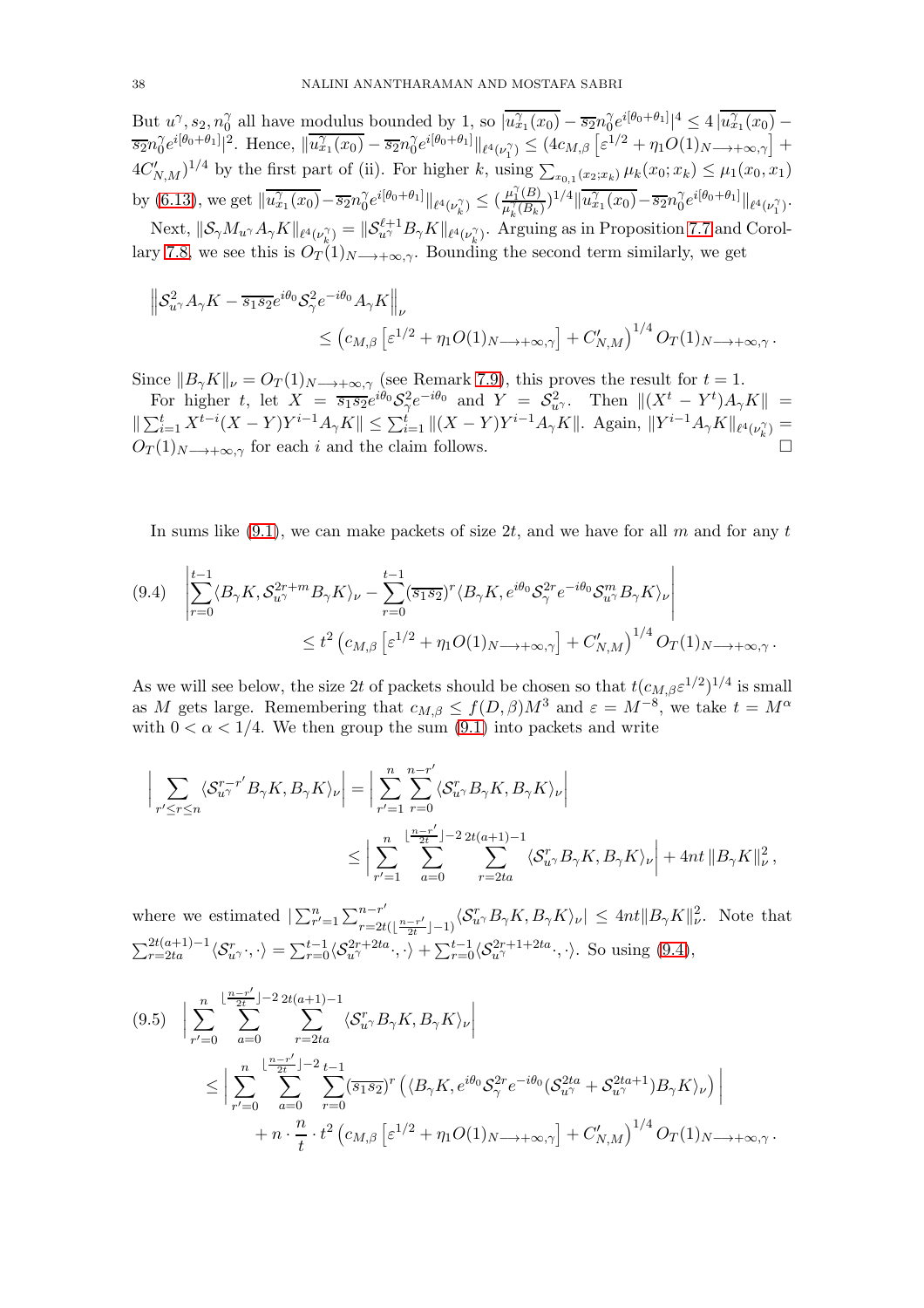**Lemma 9.3.** Let  $||K||_{\infty} \leq 1$ . For  $A_{\gamma}K = \mathcal{S}_{u^{\gamma}}^{2ta}B_{\gamma}K$  or  $\mathcal{S}_{u^{\gamma}}^{2ta+1}B_{\gamma}K$  we have for any L

$$
\left| \sum_{r=0}^{t-1} (\overline{s_1 s_2})^r \langle B_\gamma K, e^{i\theta_0} S_\gamma^{2r} e^{-i\theta_0} A_\gamma K \rangle_{\nu} \right| \leq \frac{L^2 c_k}{c(D,\beta)} O_T(1)_{N \longrightarrow \infty, \gamma} + t O_T(L^{-\infty})_{N \longrightarrow \infty, \gamma} + \eta_1 O_{M,T}(1)_{N \longrightarrow +\infty, \gamma} + \frac{1}{|s_1 s_2 - 1|} O_T(1)_{N \longrightarrow \infty, \gamma}.
$$

*Proof.* First assume  $k = 1$ . We decompose  $e^{-i\theta_0} A_\gamma K = C\mathbf{1} + f$  where  $f \perp \mathbf{1}$  in  $\ell^2(\nu_1^{\gamma})$  $\binom{1}{1}$ . So  $\mathcal{S}^{2r}_{\gamma}e^{-i\theta_0}A_{\gamma}K=C\mathcal{S}^{2r}_{\gamma}\mathbf{1}+\mathcal{S}^{2r}_{\gamma}f.$ 

For the term  $S_{\gamma}^{2r}f$  we use Proposition [7.5,](#page-27-1) which yields, for any L,

$$
\|\mathcal{S}_{\gamma}^{2r}f\|_{\nu} \leq \left(1-L^{-2}c(D,\beta)\right)^{r/2} \|f\|_{\nu} + \sum_{l=0}^{r-1} C_{N,L,l,2}(e^{-i\theta_0}A_{\gamma})^{1/2} + 2\eta_1 \sum_{l=1}^{r-1} \|\mathcal{Z}_l f\|_{\nu}.
$$

By Corollary [7.8](#page-28-2) (recalling that  $r \leq t \leq M^{\alpha}$ ), we have  $\sum_{l=0}^{r-1} C_{N,L,l,2}(e^{-i\theta_0}A_{\gamma})^{1/2}$  $t O_T(L^{-\infty})_{N\longrightarrow+\infty,\gamma}$ . Indeed, the term  $e^{-i\theta_0}$  has no impact, as it can be bounded by 1 in the proof of Proposition [7.7.](#page-28-1) We also have  $||f||_{\nu} \leq ||A_{\gamma}K||_{\nu} \leq ||B_{\gamma}K||_{\nu} = O_T(1)_{N\to\infty,\gamma}$ , and  $\|\mathcal{Z}_l f\|_{\nu} = O_{l,T}(1)_{N\longrightarrow\infty,\gamma}$  by Remark [7.9.](#page-30-0) Thus,

$$
\left| \sum_{r=0}^{t-1} (\overline{s_1 s_2})^r \langle B_{\gamma} K, e^{i\theta_0} S_{\gamma}^{2r} f \rangle_{\nu} \right|
$$
  

$$
\leq \frac{2L^2}{c(D,\beta)} O_T(1)_{N \longrightarrow \infty, \gamma} + t O_T(L^{-\infty})_{N \longrightarrow \infty, \gamma} + \eta_1 O_{M,T}(1)_{N \longrightarrow \infty, \gamma}.
$$

For the term  $CS^{2r}_{\gamma}1$ , we have  $S^l_{\gamma}1 = 1 - \eta_1 \sum_{s=0}^{l-1} S^{s}_{\gamma} \iota \xi^{\gamma} = 1 + \eta_1 O_l(1)_{N \to \infty, \gamma}$  by [\(6.11\)](#page-23-7). Thus,

$$
\left| \sum_{r=0}^{t-1} (\overline{s_1 s_2})^r \langle B_{\gamma} K, e^{i\theta_0} S_{\gamma}^{2r} \mathbf{1} \rangle_{\nu} \right| \leq \left| \sum_{r=0}^{t-1} (\overline{s_1 s_2})^r \langle B_{\gamma} K, e^{i\theta_0} \mathbf{1} \rangle_{\nu} \right| + \eta_1 O_M(1)_{N \longrightarrow \infty, \gamma} \|B_{\gamma} K\|_{\nu}
$$
  
= 
$$
\left| \frac{(\overline{s_1 s_2})^t - 1}{\overline{s_1 s_2} - 1} \langle B_{\gamma} K, e^{i\theta_0} \mathbf{1} \rangle_{\nu} \right| + \eta_1 O_M(1)_{N \longrightarrow \infty, \gamma} \|B_{\gamma} K\|_{\nu}
$$
  
\$\leq \left( \frac{2}{|s\_1 s\_2 - 1|} + \eta\_1 O\_M(1)\_{N \longrightarrow \infty, \gamma} \right) \|B\_{\gamma} K\|\_{\nu} .

Since  $|C| \leq ||A_{\gamma}K||_{\nu} \leq ||B_{\gamma}K||_{\nu}$ , this completes the proof for  $k = 1$ .

For higher k, as in Remark [9.1,](#page-35-0) we have  $\|\mathcal{S}_{\gamma}^{2r}f\|_{\nu_k} \leq$  $\sqrt{\mu_1^{\gamma}(B)}$  $\frac{\mu_1(B)}{\mu_k^{\gamma}(B_k)}$   $\|\mathcal{S}_{\gamma}^{2r-k+1}\phi_f\|_{\nu_1}$ , where now  $\phi_f(x_0, x_1) = (S_\gamma^{k-1} f)(x_0; x_k)$ . We then note that  $f \perp \mathbf{1}$  in  $\ell^2(\nu_k^{\gamma})$  $(\hat{k})$  iff  $\phi_f \perp \mathbf{1}$  in  $\ell^2(\nu_1^{\gamma})$  $\binom{1}{1}$ . Indeed,  $\langle 1, \phi_f \rangle_{\nu_1} = \frac{\mu_k^{\gamma}(B_k)}{\mu_1^{\gamma}(B)}$  $\frac{\mu_k(B_k)}{\mu_1^{\gamma}(B)} \langle \mathbf{1}, f \rangle_{\nu_k}, \,\, {\rm since} \,\, \, \langle \mathbf{1}, \phi_f \rangle_{\nu_1} \,\, = \,\, \sum_{(x_0,x_1)} \nu_1(x_0,x_1) (\mathcal{S}_{\gamma}^{k-1}f)(x_0;x_k),$ so applying [\(6.9\)](#page-23-5), [\(6.6\)](#page-23-1) and [\(2.7\)](#page-11-9), the claim follows. Hence,  $\|\mathcal{S}_{\gamma}^{2r-k+1}\phi_f\|_{\nu_1} \leq c(1-\gamma)$  $L^{-2}C)^{r/2}$   $\|\phi_f\|_{\nu_1}$ , where  $c = \frac{1}{(1-L^{-2})(k+3)/4} \leq 2^{k+1}$  for large L. The error terms are the same, this time with  $\|\mathcal{Z}_l \phi_f\|_{\nu_1} = O_{l,T} (1)_{N\to\infty,\gamma}$ . Finally,  $\|\phi_f\|_{\nu_1} \leq$  $\sqrt{\mu_k^{\gamma}(B_k)}$  $\frac{\mu_k(D_k)}{\mu_1^{\gamma}(B)}$   $||f||_{\nu_k}$  $\Box$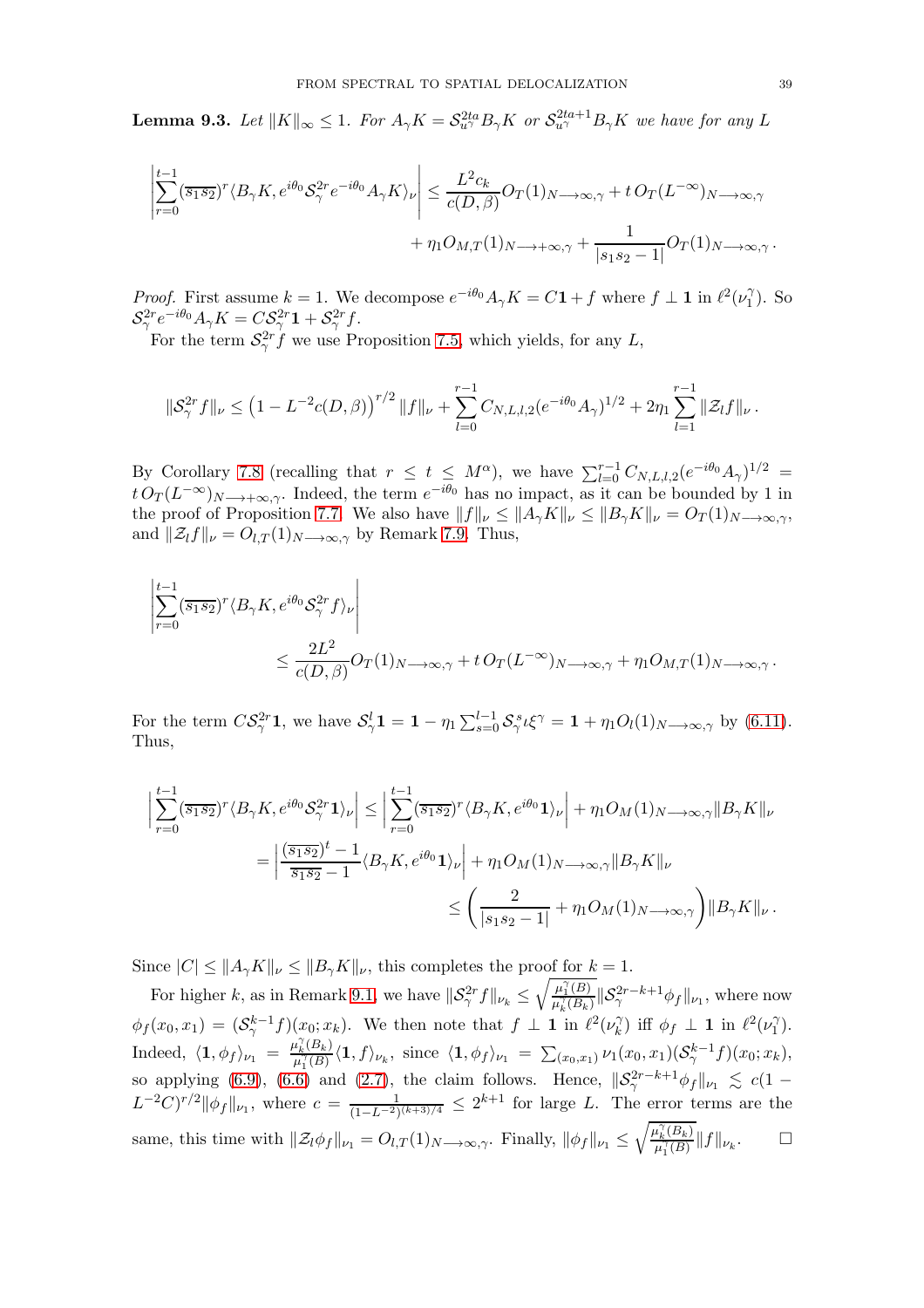Starting from [\(9.5\)](#page-37-1) and applying the lemma, we obtain for  $||K||_{\infty} \leq 1$ ,

<span id="page-39-0"></span>
$$
(9.6) \quad \frac{1}{n^2} \left| \sum_{r' \le n} \sum_{r \ge r'} \langle \mathcal{S}_{u\gamma}^{r-r'} B_{\gamma} K, B_{\gamma} K \rangle_{\nu} \right| \le \frac{1}{t} \left[ \frac{2L^2}{c(D,\beta)} O_T(1)_{N \longrightarrow \infty, \gamma} + t O_T(L^{-\infty})_{N \longrightarrow \infty, \gamma} + \eta_1 O_{M,T}(1)_{N \longrightarrow +\infty, \gamma} + \frac{1}{|s_1 s_2 - 1|} O_T(1)_{N \longrightarrow +\infty, \gamma} \right] + t \left( c_{M,\beta} \left[ \varepsilon^{1/2} + \eta_1 O(1)_{N \longrightarrow +\infty, \gamma} \right] + O_T(M^{-\infty})_{N \longrightarrow \infty, \gamma} \right)^{1/4} O_T(1)_{N \longrightarrow +\infty, \gamma} + 4n^{-1} t \| B_{\gamma} K \|_{\nu}^2.
$$

Remember that  $n = M^9$  and  $t = M^{\alpha}$  with  $0 < \alpha < 1/4$ . For the term  $\frac{1}{t}$  $2L^2$  $\frac{2L^2}{c(D,\beta)}$  to be small, we choose  $L = M^{\alpha'}$  with  $0 < 2\alpha' < \alpha$ . For instance, take  $\alpha = 3/16$  and  $\alpha' = 1/16$ . For the other terms, we have  $t(c_{M,\beta} \varepsilon^{1/2})^{1/4} = O(M^{\alpha-1/4})$  and  $n^{-1}t = M^{-9+\alpha}$ . The terms  $\eta_1 O_{M,T}(1)_{N\to+\infty,\gamma}$  tend to 0 as  $\eta_1 = \eta_0 + \eta \to 0$ , M and T being fixed. Finally,  $||B_{\gamma}K||_{\nu}^{2} = O_{T}(1)_{N\longrightarrow+\infty,\gamma}$  assuming  $||K||_{\infty} \leq 1$ .

We can gather the first and second alternative into one statement :

### <span id="page-39-2"></span>Proposition 9.4. Let  $A > 0$ .

*For all* M*, for all* γ *that fall either into the first alternative or into the second one with*  $|s_1^\gamma$  $^{\gamma}_{1}(N)s_{2}^{\gamma}$  $\int_{2}^{\gamma} (N) - 1 \leq A$ , we have for  $||K||_{\infty} \leq 1$  and for  $n = M^9$ ,

$$
\left\| \frac{1}{n} \sum_{r=1}^{n} \mathcal{R}_{n,r}^{\gamma} \mathcal{F}_{\gamma} K \right\|_{\gamma}^{2} \leq \frac{1}{M^{3/16}} \left[ \frac{2M^{1/8}}{c(D,\beta)} O_T(1)_{N \longrightarrow \infty, \gamma} + O_T(M^{-\infty})_{N \longrightarrow \infty, \gamma} + \eta_1 O_{M,T}(1)_{N \longrightarrow +\infty, \gamma} + \frac{1}{A} O_T(1)_{N \longrightarrow +\infty, \gamma} \right] + O_T(M^{-1/16})_{N \longrightarrow +\infty, \gamma} + \eta_1^{1/4} O_{M,T}(1)_{N \longrightarrow +\infty, \gamma}.
$$

*Proof.* The arguments in the proof of [\(7.11\)](#page-29-2) readily show that  $\frac{1}{n^2} \sum_{r,r'=1}^{n} \mathbf{E}_{n,r,r'}(\eta_1, F_\gamma K) =$  $\eta_1 O_{n,T}(1)_{N\longrightarrow\infty,\gamma}$ . The assertion follows from [\(9.1\)](#page-35-1), [\(9.3\)](#page-36-1) and [\(9.6\)](#page-39-0).

<span id="page-39-1"></span>**Proposition 9.5.** Let  $I \subset I_1$  with  $\overline{I} \subset I_1$ . There exists  $a_0$  such that, if  $a \le a_0$ , M is large *enough,*  $\eta_1$  *is small enough*  $(M \geq M(a), \eta_1 \leq \eta(a))$ *, and* N *is large enough*:

For any  $\gamma$  falling into the second alternative on  $G_N$ , the sequence  $s^{\gamma}(N) = s_1^{\gamma}$  $^{\gamma}_{1}(N)s_{2}^{\gamma}$  $\frac{\gamma}{2}(N)$ *must satisfy*  $|s^{\gamma}(N) - 1| > a^{13}$ , *if*  $\gamma$  *stays in a set of the form* 

$$
A_{a,\eta_1} = \{ \gamma : \text{Re}\,\gamma \in I, \text{Im}\,\gamma = \eta_1, \mathbb{P}(|\mathcal{W}(o) - \gamma| < a) \leq 1 - a \} .
$$

Before proving the proposition, let us finally give the

*Proof of Theorem [3.3.](#page-14-1)* We apply Proposition [5.2](#page-22-1) and use Proposition [9.5](#page-39-1) to show that we are in the framework of Proposition [9.4.](#page-39-2)

Two cases may happen. Either  $W(o)$  is deterministic : there exists  $E_0$  such that  $\mathbb{P}(\mathcal{W}(o) = E_0) = 1$ . In that case, we fix a small  $a > 0$ , let  $J_1 = I \setminus [E_0 - 2a, E_0 + 2a]$  and  $J_2 = I \cap [E_0 - 2a, E_0 + 2a]$ . We then write  $\text{Var}_{\text{nb}, \eta_0}^{\text{I}}(\mathcal{F}_{\gamma}K) = \text{Var}_{\text{nb}, \eta_0}^{\text{I}_1}(\mathcal{F}_{\gamma}K) + \text{Var}_{\text{nb}, \eta_0}^{\text{I}_2}(\mathcal{F}_{\gamma}K)$ . For Re  $\gamma \in J_1$ , we have  $|\gamma - E_0| > 2a$ , so  $\mathbb{P}(|\mathcal{W}(o) - \gamma| < a) = 0$  and Proposition [9.5](#page-39-1) applies with a arbitrarily small. Proposition [9.4,](#page-39-2) applied with  $A = a^{13}$ , thus allows to control  $\text{Var}_{\text{nb},\eta_0}^{J_1}(\mathcal{F}_\gamma K)$ , while  $\text{Var}_{\text{nb},\eta_0}^{J_2}(\mathcal{F}_\gamma K) = O_T(a)$ .

If  $\mathcal{W}(o)$  is not deterministic, there exists a such that for all  $E \in \mathbb{R}$ ,  $\mathbb{P}(|\mathcal{W}(o) - E|$  $a) \leq 1 - a$ . Thus, for any complex  $\gamma$ ,  $\mathbb{P}(|\mathcal{W}(o) - \gamma| < a) \leq 1 - a$ . In this case Proposition [9.5](#page-39-1) may be applied with the fixed value  $A = a^{13}$  and all  $\gamma$ .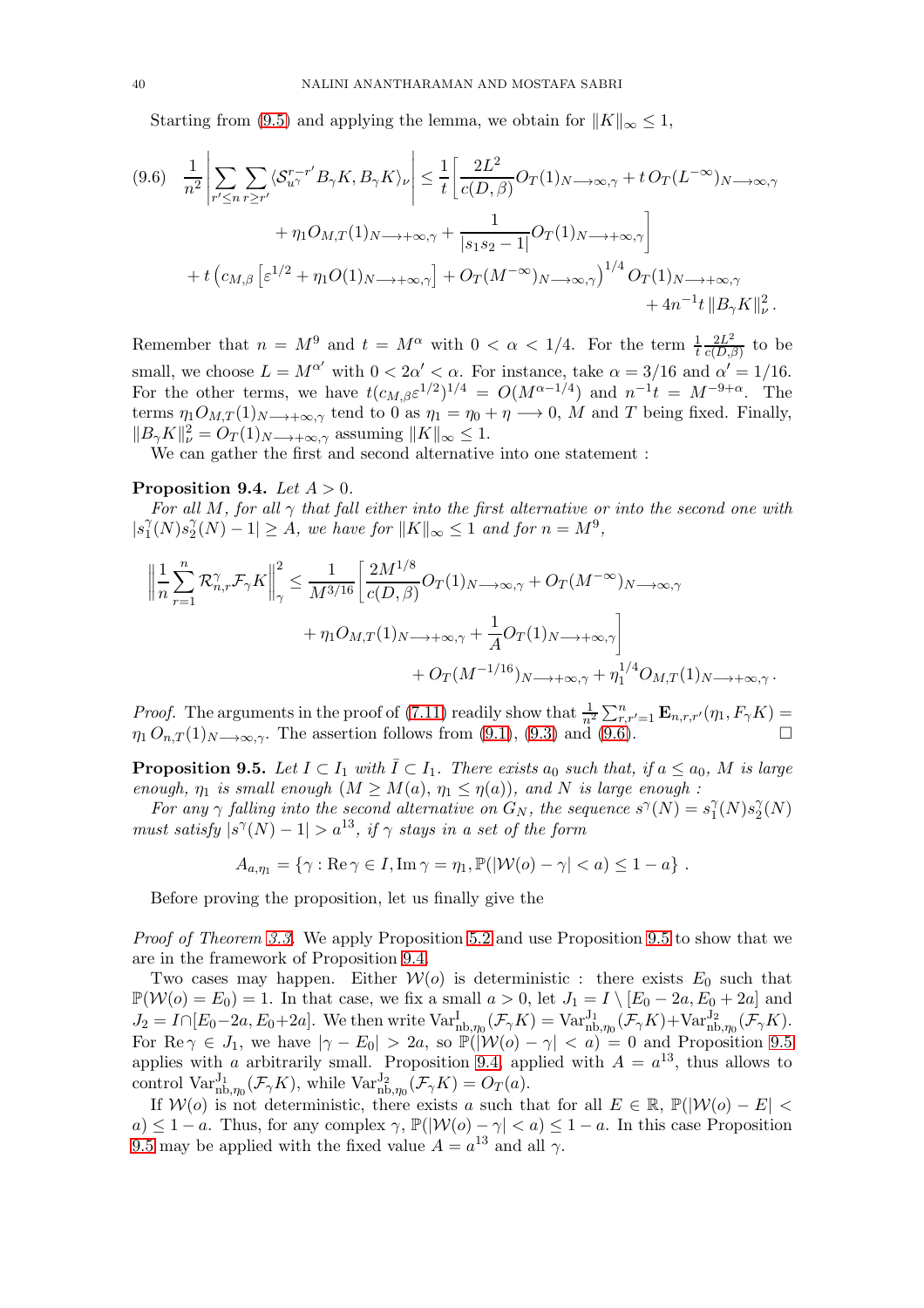Either way, we showed that there exists  $a_0$  such that, for all  $a \le a_0$ ,  $M \ge M(a)$ , we have for any  $s$  and  $T$ ,

<span id="page-40-4"></span>
$$
(9.7) \quad \lim_{\eta_0 \downarrow 0} \limsup_{N \to \infty} \text{Var}_{\text{nb}, \eta_0}^{\text{I}} (\mathcal{F}_\gamma K)^2 \le |I|^2 \frac{1}{M^{3/16}} \left[ \frac{2M^{1/8}}{c(D, \beta)} C_T + C_{s,T} M^{-s} + \frac{C_T}{a^{13}} \right] + |I|^2 C_T M^{-1/16} + aC_T.
$$

Taking  $M \to \infty$  followed by  $a \downarrow 0$ , this completes the proof of Theorem [3.3.](#page-14-1)

We conclude the section with the

*Proof of Proposition [9.5.](#page-39-1)* We will use the following consequences of (Green) :

<span id="page-40-1"></span>• There exists  $0 < c_0 < \infty$  such that for all  $\gamma \in \mathbb{C}^+$ ,  $\text{Re } \gamma \in I_1$ ,

$$
(9.8) \qquad \mathbb{E}\left(\sum_{y\sim o}\hat{\mu}_1^{\gamma}(o,y)\right) \leq c_0\,, \quad \mathbb{E}\left(\sum_{y\sim o}(\hat{\mu}_1^{\gamma}(o,y))^{-1}\right) \leq c_0\,, \quad \mathbb{E}\left(\sum_{y\sim o}|\hat{\zeta}_y^{\gamma}(o)|^{-2}\right) \leq c_0\,.
$$

In fact,  $\hat{\mu}_1^{\gamma}$  $\hat{\gamma}^{\gamma}_1(o,y) = \frac{|\operatorname{Im} \hat{\zeta}^{\gamma}_y(o) \operatorname{Im} \hat{\zeta}^{\gamma}_o(y)|}{|\hat{m}\hat{\zeta}^{\gamma}_y(y)|^2}$  $\frac{(y_1(t) \text{ Im }\zeta_o(y))}{(\hat{m}_y^{\gamma}\hat{\zeta}_o^{\gamma}(y))^2}$ , so this follows from (Green) and its consequences  $(A.9)$  and  $(A.10)$ .

• There exists  $0 < c_1 < \infty$ , such that for all  $\gamma \in \mathbb{C}^+$ , Re  $\gamma \in I_1$ ,

<span id="page-40-2"></span>(9.9a) 
$$
\mathbb{P}\left(|2\operatorname{Im} \hat{m}_o^{\gamma}| \geq 2r \text{ and } |2\hat{m}_o^{\gamma}| \leq \frac{1}{2}r^{-1}\right) \geq 1 - c_1r,
$$

<span id="page-40-3"></span>(9.9b) 
$$
\mathbb{P}\left(\sum_{y \sim o} |\hat{\zeta}_o^{\gamma}(y)| \leq \frac{1}{2}r^{-1}\right) \geq 1 - c_1r.
$$

In fact,  $\mathbb{E}(|2 \operatorname{Im} \hat{m}_o|^{-1}) + \mathbb{E}(|2 \hat{m}_o^{\gamma}|) \leq c_1/2$  by [\(A.9\)](#page-52-2), so the first claim follows by Markov's inequality. The second one follows similarly from [\(A.10\)](#page-52-3).

We may now begin the proof. If  $\gamma$  falls into the second alternative, then

<span id="page-40-0"></span>
$$
(9.10) \t\t ||u_{x_0}^{\gamma}(x_1)u_{x_1}^{\gamma}(x_0) - s^{\gamma}(N)||_{\nu}^2
$$
  
 
$$
\leq 4f(\beta,D)M^3\left[M^{-4} + \eta_1 O(1)_{N \longrightarrow +\infty,\gamma}\right] + 4C'_{N,M}.
$$

Let  $a_0 = (2c_0)^{-2}(6+3c_1)^{-12}$ ; this choice will become clear later on. Take  $a \le a_0$ . There exist  $M(a)$ ,  $\eta(a)$  and  $N(a)$  such that if  $M \geq M(a)$ ,  $\eta_1 \leq \eta(a)$  and  $N \geq N(a)$ , then the RHS side in [\(9.10\)](#page-40-0) is  $\leq a^{26}$ . We fix  $\rho \geq a^{26}$ .

So take any  $a \le a_0$ ,  $M \ge M(a)$ ,  $\eta_1 \le \eta(a)$ , and assume towards a contradiction that we can find a subsequence  $N_k = N_k(\eta_1) \longrightarrow +\infty$  and a sequence  $\gamma_k \in A_{a,\eta_1}$ , each falling into the second alternative on  $G_{N_k}$ , such that  $|s^{\gamma_k}(N_k) - 1|^2 \leq \rho$ . After extracting further subsequences, let  $\lim_{N_k \to +\infty} s^{\gamma_k}(N_k) = s$  and  $\gamma_0 = \lim_{N_k \to +\infty} \gamma_k \in \mathbb{C}$ . Then  $|s - 1|^2 \le \rho$ ,  $\text{Re }\gamma_0 \in I_1, \text{Im }\gamma_0 = \eta_1$ , and by [\(9.10\)](#page-40-0) and Remark [A.3](#page-52-0)

$$
\mathbb{E}\left(\sum_{y \sim o} |\hat{u}_o^{\gamma_0}(y)\hat{u}_y^{\gamma_0}(o) - s|^2 \hat{\mu}_1^{\gamma_0}(o,y)\right) \leq \rho \, \mathbb{E}\left(\sum_{y \sim o} \hat{\mu}_1^{\gamma_0}(o,y)\right)\,,
$$

which implies, using [\(9.8\)](#page-40-1),

$$
\mathbb{E}\left(\sum_{y \sim o} |\hat{u}_o^{\gamma_0}(y)\hat{u}_y^{\gamma_0}(o) - 1|^2 \hat{\mu}_1^{\gamma_0}(o,y)\right) \leq 4\rho \mathbb{E}\left(\sum_{y \sim o} \hat{\mu}_1^{\gamma_0}(o,y)\right) \leq 4c_0\rho.
$$

By the Cauchy-Schwarz inequality,

$$
\mathbb{E}\left(\sum_{y\sim o}|\hat{u}_o^{\gamma_0}(y)\hat{u}_y^{\gamma_0}(o)-1|^2\hat{\mu}_1^{\gamma_0}(o,y)\right)^{1/2}\geq \frac{\mathbb{E}\left(\sum_{y\sim o}|\hat{u}_o^{\gamma_0}(y)\hat{u}_y^{\gamma_0}(o)-1|\right)}{\mathbb{E}\left(\sum_{y\sim o}(\hat{\mu}_1^{\gamma_0}(o,y))^{-1}\right)^{1/2}}
$$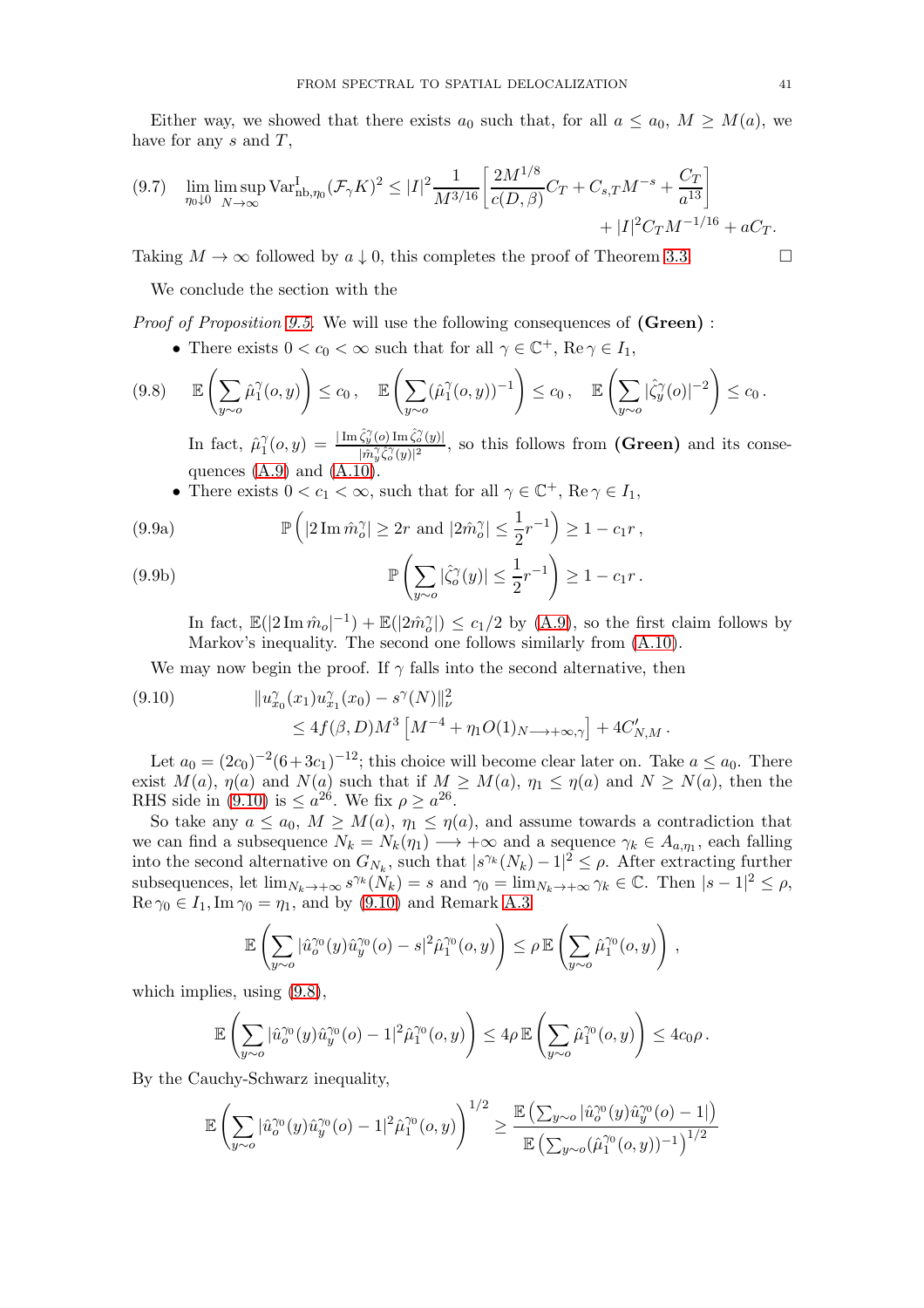and thus, by  $(9.8)$ ,

<span id="page-41-0"></span>
$$
(9.11) \qquad \mathbb{E}\left(\sum_{y\sim o} |\hat{u}_o^{\gamma_0}(y)\hat{u}_y^{\gamma_0}(o) - 1|\right) \le \left(4c_0\rho \mathbb{E}\left(\sum_{y\sim o} (\hat{\mu}_1^{\gamma_0}(o, y))^{-1}\right)\right)^{1/2} \le 2c_0\rho^{1/2}.
$$

Since the value of  $\gamma_0$  is now fixed, let us omit it from the notation.

Let us write  $\hat{\zeta}_0^{\gamma_0}(y) = \hat{\zeta}_0(y) = r(o, y)e^{-i\theta(o, y)}$  with  $r \in \mathbb{R}_+$  and  $\theta \in \mathbb{R}$ . This implies  $\hat{u}_o(y) = e^{2i\theta(o,y)}$  and  $|\hat{u}_o(y)\hat{u}_y(o) - 1| = |(e^{i\theta(y,o)} + e^{-i\theta(o,y)})(e^{i\theta(y,o)} - e^{-i\theta(o,y)})|.$ 

Now [\(9.11\)](#page-41-0) implies that

(9.12) 
$$
\mathbb{E}\left(\sum_{y \sim o} \min_{\epsilon = \pm 1} |e^{i\theta(y,o)} - \epsilon e^{-i\theta(o,y)}|^2\right) \leq 2c_0 \rho^{1/2}.
$$

Let us call  $\epsilon(o, y)$  the value of  $\epsilon$  achieving the min. By [\(2.7\)](#page-11-9) we have

$$
2\hat{m}_o = \hat{\zeta}_y(o)^{-1} - \hat{\zeta}_o(y) = r(y, o)^{-1} e^{i\theta(y, o)} - r(o, y) e^{-i\theta(o, y)}
$$

for all  $y \sim o$ . Thus, using [\(9.8\)](#page-40-1),

$$
(9.13) \mathbb{E}\left(\sum_{y\sim o} \left| e^{-i\theta(o,y)} \left( \epsilon(o,y)r(y,o)^{-1} - r(o,y) \right) - 2\hat{m}_o \right| \right)
$$
  

$$
= \mathbb{E}\left(\sum_{y\sim o} \left| \left( e^{i\theta(y,o)} - \epsilon(o,y)e^{-i\theta(o,y)} \right) r(y,o)^{-1} \right| \right)
$$
  

$$
\leq \sqrt{2c_0} \rho^{1/4} \mathbb{E}\left(\sum_{y\sim o} r(y,o)^{-2} \right)^{1/2} \leq 2c_0 \rho^{1/4} =: r^6.
$$

Denote  $t_{o,y} = \epsilon(o, y)r(y, o)^{-1} - r(o, y) \in \mathbb{R}$ . It follows by Markov's inequality that

<span id="page-41-1"></span>(9.14) 
$$
\sum_{y \sim o} \left| t_{o,y} e^{-i\theta(o,y)} - 2\hat{m}_o \right| \leq r^5
$$

with probability  $\geq 1-r$ .

The probability that  $|2 \text{ Im } \hat{m}_o| \geq 2r$  and  $|2 \hat{m}_o| \leq \frac{1}{2}r^{-1}$  is at least  $1 - c_1r$  by [\(9.9a\)](#page-40-2). Thus, [\(9.14\)](#page-41-1) implies that with probability  $\geq 1 - r - c_1r$ , we have for any  $y \sim o$ 

(9.15) 
$$
r \le |t_{o,y}| \le r^{-1}.
$$

Combining [\(9.14\)](#page-41-1) and [\(9.15\)](#page-41-2), we see that for any  $y, y' \sim o$ ,

(9.16) 
$$
\left| e^{-i\theta(o,y)} - t_{o,y'} t_{o,y}^{-1} e^{-i\theta(o,y')} \right| \leq r^4.
$$

Now [\(2.4a\)](#page-11-10) says that

<span id="page-41-3"></span><span id="page-41-2"></span>
$$
\gamma_0 = \mathcal{W}(o) + \sum_{y \sim o} \zeta_o(y) + 2\hat{m}_o = \mathcal{W}(o) + \sum_{y \sim o} r(o, y)e^{-i\theta(o, y)} + 2\hat{m}_o.
$$

Using [\(9.14\)](#page-41-1) and [\(9.16\)](#page-41-3), we get for any fixed  $y' \sim o$ ,

<span id="page-41-4"></span>
$$
(9.17) \quad \left| \gamma_0 - \mathcal{W}(o) - \left( t_{o,y'} + \sum_{y \sim o} r(o,y) t_{o,y'} t_{o,y}^{-1} \right) e^{-i\theta(o,y')} \right|
$$
  

$$
\leq \left| 2\hat{m}_o - t_{o,y'} e^{-i\theta(o,y')} \right| + \left| \sum_{y \sim o} r(o,y) \left( e^{-i\theta(o,y)} - t_{o,y'} t_{o,y}^{-1} e^{-i\theta(o,y')} \right) \right|
$$
  

$$
\leq r^5 + r^4 \sum_{y \sim o} r(o,y) \leq 2r^3
$$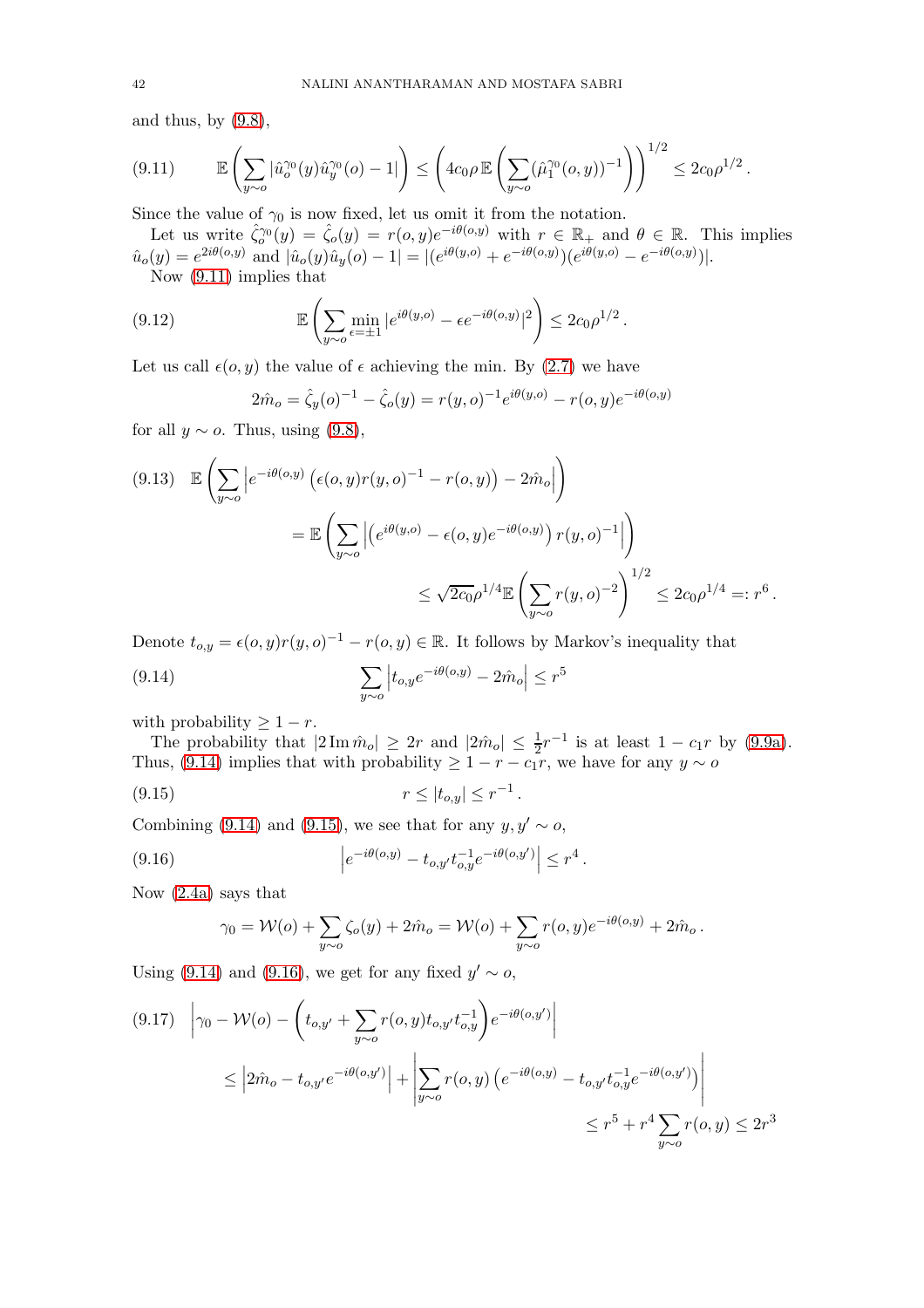with probability  $\geq 1 - r - 2c_1r$ . Here we used that  $\sum_{y \sim o} r(o, y) \leq \frac{1}{2}$  $\frac{1}{2}r^{-1}$  with probability  $\geq 1 - c_1r$ , see [\(9.9b\)](#page-40-3). Since  $|\gamma_0 - \mathcal{W}(o)| \geq a$  with probability  $\geq a$ , it follows that

$$
\left| t_{o,y'} + \sum_{y \sim o} r(o,y) t_{o,y'} t_{o,y}^{-1} \right| \ge a - 2r^3
$$

with probability  $\geq 1 - r - 2c_1r - (1 - a)$ . Recall that  $r(o, y)$  and  $t_{o,u}$  are real. Taking the imaginary part in [\(9.17\)](#page-41-4), we thus get  $|\operatorname{Im} e^{-i\theta(o,y')}| \leq \frac{2r^3 + \eta_1}{a - 2r^3}$  $\frac{2r^3 + \eta_1}{a - 2r^3}$ . Assume  $\eta_1 \leq r^3$ . Then if  $r < a/5$ , we get  $|\text{Im } e^{-i\theta(o,y')}| < r^2$ . Hence,  $\mathbb{P}(|\text{Im } e^{-i\theta(o,y')}| \geq r^2) \leq (2c_1+1)r+1-a$ . But we know that  $|2 \text{Im } \hat{m}_o| \geq 2r$ , so taking the imaginary part in  $(9.14)$  and using  $(9.15)$ , we also have that  $|\text{Im } e^{-i\theta(o,y')}| \geq r^2$  with probability  $\geq 1-r-c_1r$ . If  $(2+3c_1)r < a$ , this will give a contradiction.

To prove the proposition, we take  $r = \frac{a}{6+\frac{b}{2}}$  $\frac{a}{6+3c_1}$  and choose  $a_0 \leq (2c_0)^{-2}(6+3c_1)^{-12}$ . Recalling that  $2c_0 \rho^{1/4} = r^6$ , we get  $\rho^{1/2} = (2c_0)^{-2} (\frac{a}{6+r^5})$  $\frac{a}{6+3c_1}$ <sup>12</sup>  $\geq a^{13}$  for  $a \leq a_0$ , as required. We also take  $M > M(a)$ , and  $\eta_1 \le \min(r^3, \eta(a))$ .

#### 10. Step 5 : Back to the original eigenfunctions

<span id="page-42-0"></span>In this section, we show that it suffices to consider the non-backtracking quantum variance in order to prove quantum ergodicity; in other words Theorem [3.3](#page-14-1) can be retrieved from Theorem [1.3.](#page-4-2) This part may be read before or after the others.

Given  $K \in \mathcal{H}_k$ , we define the *quantum variance* by

(10.1) 
$$
Var^{I}(K) = \frac{1}{N} \sum_{\lambda_j \in I} |\langle \psi_j, K_G \psi_j \rangle|,
$$

where  $K_G$  is as in Section [2.1.](#page-9-1)

More generally, fix  $\eta_0 > 0$  and suppose  $K^\gamma \in \mathcal{H}_k$  satisfies conditions (Hol). We denote

<span id="page-42-1"></span>
$$
\text{Var}_{\eta_0}^{\text{I}}(K^{\gamma}) = \frac{1}{N} \sum_{\lambda_j \in I} \left| \left\langle \psi_j, K_G^{\lambda_j + i\eta_0} \psi_j \right\rangle \right|,
$$

where the subscript  $\eta_0$  indicates that inside the variance, Im  $\gamma$  is fixed and equal to  $\eta_0$ . Denote  $\gamma_j = \lambda_j + i\eta_0$ , and define

$$
g_j(x_0, x_1) = \overline{\zeta_{x_0}^{y_j}}(x_1)^{-1} \psi_j(x_1) - \psi_j(x_0) \text{ and } g_j^*(x_0, x_1) = \overline{\zeta_{x_1}^{y_j}}(x_0)^{-1} \psi_j(x_0) - \psi_j(x_1),
$$

so  $g_j^*$  and  $g_j$  are defined like  $f_j^*$  and  $f_j$  (Section [3\)](#page-12-0), respectively, with  $\zeta$  replaced by  $\overline{\zeta}$ . Put

$$
\widetilde{\text{Var}_{\text{nb},\eta_0}^{\text{I}}}(K^{\gamma}) = \frac{1}{N} \sum_{\lambda_j \in I} \left| \left\langle g_j^*, K_B^{\gamma_j} g_j \right\rangle \right|.
$$

Next, given  $\gamma \in \mathbb{C}^+$ , define the function  $N_{\gamma}: V \longrightarrow \mathbb{R}_+$  by

(10.2) 
$$
N_{\gamma}(x) = \operatorname{Im} \tilde{g}^{\gamma}(\tilde{x}, \tilde{x}),
$$

where  $\tilde{x}$  is a point in G projecting down to  $G = \Gamma \backslash G$ . Recall the Laplacian P defined in [\(1.1\)](#page-2-0). We next introduce the operators  $P_{\gamma}, \mathcal{S}_{T,\gamma}, \widetilde{\mathcal{S}}_{T,\gamma} : \mathbb{C}^V \to \mathbb{C}^V$  defined by

<span id="page-42-2"></span>(10.3) 
$$
P_{\gamma} = \frac{d}{N_{\gamma}} P \frac{N_{\gamma}}{d}, \qquad \mathcal{S}_{T,\gamma} = \frac{1}{T} \sum_{s=0}^{T-1} (T-s) P_{\gamma}^{s} \qquad \text{and} \qquad \widetilde{\mathcal{S}}_{T,\gamma} = \frac{1}{T} \sum_{s=1}^{T} P_{\gamma}^{s},
$$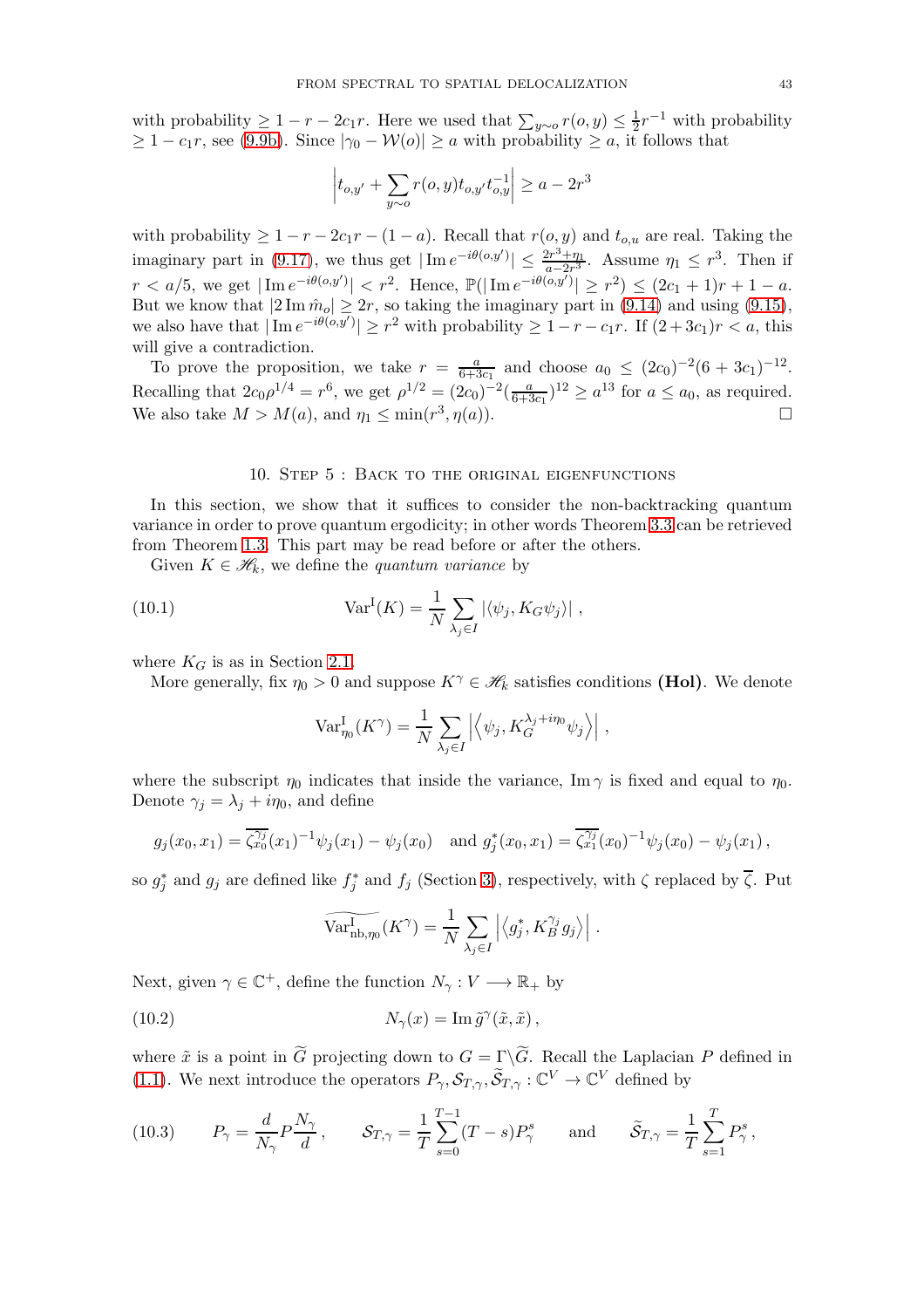for  $T \in \mathbb{N}^*$ , and the operators  $\mathcal{L}^{\gamma}, \widetilde{\mathcal{L}}^{\gamma} : \mathbb{C}^V \to \mathbb{C}^B$  defined by

<span id="page-43-0"></span>(10.4) 
$$
(\mathcal{L}^{\gamma} J)(x_0, x_1) = \frac{|\zeta_{x_0}^{\gamma}(x_1)|^2}{|2m_{x_0}^{\gamma}|^2} \left( \frac{J(x_0)}{N_{\gamma}(x_1)} - \frac{J(x_1)}{\overline{\zeta_{x_0}^{\gamma}(x_1)} \zeta_{x_1}^{\gamma}(x_0) N_{\gamma}(x_0)} \right),
$$

$$
(\widetilde{\mathcal{L}}^{\gamma} J)(x_0, x_1) = \frac{|\zeta_{x_0}^{\gamma}(x_1)|^2}{|2m_{x_0}^{\gamma}|^2} \left( \frac{J(x_0)}{N_{\gamma}(x_1)} - \frac{J(x_1)}{\overline{\zeta_{x_0}^{\gamma}(x_1)} \overline{\zeta_{x_1}^{\gamma}(x_0)} N_{\gamma}(x_0)} \right).
$$

Finally, denote  $\text{Var}_{\eta_0}^{\text{I}}(K - \langle K \rangle_\gamma) := \text{Var}_{\eta_0}^{\text{I}}(K - \langle K \rangle_\gamma 1)$  where  $1 \in \mathcal{H}_0$  is the constant function equal to 1 (so that, with the notation of Section [2.1,](#page-9-1)  $\hat{1}$  is the identity operator).

<span id="page-43-1"></span>**Proposition 10.1.** *Fix*  $\eta_0 > 0$  *and*  $T \in \mathbb{N}^*$ *. For any*  $J \in \mathcal{H}_0$ *, we have* 

$$
\begin{split} \operatorname{Var}^{\mathrm{I}}_{\eta_0} \left( J - \langle J \rangle_{\gamma} \right) &\leq \operatorname{Var}^{\mathrm{I}}_{\text{nb}, \eta_0} \left( \mathcal{L}^{\gamma} d^{-1} \mathcal{S}_{T, \gamma} \left( J - \langle J \rangle_{\gamma} \right) \right) \\ &+ \widehat{\operatorname{Var}}^{\mathrm{I}}_{\text{nb}, \eta_0} \left( \widetilde{\mathcal{L}}^{\gamma} d^{-1} \mathcal{S}_{T, \gamma} \left( J - \langle J \rangle_{\gamma} \right) \right) + \operatorname{Var}^{\mathrm{I}}_{\eta_0} \left( \widetilde{\mathcal{S}}_{T, \gamma} \left( J - \langle J \rangle_{\gamma} \right) \right) \, . \end{split}
$$

*Proof.* We have

$$
(10.5) \quad \langle f_j^*, (\mathcal{L}^{\gamma_j} J) g f_j \rangle = \sum_{(x_0, x_1) \in B} \left( \frac{(\mathcal{L}^{\gamma_j} J)(x_0, x_1)}{\zeta_{x_1}^{\gamma_j}(x_0) \zeta_{x_0}^{\gamma_j}(x_1)} + (\mathcal{L}^{\gamma_j} J)(x_1, x_0) \right) \overline{\psi_j(x_0)} \psi_j(x_1) - \sum_{(x_0, x_1) \in B} (\mathcal{L}^{\gamma_j} J)(x_0, x_1) \left( \frac{|\psi_j(x_0)|^2}{\zeta_{x_1}^{\gamma_j}(x_0)} + \frac{|\psi_j(x_1)|^2}{\zeta_{x_0}^{\gamma_j}(x_1)} \right).
$$

We calculate  $\langle g_j^*, (\tilde{\mathcal{L}}^{\gamma_j} J)_B g_j \rangle$  similarly. We then note that

$$
\frac{(\mathcal{L}^{\gamma_j} J)(x_0,x_1)}{\zeta_{x_1}^{\gamma_j}(x_0)\zeta_{x_0}^{\gamma_j}(x_1)}+(\mathcal{L}^{\gamma_j} J)(x_1,x_0)-\frac{(\widetilde{\mathcal{L}}^{\gamma_j} J)(x_0,x_1)}{\zeta_{x_1}^{\gamma_j}(x_0)\overline{\zeta_{x_0}^{\gamma_j}(x_1)}}-(\widetilde{\mathcal{L}}^{\gamma_j} J)(x_1,x_0)=0\,,
$$

using that  $\frac{|\zeta_{x_1}^{\gamma}(x_0)|^2}{|x^{\gamma}|^2}$  $\frac{|\widetilde{x}_1(x_0)|^2}{|m^{\gamma}_{x_1}|^2} = \frac{|\zeta^{\gamma}_{x_0}(x_1)|^2}{|m^{\gamma}_{x_0}|^2}$  $\frac{x_0}{|m_{x_0}^{\gamma}|^2}$ , by [\(2.7\)](#page-11-9). Hence,

$$
\langle f_j^*, (\mathcal{L}^{\gamma_j} J) B f_j \rangle - \langle g_j^*, (\widetilde{\mathcal{L}}^{\gamma_j} J) B g_j \rangle = \sum_{(x_0, x_1) \in B} (\widetilde{\mathcal{L}}^{\gamma_j} J)(x_0, x_1) \left( \frac{|\psi_j(x_0)|^2}{\zeta_{x_1}^{\gamma_j}(x_0)} + \frac{|\psi_j(x_1)|^2}{\zeta_{x_0}^{\gamma_j}(x_1)} \right) - \sum_{(x_0, x_1) \in B} (\mathcal{L}^{\gamma_j} J)(x_0, x_1) \left( \frac{|\psi_j(x_0)|^2}{\zeta_{x_1}^{\gamma_j}(x_0)} + \frac{|\psi_j(x_1)|^2}{\zeta_{x_0}^{\gamma_j}(x_1)} \right).
$$

Let  $\alpha_{x_0}^{x_1} = \frac{|\zeta_{x_0}^{\gamma}(x_1)|^2}{|2m_{x_0}^{\gamma}|^2N_{\gamma}(x_0)}$  $\frac{|\zeta_{x_0}^{\gamma}(x_1)|^2}{|2m_{x_0}^{\gamma}|^2N_{\gamma}(x_1)},$  and note that  $\alpha_{x_1}^{x_0} = \frac{|\zeta_{x_0}^{\gamma}(x_1)|^2}{|2m_{x_0}^{\gamma}|^2N_{\gamma}(x_1)}$  $\frac{|S_{x_0}(x_1)|}{|2m_{x_0}^{\gamma}|^2N_{\gamma}(x_0)}$  by [\(2.7\)](#page-11-9). Then  $(\widetilde{\mathcal{L}}^{\gamma_j}J)(x_0,x_1)$  $\frac{(\hat{C}_{j}^{\gamma_{j}}(x_{0},x_{1})}{\hat{\zeta}_{x_{1}}^{\gamma_{j}}(x_{0})}-\frac{(\hat{\mathcal{L}}^{\gamma_{j}}J)(x_{0},x_{1})}{\hat{\zeta}_{x_{1}}^{\gamma_{j}}(x_{0})}$  $\frac{\overline{\zeta_{j\left(\infty\right)}^{j_{j}}(x_{0})}}{\overline{\zeta_{x_{1}}^{j_{j}}(x_{0})}} = -2i$  $\int \mathrm{Im} \, \zeta_{x_1}^{\gamma_j}(x_0)$  $\frac{\left[\operatorname{Im}\zeta_{x_1}^{\gamma_j}(x_0)\right]}{|\zeta_{x_1}^{\gamma_j}(x_0)|^2}\alpha_{x_0}^{x_1}J(x_0)-\frac{\operatorname{Im}\zeta_{x_0}^{\gamma_j}(x_1)}{|\zeta_{x_1}^{\gamma_j}(x_0)\zeta_{x_0}^{\gamma_j}(x_1)|}$  $\frac{\displaystyle\lim_{x_0}(x_1)}{|\zeta^{\gamma_j}_{x_1}(x_0)\zeta^{\gamma_j}_{x_0}(x_1)|^2}\alpha_{x_1}^{x_0}J(x_1)$ 

ô

and

$$
\frac{(\tilde{\mathcal{L}}^{\gamma_j} J)(x_0, x_1)}{\zeta_{x_0}^{\gamma_j}(x_1)} - \frac{(\mathcal{L}^{\gamma_j} J)(x_0, x_1)}{\zeta_{x_0}^{\gamma_j}(x_1)} = 2i \left[ \frac{\text{Im } \zeta_{x_0}^{\gamma_j}(x_1)}{|\zeta_{x_0}^{\gamma_j}(x_1)|^2} \alpha_{x_0}^{x_1} J(x_0) - \frac{\text{Im } \zeta_{x_1}^{\gamma_j}(x_0)}{|\zeta_{x_1}^{\gamma_j}(x_0)\zeta_{x_0}^{\gamma_j}(x_1)|^2} \alpha_{x_1}^{x_0} J(x_1) \right].
$$

Hence,

$$
\langle f_j^*, (\mathcal{L}^{\gamma_j} J) g f_j \rangle - \langle g_j^*, (\tilde{\mathcal{L}}^{\gamma_j} J) g g_j \rangle
$$
  
=  $-2i \sum_{x_0 \in V} |\psi_j(x_0)|^2 J(x_0) \sum_{x_1 \sim x_0} \left( \frac{\text{Im} \zeta_{x_1}^{\gamma_j}(x_0)}{|\zeta_{x_1}^{\gamma_j}(x_0)|^2} \alpha_{x_0}^{x_1} + \frac{\text{Im} \zeta_{x_0}^{\gamma_j}(x_1)}{|\zeta_{x_0}^{\gamma_j}(x_1)\zeta_{x_1}^{\gamma_j}(x_0)|^2} \alpha_{x_0}^{x_1} \right) +  $2i \sum_{x_0 \in V} |\psi_j(x_0)|^2 \sum_{x_1 \sim x_0} \left( \frac{\text{Im} \zeta_{x_0}^{\gamma_j}(x_1)}{|\zeta_{x_1}^{\gamma_j}(x_0)\zeta_{x_0}^{\gamma_j}(x_1)|^2} \alpha_{x_1}^{x_0} + \frac{\text{Im} \zeta_{x_1}^{\gamma_j}(x_0)}{|\zeta_{x_1}^{\gamma_j}(x_0)|^2} \alpha_{x_1}^{x_0} \right) J(x_1).$$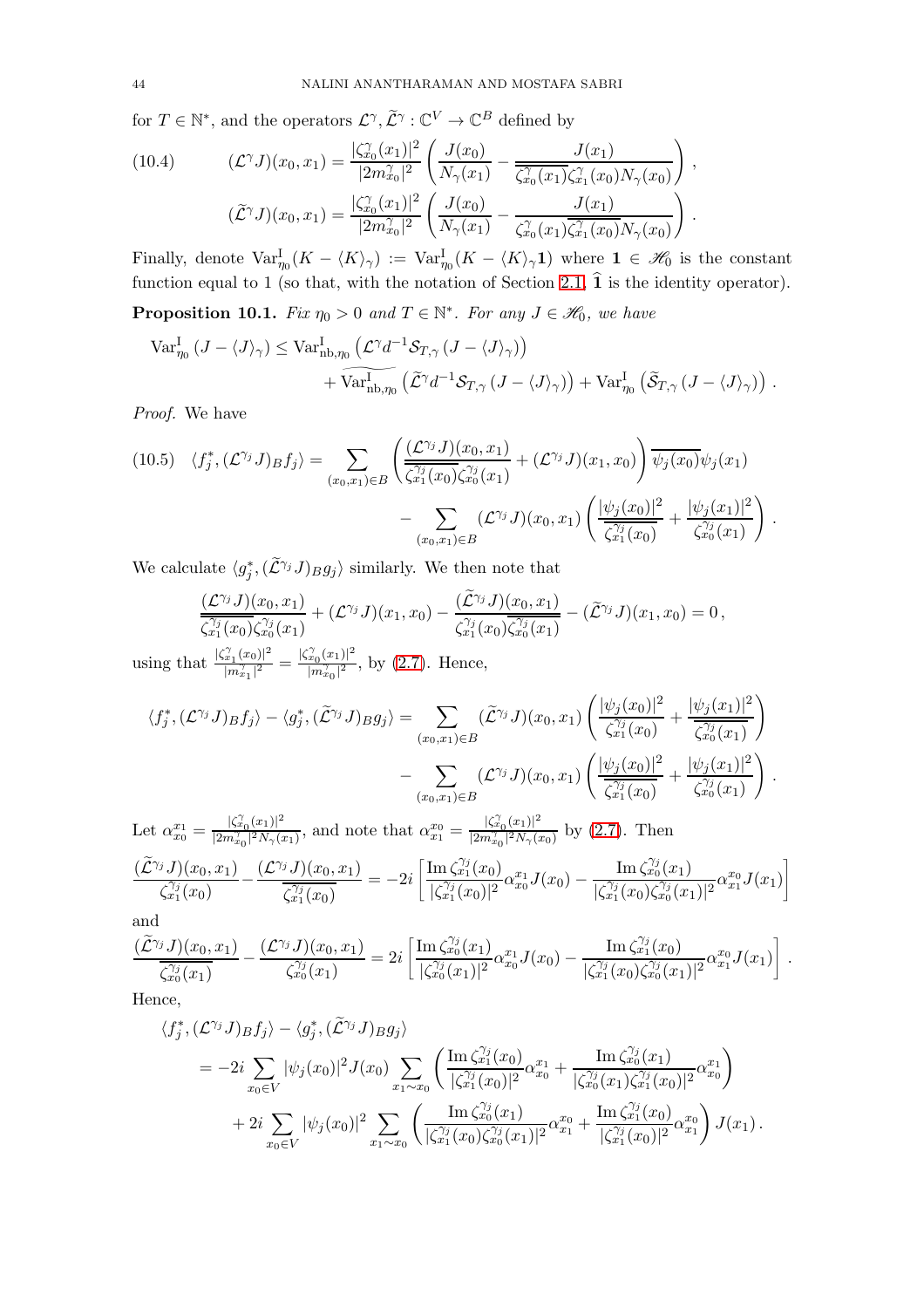Now 
$$
\text{Im }\zeta_{x_0}^{\gamma}(x_1) + \text{Im }\zeta_{x_1}^{\gamma}(x_0) \cdot |\zeta_{x_0}^{\gamma}(x_1)|^2 = |\zeta_{x_0}^{\gamma}(x_1)|^2 \left[\frac{\text{Im }\zeta_{x_0}^{\gamma}(x_1)}{|\zeta_{x_0}^{\gamma}(x_1)|^2} + \text{Im }\zeta_{x_1}^{\gamma}(x_0)\right] = -2 \text{Im } m_{x_1}^{\gamma} \cdot
$$
  
\n $|\zeta_{x_0}^{\gamma}(x_1)|^2$  by (2.7). Since  $2 \text{Im } m_{x_1}^{\gamma} = N_{\gamma}(x_1)|2m_{x_1}^{\gamma}|^2$ , we get  $\frac{\text{Im }\zeta_{x_0}^{\gamma}(x_1) + \text{Im }\zeta_{x_1}^{\gamma}(x_0)|\zeta_{x_0}^{\gamma}(x_1)|^2}{|\zeta_{x_0}^{\gamma}(x_1)|^2} = \frac{-N_{\gamma}(x_1)|2m_{x_1}^{\gamma}|^2}{|\zeta_{x_1}^{\gamma}(x_0)|^2}$ . Since  $\alpha_{x_0}^x = \frac{|\zeta_{x_1}^{\gamma}(x_0)|^2}{N_{\gamma}(x_1)|2m_{x_1}^{\gamma}|^2}$  and  $\alpha_{x_1}^x = \frac{|\zeta_{x_1}^{\gamma}(x_0)|^2}{N_{\gamma}(x_0)|2m_{x_1}^{\gamma}|^2}$  by (2.7), we thus have  
\n $\langle f_j^*, (\mathcal{L}^{\gamma_j} J) B f_j \rangle - \langle g_j^*, (\widetilde{\mathcal{L}}^{\gamma_j} J) B g_j \rangle$   
\n $= 2i \sum_{x_0 \in V} |\psi_j(x_0)|^2 d(x_0) J(x_0) - 2i \sum_{x_0 \in V} |\psi_j(x_0)|^2 \frac{1}{N_{\gamma}(x_0)} \sum_{x_1 \sim x_0} N_{\gamma}(x_1) J(x_1)$   
\n $= 2i \langle \psi_j, [(I - P_{\gamma_j}) dJ]_G \psi_j \rangle$ .

Hence,

$$
\operatorname{Var}_{\eta_0}^{\mathcal{I}}[(I - P_{\gamma})J] \le \operatorname{Var}_{\text{nb}, \eta_0}^{\mathcal{I}}(\mathcal{L}^{\gamma}d^{-1}J) + \operatorname{Var}_{\text{nb}}^{\mathcal{I}}(\widetilde{\mathcal{L}}^{\gamma}d^{-1}J).
$$

Now note that  $P_{\gamma}(\mathcal{S}_{T,\gamma}K) = \frac{1}{T} \sum_{s=1}^{T} (T - s + 1) P_{\gamma}^{s} K = \mathcal{S}_{T,\gamma}K - K + \widetilde{\mathcal{S}}_{T,\gamma}K$ . Hence,  $K = (I-P_\gamma)\mathcal{S}_{T,\gamma}K + \mathcal{S}_{T,\gamma}K$ 

for any  $K \in \mathcal{H}_0$ . Taking  $K_\gamma = J - \langle J \rangle_\gamma$ , we thus get

$$
\operatorname{Var}_{\eta_0}^{\mathcal{I}}(K_{\gamma}) \leq \operatorname{Var}_{\eta_0}^{\mathcal{I}}[(I - P_{\gamma})\mathcal{S}_{T,\gamma}K_{\gamma}] + \operatorname{Var}_{\eta_0}^{\mathcal{I}}(\widetilde{\mathcal{S}}_{T,\gamma}K_{\gamma})
$$
  
\$\leq \operatorname{Var}\_{\text{nb},\eta\_0}^{\mathcal{I}}(\mathcal{L}^{\gamma}d^{-1}\mathcal{S}\_{T,\gamma}K\_{\gamma}) + \widehat{\operatorname{Var}\_{\text{nb}}^{\mathcal{I}}}(\widetilde{\mathcal{L}}^{\gamma}d^{-1}\mathcal{S}\_{T,\gamma}K\_{\gamma}) + \operatorname{Var}\_{\eta\_0}^{\mathcal{I}}(\widetilde{\mathcal{S}}\_{T,\gamma}K\_{\gamma}). \quad \Box

<span id="page-44-0"></span>We now consider  $K \in \mathcal{H}_m$  for  $m > 0$ . Define  $\mathcal{T}^\gamma : \mathcal{H}_1 \to \mathcal{H}_1$  and  $\mathcal{O}_1^\gamma$  $j_1^{\gamma}: \mathcal{H}_1 \to \mathcal{H}_0$  by

(10.6) 
$$
(\mathcal{T}^{\gamma} K)(x_0, x_1) = \frac{\overline{\zeta_{x_1}^{\gamma}(x_0)} \zeta_{x_0}^{\gamma}(x_1)}{\overline{\zeta_{x_1}^{\gamma}(x_0)} \zeta_{x_0}^{\gamma}(x_1) + 1} K(x_0, x_1)
$$

(10.7) 
$$
(\mathcal{O}_1^{\gamma} K)(x_0) = \sum_{x_{-1} \sim x_0} \frac{(\mathcal{T}^{\gamma} K)(x_{-1}, x_0)}{\zeta_{x_{-1}}^{\gamma}(x_0)} + \sum_{x_1 \sim x_0} \frac{(\mathcal{T}^{\gamma} K)(x_0, x_1)}{\zeta_{x_1}^{\gamma}(x_0)}.
$$

<span id="page-44-1"></span>For  $m \geq 2$ , define  $\mathcal{U}_m^{\gamma} : \mathscr{H}_m \to \mathscr{H}_m$ ,  $\mathcal{O}_m^{\gamma} : \mathscr{H}_m \to \mathscr{H}_{m-1}$  and  $\mathcal{P}_m^{\gamma} : \mathscr{H}_m \to \mathscr{H}_{m-2}$  by  $(10.8)$  $\widehat{C}_m(K)(x_0; x_m) = \overline{\zeta_{x_1}^{\gamma}(x_0)} \zeta_{x_{m-1}}^{\gamma}(x_m) K(x_0; x_m),$ 

<span id="page-44-2"></span>
$$
(10.9) \quad (\mathcal{O}_{m}^{\gamma} K)(x_0; x_{m-1}) = \sum_{x_{-1} \in \mathcal{N}_{x_0} \backslash \{x_1\}} \overline{\zeta_{x_0}^{\gamma}(x_{-1})} K(x_{-1}; x_{m-1}) + \sum_{x_m \in \mathcal{N}_{x_{m-1}} \backslash \{x_{m-2}\}} K(x_0; x_m) \zeta_{x_{m-1}}^{\gamma}(x_m).
$$

<span id="page-44-3"></span>
$$
(10.10) \quad (\mathcal{P}_{m}^{\gamma} K)(x_1; x_{m-1}) = \sum_{x_0 \in \mathcal{N}_{x_1} \backslash \{x_2\}, x_m \in \mathcal{N}_{x_{m-1}} \backslash \{x_{m-2}\}} \overline{\zeta_{x_1}^{\gamma}(x_0)} K(x_0; x_m) \zeta_{x_{m-1}}^{\gamma}(x_m).
$$

<span id="page-44-4"></span>**Proposition 10.2.** *Fix*  $\eta_0 > 0$ *. Suppose*  $\overline{\psi_j(x_0)}\psi_j(x_1) \in \mathbb{R}$  *for any*  $j = 1, ..., N$  *and*  $(x_0, x_1) \in B$ *. Then for any*  $K \in \mathcal{H}_1$ *, we have* 

$$
\text{Var}_{\eta_0}^{\text{I}}(K - \langle K \rangle_{\gamma}) \leq \text{Var}_{\text{nb},\eta_0}^{\text{I}}(\mathcal{T}^{\gamma} K) + \text{Var}_{\eta_0}^{\text{I}}(\mathcal{O}_1^{\gamma} K - \langle \mathcal{O}_1^{\gamma} K \rangle_{\gamma}),
$$

*and for any*  $K \in \mathcal{H}_m$ *,*  $m \geq 2$ *, we have*  $\text{Var}_{\eta_0}^{\text{I}}(K - \langle K \rangle_{\gamma}) \leq \text{Var}_{\text{nb},\eta_0}^{\text{I}}(\mathcal{U}_m^{\gamma}K) + \text{Var}_{\eta_0}^{\text{I}}(\mathcal{O}_m^{\gamma}K - \langle \mathcal{O}_m^{\gamma}K \rangle_{\gamma}) + \text{Var}_{\eta_0}^{\text{I}}(\mathcal{P}_m^{\gamma}K - \langle \mathcal{P}_m^{\gamma}K \rangle_{\gamma}).$ 

·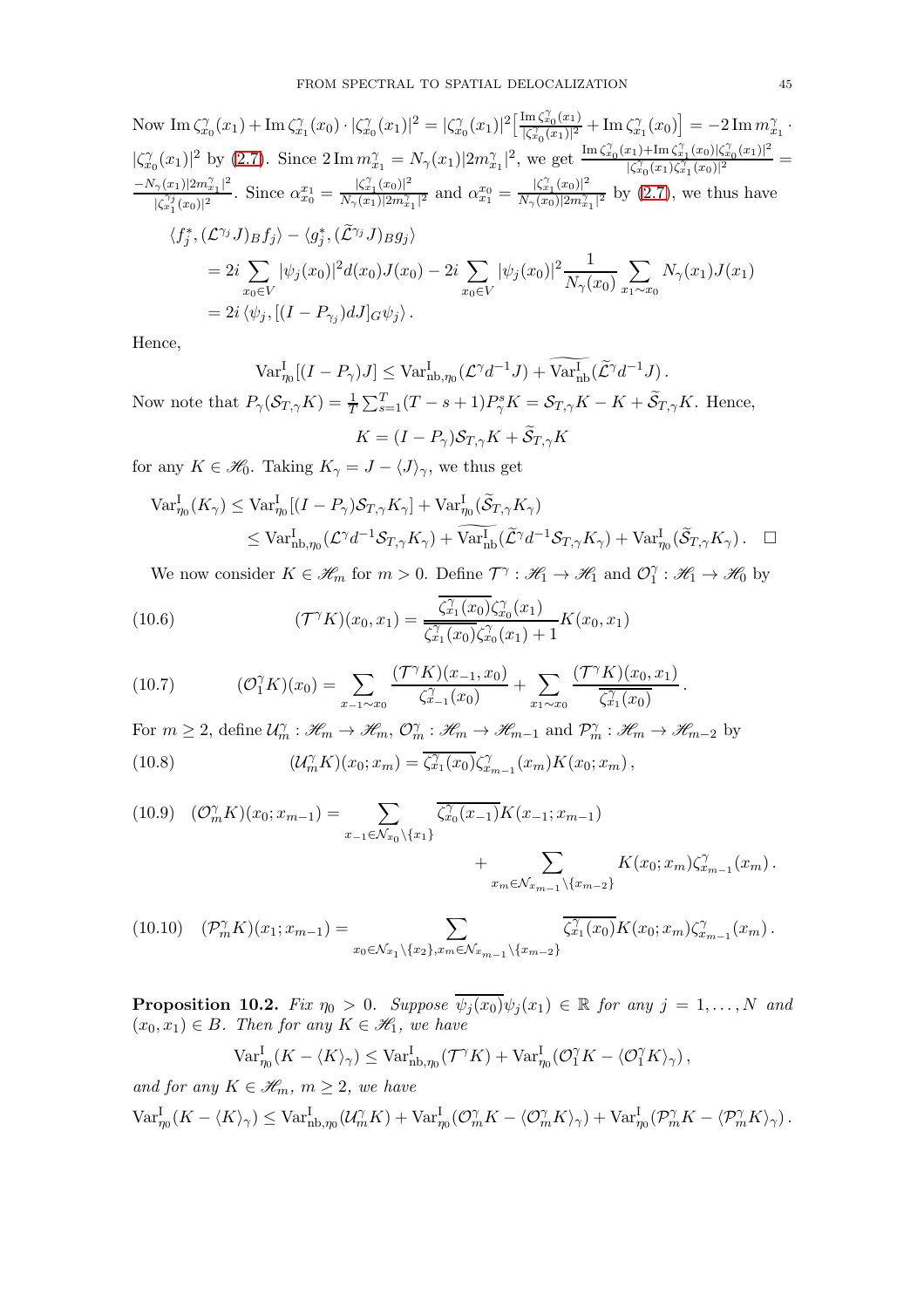*Proof.* Let  $K \in \mathcal{H}_1$ . Since  $\overline{\psi_j(x_0)}\psi_j(x_1) \in \mathbb{R}$  for all  $(x_0, x_1)$ , we have

$$
\langle f_j^*, (\mathcal{T}^{\gamma_j} K)_{B} f_j \rangle = \sum_{(x_0, x_1)} \overline{\psi_j(x_0)} \psi_j(x_1) \Big( \frac{1}{\overline{\zeta_{x_1}^{\gamma_j}(x_0)} \zeta_{x_0}^{\gamma_j}(x_1)} + 1 \Big) \mathcal{T}^{\gamma_j}(x_0, x_1) - \sum_{(x_0, x_1)} (\mathcal{T}^{\gamma_j} K) (x_0, x_1) \Big( \frac{|\psi_j(x_0)|^2}{\overline{\zeta_{x_1}^{\gamma_j}(x_0)}} + \frac{|\psi_j(x_1)|^2}{\overline{\zeta_{x_0}^{\gamma_j}(x_1)}} \Big).
$$

By definition of  $\mathcal{T}^{\gamma}$  and  $\mathcal{O}_1^{\gamma}$  $j_1^{\gamma}$ , this implies

$$
\langle f_j^*, (\mathcal{T}^{\gamma_j} K) B f_j \rangle = \langle \psi_j, K_G \psi_j \rangle - \langle \psi_j, (\mathcal{O}_1^{\gamma_j} K) G \psi_j \rangle
$$

and thus

$$
\operatorname{Var}_{\eta_0}^{\text{I}}(K - \langle K \rangle_{\gamma}) \le \operatorname{Var}_{\text{nb}, \eta_0}^{\text{I}}(\mathcal{T}^{\gamma} K) + \operatorname{Var}_{\eta_0}^{\text{I}}(\mathcal{O}_1^{\gamma} K - \langle K \rangle_{\gamma}).
$$

Recall the definition of  $\langle K \rangle_{\gamma}$  in [\(1.5\)](#page-4-0). We claim that

(10.11) 
$$
\langle \mathcal{O}_1^{\gamma} K \rangle_{\gamma} = \langle K \rangle_{\gamma}.
$$

Indeed, we have  $\langle K \rangle_{\gamma} = \sum_{(x_0, x_1) \in B} K(x_0, x_1) \Phi_{\gamma}(x_0, x_1)$ . On the other hand,

$$
\langle \mathcal{O}_1^\gamma K \rangle_\gamma = \sum_{(x_0, x_1) \in B} \frac{(\mathcal{T}^\gamma K)(x_0, x_1) \Phi_\gamma(x_1, x_1)}{\zeta_{x_0}^\gamma(x_1)} + \sum_{(x_0, x_1) \in B} \frac{(\mathcal{T}^\gamma K)(x_0, x_1) \Phi_\gamma(x_0, x_0)}{\zeta_{x_1}^\gamma(x_0)}
$$

.

 $\text{But } \frac{\Phi_{\gamma}(x_1,x_1)}{\zeta_{x_0}^{\gamma}(x_1)}+\frac{\Phi_{\gamma}(x_0,x_0)}{\zeta_{x_1}^{\gamma}(x_0)}$  $\frac{\partial \gamma(x_0,x_0)}{\partial \hat{x}_1(x_0)}=\frac{1+\overline{\zeta_{x_1}^{\gamma}(x_0)}\zeta_{x_0}^{\gamma}(x_1)}{\zeta_{x_0}^{\gamma}(x_1)\overline{\zeta_{x_1}^{\gamma}(x_0)}}$  $\frac{\xi_{x_1}^{(1)}(x_0)\xi_{x_0}(x_1)}{\xi_{x_0}^{(2)}(x_1)\overline{\xi_{x_1}^{(2)}(x_0)}}\Phi_{\gamma}(x_0,x_1) \text{ by (2.13) and the fact that } \Psi_{\gamma,x}(y)=$  $\frac{\xi_{x_1}^{(1)}(x_0)\xi_{x_0}(x_1)}{\xi_{x_0}^{(2)}(x_1)\overline{\xi_{x_1}^{(2)}(x_0)}}\Phi_{\gamma}(x_0,x_1) \text{ by (2.13) and the fact that } \Psi_{\gamma,x}(y)=$  $\frac{\xi_{x_1}^{(1)}(x_0)\xi_{x_0}(x_1)}{\xi_{x_0}^{(2)}(x_1)\overline{\xi_{x_1}^{(2)}(x_0)}}\Phi_{\gamma}(x_0,x_1) \text{ by (2.13) and the fact that } \Psi_{\gamma,x}(y)=$  $\Psi_{\gamma,y}(x)$  by [\(2.8\)](#page-11-11), so that  $\Phi_{\gamma}(x,y) = \Phi_{\gamma}(y,x)$ . Hence,

$$
\langle \mathcal{O}_1^\gamma K \rangle_\gamma = \sum_{(x_0, x_1) \in B} \frac{\overline{\zeta_{x_1}^\gamma(x_0)} \zeta_{x_0}^\gamma(x_1)}{\overline{\zeta_{x_1}^\gamma(x_0)} \zeta_{x_0}^\gamma(x_1) + 1} K(x_0, x_1) \cdot \frac{1 + \overline{\zeta_{x_1}^\gamma(x_0)} \zeta_{x_0}^\gamma(x_1)}{\zeta_{x_0}^\gamma(x_1) \overline{\zeta_{x_1}^\gamma(x_0)}} \Phi_\gamma(x_0, x_1) = \langle K \rangle_\gamma.
$$

This proves the proposition for  $m = 1$ . Now let  $m \geq 2$ . It is easily checked that

<span id="page-45-1"></span><span id="page-45-0"></span>
$$
\langle f_j^*, (\mathcal{U}_m^{\gamma_j} K)_{B} f_j \rangle = \langle \psi_j, (K - \mathcal{O}_m^{\gamma_j} K + \mathcal{P}_m^{\gamma_j} K)_{G} \psi_j \rangle.
$$

and thus

(10.12) 
$$
\text{Var}_{\eta_0}^{\text{I}}(K - \langle K \rangle_{\gamma}) \leq \text{Var}_{\text{nb}, \eta_0}^{\text{I}}(\mathcal{U}_m^{\gamma} K) + \text{Var}_{\eta_0}^{\text{I}}(\mathcal{O}_m^{\gamma} K - \mathcal{P}_m^{\gamma} K - \langle K \rangle_{\gamma}).
$$

We now note that

(10.13) 
$$
\langle K \rangle_{\gamma} = \langle \mathcal{O}_{m}^{\gamma} K - \mathcal{P}_{m}^{\gamma} K \rangle_{\gamma}.
$$

Indeed, we have

$$
\langle \mathcal{O}_{m}^{\gamma} K - \mathcal{P}_{m}^{\gamma} K \rangle_{\gamma} = \sum_{\substack{(x_{-1}; x_{m-1}) \in B_m \\ (x_0; x_m) \in B_m}} \overline{\zeta_{x_0}^{\gamma}(x_{-1})} K(x_{-1}; x_{m-1}) \Phi_{\gamma}(x_0, x_{m-1})
$$
  
+ 
$$
\sum_{\substack{(x_0; x_m) \in B_m \\ (x_0; x_m) \in B_m}} K(x_0; x_m) \zeta_{x_{m-1}}^{\gamma}(x_m) \Phi_{\gamma}(x_0, x_{m-1})
$$
  
- 
$$
\sum_{\substack{(x_0; x_m) \in B_m}} \overline{\zeta_{x_1}^{\gamma}(x_0)} K(x_0; x_m) \zeta_{x_{m-1}}^{\gamma}(x_m) \Phi_{\gamma}(x_1, x_{m-1}),
$$

so [\(10.13\)](#page-45-0) follows from [\(2.13\)](#page-11-6). Using [\(10.12\)](#page-45-1), this completes the proof.  $\Box$ 

We introduce one last operator  $\mathcal{X}_\gamma:\mathscr{H}_0\to\mathscr{H}_0$  given by

$$
\mathcal{X}_{\gamma}K = \langle K \rangle_{\gamma}\mathbf{1}\,.
$$

The following corollary then holds assuming all eigenfunctions  $\psi_j$  are real. Note that this assumption is not needed in the special case  $m = 0$ , corresponding to Theorem [1.1.](#page-4-3)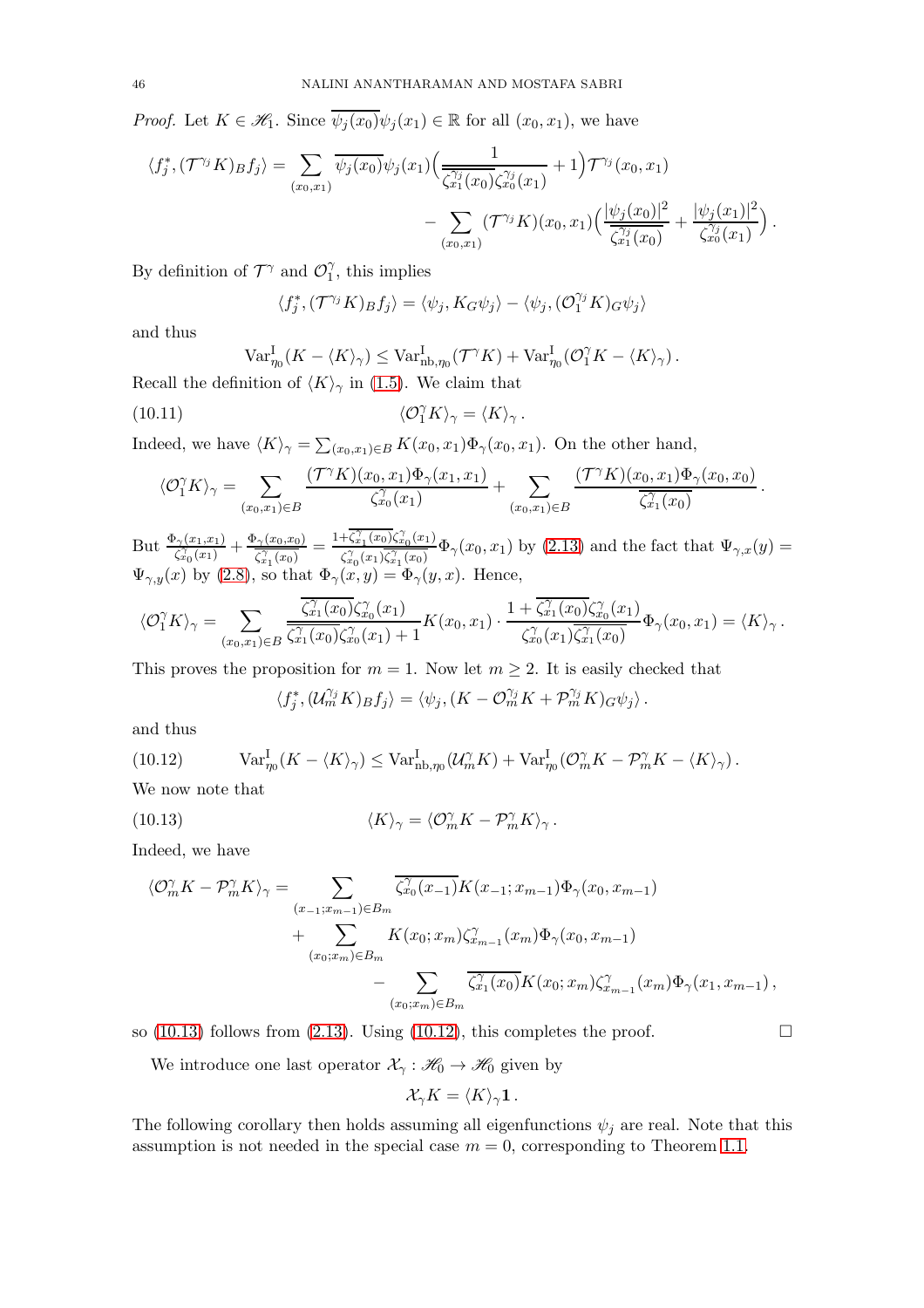<span id="page-46-0"></span>**Corollary 10.3.** Suppose we have shown that  $\lim_{\eta_0 \downarrow 0} \limsup_{N \to \infty} \text{Var}_{\text{nb},\eta_0}^{\text{I}}(\mathcal{F}_\gamma K) = 0$ ,  $\lim_{\eta_0\downarrow 0} \limsup_{N\to\infty} \text{Var}_{\text{nb},\eta_0}^{\text{I}}(\widetilde{\mathcal{F}}_\gamma K) = 0$  *for any*  $\mathcal{F}_\gamma$  :  $\mathscr{H}_m \to \mathscr{H}_k$  *that is a polynomial combination of*  $\mathcal{L}^{\gamma}d^{-1}\mathcal{S}_{T,\gamma}$ ,  $\mathcal{X}_{\gamma}$ ,  $\mathcal{U}_{j}^{\gamma}$  $\int_{j}^{\gamma}$ ,  $\mathcal{T}^{\gamma}$ ,  $\mathcal{O}_{j}^{\gamma}$  $\int\limits_j^{\gamma}$  and  $\mathcal{P}_j^{\gamma}$  $f_j^\gamma$  (*T* fixed),  $\mathcal{F}_\gamma$  the same combination with  $\mathcal{L}^{\gamma}$  replaced by  $\widetilde{\mathcal{L}}^{\gamma}$ , and that

<span id="page-46-3"></span>(10.14) 
$$
\lim_{T \to +\infty} \lim_{\eta_0 \downarrow 0} \limsup_{N \to \infty} \text{Var}_{\eta_0}^{\text{I}} \left( \tilde{\mathcal{S}}_{T,\gamma} (C_{\gamma} K - \langle C_{\gamma} K \rangle_{\gamma}) \right) = 0,
$$

*where*  $C_{\gamma}: \mathcal{H}_m \to \mathcal{H}_0$  *is any polynomial combination of*  $\mathcal{U}_j^{\gamma}$  $\mathcal{C}_j^\gamma, \mathcal{T}^\gamma, \mathcal{O}_j^\gamma$  $\int\limits_j^\gamma$  and  $\mathcal{P}_j^\gamma$ j *.*

*Then it will follow that*  $\lim_{\eta_0 \downarrow 0} \limsup_{N \to \infty} \text{Var}_{\eta_0}^{\text{I}}(K - \langle K \rangle_{\gamma}) = 0$  *for any*  $K \in \mathcal{H}_m$ . In *other words, Theorem [1.3](#page-4-2) will follow.*

*Proof.* The case  $m = 0$  holds by Proposition [10.1](#page-43-1) and the triangle inequality  $Var^I_{h,b,\eta_0}(K \langle K \rangle_{\gamma} \leq \text{Var}_{\text{nb},\eta_0}^{\text{I}}(K) + \text{Var}_{\text{nb},\eta_0}^{\text{I}}(\mathcal{X}_{\gamma}K)$ . Here,  $\mathcal{F}_{\gamma}$  has the form  $\mathcal{L}^{\gamma}d^{-1}S_{T,\gamma}$ ,  $\mathcal{L}^{\gamma}d^{-1}S_{T,\gamma}\mathcal{X}_{\gamma}$ and  $C_{\gamma} = I$ .

The result for higher m follows by induction using Proposition [10.2.](#page-44-4) For example, for  $m = 2$ , the conclusion is obtained by taking  $\mathcal{F}_{\gamma}$  of the form  $\mathcal{U}_{2}^{\gamma}$  $T_2^{\gamma}, \ T^{\gamma}\mathcal{O}_2^{\gamma}$  $\gamma_2^{\gamma},\ \mathcal{L}^{\gamma}d^{-1}\mathcal{S}_{T,\gamma}\mathcal{O}_1^{\gamma}\mathcal{O}_2^{\gamma}$  $\frac{\gamma}{2}$  $\mathcal{L}^{\gamma}d^{-1}\mathcal{S}_{T,\gamma}\mathcal{X}_{\gamma}\mathcal{O}^{\gamma}_{1}\mathcal{O}^{\gamma}_{2}$  $\hat{C}_2^{\gamma}, \mathcal{L}^{\gamma}d^{-1}\mathcal{S}_{T,\gamma}\mathcal{P}_2^{\gamma}$  $\mathcal{L}_2^\gamma, \mathcal{L}^\gamma d^{-1} \mathcal{S}_{T,\gamma} \mathcal{X}_\gamma \mathcal{P}_2^\gamma$  $C_{\gamma}$ , and  $C_{\gamma}$  of the form  $\mathcal{O}_{1}^{\gamma}\mathcal{O}_{2}^{\gamma}$  $\frac{\gamma}{2}$  and  $\mathcal{P}_2^{\gamma}$  $\frac{1}{2}$ .  $\Box$ 

<span id="page-46-1"></span>Remark 10.4. All the operators in Corollary [10.3](#page-46-0) satisfy the assumptions (Hol) from Definition [3.2.](#page-13-3) Indeed, the first two points of (Hol) are clear (the derivative of any Green function such as  $\zeta^z$  or  $G^z$  may be assessed for example using the resolvent equation, yielding  $|\partial_z \zeta^z| \le (\text{Im } z)^{-2}$ ).

For the third point, we should estimate  $\frac{1}{N} \sum_{\omega \in B_k} |\mathcal{F}_{\gamma} K(\omega)|^s$ . Assume first that  $\mathcal{X}_{\gamma}$  is not contained in  $\mathcal{F}_{\gamma}$ . Then assuming  $||K||_{\infty} \leq 1$ , we write

$$
|\mathcal{F}_{\gamma}K(\omega)| = \left|\sum_{\omega' \in B_m} \mathcal{F}_{\gamma}(\omega, \omega')K(\omega')\right| \leq \sum_{\omega' \in B_m} |\mathcal{F}_{\gamma}(\omega, \omega')|.
$$

Now  $\mathcal{F}_{\gamma} = A^{(1)} \cdots A^{(\ell)}$  is a composition of operators  $A^{(r)}$ , each of which is either a multiplication or of nearest-neighbour type (with  $S_{T,\gamma}$  a composition of Laplacians). So the sum  $\sum_{\omega'} A^{(r)}(\omega, \omega')$  reduces to  $\sum_{\omega' \approx \omega} A^{(r)}(\omega, \omega')$ , where depending on the operator,  $\omega' \approx \omega$  means  $\omega' = \omega$ ,  $\omega' \sim \omega$ ,  $\omega' \in {\omega, t_{\omega}}$  (origin and terminus of  $\omega$ ),  $\omega' \in$  $\{(x,\omega),(\omega,y) : x \sim o_{\omega}, y \sim t_{\omega}\}\$  or  $\omega' \in \{(x,\omega,y) : x \sim o_{\omega}, y \sim t_{\omega}\}\$ . In any case,  $\#\{\omega'\ \approx\ \omega\}\ \le\ 2D. \quad\text{So}\ \ \mathcal{F}_\gamma(\omega, \omega')\ =\ \sum_{\omega_1\approx\omega}\cdots\sum_{\omega_{\ell-1}\approx\omega_{\ell-2}}A^{(1)}(\omega, \omega_1)\ldots A^{(\ell)}(\omega_{\ell-1}, \omega')$ and thus  $\sum_{\omega' \in B_m} |\mathcal{F}_{\gamma}(\omega, \omega')| \leq \sum_{\omega_1 \approx \omega} \cdots \sum_{\omega_\ell \approx \omega_{\ell-1}} |A^{(1)}(\omega, \omega_1) \dots A^{(\ell)}(\omega_{\ell-1}, \omega_{\ell})|$ . It follows that  $|\mathcal{F}_{\gamma}K(\omega)|^s \leq (2\ell D)^{s-1} \sum_{\omega_1 \approx \omega} \cdots \sum_{\omega_\ell \approx \omega_{\ell-1}} |A^{(1)}(\omega, \omega_1) \dots A^{(\ell)}(\omega_{\ell-1}, \omega_{\ell})|^s$ . Using Hölder's inequality, if  $\sum_{r=1}^{\ell} \frac{1}{p_r}$  $\frac{1}{p_r} = 1$ , we get using Remark [A.3](#page-52-0) that

<span id="page-46-2"></span>
$$
(10.15) \quad \frac{1}{N} \sum_{\omega \in B_k} |\mathcal{F}_{\gamma} K(\omega)|^s \leq C_{D,\ell,k,s} \prod_{r=1}^{\ell} \left( \frac{1}{N} \sum_{\omega_{r-1}} \sum_{\omega_r \approx \omega_{r-1}} |A^{(r)}(\omega_{r-1}, \omega_r)|^{sp_r} \right)^{1/p_r}
$$
\n
$$
\sum_{N \longrightarrow +\infty} C_{D,\ell,k,s} \prod_{r=1}^{\ell} \mathbb{E} \left[ \sum_{\omega_{r-1} : \omega_{\omega_{r-1}} = \omega_r \approx \omega_{r-1}} |\hat{A}^{(r)}(\omega_{r-1}, \omega_r)|^{sp_r} \right]^{1/p_r}
$$

uniformly in  $\lambda$ . Here,  $\ell$  may depend on T. By definition, all  $\hat{A}^{(r)}(\omega,\omega')$  are well-behaved functions of  $\hat{\zeta}$  and  $\mathcal{G}^z$ , so the previous expression is finite using Remark [A.4.](#page-52-1) For example, if  $\mathcal{F}^{\gamma} = \mathcal{T}^{\gamma}$ , we are reduced to estimating  $\mathbb{E} \left( \sum_{o' \sim o} |$  $\overline{\zeta_{o'}^{\gamma}(o)}\hat{\zeta}_o^{\gamma}(o')$  $\frac{\zeta_{o'}^{\prime}(o)\zeta_o^{\prime}(o')}{\hat{\zeta}_{o'}^{\gamma}(o)\hat{\zeta}_o^{\gamma}(o')+1}|^{s}$ . Using [\(2.7\)](#page-11-9), we observe that  $\frac{|\hat{\zeta}_o^{\gamma}(o')|}{\hat{\zeta}_o^{\gamma}}$  $|\hat{\zeta}_o^{\gamma}(o')+\overline{\hat{\zeta}_{o'}^{\gamma}(o)}^{-1}|$  $=\frac{|\hat{\zeta}_o^{\gamma}(o')|}{\log\frac{2\gamma}{o}(\zeta)}$  $\sqrt{|2 \text{Re} \hat{\zeta}_o^{\gamma}(\mathbf{o}^{\prime}) + 2 \hat{m}_o^{\gamma}|}$  $|\hat{\zeta}_o^{\gamma}(o')|$  $\frac{\sqrt{2} \ln \hat{m}_{o}^{(0)}}{2 \ln \hat{m}_{o}^{(0)}}$ , and we know from Remark [A.4](#page-52-1)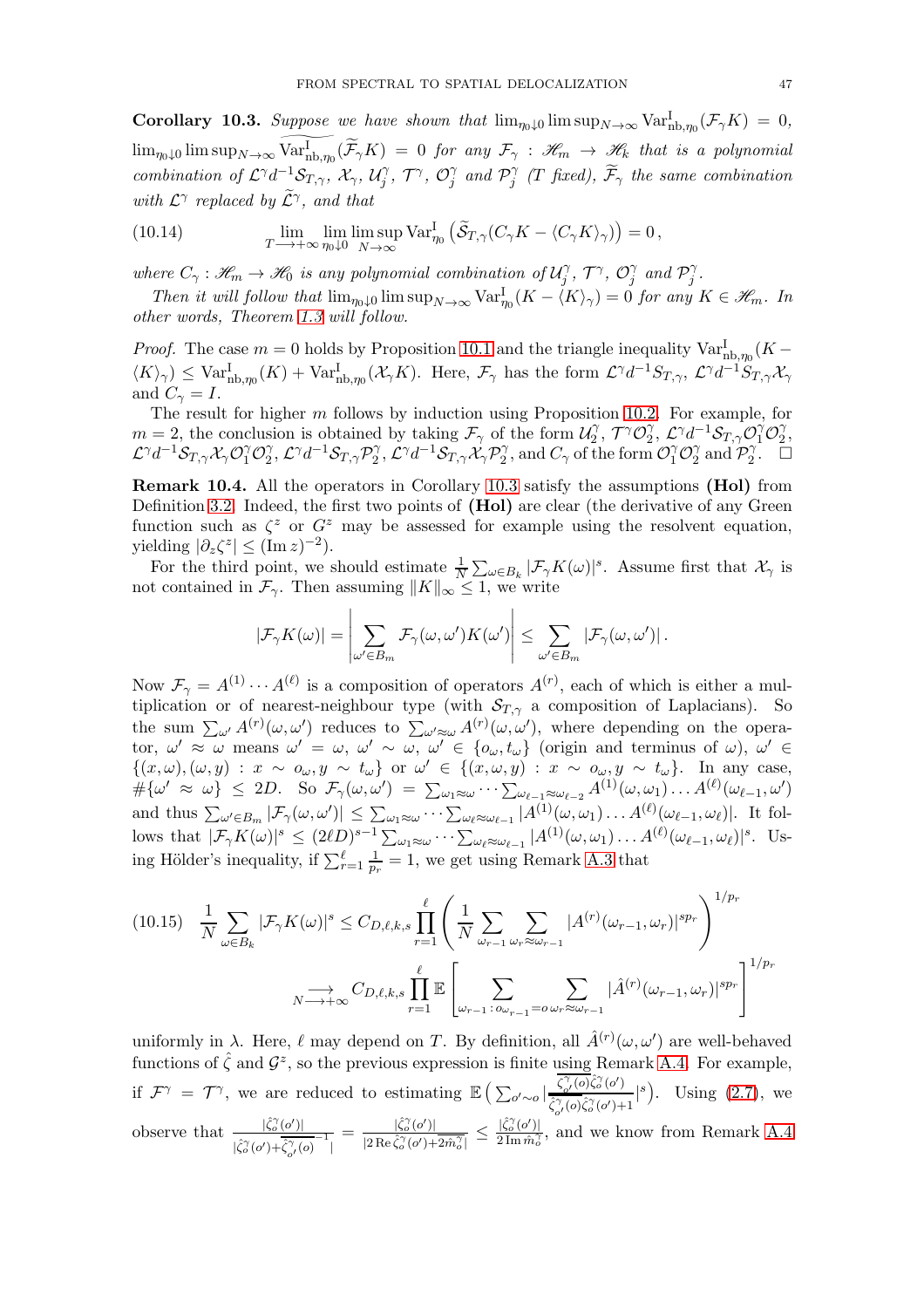that  $\sup_{\gamma} \mathbb{E} \left( \sum_{o' \sim o} \frac{|\hat{\zeta}_{o}^{\gamma}(o')|^{s}}{(2 \operatorname{Im} \hat{m}_{o}^{\gamma})} \right)$  $\frac{|\widehat{\zeta_0}^{\gamma}(\phi')|^s}{(2\operatorname{Im}\hat{m}_o^{\gamma})^s}$   $< \infty$ . Similarly, if  $\mathcal{F}^{\gamma} = \mathcal{L}^{\gamma}d^{-1}\mathcal{S}_{T,\gamma}$ , then  $|(\mathcal{F}^{\gamma}K)(e)| \leq$  $|\zeta_{oe}^{\gamma}(t_e)|^2$  $\frac{|\vec{v}_e(t_e)|^2}{|m_{oe}^{\gamma}|^2} \frac{1}{N_{\gamma}(o_e)}$  $\frac{1}{N_{\gamma}(o_{e})N_{\gamma}(t_{e})}\sum_{r=0}^{T-1}[|(P^rd^{-1}N_{\gamma}K)(o_{e})|+\frac{|(P^rd^{-1}N_{\gamma}K)(t_{e})|}{|\zeta^{\gamma}_{o_{e}}(t_{e})\zeta^{\gamma}_{I_{e}}(o_{e})|}$  $\frac{f''(t)}{|\zeta_{e}(t_e)\zeta_{te}(\theta_e)|}$ , so [\(10.15\)](#page-46-2) reduces to  $C_{D,T,s}\mathbb{E}\bigg(\sum_{k=1}^n\bigg)^{k-1}$ o ′∼o  $\int \frac{|\hat{\zeta}_o^{\gamma}(o')|^2}{|v'|^2}$  $|\hat{m}_o^\gamma|^2 \hat{N}_\gamma(o) \hat{N}_\gamma(o')$  $\setminus^{p_1s}\Big\}^{1/p_1}$  $\mathbb{E}\left( \hat{N}_{\gamma}(o)^{p_{2}s}\right) ^{1/p_{2}}$ +  $C_{D,T,s}\mathbb{E}\bigg(\sum$  $\frac{|\hat{\zeta}_o^{\gamma}(o')|}{\sum_{\sigma}$  $|\hat{m}_o^\gamma|^2 \hat{N}_\gamma(o) \hat{N}_\gamma(o')| \hat{\zeta}_{o'}^\gamma$  $\partial'_{o'}(o)|$  $\langle p_1 s \rangle^{1/p_1}$  $\mathbb{E}\left( \hat{N}_\gamma(o)^{p_2s} \right)^{1/p_2}$ 

o ′∼o

for some  $p_1, p_2$ .

The previous discussion was under the assumption  $A^{(r)} \neq \mathcal{X}_{\gamma}$ . If  $\mathcal{F}_{\gamma} = F_1^{\gamma} \mathcal{X}_{\gamma} F_2^{\gamma}$  with  $F_1^{\gamma}$  $I_1^{\gamma}$  and  $F_2^{\gamma}$  $Z_2^{\gamma}$  as in the previous paragraph, we write  $\mathcal{F}_{\gamma}K(\omega) = \sum_{\omega'} F_1^{\gamma}$  $T_1^{\gamma}(\omega,\omega')\langle \overrightarrow{F_2}^{\gamma} \overrightarrow{K} \rangle_{\gamma}$ , with  $\left|\langle F_{2}^{\gamma} K\rangle_{\gamma}\right| = \left|\frac{\sum_{x} N_{\gamma}(x)(F_{2}^{\gamma} K)(x)}{\sum_{x} N_{\gamma}(x)}\right| = \left|\frac{\sum_{x} \sum_{w} N_{\gamma}(x)F_{2}^{\gamma}(x,w)K(w)}{\sum_{x} N_{\gamma}(x)}\right|$  $\frac{1}{x} N_{\gamma}(x)$  |  $\leq$  $\frac{\sum_x \sum_w N_{\gamma}(x) |F_2^{\gamma}(x,w)|}{\sum_x N_{\gamma}(x)}$  $\frac{\sqrt{\gamma(x)}|x_2(x, w)|}{x_1(x_2(x, w))}$ . Hence,  $|\mathcal{F}_{\gamma}K(\omega)| \leq \sum_{\omega'} |\widetilde{F}_{1}^{\gamma}$  $\frac{N}{1}(\omega,\omega')|\,\cdot\, \frac{N}{\sum_x N}$  $\frac{N}{x N_{\gamma}(x)} \cdot \frac{1}{N}$  $\frac{1}{N} \sum_x \sum_w N_{\gamma}(x) |F_2^{\gamma}$  $2^7(x, w)$ . Applying Hölder's inequality to  $\frac{1}{N} \sum_{\omega \in B_k} (\sum_{\omega'} |F_1^{\gamma})$  $\int_1^{\gamma} (\omega, \omega')$  |  $)^s$  and  $(\frac{1}{N} \sum_x N_{\gamma}(x) \sum_w |F_2^{\gamma}(x)|$  $\sum_{i=1}^{N} (x, w)$ )<sup>s</sup> and taking the limit, we obtain a uniform control as before. Thus, all points of  $(Hol)$  are satisfied.

In view of Remark [10.4,](#page-46-1) we may use Theorem [3.3](#page-14-1) to conclude that for the  $\mathcal{F}_{\gamma}$  in Corollary [10.3,](#page-46-0) we have  $\lim_{\eta_0 \downarrow 0} \limsup_{N \to \infty} \text{Var}_{\text{nb}, \eta_0}^{\text{I}}(\mathcal{F}_\gamma K) = 0.$ 

Since  $\text{Var}_{\text{nb},\eta_0}^{\text{I}}(\widetilde{\mathcal{F}}_{\gamma}K)$  is defined exactly like  $\text{Var}_{\text{nb},\eta_0}^{\text{I}}(\mathcal{F}_{\gamma}K)$  except that  $\zeta$  is replaced by  $\overline{\zeta}$ , it is clear that it can be shown to vanish asymptotically using the same arguments, simply replacing  $\zeta$  by  $\overline{\zeta}$  when necessary. By Corollary [10.3,](#page-46-0) to finish the proof of Theorem [1.3,](#page-4-2) it suffices to show [\(10.14\)](#page-46-3). This is what we do now.

Recall that we introduced  $||K||_{\gamma}$  for  $K \in \mathcal{H}_k, k \geq 1$ , in [\(4.1\)](#page-14-4). For  $K \in \mathcal{H}_0$ , we let

$$
||K||_{\gamma}^{2} = ||N_{\gamma}K||_{\mathcal{H}_{0}}^{2} = \frac{1}{N} \sum_{x \in V} N_{\gamma}^{2}(x) |K(x)|^{2}.
$$

We also define  $(Y_\gamma K)(x) = \frac{d(x)}{N_\gamma(x)}$ .  $\sum_{y\in V} N_{\gamma}(y)K(y)$  $\sum_{y \in V}^{I(\sqrt{N}\gamma(y)\Lambda(y))}$ . Denoting  $\langle J \rangle_U := \frac{1}{N} \sum_{x \in V} J(y)$  the uniform average of J, we have  $Y_{\gamma}K = \frac{\langle N_{\gamma}K \rangle_{U}}{\langle d \rangle_{U}}$  $\frac{\sqrt[N]{K}U}{\langle d \rangle_U} \cdot \frac{d}{N}$  $\frac{d}{N_{\gamma}}$ . Fix  $I = (a, b) \subset I_1$  as in Section [4.](#page-14-0)

**Proposition 10.5.** *Under assumptions* (BSCT), (Green), if  $K^{\gamma} \in \mathcal{H}_0$  *satisfies the set of assumptions* (Hol), then for any interval  $I = (a, b)$  as above,

$$
\begin{aligned} & \lim_{\eta_0\downarrow 0} \limsup_{N\to +\infty} \text{Var}^{\text{I}}_{\eta_0} (\widetilde{\mathcal{S}}_{T,\gamma} K^\gamma - Y_\gamma K^\gamma)^2 \\ & \leq \frac{D\,|I|}{\beta^2 T^2} \lim_{\eta_0\downarrow 0} \limsup_{\eta\downarrow 0} \int_{N\to\infty}^{b+2\eta} \| K^{\lambda + i(\eta^4+\eta_0)} - Y_{\lambda + i(\eta^4+\eta_0)} K^{\lambda + i(\eta^4+\eta_0)} \|^2_{\lambda + i(\eta^4+\eta_0)} \, \mathrm{d} \lambda \,. \end{aligned}
$$

*Proof.* We follow the steps in the proof of Theorem [4.1.](#page-14-2) Let  $J^{\gamma} = (\tilde{S}_{T,\gamma} - Y_{\gamma})K^{\gamma}$  and  $\alpha_{\gamma_j}(x) = N_{\gamma_j}^{1/2}(x)$ . Then  $\text{Var}_{\eta_0}^{\text{I}}(J^{\gamma})^2 \leq (\frac{1}{N})$  $\frac{1}{N}\sum_{\lambda_j\in I} \|\alpha_{\gamma_j}^{-1}\psi_j\|^2 (\frac{1}{N}\sum_{\lambda_j\in I} \|\alpha_{\gamma_j}J_G^{\gamma_j}\psi_j\|^2)$ . As in the proof of [\(4.3\)](#page-15-1),  $\frac{1}{N} \sum_{\lambda_j \in I} ||\alpha_{\gamma_j}^{-1} \psi_j||^2 \lesssim \frac{3}{\pi I}$  $\frac{3}{\pi N}\int_{a-2\eta}^{b+2\eta}\sum_{\rho\in\mathcal{C}}(x)\geq d_{R,\eta}\frac{\Psi_{z+i\eta_0,\tilde{x}}(\tilde{x})}{N_{\lambda+i\eta_0}(x)}$  $\frac{\Psi_{z+i\eta_0,\tilde{x}}(\tilde{x})}{N_{\lambda+i\eta_0}(x)} d\lambda \leq \frac{3(|I|+4\eta)}{\pi}$  $rac{(+4\eta)}{\pi}$  for any small  $\eta > 0$ , since  $N_{\gamma}(x) = \Psi_{\gamma, \tilde{x}}(\tilde{x})$ .

Hence,  $\lim_{\eta_0 \downarrow 0} \limsup_{N \to \infty} \text{Var}_{\eta_0}^{\text{I}} (J^{\gamma})^2 \leq \frac{3|I|}{\pi}$  $\frac{|I|}{\pi}\lim_{\eta_0\downarrow 0}\limsup_{N\to\infty}\frac{1}{N}$  $\frac{1}{N} \sum_{\lambda_j \in I} ||\alpha_{\gamma_j} J_G^{\gamma_j} \psi_j||^2.$ Now  $\|\alpha_{\gamma_j}J_G^{\gamma_j}\psi_j\|^2 = \sum_{x\in V} N_{\gamma_j}(x)|J^{\gamma_j}(x)|^2|\psi_j(x)|^2$ . Arguing as in Section [4,](#page-14-0) we get

$$
\frac{1}{N}\sum_{\lambda_j\in I}\|\alpha_{\gamma_j}J_G^{\gamma_j}\psi_j\|^2\lesssim \frac{3}{\pi N}\int_{a-2\eta}^{b+2\eta}\sum_{\rho_G(x)\geq d_{R,\eta}}\chi(\lambda)N_{z+i\eta_0}(x)|J^{z+i\eta_0}(x)|^2\Psi_{z+i\eta_0,\tilde{x}}(\tilde{x})\,\mathrm{d}\lambda\,,
$$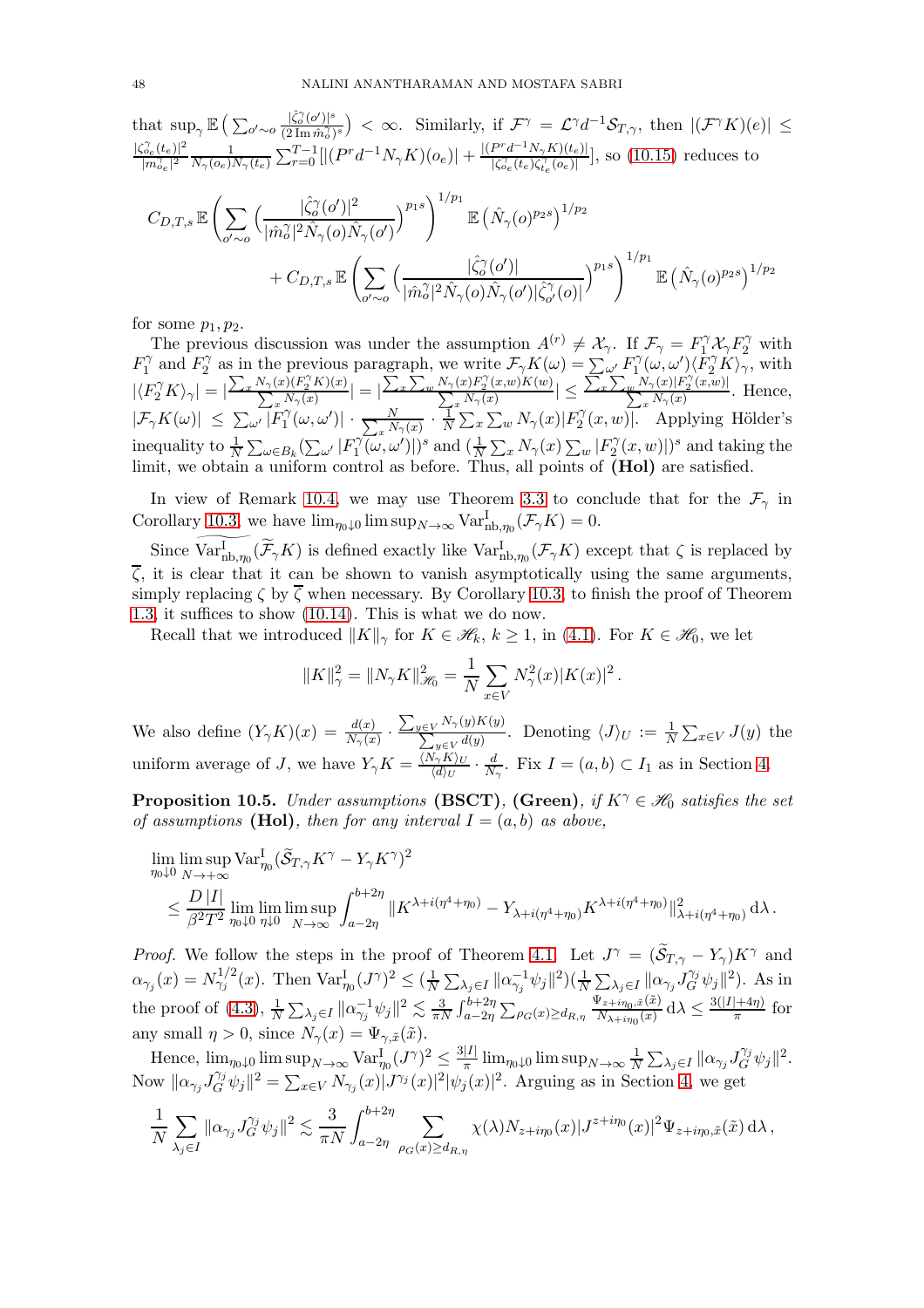where  $z := \lambda + i\eta^4$ . This is bounded by  $\frac{3}{\pi} \int_{a-2\eta}^{b+2\eta} ||J^{z+i\eta_0}||^2_{z+i\eta_0} d\lambda$ , since  $\Psi_{\gamma,\tilde{x}}(\tilde{x}) = N_{\gamma}(x)$ and  $\chi(\lambda) \leq 1$  on  $\mathbb{R}$ .

Summarizing, we have  $\lim_{\eta_0 \downarrow 0} \limsup_{N \to \infty} \text{Var}_{\eta_0}^{\text{I}} (J^{\gamma})^2 \leq \frac{9|I|}{\pi^2}$  $\frac{\partial |I|}{\pi^2} \int_{a-2\eta}^{b+2\eta} \|J^{z+i\eta_0}\|_{z+i\eta_0}^2 \, \mathrm{d}\lambda.$ Now recall that  $\widetilde{\mathcal{S}}_{T,\gamma} = \frac{1}{T}$  $\frac{1}{T} \sum_{s=1}^{T} P_{\gamma}^{s}$ , and  $P_{\gamma} = \frac{d}{N_s}$  $\frac{d}{N_{\gamma}}P\frac{N_{\gamma}}{d}$  $\frac{d^{N}\gamma}{d}$ , so that  $P_{\gamma}^{s} = \frac{d}{N}$  $\frac{d}{N_{\gamma}}P^s\frac{N_{\gamma}}{d}$ . Moreover,  $Y_\gamma K = \frac{d}{N_\gamma}$  $\langle N_\gamma K\rangle_U$  $\frac{\partial \phi(K)}{\partial x}$ . So denoting  $\gamma = z + i\eta_0$ ,  $||K||_d^2 = \frac{1}{N} \sum_{x \in V} d(x) |K(x)|^2$ , we have

$$
\begin{split} &\|J^{\gamma}\|_{\gamma}^{2}=\|N_{\gamma}J^{\gamma}\|_{\mathscr{H}_{0}}^{2}=\frac{1}{N}\sum_{x\in V}\left|\frac{1}{T}\sum_{s=1}^{T}d(x)\Big(P^{s}\frac{N_{\gamma}K^{\gamma}}{d}\Big)(x)-\frac{\langle N_{\gamma}K^{\gamma}\rangle_{U}}{\langle d\rangle_{U}}d(x)\right|^{2}\\ &\le D\cdot\left\|\frac{1}{T}\sum_{s=1}^{T}P^{s}\Big(\frac{N_{\gamma}K^{\gamma}}{d}-\frac{\langle N_{\gamma}K^{\gamma}\rangle_{U}}{\langle d\rangle_{U}}\mathbf{1}\Big)\right\|_{d}^{2}\\ &\le\frac{D}{T^{2}}\bigg(\sum_{s=1}^{T}(1-\beta)^{s}\Big\|\frac{N_{\gamma}K^{\gamma}}{d}-\frac{\langle N_{\gamma}K^{\gamma}\rangle_{U}}{\langle d\rangle_{U}}\mathbf{1}\Big\|_{d}^{2}\bigg)^{2}\le\frac{D}{\beta^{2}T^{2}}\left\|\frac{N_{\gamma}K^{\gamma}}{d}-\frac{\langle N_{\gamma}K^{\gamma}\rangle_{U}}{\langle d\rangle_{U}}\mathbf{1}\right\|_{d}^{2}.\end{split}
$$

Here we used (EXP) and the fact that  $\frac{N_{\gamma}K^{\gamma}}{d} - \frac{\langle N_{\gamma}K^{\gamma}\rangle_{U}}{\langle d \rangle_{U}}$  $\frac{\gamma \mathbf{A}^{\prime \prime}/U}{\langle d \rangle_U}$ **1** is orthogonal to the constants in  $\ell^2(V, d)$ . Indeed, the orthogonal projector onto 1 in  $\ell^2(V, d)$  is  $P_{1, d}J = \frac{\langle 1, J \rangle_d}{\langle 1, 1 \rangle_d}$  $\frac{\langle\mathbf{1},J\rangle_d}{\langle\mathbf{1},\mathbf{1}\rangle_d}\mathbf{1}=\frac{\langle dJ\rangle_U}{\langle d\rangle_U}$  $\frac{dJ/U}{\langle d \rangle_U}$ 1. Since  $\frac{\langle N_{\gamma} K^{\gamma} \rangle_{U}}{\langle d \rangle_{U}} \mathbf{1} = \frac{N_{\gamma} Y_{\gamma} K^{\gamma}}{d}$  $\frac{d}{d} \leq 1$ , the proposition follows.

<span id="page-48-0"></span>**Corollary 10.6.** For any  $C_\gamma$ :  $\mathscr{H}_m \to \mathscr{H}_0$  *as in Corollary [10.3](#page-46-0) and*  $\overline{I} \subset I_1$ ,  $||K||_{\infty} \leq 1$ ,

$$
\lim_{\eta_0 \downarrow 0} \limsup_{N \to +\infty} \text{Var}_{\eta_0}^{\text{I}} \left( \widetilde{\mathcal{S}}_{T,\gamma} \left( C_{\gamma} K - \langle C_{\gamma} K \rangle_{\gamma} \right) \right)^2 \leq \frac{c |I|^2}{\beta^2 T^2}.
$$

*Proof.* Let  $K'_{\gamma} = C_{\gamma} K - \langle C_{\gamma} K \rangle_{\gamma}$ 1. Then  $Y_{\gamma} K'_{\gamma} = 0$ , since  $Y_{\gamma} C_{\gamma} K = \frac{d}{N}$  $N_{\gamma}$  $\langle N_\gamma C_\gamma K\rangle_U$  $\frac{\partial^{\alpha} \langle d \rangle_{U}}{\partial^{\alpha} U}$  and  $\langle C_{\gamma}K\rangle_{\gamma}Y_{\gamma}{\bf 1}=\frac{\langle N_{\gamma}C_{\gamma}K\rangle_{U}}{\langle N_{\gamma}\rangle_{U}}$  $\langle N_{\gamma} \rangle_U$ d  $N_{\gamma}$  $\langle N_{\gamma} \rangle_U$  $\frac{N_{\gamma}\rangle_{U}}{\langle d\rangle_{U}}$ . Hence, denoting  $z = \lambda + i(\eta^{4} + \eta_{0}),$ 

 $\lim_{\eta_0\downarrow 0} \lim_{N\to+\infty}$  $N\rightarrow+\infty$  $\text{Var}^{\text{I}}_{\eta_{0}}\left(\widetilde{\mathcal{S}}_{T,\gamma}\left(C_{\gamma}K-\langle C_{\gamma}K\rangle_{\gamma}\right)\right)^{2}$ 

$$
\leq \frac{D\,|I|}{\beta^2T^2}\lim_{\eta_0\downarrow 0}\lim_{\eta\downarrow 0}\limsup_{N\to\infty}\int_{a-2\eta}^{b+2\eta}\|C_zK-\langle C_zK\rangle_z\|_z^2\,\mathrm{d}\lambda\,.
$$

Now  $||C_zK||_z^2 = \frac{1}{N}$  $\frac{1}{N} \sum_{x \in V} N_z^2(x) |(C_z K)(x)|^2 \leq \frac{1}{N}$  $\frac{1}{N} \sum_{x \in V} N_z^2(x) [\sum_{w \in B_m} |C_z(x, w)|]^2$ . Similarly,  $|\langle C_z K \rangle_{\lambda}| \leq \frac{1}{\sum_{x} N}$  $\frac{1}{x^{N_z(x)}}\sum_x N_z(x)\sum_w |C_z(x,w)|$ . For our operators  $C_z$ , we thus get  $||C_zK||_z^2 = O(1)_{N\longrightarrow+\infty,z}$  and  $|\langle C_zK\rangle_z| = O(1)_{N\longrightarrow+\infty,z}$ , as in Corollary [7.8.](#page-28-2)

This proves [\(10.14\)](#page-46-3) and ends the proof of Theorem [1.3](#page-4-2) on the interval I.

Suppose further that  $\rho(\partial I_1) = 0$ . As  $I_1$  is open, we have  $I_1 = \cup_{j \in \mathbb{N}} J_j$  for open intervals  $J_j = (a_j, b_j)$ . Let  $J_j^{\varsigma} = (a_j + \varsigma, b_j - \varsigma)$  with  $\varsigma > 0$  small. Then  $\overline{J_j^{\varsigma}} \subset I_1$ , so using [\(9.7\)](#page-40-4) and Corollary [10.6,](#page-48-0) we get  $\lim_{\eta_0 \downarrow 0} \limsup_{N \to \infty} \text{Var}_{\eta_0}^{\text{J}_j^c}(K - \langle K \rangle_{\gamma}) = 0$ . Now  $\text{Var}_{\eta_0}^{\text{I}_1}(K') = \sum_{j=1}^M \text{Var}_{\eta_0}^{\text{J}_1^{\varsigma}}(K') + \text{Var}_{\eta_0}^{\text{I}_1\setminus\cup_{j=1}^M \text{J}_j^{\varsigma}}(K')$  for any given M. By [\(A.14\)](#page-54-6) and (Green), we have  $\text{Var}_{\eta_0}^{\text{I}_1\setminus\cup_{j=1}^M \text{J}_j^{\varsigma}}(K - \langle K \rangle_{\gamma}) \leq \frac{\sharp{\{\lambda_j \in I_1 \setminus \cup_{k=1}^M J_k^{\varsigma}\}}}{N} O(1)_{N \longrightarrow +\infty,\gamma}$ . By the convergence of empirical spectral measures (Remark [A.3\)](#page-52-0), and using the fact that  $\rho(\partial I_1) = 0$ , we have  $\frac{\sharp{\{\lambda_j\in I_1}\setminus\cup_{k=1}^M J_k^{\varsigma}\}}{N} \to \rho(I_1 \setminus \cup_{k=1}^M J_k^{\varsigma})$ . Finally,  $\rho(I_1 \setminus \cup_{k=1}^M J_k^{\varsigma}) \to 0$  as  $\varsigma \downarrow 0$  and  $M \longrightarrow +\infty$ . The conclusion of Theorem [1.3](#page-4-2) thus holds with  $I$  replaced by  $I_1$ .

Finally, if (Green) holds on  $\overline{I_1}$ , then  $\rho({\{\lambda\}}) = \lim_{\eta \downarrow 0} \eta \operatorname{Im} \mathbb{E}(\mathcal{G}^{\lambda+i\eta}(o,o)) = 0$  for any  $\lambda \in \overline{I_1}$ , since  $\sup_{\eta>0} \text{Im } \mathbb{E}(\mathcal{G}^{\lambda+i\eta}(o,o)) < \infty$ . In particular,  $\rho(\partial I_1) = 0$ .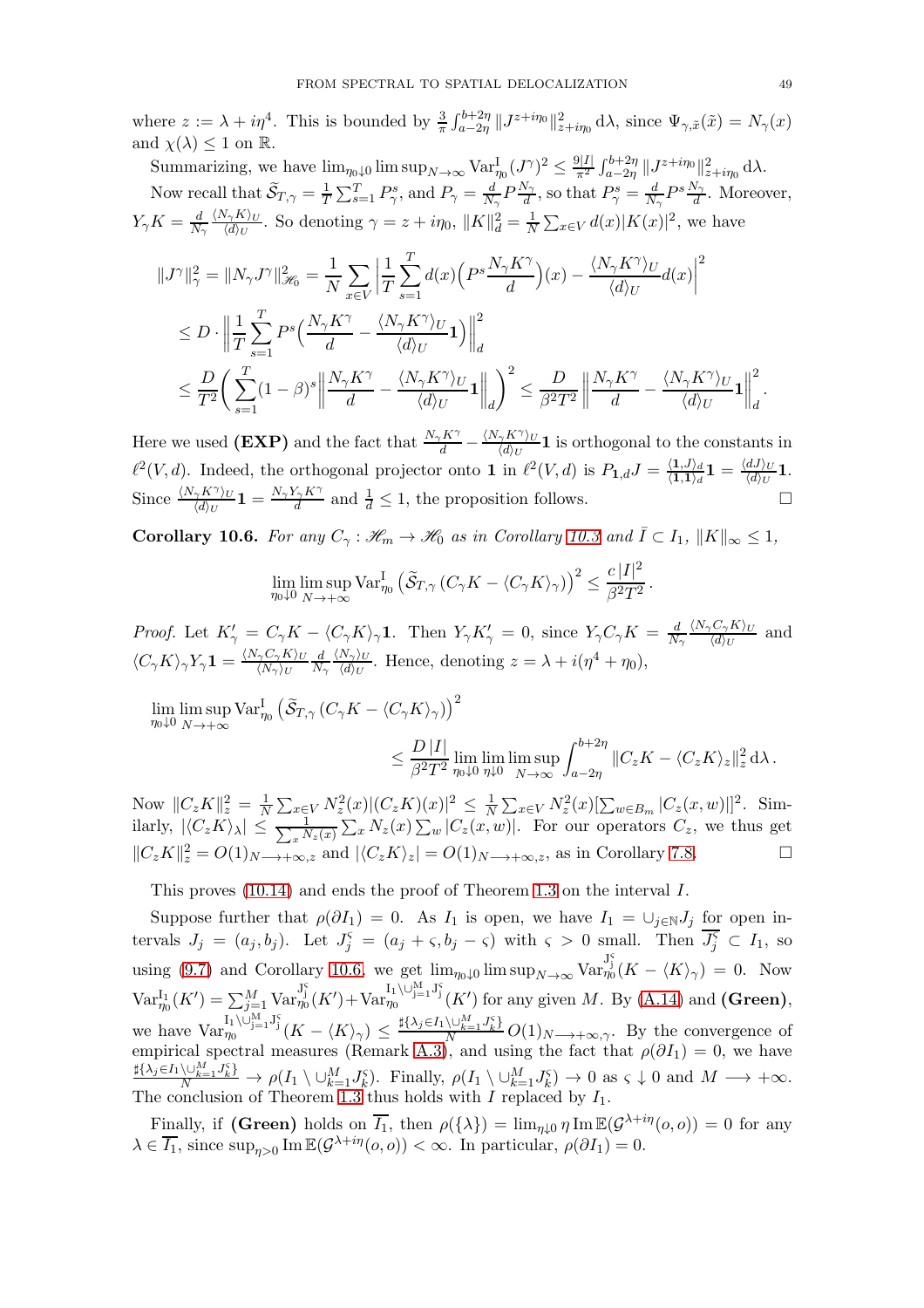#### Appendix A. Benjamini–Schramm topology

<span id="page-49-0"></span>A.1. Generalities. In this appendix we collect known facts on the Benjamini-Schramm convergence, we refer the reader to [\[1,](#page-54-13) [6,](#page-54-14) [16,](#page-55-29) [17,](#page-55-30) [38\]](#page-55-31) for details.

A *coloured rooted graph*  $(G, o, W)$  is a graph  $G = (V, E)$  with a marked vertex  $o \in V$ called the *root*, and a map  $W: V \to \mathbb{R}$  which we see as a "colouring"; it can also be regarded as a potential on  $\ell^2(V)$ . This is a special case of what is called a *network* in [\[6\]](#page-54-14). All graphs are assumed to be *locally finite*, i.e. each vertex has a finite degree.

If G is connected, we denote by  $B_G(x,r)$  the r-ball  $\{y \in V : d_G(x,y) \leq r\}$ , where  $d_G$  is the length of the shortest path between  $x$  and  $y$  in  $G$ .

As in [\[6\]](#page-54-14), we define a distance between coloured connected graphs by

(A.1) 
$$
d_{loc}((G, o, W), (G', o', W')) = \frac{1}{1 + \alpha},
$$

<span id="page-49-3"></span>
$$
\alpha := \sup \{ r > 0 : \exists \text{ graph isomorphism } \phi : B_G(o, \lfloor r \rfloor) \to B_{G'}(o', \lfloor r \rfloor) \text{ with }
$$

$$
\phi(o) = o' \text{ and } |W'(\phi(v)) - W(v)| < 1/r \ \forall v \in B_G(o, \lfloor r \rfloor) \}
$$

.

Two coloured rooted graphs  $(G, o, W)$  and  $(G', o', W')$  are *equivalent* if there is a graph isomorphism  $\phi: G \to G'$  such that  $\phi(o) = o'$  and  $W' \circ \phi = W$ . We denote the equivalence class of  $(G, o, W)$  by  $[G, o, W]$ .

Let  $\mathscr{G}_{*}$  be the set of equivalence classes of connected coloured rooted graphs. Then  $d_{loc}$  turns  $\mathscr{G}_{*}$  into a separable complete metric space. We may thus consider the set of probability measures on  $\mathscr{G}_*$ , denoted by  $\mathcal{P}(\mathscr{G}_*)$ .

Any finite connected coloured graph  $(G, W)$ ,  $G = (V, E)$ , defines a probability measure  $U_{(G,W)} \in \mathcal{P}(\mathscr{G}_*)$  by choosing the root x uniformly at random in V:

<span id="page-49-2"></span>(A.2) 
$$
U_{(G,W)} = \frac{1}{|V|} \sum_{x \in V} \delta_{[G,x,V]}.
$$

If  $(G_n, W_n)$  is a sequence of finite coloured graphs, we say that  $\mathbb{P} \in \mathcal{P}(\mathscr{G}_*)$  is the *local weak limit* of  $(G_n, W_n)$  if  $U_{(G_n, W_n)}$  converges weakly- $*$  to  $\mathbb P$  in  $\mathcal P(\mathscr G_*)$ . This notion of convergence was introduced in [\[16\]](#page-55-29) and generalized in [\[6\]](#page-54-14). In this case, we also say that  $(G_n, W_n)$  converges in the sense of Benjamini-Schramm.

The subset  $\mathscr{G}_{*}^{D,A} \subset \mathscr{G}_{*}$  of equivalence classes  $[G, o, W]$  such that G is of degree bounded by D, and W takes values in  $[-A, A]$ , is compact. It follows that  $\mathcal{P}(\mathscr{G}^{D,A}_*)$  is compact in the weak-∗ topology. Hence, if  $\mathcal{C}_{\text{fin}}^{D,A}$  denotes the set of finite coloured graphs  $(G, W)$ ,  $G = (V, E)$ , of degree bounded by D and colouring  $W : V \to [-A, A]$ , then any sequence  $(G_n, W_n) \subset \mathcal{C}_{\text{fin}}^{D,A}$  has a subsequence which converges in the sense of Benjamini-Schramm. Let  $C(\mathscr{G}_*^{D,A})$  be the set of continuous functions  $f: \mathscr{G}_*^{D,A} \to \mathbb{R}$ .

Then a sequence  $(G_n, W_n) \subset C_{fin}^{D, A}$  has a local weak limit  $\mathbb P$  iff there is an algebra  $\mathscr{A} \subset C(\mathscr{G}_{*}^{D,A})$  which separates points, such that for all  $f \in \mathscr{A}$ ,

<span id="page-49-1"></span>(A.3) 
$$
\lim_{n \to \infty} \frac{1}{|V_n|} \sum_{x \in V_n} f([G_n, x, W_n]) = \int_{\mathscr{G}_*^{D, A}} f([G, o, W]) d\mathbb{P}([G, o, W]) .
$$

This follows from the compactness of  $\mathcal{G}_{*}^{D,A}$ , see [\[34,](#page-55-32) Chapter 13].

It may not be very clear how a continuous function on  $\mathscr{G}_{*}^{D,A}$  looks like, so we give a basic example. If  $B_F(o,r)$  is an r-ball, the sets  $\mathscr{C}_F = \{[G, x, W] : B_G(x,r) \cong B_F(o,r)\}$ turn out to be clopen in  $\mathscr{G}_{*}^{D,A}$ , so the characteristic function  $\chi_{\mathscr{C}_{F}}$  is continuous. Here  $B_G(x,r) \cong B_F(o,r)$  means there exists a graph isomorphism  $\phi : B_G(x,r) \to B_F(o,r)$  with  $\phi(x) = o$ , Using [\(A.3\)](#page-49-1), it can be shown that in the special case where there is no colouring,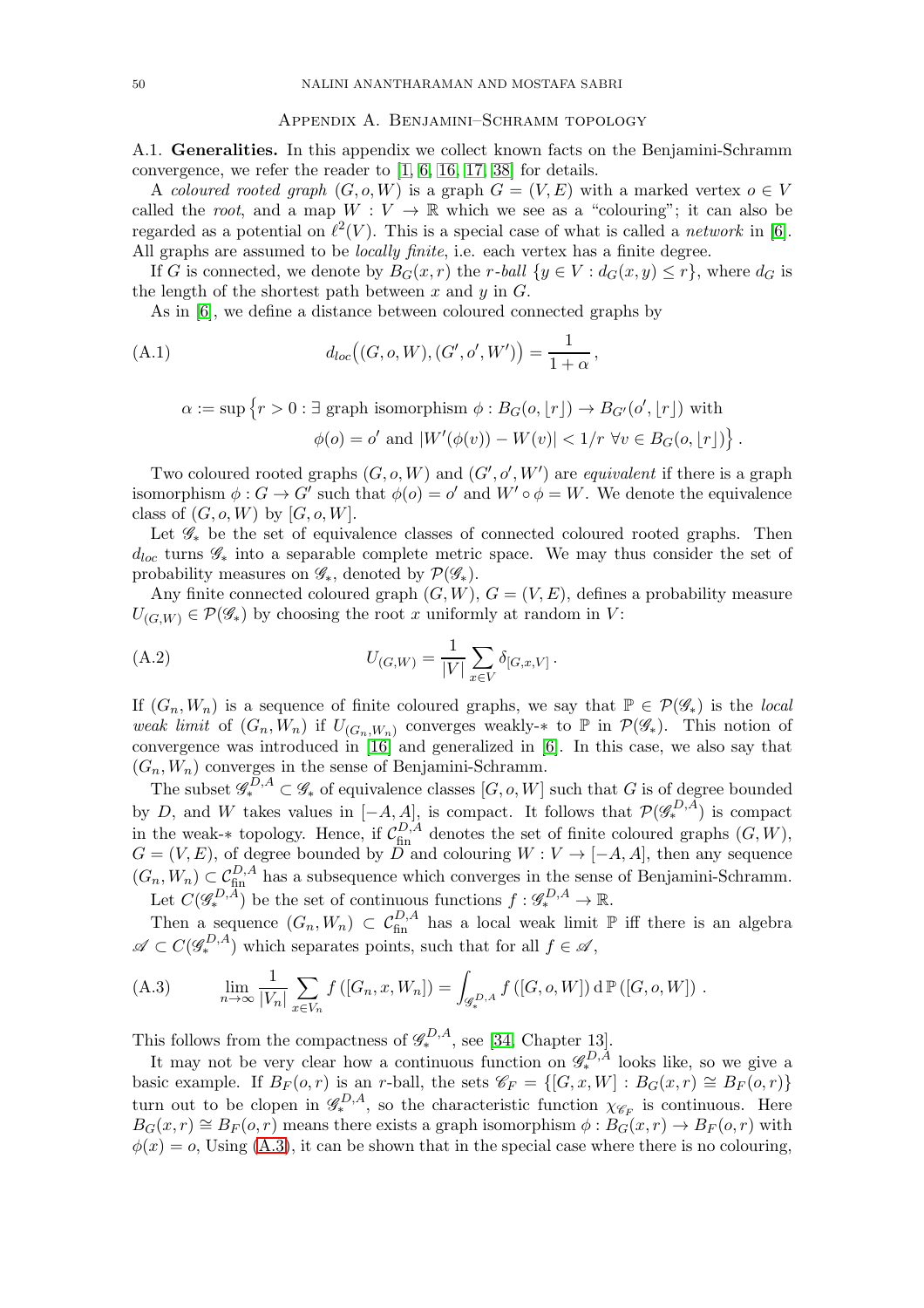$(G_n) \subset C_{\text{fin}}^{D,A}$  has a local weak limit  $\mathbb P$  iff

$$
\lim_{n \to \infty} \frac{\#\{x : B_{G_n}(x, r) \cong B_F(o, r)\}}{|V_n|} = \mathbb{P}(\{[G, x] : B_G(x, r) \cong B_F(o, r)\})
$$

for any  $B_F(o, r)$ . This was in fact the original criterion in [\[16\]](#page-55-29). Using it, one readily checks that a sequence of  $(q + 1)$ -regular graphs  $(G_n)$  satisfies (BST) iff it converges to the  $(q + 1)$ -regular tree  $\mathbb{T}_q$  in the sense of Benjamini-Schramm, i.e. iff  $(G_n)$  has the local weak limit  $\delta_{[\mathbb{T}_q, o]},$  with  $o \in \mathbb{T}_q$  arbitrary. More generally, by considering the clopen sets  $\mathscr{C}_r = \{ [G, x, W] : B_G(x,r) \text{ is not a tree} \}, \text{ one sees that if } (G_n, W_n) \subset C_{\text{fin}}^{D,A} \text{ has a local }$ weak limit  $\mathbb{P}$  that is concentrated on the subset  $\mathscr{T}_{*}^{D,A} \subset \mathscr{G}_{*}^{D,A}$  of coloured rooted trees, then  $(G_n)$  satisfies (BST). Conversely, if  $(G_n)$  satisfies (BST) and if a subsequence of  $(G_n, W_n)$  has a local weak limit  $\mathbb{P}$ , then  $\mathbb{P}$  must be concentrated on  $\mathcal{I}_{*}^{D,A}$ .

A.2. Convergence of empirical spectral measures. We now show that Benjamini-Schramm convergence implies convergence of the empirical spectral measures. This is already known in some settings [\[1,](#page-54-13) [38,](#page-55-31) [39\]](#page-55-33). In this paper we need the variant stated as Corollary [A.2.](#page-51-0)

Given  $[G, o, W] \in \mathscr{G}_*^{D,A}, \gamma \in \mathbb{C}^+ = \{z, \text{Im } z > 0\}$  and  $x \sim y \in G$ , we define  $\zeta_x^{\gamma}(y)$  as in §[2.2.](#page-10-0) Like in §[2.1,](#page-9-1)  $B_k$  is the set of non-backtracking paths of length k on  $G$ .

Fix  $s \in \mathbb{N}$ . Let  $F: (\mathbb{C} \setminus \{0\})^{2s} \to \mathbb{C}$  be a continuous function and  $\gamma \in \mathbb{C}^+$ . Let

(A.4) 
$$
F_{\gamma}([G, o, W]) = \sum_{(x_0; x_s) \in B_s : x_0 = o} F(\zeta_{x_0}^{\gamma}(x_1), \zeta_{x_1}^{\gamma}(x_0), \ldots, \zeta_{x_{s-1}}^{\gamma}(x_s), \zeta_{x_s}^{\gamma}(x_{s-1}))
$$

For  $s = 1$ , the sum reduces to  $\sum_{x_1:x_1\sim o}$ . One can remark that  $F_\gamma([G, o, W]) = F_\gamma([G, \widetilde{o}, W])$ where G is the universal cover of G and  $\tilde{o}$ , W are lifts of  $o$ , W.

Next, given Borel  $J \subseteq \mathbb{R}$ , we define the measure

$$
\mu_{o,F,\gamma}^{(G,W)}(J) = F_{\gamma}([G,o,W]) \langle \delta_o, \chi_J(H_{G,W}) \delta_o \rangle.
$$

Fix a compact  $I \subset \mathbb{R}$  and fix  $\eta \in (0,1)$ .

<span id="page-50-0"></span>**Lemma A.1.** Suppose  $(\lambda_n, [G_n, o_n, W_n]) \subset I \times \mathcal{G}_*^{D,A}$  converges to  $(\lambda, [G, o, W])$  in  $I \times$  $\mathscr{G}_{*}^{D,A}$ . Then  $\mu_{o_n,F,\lambda_n+i\eta}^{(G_n,W_n)}$  converges weakly- $*$  to  $\mu_{o,F,\lambda+i\eta}^{(G,W)}$ .

*Proof.* Since all operators  $H_n = H_{(G_n, W_n)}$  and  $H = H_{(G, W)}$  are uniformly bounded by  $D + A$ , the supports of the spectral measures is compact, so it suffices to show that for any  $k \in \mathbb{N}$ ,  $\mu_{o_n, F, \lambda_n + i\eta}^{(G_n, W_n)}(t^k) \to \mu_{o, F, \lambda + i\eta}^{(G, W)}(t^k)$ ; see [\[34,](#page-55-32) Chapter 13]. Let  $k \in \mathbb{N}$ . Denote  $\gamma_n = \lambda_n + i\eta$ ,  $\gamma = \lambda + i\eta$ . We have

$$
\left|\mu_{o_n,F,\gamma_n}^{(G_n,W_n)}(t^k)-\mu_{o,F,\gamma}^{(G,W)}(t^k)\right|=\left|F_{\gamma_n}([G_n,o_n,W_n])\langle\delta_{o_n},H_n^k\delta_{o_n}\rangle-F_{\gamma}([G,o,W])\langle\delta_{o},H^k\delta_{o}\rangle\right|.
$$

We first approximate  $F$  by a polynomial.

We have  $|\zeta_x^{\lambda+i\eta}(y)| \leq \eta^{-1}$  and  $|\operatorname{Im} \zeta_x^{\lambda+i\eta}(y)| = \eta ||(\widetilde{H}^{(\widetilde{y}|\widetilde{x})} - \lambda - i\eta)^{-1} \delta_{\widetilde{y}}||_{\ell^2}^2$  $\frac{2}{\ell^2(\widetilde{G})}$ . Since  $^{2}(G)$  $\|\tilde{H}^{(x|y)} - \lambda - i\eta\|_{\ell^2 \to \ell^2} \leq A + D + c_I + 1 =: c \text{ for all } \lambda \in I \text{ and } \eta \in (0,1), \text{ we get}$  $|\operatorname{Im} \zeta_x^{\lambda+i\eta}(y)| \ge \eta c^{-2}.$ 

So let  $\mathcal{O} \subset \mathbb{C}$  be the compact region  $\{nc^{-2} \leq |z| \leq \eta^{-1}\}$ . If F is continuous on  $\mathcal{O}^{2s} \subset \mathbb{C}^{2s}$ , by Stone-Weierstrass, given  $R \in \mathbb{N}^*$ , there is a polynomial  $P_R$  of 4s variables such that  $\sup_{(z_1,z_2,s)\in\mathcal{O}^{2s}}|F(z_1,\ldots,z_{2s})-P_R(z_1,\bar{z}_1,\ldots,z_{2s},\bar{z}_{2s})|\leq \frac{1}{2R}$ . Hence, for any  $\lambda \in I$  and  $(x_0; x_s)$ , if  $\gamma = \lambda + i\eta$ , then

<span id="page-50-1"></span>
$$
(A.5) \left| F\left(\zeta_{x_0}^{\gamma}(x_1),\zeta_{x_1}^{\gamma}(x_0),\ldots,\zeta_{x_s}^{\gamma}(x_{s-1})\right) - P_R\left(\zeta_{x_1}^{\gamma}(x_0),\overline{\zeta_{x_1}^{\gamma}(x_0)},\ldots,\overline{\zeta_{x_s}^{\gamma}(x_{s-1})}\right) \right| \leq \frac{1}{2R}.
$$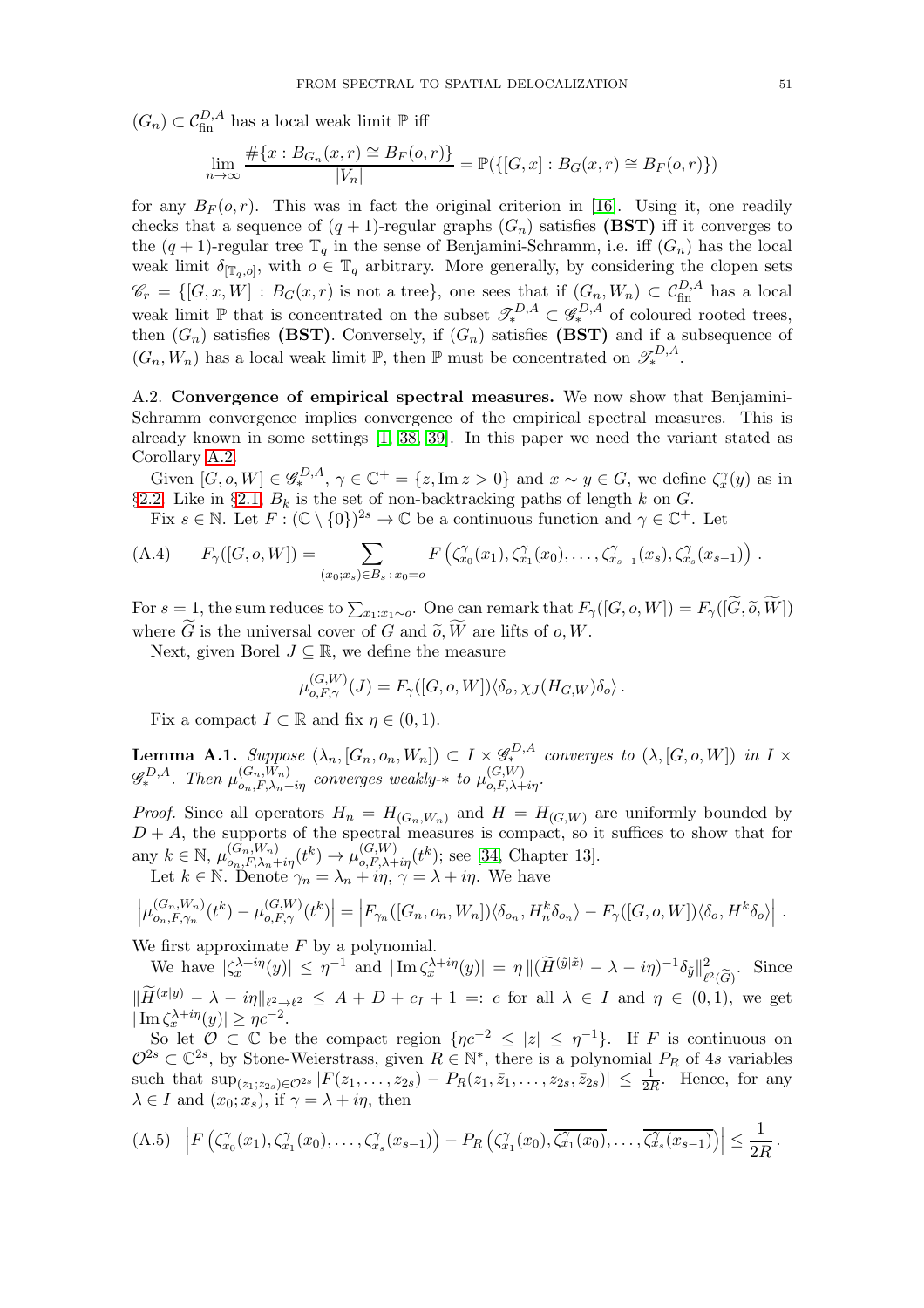Let  $h_{\eta}(t) = -(t - i\eta)^{-1}$ . Given  $\epsilon > 0$ , we may choose a polynomial  $Q_{\epsilon} = Q_{\epsilon}^{\eta}$  such that  $||h_{\eta} - Q_{\epsilon}||_{\infty} < \epsilon$ . It follows that  $||h_{\eta}(H_{\tilde{G}}^{(\tilde{x}|\tilde{y})} - \lambda) - Q_{\epsilon}(H_{\tilde{G}}^{(\tilde{x}|\tilde{y})} - \lambda)|| < \epsilon$ . In particular, if  $Z_{\epsilon}^{\gamma}(x,y) := Q_{\epsilon}(H_{\tilde{G}}^{(\tilde{y}|\tilde{x})} - \lambda)(\tilde{y},\tilde{y}),$  we have for any  $\lambda \in I$  and  $(x,y) \in B$ ,

(A.6) 
$$
|\zeta_x^{\gamma}(y) - Z_{\epsilon}^{\gamma}(x, y)| < \epsilon.
$$

As  $P_R$  is Lipschitz-continuous on  $\mathcal{O}^{2s}$ , we may thus find  $C_{R,\eta^{-1}}$  such that

$$
\left| P_R\left(\zeta_{x_0}^{\gamma}(x_1),\ldots,\overline{\zeta_{x_s}^{\gamma}(x_{s-1})}\right) - P_R\left(Z_{\epsilon}^{\gamma}(x_0,x_1),\ldots,\overline{Z_{\epsilon}^{\gamma}(x_s,x_{s-1})}\right) \right| \leq C_{R,\eta^{-1}} \cdot \epsilon = \frac{1}{2R}
$$

by choosing  $\epsilon = \frac{1}{2l}$ 2R 1  $\frac{1}{C_{R,\eta^{-1}}}$ . Using [\(A.5\)](#page-50-1), we thus get uniformly in  $\lambda \in I$ ,  $(x_0; x_s)$ ,

$$
(A.7) \quad \left| F\left(\zeta^{\gamma}_{x_0}(x_1),\zeta^{\gamma}_{x_1}(x_0),\ldots,\zeta^{\gamma}_{x_s}(x_{s-1})\right) - P_R\left(Z^{\gamma}_{R}(x_0,x_1),\ldots,\overline{Z^{\gamma}_{R}(x_s,x_{s-1})}\right) \right| \leq \frac{1}{R},
$$

where we now denote  $Z_R$  because  $\epsilon$  is a function of R. Define

$$
P_{\gamma}([G, o, W]) = \sum_{(x_1; x_s), x_0 = o} P_R\left(Z_R^{\gamma}(x_0, x_1), \ldots, \overline{Z_R^{\gamma}(x_s, x_{s-1})}\right).
$$

Then up to an error  $\frac{C_{D,s,A,k}}{R}$ , it suffices to consider

$$
\left|P_{\gamma_n}([G_n, o_n, W_n])\langle \delta_{o_n}, H_n^k \delta_{o_n} \rangle - P_{\gamma}([G, o, W])\langle \delta_{o}, H^k \delta_{o} \rangle\right|.
$$

Let  $d_R$  be the degree of  $Q_R$  and choose an arbitrary integer  $r \geq d_R + s + k =: d_{R,s,k}$ . Then we may find  $n_r$  such that for  $n \geq n_r$ , there exists  $\varphi_r : B_{G_n}(o_n, r) \to B_G(o, r)$  with  $||W \circ \varphi_r W_n||_{B_{G_n}(o,r)} < 1/r$ . Now  $\langle \delta_{o_n}, H_n^k \delta_{o_n} \rangle = \sum_{u_0,...,u_{k-1}} H_n(o_n, u_0) H_n(u_0, u_1) \dots H_n(u_{k-1}, o_n)$ and  $H_n(v, w) = A_n(v, w) + W_n(v) \delta_w(v)$ . This only depends on  $B_{G_n}(o_n, k)$  and its colouring. Similarly, the quantity  $Z_R^{\gamma}$  $R(R(x, y)$  corresponding to  $(G_n, o_n, W_n)$  only depends on  $B_{G_n}(y, d_R)$ and its colouring. Since  $r \geq d_{R,s,k}$  and  $\varphi_r : B_{G_n}(o_n, r) \stackrel{\sim}{\to} B_G(o,r)$ , if we let  $\mathcal{H}_n =$  $\mathcal{A}_G + W_n \circ \varphi_r^{-1}$  on G, we get  $\langle \delta_{o_n}, H_n^k \delta_{o_n} \rangle = \langle \delta_o, \mathcal{H}_n^k \delta_{o} \rangle$ . Similarly,  $P_{\gamma_n}([G_n, o_n, W_n]) =$  $P_{\gamma_n}([G, o, W_n \circ \varphi_r^{-1}])$ . Let  $W'_n = W_n \circ \varphi_r^{-1}$ . Then for  $n \ge n_r$ ,

$$
\left|\mu_{o_n,F,\gamma_n}^{(G_n,W_n)}(t^k)-\mu_{o,F,\gamma}^{(G,W)}(t^k)\right|\leq \frac{C}{R}+\left|P_{\gamma_n}([G,o,W_n'])\langle \delta_o,\mathcal{H}_n^k\delta_o\rangle-P_{\gamma}([G,o,W])\langle \delta_o,H^k\delta_o\rangle\right|.
$$

Writing  $\mathcal{H}_n^k - H^k = \sum_{i=1}^k \mathcal{H}_n^{k-i} (\mathcal{H}_n - H) H^{i-1}$ , we have

$$
|\langle \delta_o, (\mathcal{H}_n^k - H^k)\delta_o \rangle| \leq C'_{k,D,A} ||W_n \circ \varphi_r^{-1} - W||_{B_G(o,r)} \leq \frac{C'_{k,D,A}}{r}.
$$

A similar argument yields  $|P_\gamma([G, o, W'_n]) - P_\gamma([G, o, W])| \leq \frac{C_{R,D,s,A}}{r}$  and  $|P_{\gamma_n}([G, o, W'_n]) \lim_{r\to r}$   $\left|\frac{r}{r}\right| \left|\frac{r}{r}\right| \leq \frac{1}{r}$  and  $\lim_{r\to r}$   $\left|\frac{r}{r}\right| \left|\frac{r}{r}\right| \leq r$  $P_{\gamma}([G, o, W'_{n}]) \leq C_{R,D,s,A,I} |\lambda_{n} - \lambda| \leq \frac{C_{R,D,s,A,I}}{r}$  for  $n \geq n'_{r}$ . We thus showed that for any  $r \geq d_{R,s,k}$ , there exists  $n_r''$  such that if  $n \geq n_r''$ , then  $|\mu_{o_n,F,\gamma_n}^{(G_n,W_n)}|$  $\frac{(G_n, W_n)}{O_n, F, \gamma_n}(t^k) - \mu_{o, F, \gamma}^{(G, W)}(t^k)| \leq \frac{C_{D, s, A, k}}{R} +$  $C'_{k,D,A} + C_{R,D,s,A} + C_{R,D,s,A,I}$  $\frac{1}{r} \sum_{r=1}^{r} P_{n} P_{n} S_{n} A, I}$ . It follows that  $\limsup_{n \to \infty} |\mu_{o_n, F, \gamma_n}^{(G_n, W_n)}|$  $(C_{n,}^{(G_{n}, W_{n})}(t^{k}) - \mu_{o, F, \gamma}^{(G, W)}(t^{k}) \leq \frac{C_{D, s, A, k}}{R}.$ Since  $R$  is arbitrary, the proof is complete.

If  $(G, W) \in C_{\text{fin}}^{D,A}$ , we now define, for  $\gamma \in \mathbb{C}^+$ ,

$$
\mu_{F,\gamma}^{(G,W)} = \frac{1}{|V|} \sum_{x \in V} \mu_{x,F,\gamma}^{(G,W)}.
$$

<span id="page-51-0"></span>**Corollary A.2.** Suppose  $(G_n, W_n) \subset C_{fin}^{D, A}$  has a local weak limit  $\mathbb{P}$ . Fix a compact  $I \subset \mathbb{R}$ and  $\eta \in (0,1)$ . Then  $\mu_{F,\lambda+i\eta}^{(G_n,W_n)}$  converges weakly to  $\int_{\mathscr{G}_*^{D,A}} \mu_{o,F,\lambda+i\eta}^{(G,W)} d\mathbb{P}([G,o,W])$ , uniformly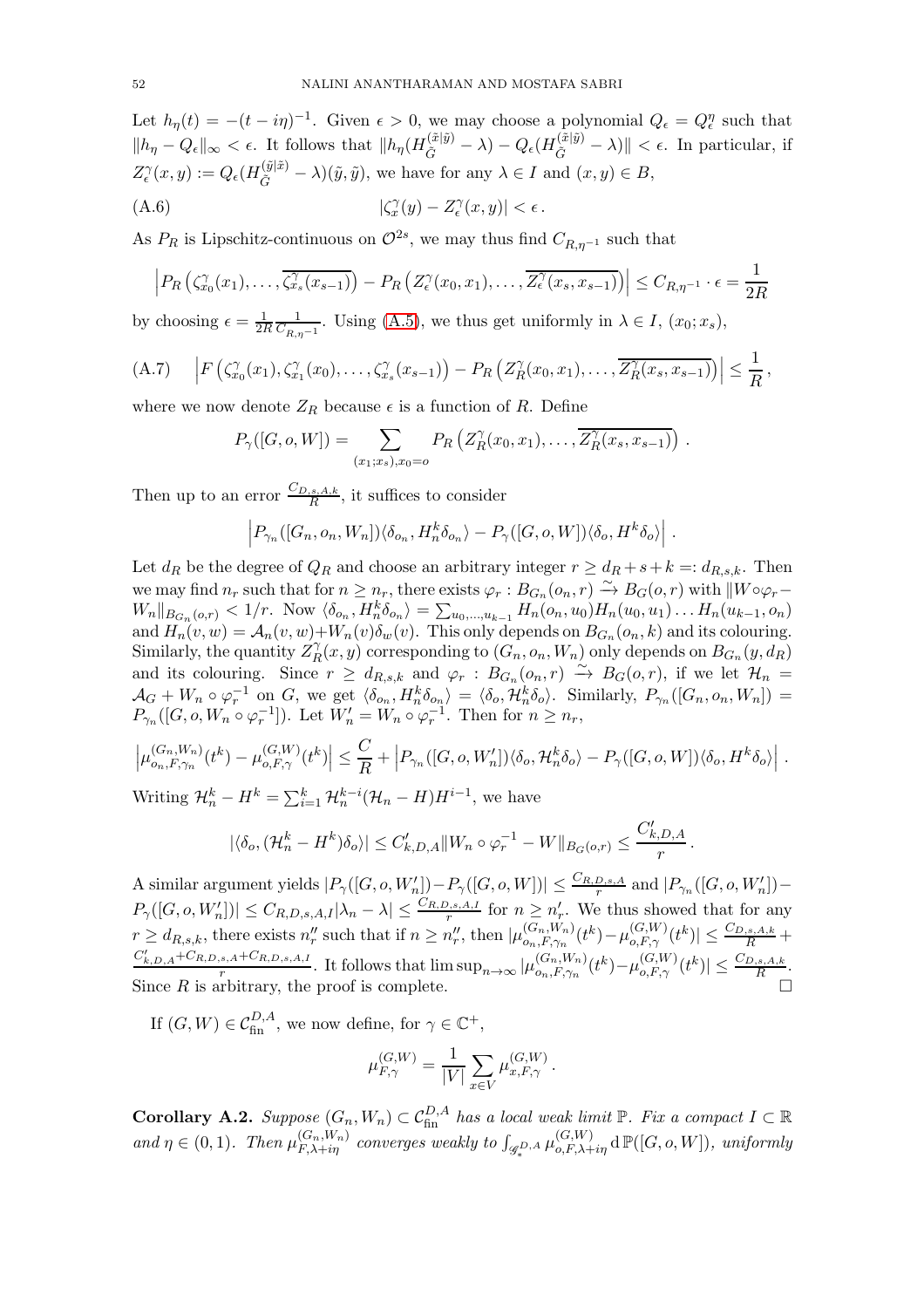*in*  $\lambda \in I$ *. In other words, for any continuous*  $\varphi : \mathbb{R} \to \mathbb{R}$ *, we have uniformly in*  $\lambda \in I$ *,* 

$$
\frac{1}{|V_n|} \sum_{x \in V_n} F_{\lambda + i\eta}([G_n, x, W_n]) \langle \delta_x, \varphi(H_{(G_n, W_n)}) \delta_x \rangle
$$
  

$$
\longrightarrow_{N \longrightarrow +\infty} \int_{\mathscr{G}_*^{D, A}} F_{\lambda + i\eta}([G, o, W]) \langle \delta_o, \varphi(H_{(G, W)}) \delta_o \rangle d\mathbb{P}([G, o, W]).
$$

*Proof.* Given continuous  $\varphi : \mathbb{R} \to \mathbb{R}$ , define  $\hat{\varphi} : I \times \mathscr{G}_{*}^{D,A} \to \mathbb{R}$  by  $\hat{\varphi}(\lambda, [G, o, W]) =$  $\int \varphi(t) d\mu_{o,F,\lambda+i\eta}^{(G,W)}(t)$ . Lemma [A.1](#page-50-0) states  $\hat{\varphi}$  is continuous on  $I \times \mathscr{G}_{*}^{D,A}$  – hence, uniformly continuous. Let  $\widehat{\varphi}_{\lambda}([G, o, W]) = \widehat{\varphi}(\lambda, [G, o, W])$ . Local convergence means that the measures  $U_{(G_n,W_n)}$  (defined in  $(A.2)$ ) converge weakly to P. Thus, for any  $\lambda \in I$ ,  $\int \widehat{\varphi}_{\lambda} dU_{(G_n,W_n)} \to$  $\int \widehat{\varphi}_{\lambda} d\rho$ , i.e.  $\frac{1}{|V_n|} \sum_{x \in V_n} \widehat{\varphi}_{\lambda}([G_n, x, W_n]) \rightarrow \int \widehat{\varphi}_{\lambda}([G, o, W]) d \mathbb{P}([G, o, W])$ , which is the statement of the lemma for fixed  $\lambda \in I$ .

Uniformity in  $\lambda$  comes from the uniform continuity of  $\hat{\varphi}$ , which implies that the maps  $\rightarrow$   $\hat{I} \hat{\varphi}_{\lambda} dU_{C \lambda}$  w. form a uniformly equicontinuous family  $\lambda \mapsto \int \widehat{\varphi}_{\lambda} dU_{(G_n, W_n)}$  form a uniformly equicontinuous family.

<span id="page-52-0"></span>**Remark A.3.** Taking  $F \equiv 1$ , we get in particular the convergence of empirical spectral measures. On the other hand, when  $\varphi \equiv 1$ , we get in particular that under assumption **(BSCT)**, if  $I \subset \mathbb{R}$  is compact and  $\eta \in (0,1)$  is fixed, then uniformly in  $\lambda \in I$ ,

<span id="page-52-4"></span>
$$
(A.8) \quad \frac{1}{N} \sum_{(x_0,x_s) \in B_s} F\left(\zeta_{x_0}^{\lambda+i\eta}(x_1),\zeta_{x_1}^{\lambda+i\eta}(x_0),\ldots,\zeta_{x_{s-1}}^{\lambda+i\eta}(x_s),\zeta_{x_s}^{\lambda+i\eta}(x_{s-1})\right)
$$
\n
$$
\longrightarrow \sum_{N \longrightarrow +\infty} \mathbb{E}\left[\sum_{(v_0,v_s) \in B_s: v_0 = o} F\left(\hat{\zeta}_{v_0}^{\lambda+i\eta}(v_1),\hat{\zeta}_{v_1}^{\lambda+i\eta}(v_0),\ldots,\hat{\zeta}_{v_{s-1}}^{\lambda+i\eta}(v_s),\hat{\zeta}_{v_s}^{\lambda+i\eta}(v_{s-1})\right)\right].
$$

In the paper, we often encounter expressions of the form  $\vartheta_{\gamma}(x_0, x_1) = F(\zeta_{x_0}^{\gamma}(x_1), \zeta_{x_1}^{\gamma}(x_0))$ in the LHS of [\(A.8\)](#page-52-4). In this case, we write  $\hat{\vartheta}_{\gamma}(v_0, v_1) := F(\hat{\zeta}_{v_0}^{\gamma}(v_1), \hat{\zeta}_{v_1}^{\gamma}(v_0))$  for the object defined similarly at the limit. For instance,  $\hat{\mu}_1^{\gamma}$  $\hat{v}_1$  is defined like  $\mu_1^{\gamma}$  but on the limiting tree  $(\mathcal{T}, \mathcal{W})$ . In the particular case of  $m^{\gamma}$ , we have  $\hat{m}_o^{\gamma} = \frac{-1}{2\mathcal{G}^{\gamma}(o,o)}$ .

It is worth noting that  $\mathbb{E}[\sum_{o'\sim o} F(\hat{\zeta}_o^{\gamma}(o'))] = \mathbb{E}[\sum_{o'\sim o} F(\hat{\zeta}_{o'}^{\gamma})]$  $^{\gamma}_{o'}(o)$ ]. This holds because 1  $\frac{1}{N} \sum_{(x_0, x_1)} F(\zeta_{x_0}^{\gamma}(x_1)) = \frac{1}{N} \sum_{(x_0, x_1)} F(\zeta_{x_1}^{\gamma}(x_0)).$ 

<span id="page-52-1"></span>**Remark A.4.** Using [\(2.4b\)](#page-11-0), we have  $|\hat{\zeta}_{o'}^{\gamma}|$  $|\tilde{\zeta}_o''(o)|^s \leq |\text{Im}\,\hat{\zeta}_o''(u)|^{-s}$  for any  $u \in \mathcal{N}_o \setminus \{o'\}.$  In particular,  $|\hat{\zeta}_{o'}^{\gamma}\rangle$  $\int_{\sigma'}^{\gamma} (o)|^s \leq \sum_{o'' \sim o} |\operatorname{Im} \hat{\zeta}_o''(o'')|^{-s}$ . We thus see by (Green) that for any  $s > 0$ ,

<span id="page-52-2"></span>(A.9) 
$$
\sup_{\lambda \in I_1, \eta \in (0,1)} \mathbb{E}(|\operatorname{Im} \mathcal{G}^{\lambda+i\eta}(o, o)|^{-s}) < \infty, \qquad \sup_{\lambda \in I_1, \eta \in (0,1)} \mathbb{E}(|\mathcal{G}^{\lambda+i\eta}(o, o)|^s) < \infty,
$$

<span id="page-52-3"></span>(A.10) 
$$
\sup_{\lambda \in I_1, \eta \in (0,1)} \mathbb{E} \Big( \sum_{y \sim o} |\hat{\zeta}_y^{\lambda + i\eta}(o)|^s \Big) < \infty, \qquad \sup_{\lambda \in I_1, \eta \in (0,1)} \mathbb{E} \Big( \sum_{y \sim o} |\hat{\zeta}_o^{\lambda + i\eta}(y)|^s \Big) < \infty, \sup_{\lambda \in I_1, \eta \in (0,1)} \mathbb{E} \Big( \sum_{y \sim o} |\operatorname{Im} \hat{\zeta}_y^{\lambda + i\eta}(o)|^{-s} \Big) < \infty.
$$

We also have

$$
\sup_{\lambda\in I_1,\eta\in (0,1)}\mathbb{E}\left[\sum_{(v_0; v_t)\in B_t: v_0=o}\left|\hat{\zeta}_{v_0}^{\lambda+i\eta}(v_1)\hat{\zeta}_{v_1}^{\lambda+i\eta}(v_0)\cdots \hat{\zeta}_{v_{t-1}}^{\lambda+i\eta}(v_t)\hat{\zeta}_{v_t}^{\lambda+i\eta}(v_{t-1})\right|^s\right]<\infty\,.
$$

To see this, consider for simplicity  $\mathbb{E}[\sum_{(v_0; v_2), v_0=0} |\hat{\zeta}_{v_0}^{\gamma}(v_1)\hat{\zeta}_{v_1}^{\gamma}(v_2)|^s]$ . This is the limit of 1  $\frac{1}{N}\sum_{(x_0,x_2)\in B_2} |\zeta_{x_0}^{\gamma}(x_1)\zeta_{x_1}^{\gamma}(x_2)|^s$ . This sum is bounded by  $(\frac{1}{N}\sum_{(x_0,x_2)\in B_2} |\zeta_{x_0}^{\gamma}(x_1)|^{2s})^{1/2}$ .  $\left(\frac{1}{N}\right)$  $\frac{1}{N}\sum_{(x_0,x_2)\in B_2} |\zeta_{x_1}^{\gamma}(x_2)|^{2s}$  1/2 for any N. Using  $|\mathcal{N}_{x_1}|-1 \leq D$  and taking  $N \to \infty$ , we see the limit is bounded by  $D \mathbb{E}(\sum_{o' \sim o} |\hat{\zeta}_o^{\gamma}(o')|^{2s})^{1/2} \mathbb{E}(\sum_{o' \sim o} |\hat{\zeta}_o^{\gamma}(o')|^{2s})^{1/2} \le DC_s$  by  $(A.10)$ , for any  $\lambda \in I_1$  and  $\eta > 0$ . Hence,  $\sup_{\lambda \in I_1, \eta > 0} \mathbb{E}[\sum_{(v_0, v_2), v_0 = o} |\hat{\zeta}_{v_0}^{\gamma}(v_1)\hat{\zeta}_{v_1}^{\gamma}(v_2)|^s] \leq DC_s$ .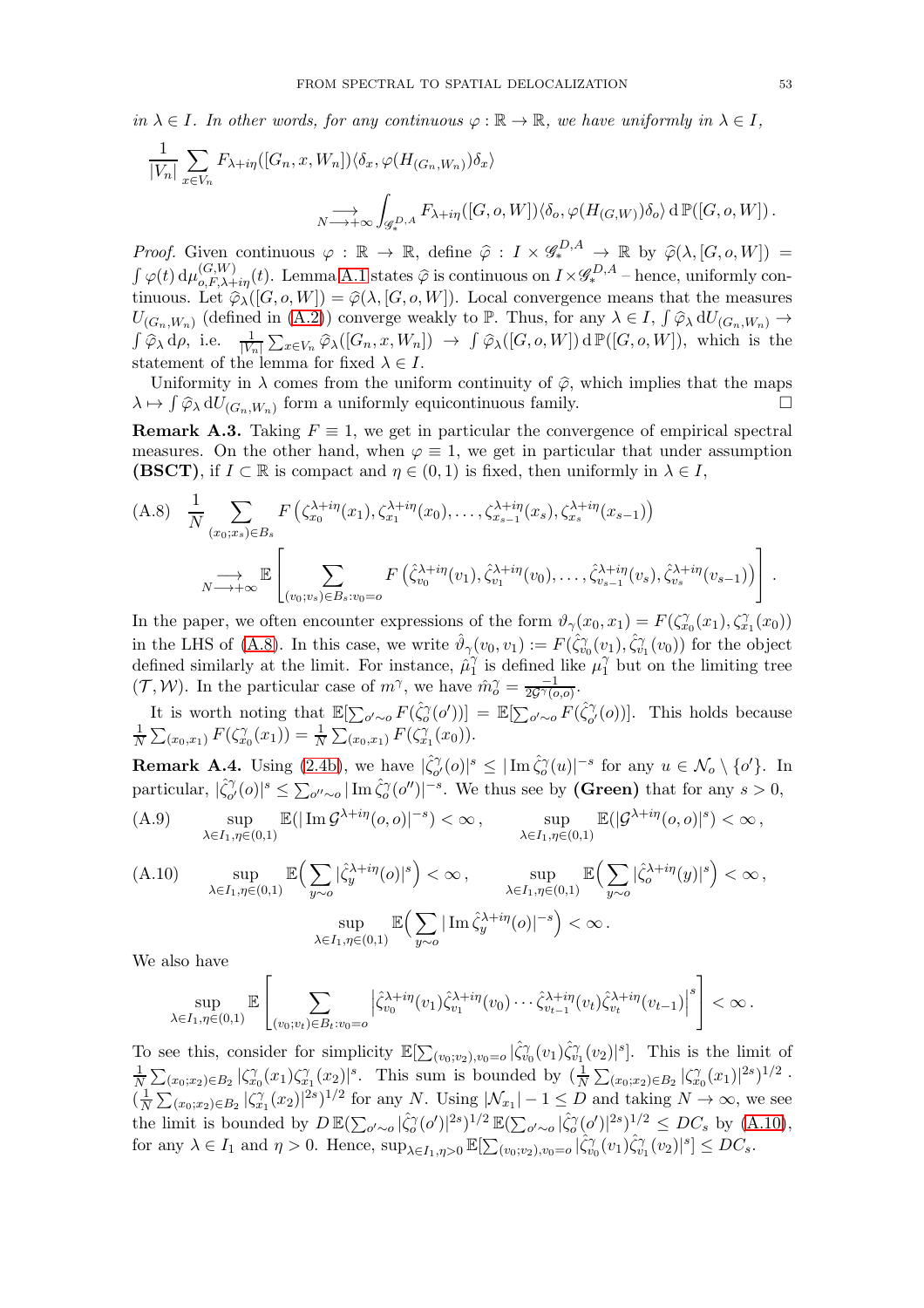<span id="page-53-1"></span>**Remark A.5.** Let us now look at the quantity  $\frac{1}{N} \sum_{(x_0, x_1)} \sum_{(x_2, x_k), (y_2; y_k)} |\tilde{g}^{\gamma}(\tilde{x}_k, \tilde{y}_k)|^s$ , which we had to control in Section [4.](#page-14-0)

Let  $x_k \wedge y_k$  be the vertex of maximal length in  $(x_0; x_k) \cap (x_0; y_k)$ , so  $x_k \wedge y_k = x_t$  for some  $1 \le t \le k$ . Then  $\tilde{g}^{\gamma}(\tilde{x}_k, \tilde{y}_k) = \frac{-\prod_{l=0}^{k-t-1} \zeta_{x_{k-l}}^{\gamma}(x_{k-l-1}) \cdot \zeta_{x_t}^{\gamma}(y_{t+1}) \prod_{l=t+1}^{k-1} \zeta_{y_l}^{\gamma}(y_{l+1})}{2m_{x_{k-l}}^{\gamma}}$  $\frac{2m_{x_k}^2}{2m_{x_k}^2}$ . We then write  $\frac{1}{N} \sum_{(x_0, x_1)} \sum_{(x_2; x_k), (y_2; y_k)} = \frac{1}{N}$  $\frac{1}{N} \sum_{(x_0, x_1)} \sum_{t=1}^k \sum_{(x_2; x_k), (y_2; y_k), x_k \wedge y_k = x_t}$ , use Hölder's inequality, and take  $N \to \infty$  to get a uniform bound involving  $\mathbb{E}[\sum_{o'\sim o}|\hat{\zeta}_o''(o')|^{s_2}]$  and  $\mathbb{E}[|2\hat{m}_o|^{-s_1}],$  both of which are finite. Hence,  $\frac{1}{N}\sum_{(x_0,x_1)}\sum_{(x_2;x_k),(y_2;y_k)}|\tilde{g}^{\gamma}(\tilde{x}_k,\tilde{y}_k)|^s$  is uniformly bounded as  $N \to \infty$ .

<span id="page-53-0"></span>A.3. Proofs of auxiliary results. We now turn to the proofs of some claims in Section [1.](#page-0-0) In what follows,  $\eta_0 \in (0,1)$  is fixed.

**Claim** [\(1.8\)](#page-6-1). Let  $\chi: \mathscr{G}_{*}^{D,A} \to \mathbb{R}$  and  $F: \mathbb{C} \to \mathbb{R}$  be continuous. Then under (**BSCT**), (A.11)

<span id="page-53-2"></span>
$$
\frac{1}{N} \sum_{x \in V_N} \chi([G_N, x]) \sum_{y, d(y, x) = k} F(\tilde{g}_N^{\lambda + i\eta_0}(\tilde{x}, \tilde{y})) \underset{N \to +\infty}{\longrightarrow} \mathbb{E}\Big(\chi((\mathcal{T}, o)) \sum_{v, d(v, o) = k} F(\mathcal{G}^{\lambda + i\eta_0}(o, v))\Big)
$$

uniformly in  $\lambda \in I_0$ . This is a variant of Corollary [A.2](#page-51-0) when one considers  $F_{\gamma,\chi}$ :  $(\lambda, [G, x, W]) \mapsto \chi([G, x]) \sum_{y, d(y, x)=k} F(\tilde{g}^{\gamma}(x, y))$  instead of  $F_{\gamma}$ . In particular, taking  $k = 0$ and  $\chi = 1$ , we obtain [\(1.8\)](#page-6-1).

**Claim** [\(1.9\)](#page-6-2). We may assume F is compactly supported (cf. Lemma [A.1\)](#page-50-0), hence uniformly continuous. Let  $h_N(t) = \frac{1}{N} \sum_{x \in V_N} \chi([G_N, x]) \sum_{y,d(y,x)=k} F(t \operatorname{Im} \tilde{g}_N^{\lambda+i\eta_0})$  $N^{+i\eta_{0}}(x, y)),$  $h(t) = \mathbb{E}(\chi((\mathcal{T}, o)) \sum_{v,d(v,o)=k} F(t \operatorname{Im} \hat{\mathcal{G}}^{\lambda+ip_0}(o, v))),$  let  $c_N(\lambda) = \frac{N}{\sum_{v \in \mathcal{D}_N} \operatorname{Im} \hat{\mathcal{G}}^{\lambda+ip_0}(o, v)}$  $\tilde{x} \in \mathcal{D}_N$  Im  $\tilde{g}_N^{\lambda+i\eta_0}(\tilde{x}, \tilde{x})$ and  $c(\lambda) = \frac{1}{\mathbb{E}(\text{Im}\,\mathcal{G}^{\lambda+i\eta_0}(o,o))}$ . The family  $h_N$  is uniformly equicontinuous, and as in  $(A.11)$ it converges uniformly to h. By [\(1.8\)](#page-6-1),  $c_N(\lambda) \to c(\lambda)$  uniformly in  $\lambda$ . So  $|h_N(c_N(\lambda)$  $h(c(\lambda)) \rightarrow 0$  uniformly in  $\lambda$ . This proves [\(1.9\)](#page-6-2).

We now turn to the proof of **Claim**  $(1.7)$ . Consider the set of  $(double)$ -coloured rooted graphs  $(G, o, W, a)$ , where now  $W : V \longrightarrow \mathbb{R}$  and  $a : V \longrightarrow \{0, 1\}$ . We say  $(G, o, W, a)$ and  $(G', o', W', a')$  are equivalent if there is  $\phi : G \to G'$  with  $\phi(o) = o', W' \circ \phi = W$  and  $a' \circ \phi = a$ . We let  $\widehat{\mathscr{G}}_*^{D,A}$  be the corresponding set of equivalence classes and endow it with a metric  $d_{loc}$  defined similarly to  $(A.1)$ . This amounts to the same definition as before, except that the colourings now take values in  $\mathbb{R} \times \{0, 1\}$  instead of  $\mathbb{R}$ . The notion of local weak limit may obviously be extended to this situation.

Assuming that (BSCT) holds, then up to passing to a subsequence,  $(G_N, W_N, 1\!\!1_{\Lambda_N})$ will have a local weak limit  $\hat{\mathbb{P}}$  concentrated on  $\{[\mathcal{T}, \varphi, \mathcal{W}, a]\}$ , whose marginals on  $\mathscr{T}_{*}^{D,A}$ coincides with P. The fact that  $|\Lambda_N| \ge \alpha N$  implies  $\mathbb{P}(a(o) = 1) \ge \alpha$ , since  $\{a(o) = 1\}$  is clopen in  $\widehat{\mathscr{G}}_*^{D,A}$ . We claim that

<span id="page-53-3"></span>(A.12) 
$$
\lim_{N \to +\infty} \langle 1\!\!1_{\Lambda_N} \rangle_{\lambda + i\eta_0} = \frac{\hat{\mathbb{E}}\left(a(o) \operatorname{Im} \mathcal{G}^{\lambda + i\eta_0}(o, o)\right)}{\mathbb{E}\left(\operatorname{Im} \mathcal{G}^{\lambda + i\eta_0}(o, o)\right)}
$$

uniformly in  $\lambda \in I_0$ . Indeed, as in Lemma [A.1,](#page-50-0) if  $F: I_0 \times \widehat{\mathscr{G}}_*^{D,A} \to \mathbb{C}$  is given by  $F(\lambda, [G, x, W, a]) = a(x) \operatorname{Im} \tilde{g}^{\lambda + i\eta_0}(x, x)$ , then F is continuous. So  $\int F_{\lambda} dU_{G_N, W_N, 1_{\Lambda_N}} \to$  $\int F_{\lambda} d\hat{\mathbb{P}}$  uniformly in  $\lambda$  as in Corollary [A.2.](#page-51-0) Combined with [\(1.8\)](#page-6-1), this yields [\(A.12\)](#page-53-3). We next note that for any  $\alpha > 0$ .

<span id="page-53-4"></span>(A.13) 
$$
\inf_{\lambda \in I_1, \eta_0 \in (0,1)} \inf_{a, \hat{\mathbb{P}}(a(o)=1) \geq \alpha} \frac{\hat{\mathbb{E}}\left(a(o) \operatorname{Im} \mathcal{G}^{\lambda+i\eta_0}(o, o)\right)}{\mathbb{E}\left(\operatorname{Im} \mathcal{G}^{\lambda+i\eta_0}(o, o)\right)} > 0.
$$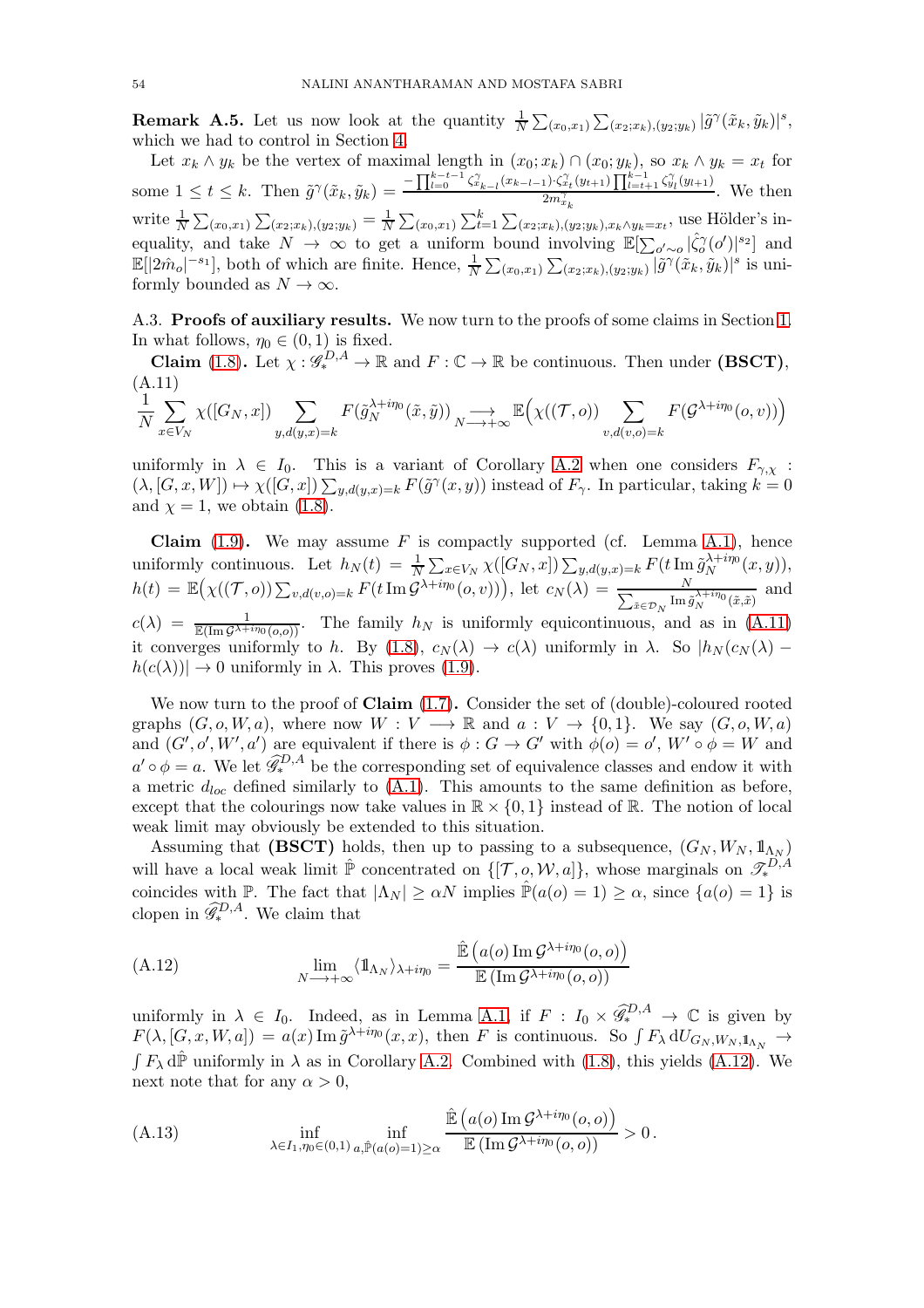In fact, suppose on the opposite that for all  $\epsilon > 0$ , we can find  $\lambda \in I_1, \eta_0 \in (0,1)$  and a such that  $\mathbb{\hat{P}}(a(o) = 1) \ge \alpha$  and  $\mathbb{\hat{E}}(a(o) \operatorname{Im} \mathcal{G}^{\lambda + i\eta_0}(o, o)) \le \epsilon$ . The latter implies

$$
\hat{\mathbb{P}}\left(a(o)=1, \operatorname{Im} \mathcal{G}^{\lambda+i\eta_0}(o,o)\geq \epsilon^{1/2}\right)\leq \epsilon^{1/2}\,.
$$

On the other hand, since a takes only the values 0 and 1,

$$
\hat{\mathbb{P}}\left(a(o) = 1, \operatorname{Im} \mathcal{G}^{\lambda + i\eta_0}(o, o) \ge \epsilon^{1/2}\right) \ge \hat{\mathbb{P}}(\operatorname{Im} \mathcal{G}^{\lambda + i\eta_0}(o, o) \ge \epsilon^{1/2}) - \hat{\mathbb{P}}(a(o) = 0).
$$

Thus,

$$
\hat{\mathbb{P}}(\operatorname{Im} \mathcal{G}^{\lambda+i\eta_0}(o, o) \geq \epsilon^{1/2}) - \hat{\mathbb{P}}(a(o) = 0) \leq \epsilon^{1/2}.
$$

Equation [\(A.9\)](#page-52-2) with  $s = 2$  implies that  $\mathbb{P}(\text{Im }\mathcal{G}^{\lambda+i\eta_0}(o, o) < \epsilon^{1/2}) \leq C\epsilon$ , for some constant  $C < \infty$  independent of  $\lambda, \eta_0$ . So  $\mathbb{P}(\text{Im}\,\mathcal{G}^{\lambda+i\eta_0}(o,o) \geq \epsilon^{1/2}) \geq 1 - C\epsilon$ . By assumption,  $\hat{\mathbb{P}}(a(o) = 0) \leq 1 - \alpha$ . Taking  $\epsilon \to 0$  we would obtain  $\alpha \leq 0$ , a contradiction. We thus proved [\(A.13\)](#page-53-4). Since [\(A.12\)](#page-53-3) holds uniformly in  $\lambda$ , we get [\(1.7\)](#page-5-2).

Finally, as in the proof of [\(A.12\)](#page-53-3), we may consider the set of double-coloured rooted graphs  $(G, o, W, K)$ , where K is a colouring of pairs of vertices  $x, y \in G$ ,  $d_G(x, y) \leq R$ , with values in  $\{|z| \leq 1\} \subset \mathbb{C}$ . Assuming (BSCT) holds, up to passing to a subsequence,  $(G_N, W_N, K_N)$  will have a local weak limit  $\hat{\mathbb{P}}$  concentrated on  $\{[\mathcal{T}, o, \mathcal{W}, \mathcal{K}]\}$  whose marginals on  $\mathcal{I}_{*}^{D,A}$  coincides with  $\mathbb{P}$ . We then deduce as before that uniformly in  $\lambda \in I_0$ ,

<span id="page-54-6"></span>(A.14) 
$$
\lim_{N \to +\infty} \langle \mathbf{K}_N \rangle_{\lambda + i\eta_0} = \frac{\mathbb{E} \left( \sum_{y:d(y,o) \leq R} \mathcal{K}(o, y) \operatorname{Im} \mathcal{G}^{\lambda + i\eta_0}(o, y) \right)}{\mathbb{E} \left( \operatorname{Im} \mathcal{G}^{\lambda + i\eta_0}(o, o) \right)}.
$$

Acknowledgements : This material is based upon work supported by the Agence Nationale de la Recherche under grant No.ANR-13-BS01-0007-01, by the Labex IRMIA and the Institute of Advance Study of Université de Strasbourg, and by Institut Universitaire de France.

#### **REFERENCES**

- <span id="page-54-13"></span>[1] M. Ab´ert, A. Thom and B. Vir´ag, *Benjamini-Schramm convergence and pointwise convergence of the spectral measure*, author homepage.
- <span id="page-54-0"></span>[2] A. De Luca, B. L. Altshuler, V. E. Kravtsov, and A. Scardicchio, *Anderson Localization on the Bethe Lattice: Nonergodicity of Extended States*, Phys. Rev. Lett. 113 (2014) 046806.
- <span id="page-54-9"></span>[3] A. De Luca, B. L. Altshuler, V. E. Kravtsov, and A. Scardicchio, *Support set of random wave-functions on the Bethe lattice*, arXiv 2013.
- <span id="page-54-8"></span>[4] M. Aizenman, S. Warzel, *Absolutely continuous spectrum implies ballistic transport for quantum particles in a random potential on tree graphs*, J. Math. Phys. 53 (2012) 095205, 15.
- <span id="page-54-1"></span>[5] M. Aizenman, M. Shamis and S. Warzel, *Resonances and partial delocalization on the complete graph*, Ann. Henri Poincaré 16 (2015), 1969–2003.
- <span id="page-54-14"></span><span id="page-54-3"></span>[6] D. Aldous, R. Lyons, *Processes on unimodular random networks*, Electron. J. Probab. 12 (2007) 1454–1508.
- <span id="page-54-12"></span>[7] N. Anantharaman, *Quantum ergodicity on regular graphs*. To appear in Comm. Math. Phys.
- [8] N. Anantharaman, *Some relations between the spectra of simple and non-backtracking random walks*, preprint [arXiv:1703.03852](http://arxiv.org/abs/1703.03852) (2017).
- <span id="page-54-2"></span>[9] N. Anantharaman, E. Le Masson, *Quantum ergodicity on large regular graphs*, Duke Math. Jour. 164 (2015) 723–765.
- <span id="page-54-11"></span><span id="page-54-7"></span>[10] N. Anantharaman, M. Sabri, *Poisson kernel expansions for Schrödinger operators on trees*, preprint [arXiv:1610.05907.](http://arxiv.org/abs/1610.05907)
- [11] N. Anantharaman, M. Sabri, *Quantum ergodicity for the Anderson model on regular graphs*, preprint (2017).
- <span id="page-54-10"></span>[12] A. Backhausz, B. Szegedy, *On the almost eigenvectors of random regular graphs*, preprint arXiv : 1607.04785.
- <span id="page-54-4"></span>[13] R. Bauerschmidt, A. Knowles, H.T. Yau, *Local semicircle law for random regular graphs*, preprint [arXiv:1503.08702.](http://arxiv.org/abs/1503.08702)
- <span id="page-54-5"></span>[14] R. Bauerschmidt, J. Huang, A. Knowles, H.T. Yau, *Bulk eigenvalue statistics for random regular graphs*, preprint [arXiv:1505.06700.](http://arxiv.org/abs/1505.06700)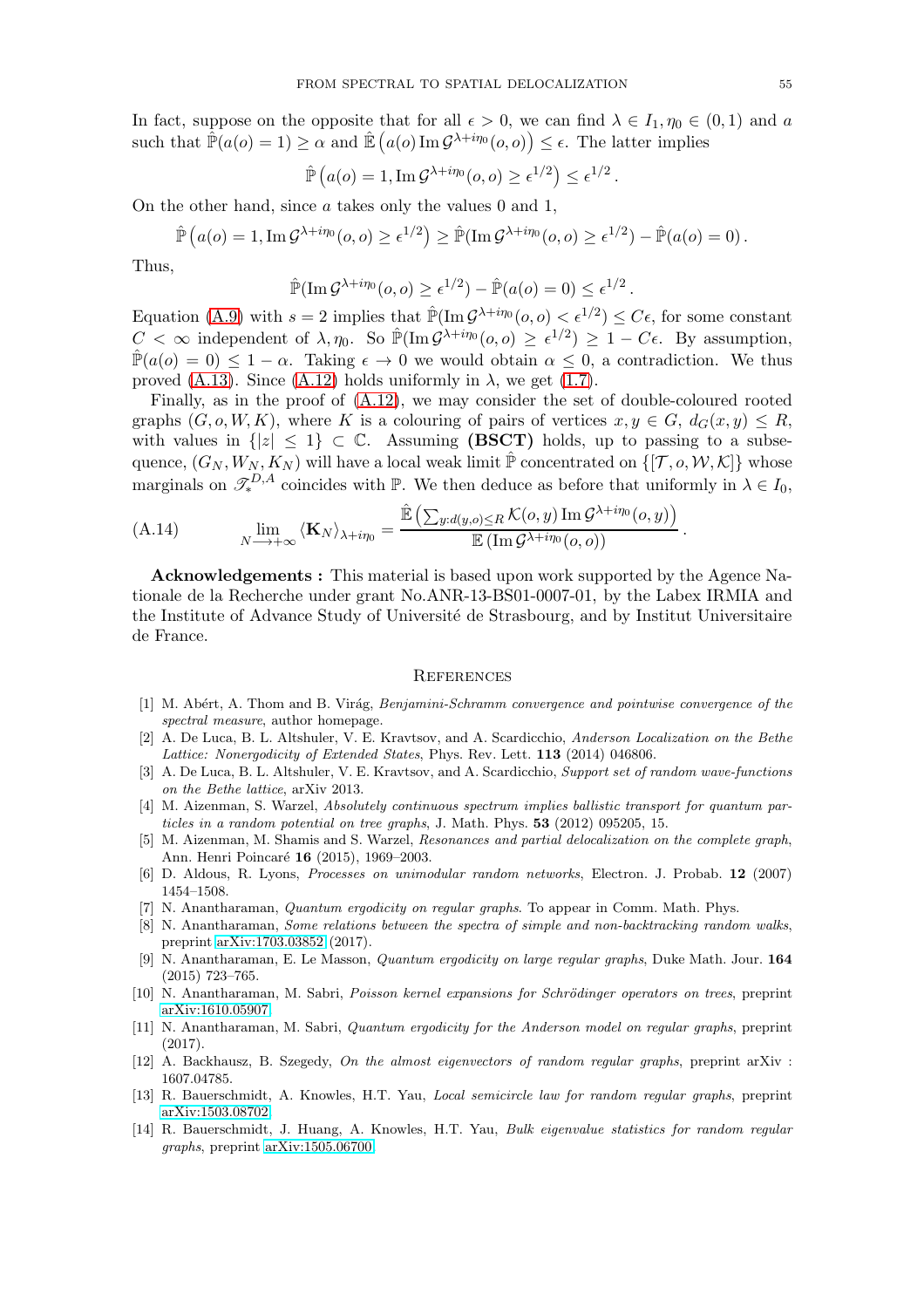- <span id="page-55-29"></span><span id="page-55-13"></span>[15] R. Bauerschmidt, J. Huang, H.T. Yau, *Local Kesten–McKay law for random regular graphs*, preprint [arXiv:1609.09052.](http://arxiv.org/abs/1609.09052)
- <span id="page-55-30"></span>[16] I. Benjamini, O. Schramm, *Recurrence of distributional limits of finite planar graphs*, Electron. J. Probab. 6 (2001) 13 pp.
- [17] I. Benjamini, *Coarse Geometry and Randomness. Ecole d' ´ Et´e de Probabilit´es de Saint-Flour XLI-2011 ´* , Springer 2013.
- <span id="page-55-1"></span><span id="page-55-0"></span>[18] M. Berry, M. Tabor, *Level clustering in the regular spectrum,* Proc. Royal Soc. A 356 (1977), 375–394.
- <span id="page-55-2"></span>[19] O. Bohigas, M. J. Giannoni, and C. Schmit. *Characterization of chaotic quantum spectra and universality of level fluctuation laws.* Phys. Rev. Lett., 52:1–4, 1984.
- [20] O. Bohigas, M. J. Giannoni, and C. Schmit. *Spectral properties of the laplacian and random matrix theories*. Journal De Physique Lettres, 45:1015–1022, 1984.
- <span id="page-55-22"></span><span id="page-55-11"></span>[21] C. Bordenave, *On Quantum Percolation in Finite Regular Graphs*, Ann. Henri Poincar´e 16 (2015), 2465–2497.
- [22] P. Bourgade, H.-T .Yau, *Eigenvector Moment Flow and Local Quantum Unique Ergodicity*, Comm. Math. Phys. 350 (2017) 231–278.
- <span id="page-55-15"></span><span id="page-55-14"></span>[23] S. Brooks, E. Lindenstrauss, *Non-localization of eigenfunctions on large regular graphs*, Israel J. Math. 193  $(2013)$ , 1–14.
- <span id="page-55-25"></span>[24] S. Brooks, E. Le Masson, E. Lindenstrauss, *Quantum ergodicity and averaging operators on the sphere*, Int. Math. Res. Not. 19 (2016) 6034–6064.
- <span id="page-55-16"></span>[25] Y. Colin de Verdière, *Ergodicité et fonctions propres du laplacien*, Comm. Math. Phys. **102** (1985) 497–502.
- [26] P. Diaconis, D. Stroock, *Geometric bounds for eigenvalues of Markov chains*, Ann. Appl. Probab. 1 (1991) 36–61.
- <span id="page-55-20"></span>[27] I. Dumitriu, S. Pal, *Sparse regular random graphs: Spectral density and eigenvectors*, Ann. Prob. 40 (2012) 2197-2235.
- <span id="page-55-12"></span>[28] L. Erd˝os, A. Knowles, H.-T Yau and J. Yin, *Spectral statistics of Erd˝os-R´enyi graphs I: Local semicircle law*, Ann. Probab, 41 (2013) 2279–2375.
- <span id="page-55-9"></span>[29] L. Erd˝os, B. Schlein and H.-T Yau, *Local semicircle law and complete delocalization for Wigner random matrices*, Comm. Math. Phys., 287 (2009) 641–655.
- <span id="page-55-10"></span>[30] L. Erd˝os, B. Schlein and H.-T Yau, *Semicircle law on short scales and delocalization of eigenvectors for Wigner random matrices*, Ann. Probab., 37 (2009) 815–852.
- <span id="page-55-18"></span>[31] L. Geisinger, *Convergence of the density of states and delocalization of eigenvectors on random regular graphs*, J. Spectr. Theory 5 (2015) 783–827.
- <span id="page-55-6"></span>[32] J. P. Keating, *Quantum graphs and quantum chaos*, In Analysis on graphs and its applications, volume 77 of Proc. Sympos. Pure Math., p. 279-290, Amer. Math. Soc. 2008.
- <span id="page-55-32"></span><span id="page-55-17"></span>[33] A. Klein, *Extended States in the Anderson Model on the Bethe Lattice*, Adv. Math. 133 (1998) 163– 184.
- <span id="page-55-5"></span>[34] A. Klenke, *Probability Theory. A Comprehensive Course*, Second Edition, Springer 2014.
- <span id="page-55-27"></span>[35] J. Marklof, *Pair correlation densities of inhomogeneous quadratic forms*, Ann. of Math. 158 (2003) 419–471.
- <span id="page-55-28"></span>[36] C. D. Meyer, Matrix Analysis and Applied Linear Algebra, SIAM 2001.
- [37] W. Parry, M. Pollicott, *Zeta functions and the periodic orbit structure of hyperbolic dynamics*, Astérisque No. 187–188 (1990).
- <span id="page-55-33"></span><span id="page-55-31"></span>[38] J. Salez, *Some implications of local weak convergence for sparse random graphs*, Hal Id: tel-00637130.
- [39] C. Schumacher, F. Schwarzenberger, *Approximation of the Integrated Density of States on Sofic Groups*, Ann. Henri Poincaré 16 (2015) 1067-1101.
- <span id="page-55-3"></span>[40] P. Sarnak, *Arithmetic quantum chaos*, In The Schur lectures (1992) (Tel Aviv), volume 8 of Israel Math. Conf. Proc., p. 183–236. Bar-Ilan Univ., Ramat Gan, 1995.
- <span id="page-55-4"></span>[41] P. Sarnak, *Values at integers of binary quadratic forms* In Harmonic analysis and number theory (Montreal, PQ, 1996), volume 21 of CMS Conf. Proc., p. 181–203. Amer. Math. Soc. 1997.
- <span id="page-55-8"></span><span id="page-55-7"></span>[42] U. Smilansky, *Quantum chaos on discrete graphs*, J. Phys. A, 40 (2007) F621-F630.
- <span id="page-55-23"></span>[43] U. Smilansky, *Discrete graphs - a paradigm model for quantum chaos*, Séminaire Poincaré, XIV:1– 26, 2010.
- <span id="page-55-21"></span>[44] A. I. Snirel'man, *Ergodic properties of eigenfunctions*, Uspehi Mat. Nauk, **29** (1974) 181–182.
- [45] K. S. Tikhonov, A. D. Mirlin, and M. A. Skvortsov, *Anderson localization and ergodicity on random regular graphs*, Phys. Rev. B, 94 (2016) 220203.
- <span id="page-55-19"></span>[46] L. Tran, V. Vu, and K. Wang, *Sparse random graphs: eigenvalues and eigenvectors*, Random Structures Algorithms, 42 (2013) 110–134.
- <span id="page-55-24"></span>[47] S. Zelditch, *Uniform distribution of eigenfunctions on compact hyperbolic surfaces*, Duke Math. J. 55 (1987) 919–941.
- <span id="page-55-26"></span>[48] S. Zelditch, *Quantum ergodicity of*  $C^*$  dynamical systems, Comm. Math. Phys. 177 (1996) 502–528.